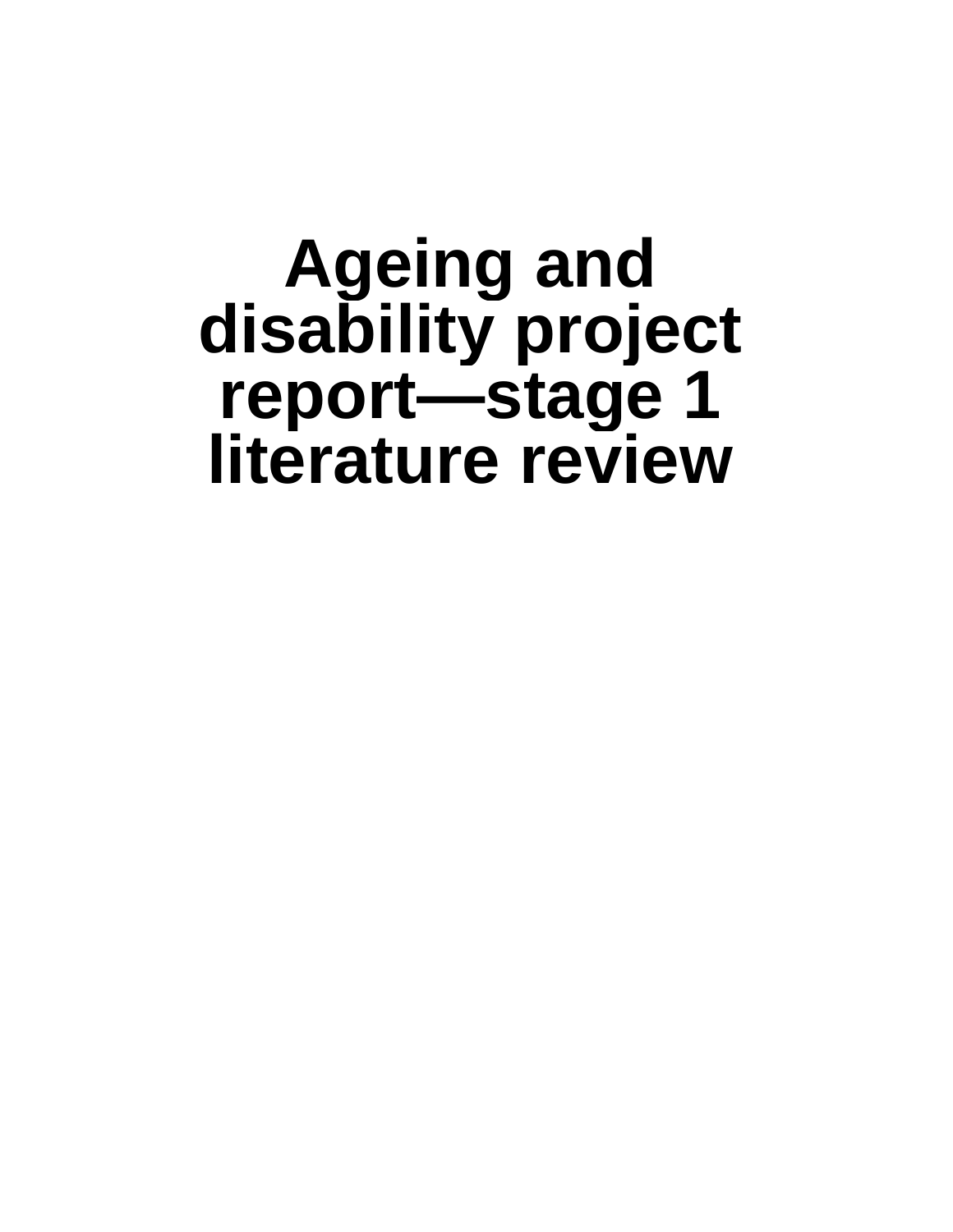**WELFARE DIVISION WORKING PAPER NO. 24**

# **Ageing and disability project report—stage 1 literature review**

September 1999

Australian Institute of Health and Welfare Canberra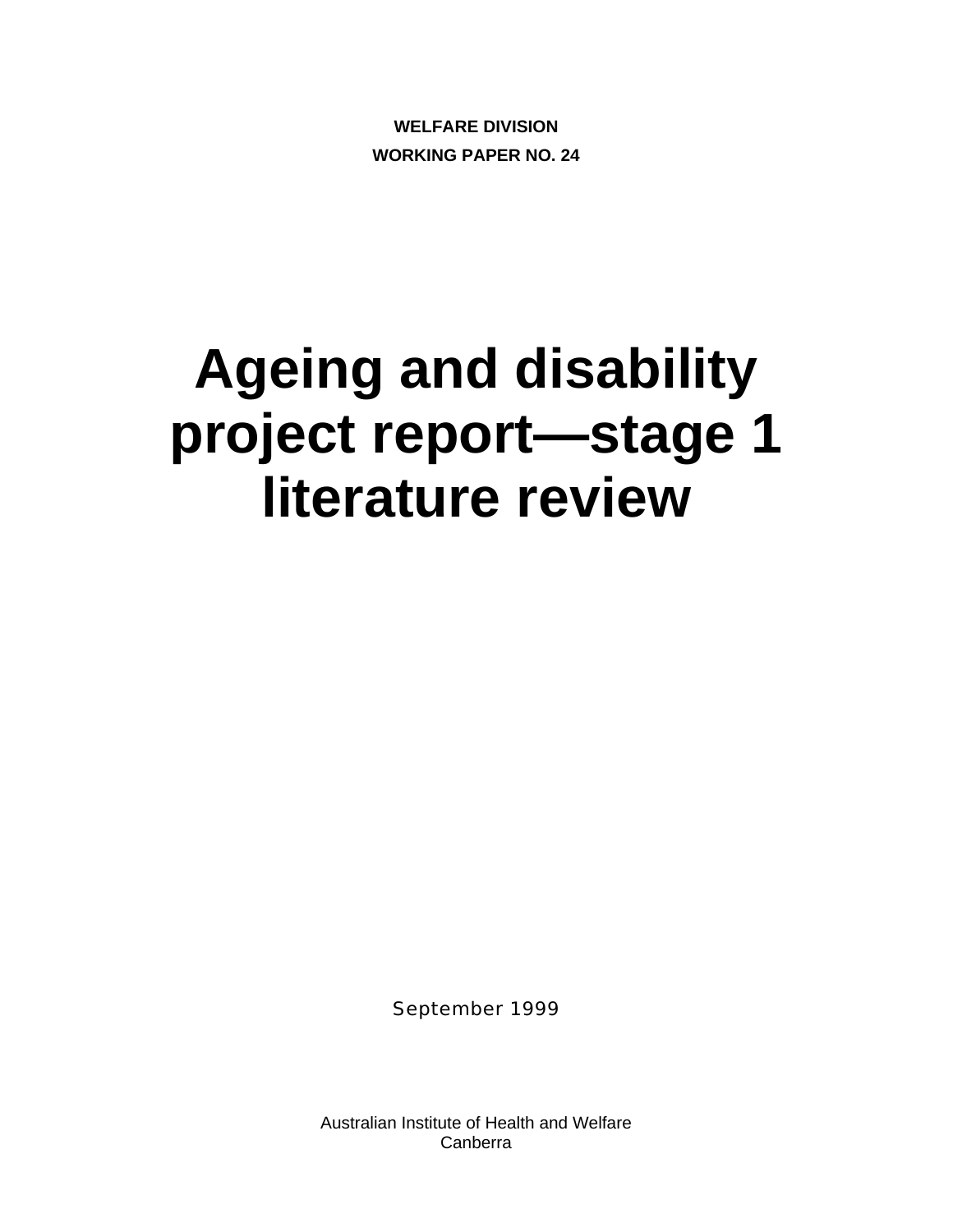#### © Commonwealth of Australia 1999

This work is copyright. Apart from any use as permitted under the *Copyright Act 1968*, no part may be reproduced without written permission from AusInfo. Requests and enquiries concerning reproduction and rights should be directed to the Manager, Legislative Services, AusInfo, GPO Box 84, Canberra ACT 2601.

A complete list of the Institute's publications is available from the Publications Unit, Australian Institute of Health and Welfare, GPO Box 570, Canberra ACT 2601, or via the Institute's web site at http://www.aihw.gov.au.

#### **Suggested citation**

Australian Institute of Health and Welfare (AIHW) 1999. Ageing and disability project report—stage 1 literature review. Australian Institute of Health and Welfare (Welfare Division Working Paper no. 24).

#### **Australian Institute of Health and Welfare**

Board Chair Professor Janice Reid

**Director** Dr Richard Madden

Any enquiries about or comments on this publication should be directed to:

Ros Madden Australian Institute of Health and Welfare GPO Box 570 Canberra ACT 2601

Phone: (02) 62441189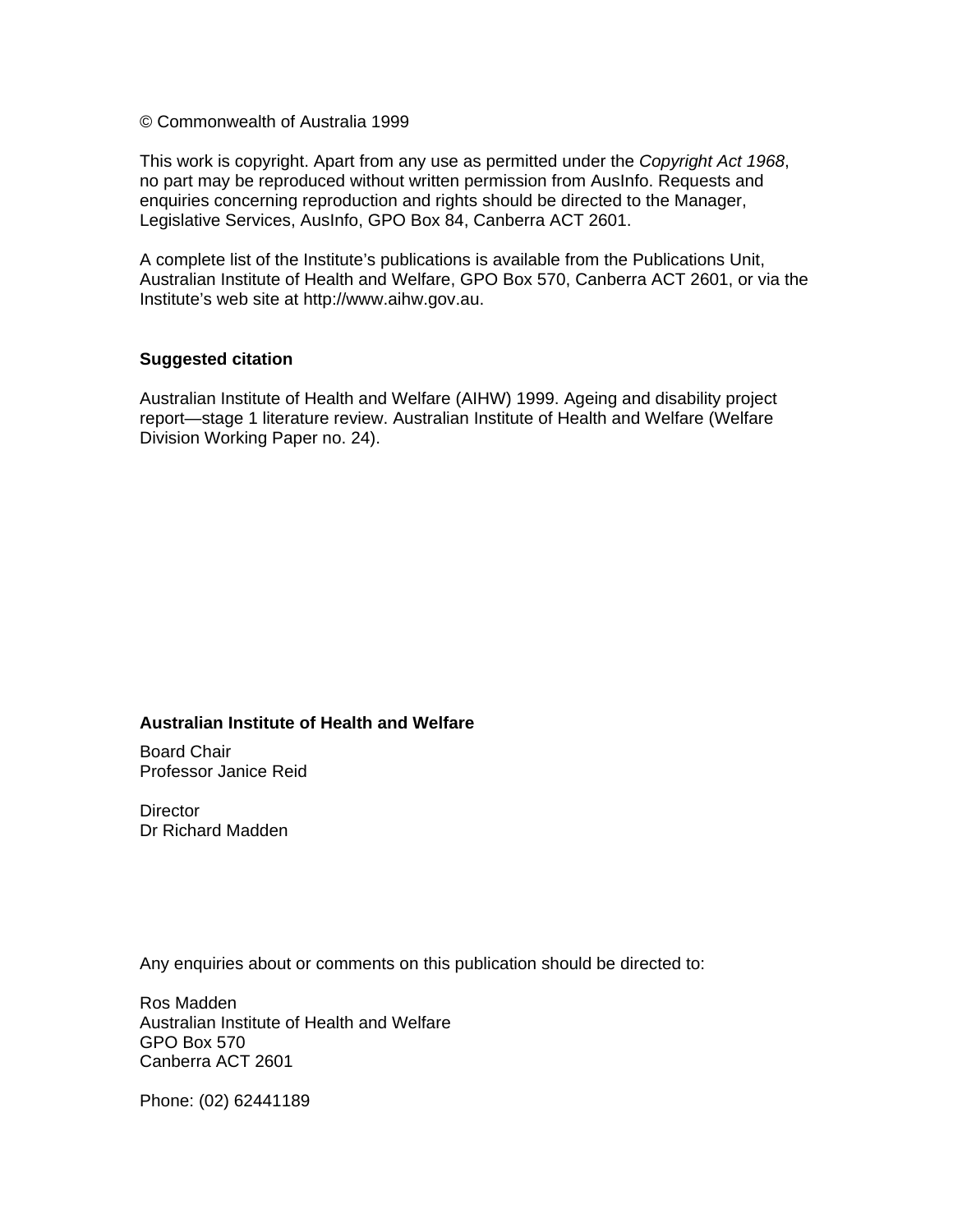# **Contents**

| 3.2 Population ageing and prevalence of people with a disability  16          |  |
|-------------------------------------------------------------------------------|--|
|                                                                               |  |
| 4.1 Impact on government health and welfare expenditures  18                  |  |
| 4.2 Impact on government expenditures in aged care and disability services 20 |  |
|                                                                               |  |
|                                                                               |  |
|                                                                               |  |
|                                                                               |  |
| 5.1 Impact of population growth and population ageing on informal care  26    |  |
|                                                                               |  |
| 5.3 Trends in community living among people with a disability  29             |  |
|                                                                               |  |
|                                                                               |  |
| 6 Ageing clients of disability and aged care services and their service usage |  |
|                                                                               |  |
|                                                                               |  |
|                                                                               |  |
|                                                                               |  |
|                                                                               |  |
|                                                                               |  |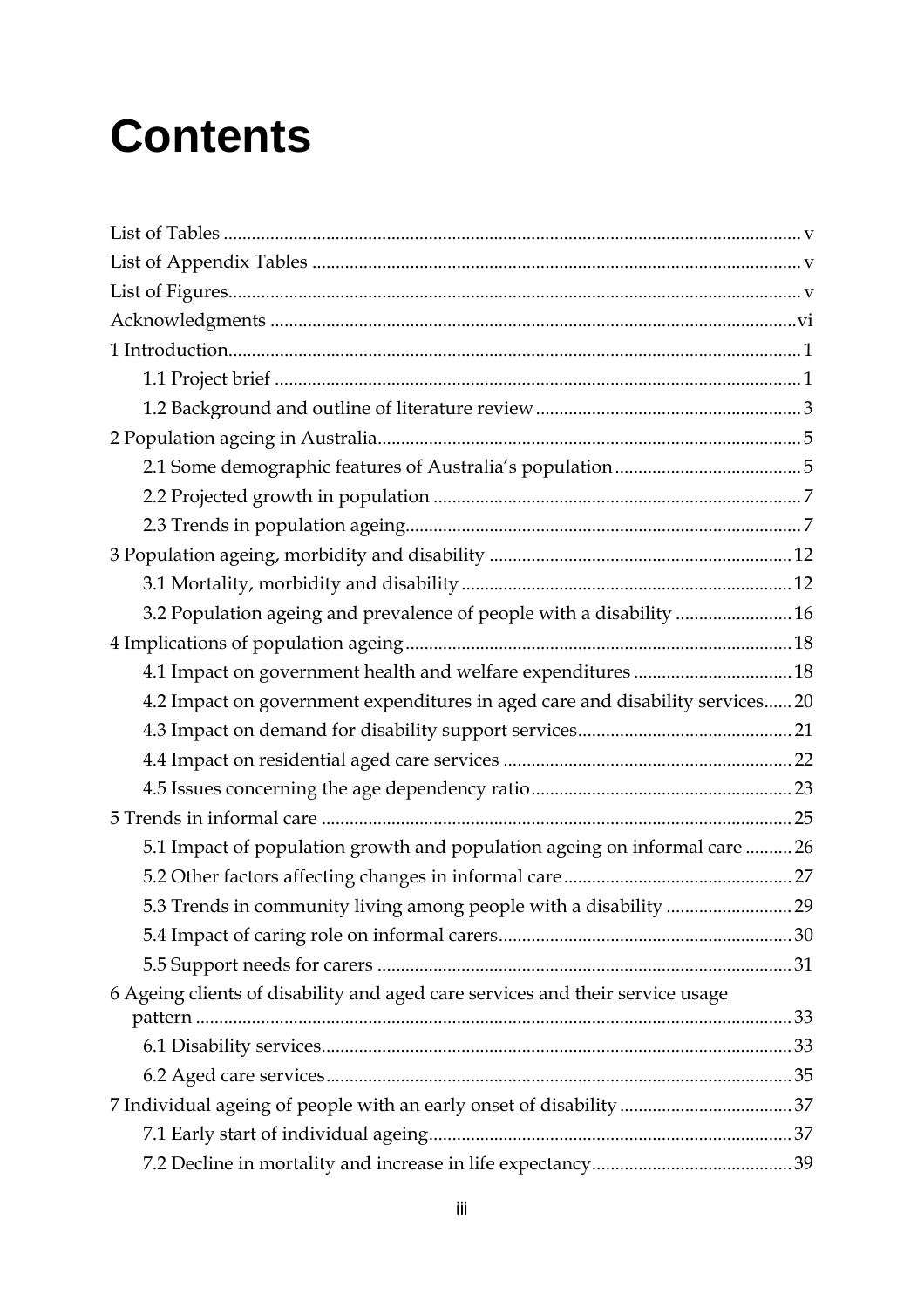| 7.3 Health conditions and major illnesses and diseases related to ageing:      |  |
|--------------------------------------------------------------------------------|--|
| 7.4 Trends in incidence and prevalence of congenital malformations  41         |  |
|                                                                                |  |
|                                                                                |  |
| 8.2 Special characteristics of older people with an early onset disability  44 |  |
| 8.3 Special needs of older people with an early onset disability 46            |  |
|                                                                                |  |
|                                                                                |  |
| 9.1 General issues concerning the needs for appropriate services 48            |  |
|                                                                                |  |
|                                                                                |  |
| 9.4 Differences and similarities of the current disability and aged care       |  |
|                                                                                |  |
|                                                                                |  |
|                                                                                |  |
|                                                                                |  |
|                                                                                |  |
|                                                                                |  |
|                                                                                |  |
|                                                                                |  |
|                                                                                |  |
|                                                                                |  |
|                                                                                |  |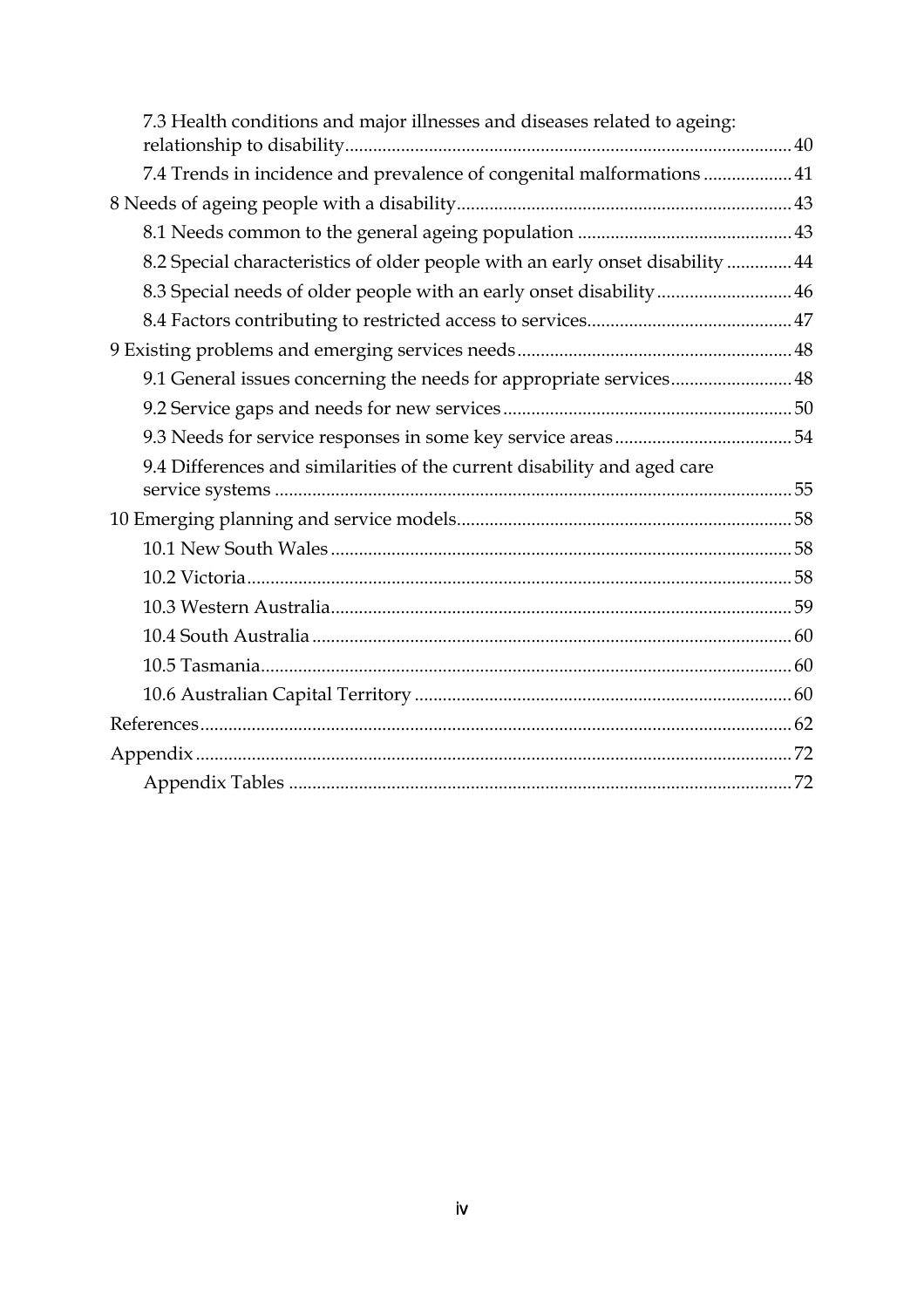## **List of Tables**

| Table 1:  | Projected changes in median age, proportion of population aged<br>under 15 years and aged 65 years or over, Australia, 1997-2051 <sup>(a)</sup> 8 |
|-----------|---------------------------------------------------------------------------------------------------------------------------------------------------|
| Table 2:  | Estimated and projected percentage changes in selected population age                                                                             |
| Table 3:  | Estimated and projected population ('000) in selected age groups,                                                                                 |
| Table 4:  |                                                                                                                                                   |
| Table 5:  |                                                                                                                                                   |
| Table 6:  |                                                                                                                                                   |
| Table 7:  | Recipients of CSDA-funded services, primary disability type                                                                                       |
| Table 8:  | Distribution of primary disability type of recipients of CSDA-funded                                                                              |
| Table 9:  | Recipients of CSDA-funded services, living arrangements                                                                                           |
| Table 10: | A proposed integrated framework for service delivery to people with a<br>53                                                                       |

## **List of Appendix Tables**

| Table A1: Projected percentage increase in selected population age groups,   |  |
|------------------------------------------------------------------------------|--|
| Table A2: Projected increase in the number of selected population age groups |  |
| Table A3: Projected population ('000) in selected age groups, Australia,     |  |

## **List of Figures**

| Figure 1: Projected population in selected age groups, Australia, 1997-2051  10   |  |
|-----------------------------------------------------------------------------------|--|
| Figure 2: Projected increase in the population in selected age groups, Australia, |  |
|                                                                                   |  |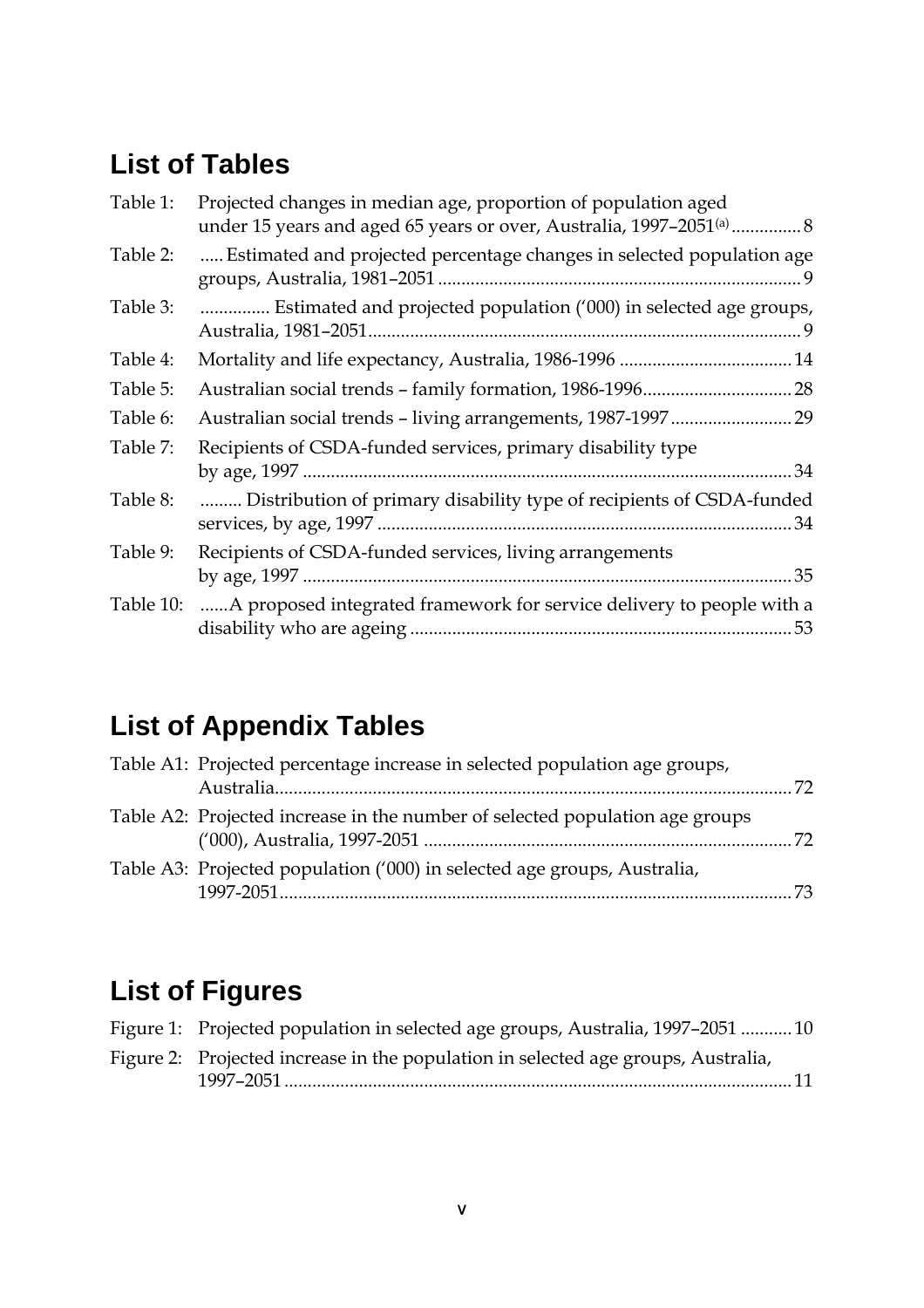## **Acknowledgments**

The Australian Institute of Health and Welfare (AIHW) has been commissioned by the Disability Services Subcommittee (DSSC) to conduct a study of ageing and disability and the implications for disability support services. This literature review presents the results of Stage 1 of the three-stage study. The report on the whole study is scheduled to be finalised in early 2000.

The AIHW team that prepared this report was:

Principal author Xingyan Wen, advised by Ros Madden and assisted by Nicola Fortune.

The study team was assisted in preparing the report by Chrysanthe Psychogios and Johann Sheehan.

The study has benefited greatly from advice from the Project Reference Group, whose members are:

DSSC Working Group:

Susan George (Victoria—convenor)

Paul Bartholomew and Charlie Rook (Western Australia)

Sharyn Campbell (New South Wales)

Cathy Ellis and Lara Purdy(Commonwealth)

Mike Lewis and Donalee Moriarty (Queensland)

AIHW:

Ching Choi Paul Magnus Diane Gibson

The following people informed the project by providing comments on the draft report or coordinating responses from jurisdictions in response to the AIHW request for information:

New South Wales: Simon Watts, Jane Woodruff

Victoria: Arthur Rogers

Queensland: Donalee Moriarty, Tony Jamieson, Carolyn Webber

Western Australia: Paul Bartholomew, Geoff Holloway

South Australia: Richard Deyell

Commonwealth: Kim Wisener, Ruth Goren , Marjory Kobold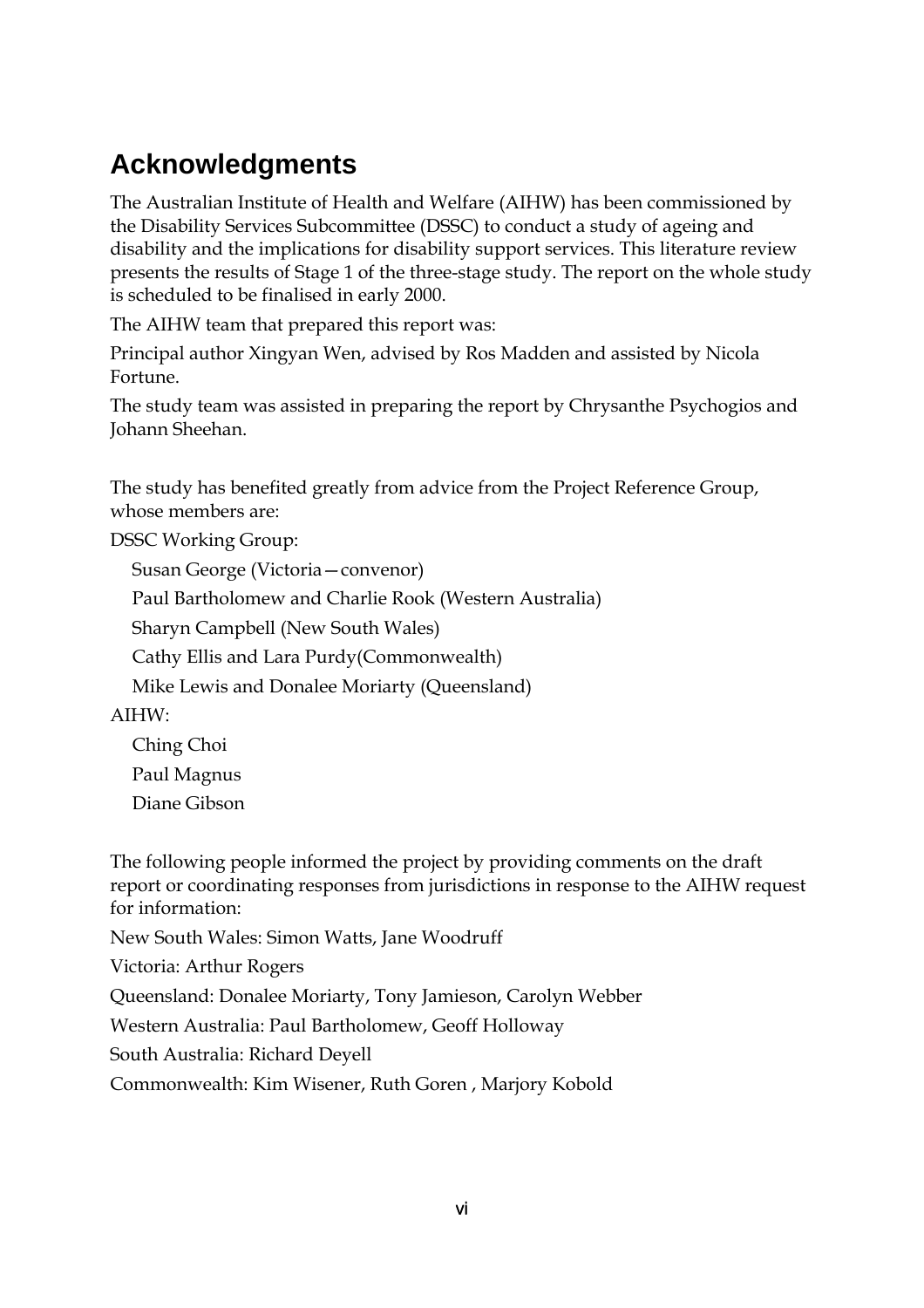# **1 Introduction**

## **1.1 Project brief**

The Australian Institute of Health and Welfare has been commissioned by the Disability Services Subcommittee (DSSC) to conduct a study of ageing and disability. This project is designed to provide information to assist disability support service providers and senior policy makers faced with questions such as:

a) What is the most relevant, reliable information about population ageing?

b) What are the ageing trends of people with a disability?

c) At what ages are what types of assistance needed?

d) What implications for disability support services arise from the overall ageing of the population?

e) Can we usefully distinguish between disability clients and aged care clients, with respect to their need for services? When is a person's requirement for assistance a result of ageing rather than the onset of disability at an earlier age, and does any such distinction have implications for the nature of services provided?

f) What are trends in informal care? How might these trends interact with population factors to affect demand for disability services into the future?

g) What projections can reliably be made about the population with disability over 10, 20 and 30 year time frames?

h) What inferences can be made about future needs for support services over these time frames?

Stages, methods and resulting products of the project are set out below.

### **Stage 1: Literature review**

A review of studies of disability and ageing is to be undertaken, searching specifically for information on:

- underlying explanations of age-related disability rates and trends, including:
	- $\triangleright$  trends in life expectancy of people with disability, including possible cohort analysis of specific disability groups;
	- $\triangleright$  explanatory analyses of age-related disability rates, with investigation of the possible statistical separation of 'age' and 'disability' effects;
- patterns and relationships of caring among older carers, and for older people with disability, including the assessment of social and population factors affecting the availability of informal care.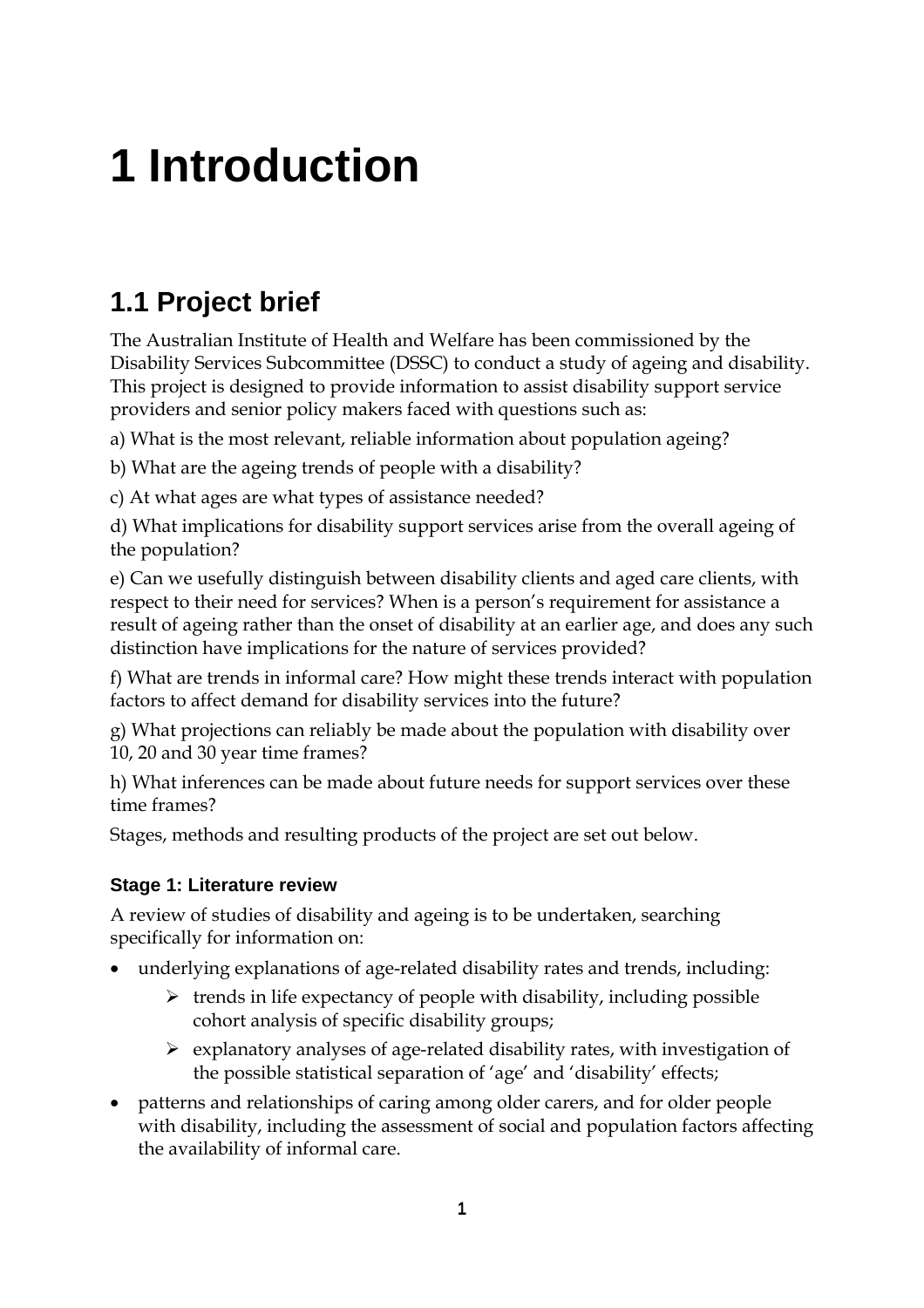This review not only entails a library based search of published literature, but also a review of studies now being conducted in Australian policy departments and universities.

### **Stage 2: Australian population implications**

Key findings from the literature review will be weighed up in the context of Australian population data analysis. Data from the three Australian Bureau of Statistics (ABS) disability surveys and other population surveys of national significance (for instance, health and mental health surveys) will be analysed for what they might yield on questions (a) to (h) above, and for their possible confirmation of key findings from the literature review.

Unit record data from the 1998 ABS survey are not expected to be available until September 1999 and analysis of these most recent data should form an important part of this project.

### **Stage 3: Support service implications**

This stage of the project will draw together the results of the two preceding stages, to provide information to answer the questions listed above, and a context within which to examine implications for support services.

Analyses of service use patterns and implications for future service use will be prepared. Outputs will include scenarios of future service provision and use, and availability of informal care.

Cost implications will be prepared, based on assumptions which would need to be constructed in consultation with DSSC nominees on the Reference Group.

#### **Comment on the draft literature review**

The draft literature review is now published as a working paper for further comment. The final project report will contain a final literature review, representing a further evolution from the draft review. Any comment on this draft review are welcome and should be forwarded by the end of 1999 to:

Ros Madden Head, Disability Services Unit Australian Institute of Health and Welfare Canberra ACT 2601 Phone: (02) 6244 1189 E-mail: ros.madden@aihw.gov.au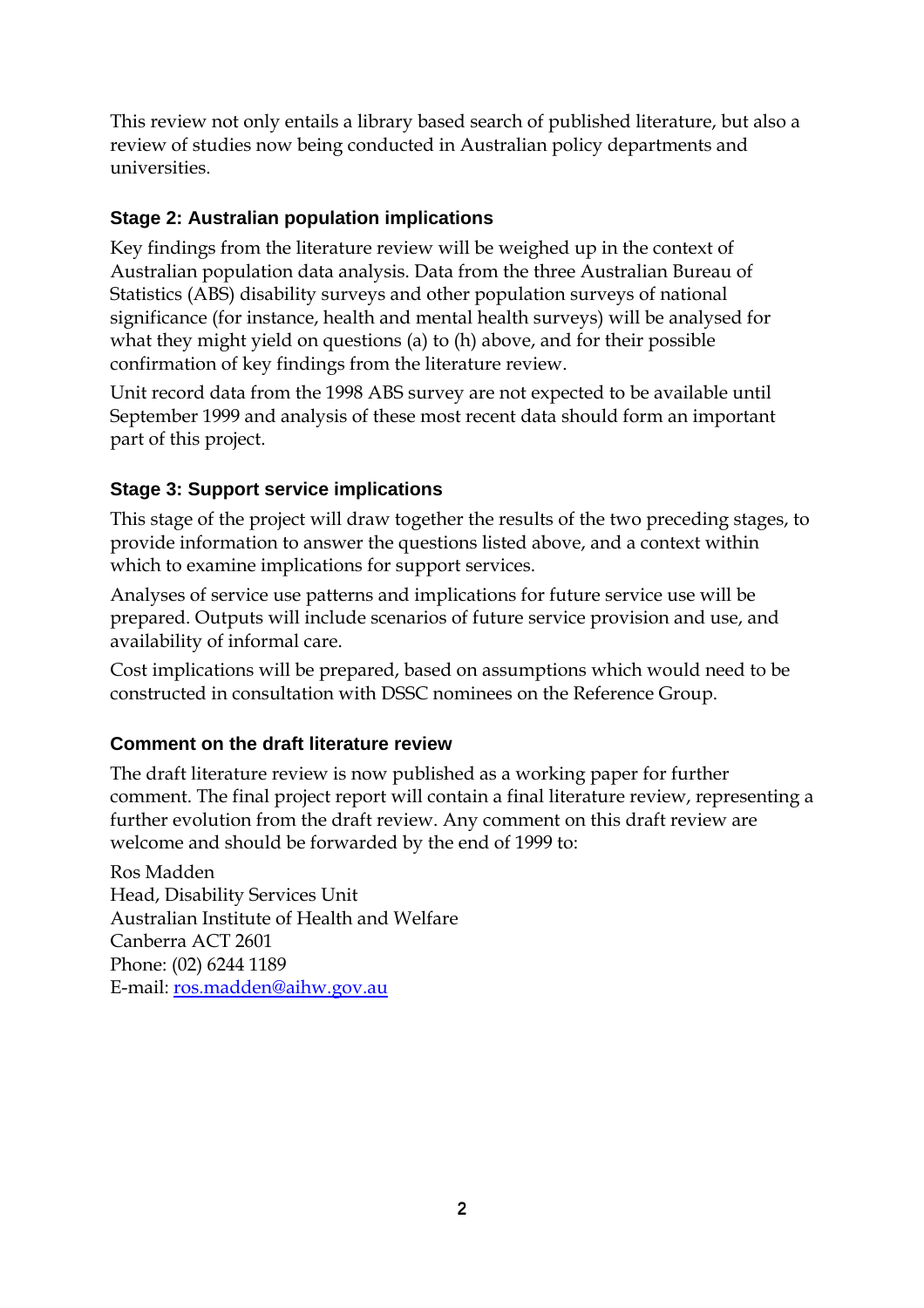### **1.2 Background and outline of literature review**

The process of ageing is complex and influenced by a variety of factors. Thus, the study of ageing can involve many aspects. Population groups may differ in terms of the factors that affect both individual and population ageing. For a particular cohort these factors may vary over time in terms of the nature of their impact and their relative importance (eg, Binstock & George 1990; Manton 1990; McPherson 1990; Borowski et al. 1997; Gibson 1998).

In this report a distinction is drawn between the ageing of an individual and the ageing of a population. Population ageing is viewed from a demographic perspective, and individual ageing from a social perspective, with a particular focus on people with a disability.

The report examines these two aspects and looks at how changes in the ageing process interact with other factors to affect prevalence of disability and demand for disability services.

Population ageing is a result of the interaction of three basic demographic components: fertility, mortality and migration. Population ageing is indicated by an increase in the proportion of older people, which is mainly attributable to lower fertility, and an increase in the absolute number of older people, which is largely a result of lower mortality among older people and a large birth cohort ageing (e.g. when the baby boom generation enter old age). While substantial immigration may reduce the extent of population ageing, it cannot 'keep the population young' (McDonald & Kippen 1999). Significant fluctuations in cohort size resulting from substantial changes in the basic demographic components will affect the ageing process. The time of onset, the speed and scale of the population ageing process have great social and economic impact on both individuals and society.

Individual ageing refers to the structural, sensory, motor, behavioural, and cognitive changes in a person over time, in particular relating to how these factors influence opportunities and lifestyle at various stages of the life of the person (McPherson 1990: 4). Although ageing is inevitable, universal and irreversible, it is a multidimensional, dynamic process. It involves an interaction of biological, psychological, social, and cultural factors, which may result in different rates and types of ageing for a particular individual or cohort (McPherson 1990).

Individual ageing has been conceptualised using three broad dimensions to examine the biological, psychological and social changes that result from increasing chronological age. There has been a widening from an earlier focus on the medical and biological aspects of ageing to a broader view encompassing these three dimensions (e.g. Hayslip & Panek 1989; McPherson. 1990).

Chronological ageing is only an approximate measure of the normative development or changes within an individual. There are substantial variations in the rate of physical, emotional, social, and psychological development between individuals. Biological ageing takes into account individual differences. Biological ageing mainly reflects the relationship between biological maturation or deterioration and changes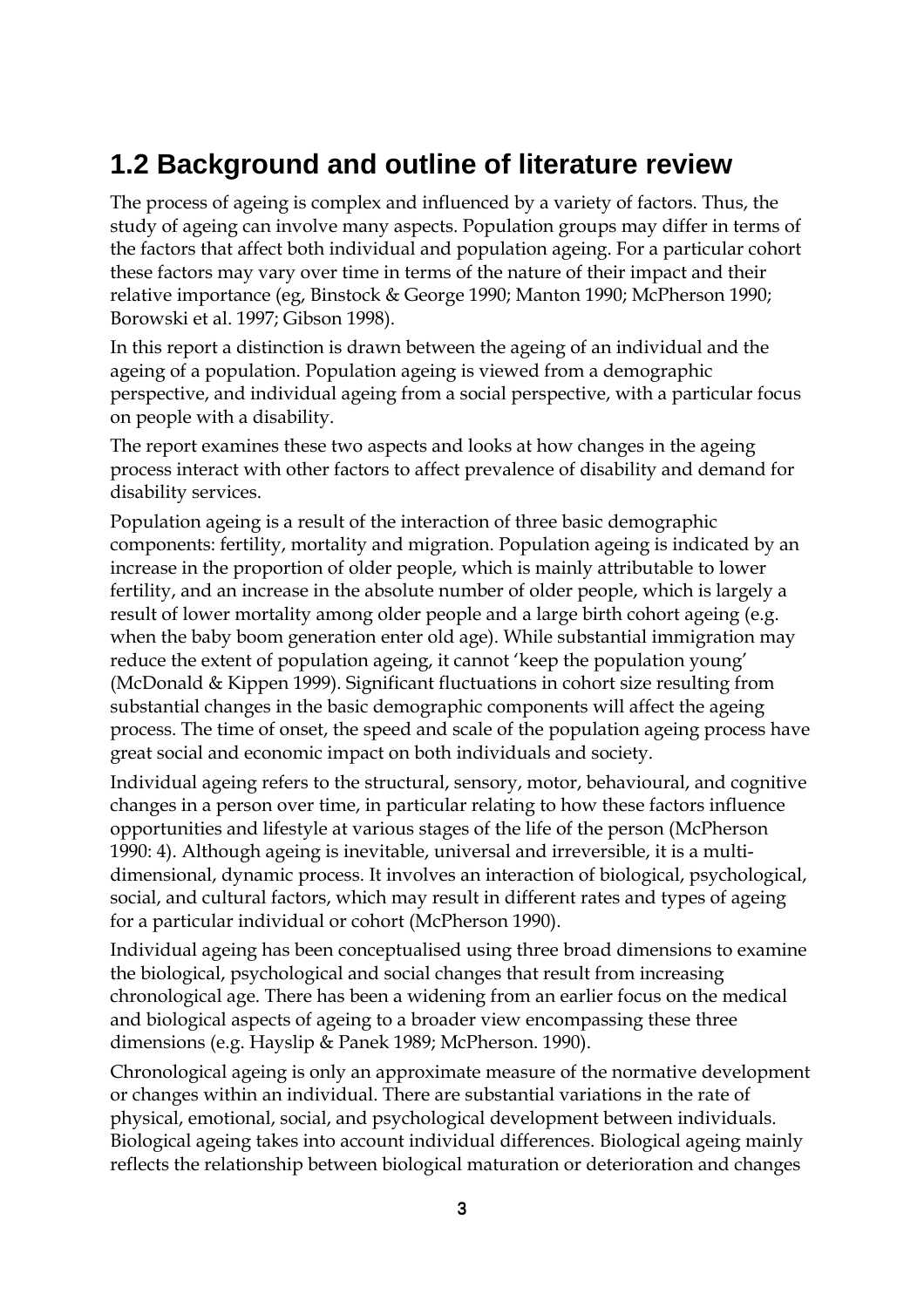in an individual's ability to adapt and perform specific physical, cognitive and social tasks (McPherson 1990).

Psychological ageing involves the reaction of the individual to biological, cognitive, sensory, motor, emotional, and behavioural changes and to external environmental factors affecting these changes (McPherson 1990).

Ageing is not only a biological and psychological process but also a social process. Social ageing refers to patterns of interaction between the ageing individual and the social system within which they live (McPherson 1990).

To study people with a disability who are ageing, we should consider not only their chronological age, but also these three dimensions of individual ageing, in particular, those elements that relate specifically to their disability.

The first part of this literature review presents an overview of the ageing of the Australian population and its impact on prevalence of disability, expenditure and services for people ageing with a disability. The combined effects of population ageing and de-institutionalisation on informal care are reviewed. The second part reviews the ageing trends of people with a disability, particularly those with an early onset disability, and outlines their special needs for support. Emerging issues related to service needs for ageing people with a disability and service development and planning are also discussed.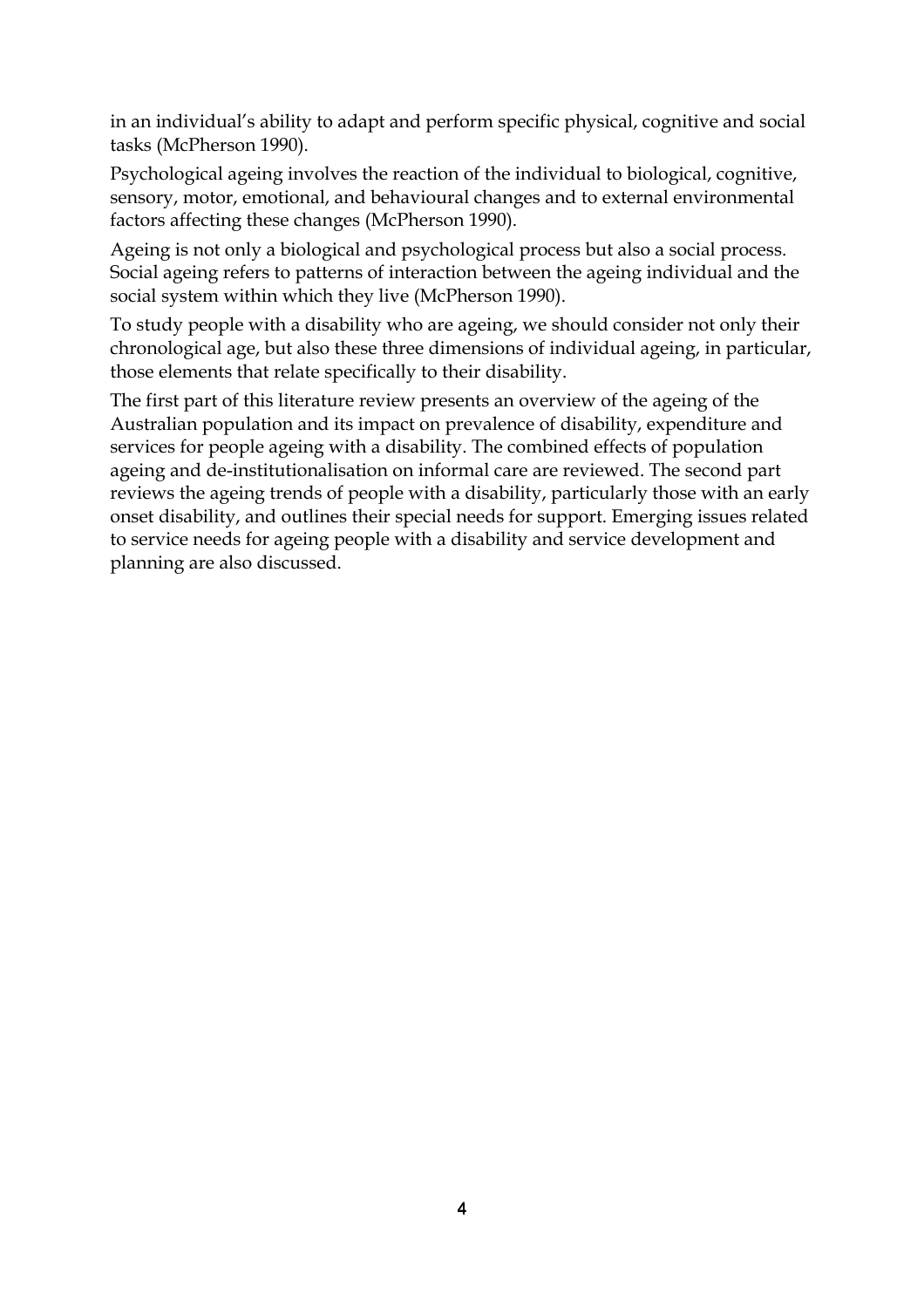# **2 Population ageing in Australia**

### **2.1 Some demographic features of Australia's population**

Prior to discussion of the general trends in population growth and ageing, it is worth highlighting some important demographic features of Australia's population.

Changes in population age structure are determined by the demographic factors of fertility, mortality and migration. Australia's level of fertility has declined since 1971 and has been below replacement level since 1976. This decline has contributed substantially to population ageing by increasing the proportion of older people in the total Australian population (Borowski & Hugo 1997; Young 1990).

In the meantime, the Australian population experienced a decline in mortality and an increase in life expectancy among older people during the 1970s and 1980s. The low level of fertility and the decline in mortality rate among older people have resulted in a higher proportion of elderly people in the total population.

Australia experienced a significant rise in birth rate between 1946 and 1961. People born during this period are often referred as the post Word War II 'baby boom generation'. This 'baby-boom' was mainly due to changes in marriage patterns and the timing of births—a higher proportion of women married and had children rather than any increase in average family size. Hence, the baby boom increased the proportion of children in the population during that period, but it was not a reversal of the trend towards the small family (Clare & Tulpule 1994; Rowland 1991).

It has been suggested that, to a large extent, it is the ageing of the baby-boom generation rather than increased life expectancy that is driving the projected changes in the age profile of the Australian population (Clare & Tulpule 1994).

Immigration played an important role in population growth after Word War II. New immigrants and their children accounted for over half of the population growth even during the peak of the baby boom. Immigration played a more important role in the 1970s and 1980s. In the 1980s Australia had the highest rate of population growth of any Western population, mainly attributed to its high level of immigration (Young 1990). The drop in natural population increase was largely offset by a rise in net immigration (Clare & Tulpule 1994).

Although immigration was an important component of population growth in Australia, it had little impact on the pace of population ageing either in the short term or in the long term. While a higher level of immigration can compensate for a lower level of fertility in terms of total population size, it cannot counteract the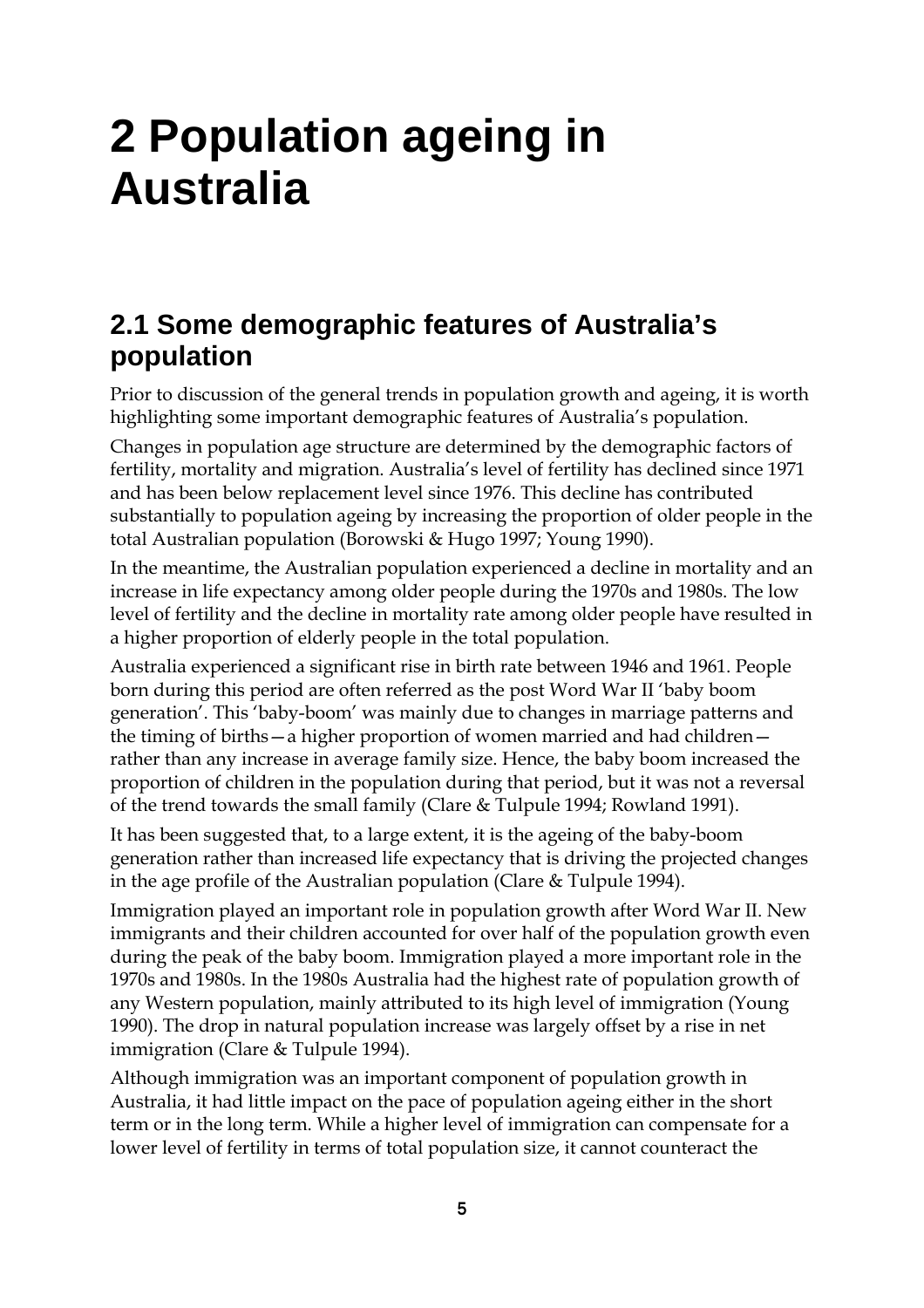severe undercutting of the age pyramid at the youngest ages nor the increased proportion of the population at the oldest ages (Young 1990).

Only a huge increase in the annual immigrant intake (net gains of over 280,000) would have any significant effect on the pace of population ageing in Australia (Centre for International Economics 1988 cited in Borowski & Hugo 1997). The problem is that immigrants will also get older. To keep the population 'young'—to maintain the proportion of the population aged 65 and over at its present level of 12.2 %—we would need an increasingly large number of immigrants, rising to 4 million per annum by 2048 (McDonald & Kippen 1999).

The current proportion of Australians aged 65 years and over (12.2%) puts Australia in a transitional position between the demographically 'young' populations of Southeast Asia and Africa (where the proportions of the population aged 65 years and over are about 4% to 5%) and the 'old' populations of Northern Europe (with about 15% of their populations aged 65 years and over) (Kinsella & Taeuber 1993 cited in Borowski & Hugo 1997). In comparison with the Western European countries, Australia has a smaller proportion of the 65-plus population aged 80 years and over (Borowski & Hugo 1997).

Australia's population is 'younger' than that of many developed countries because Australia was much slower in reaching the point where its population structure began ageing markedly (Clare & Tulpule 1994). However, the aged population of Western European countries is now growing very slowly and many of them expect a decline in their older population. In contrast, the Australian aged population has itself been ageing comparatively quickly over the last decade and will continue to do so over the next few decades (Borowski & Hugo 1997; Gibson & Goss 1998).

Internal migration is the most volatile component of population change in the States and Territories. Over recent years, the overall interstate migration patterns indicate a northward stream on the east coast and a smaller stream to the west coast. Both streams originate in the south-east, resulting in large net gains for Queensland and small net gains for Western Australia, but net losses for all other States and Territories (Wettenhall 1995; ABS 1998a: 36).

Over the past two decades there has been considerable variations between the States and Territories in terms of the proportion of the population aged 65 years or over. The greatest change has occurred in South Australia, which has overtaken the three mainland eastern states and now has the highest proportion of people aged 65 years and over. This was partly due to a relatively larger immigration of young adults in the 1950s to South Australia, and partly due to a decline in fertility and significant out-migration of young adults in the 1970s (Borowski & Hugo 1997: 37).

Throughout Australia the older population tends to be concentrated in major urban areas (10,000 residents or more). Between the 1981 and 1991 censuses, people aged 65 years and over in metropolitan areas increased by an annual rate of 2.9%, more than twice the rate for the total population in large cities (Borowski & Hugo 1997: 37).

The distribution of the older population outside major urban centres shows a number of patterns (Borowski & Hugo 1997):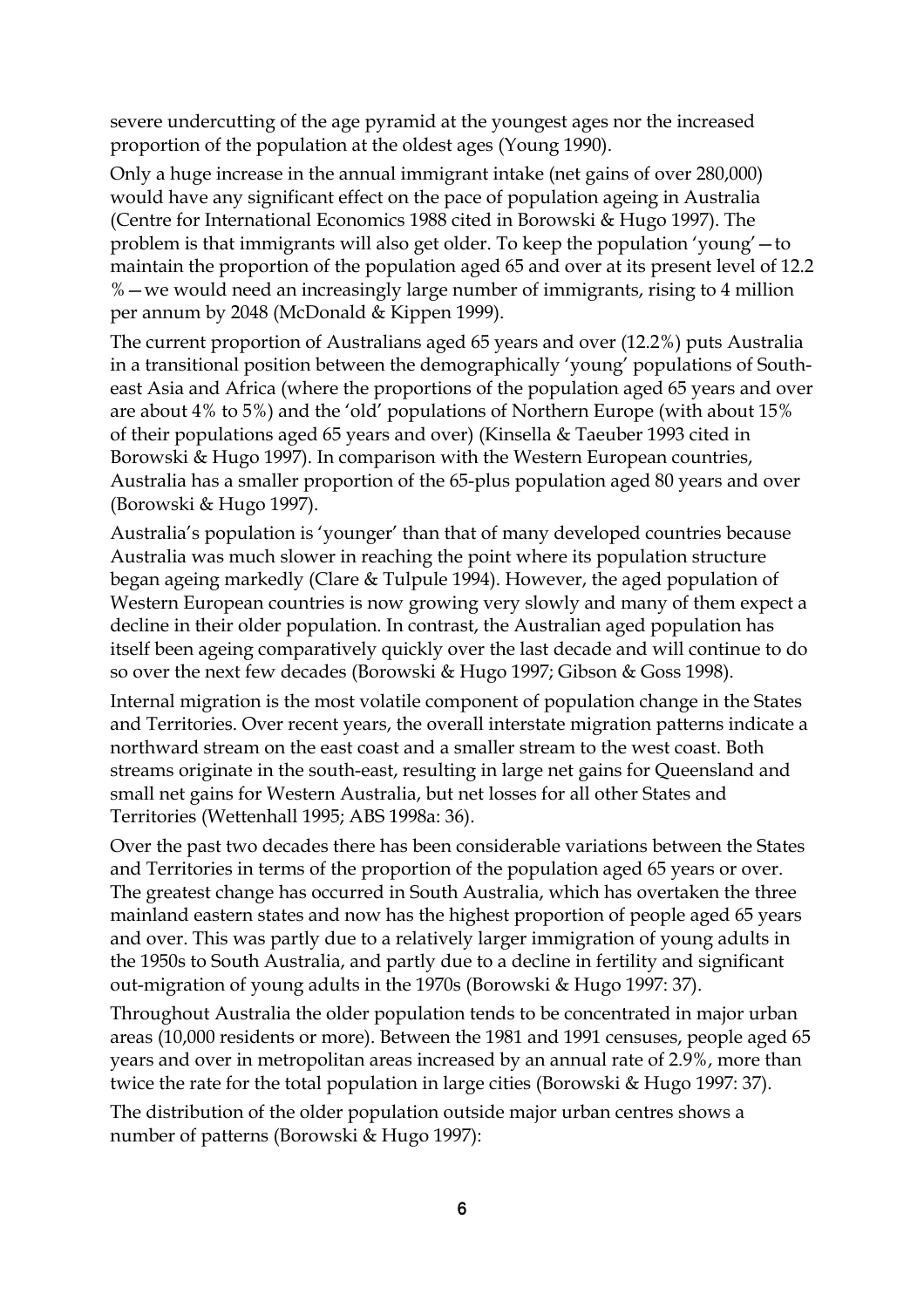- There are concentrations in non-metropolitan coastal resort areas. This is particularly evident along the northern and southern coast of New South Wales and in south-eastern Queensland. This is largely driven by retirement migration towards attractive environments and climate.
- There is a growth of retirement communities in attractive environments near the large cities, as retired people move away from areas within commuting distance of their workplace.
- Many country towns have an above-average concentration of older people. This is usually a result of older people retiring from farm properties into nearby towns and out-migration of younger people.

Within large metropolitan cities, older people tend to shift from the inner to the middle suburbs. The most rapid rate of growth of the older population tends to be even further out in the outer suburbs (Borowski & Hugo 1997).

## **2.2 Projected growth in population**

The Australian population is projected by ABS to grow from 18.5 million in 1997 to between 22.1 and 23.1 million in 2021, and between 23.5 million and 26.4 million in the year 2051. Although the growth rates are projected to vary around an average annual growth rate between 1.0% and 1.1% during 1997–2001, there is a clear longterm trend of decline from 1.2% in 1996–97 to between 0.0% and 0.3% by 2051 (ABS 1998a).

There are considerable differences in projected population growth among the States and Territories. The most rapidly growing States are the Northern Territory, Queensland and Western Australia. Queensland is projected to replace Victoria as the second most populous State between 2022 and 2048. The population of the Australian Capital Territory is projected to overtake that of Tasmania between 2037 and 2043. Tasmania is the only State or Territory where the population is projected to decline under each of the ABS projection series (ABS 1998a:2).

## **2.3 Trends in population ageing**

Two measures are usually used to measure population ageing. The first measure is the median age of the population. A population is considered 'young' if it has a median age of less than 20 years, and 'old' if it has a median age of 30 or over (Shryock & Siegel, 1976).

The second measure is the proportion of the population beyond the age of 60 or 65 years (the threshold age used for this measure varies). The United Nations classifies a nation as 'aged' if 10% or more of the population are aged over 60 or 65 years, as 'mature' if between 7% and 9% are over 60 or 65, and as 'youthful' if between 4% and 6% are over 60 or 65 years of age (McPherson 1990).

ABS projections show that the ageing of the Australian population will continue, as the inevitable result of low levels of fertility over a long period and decline in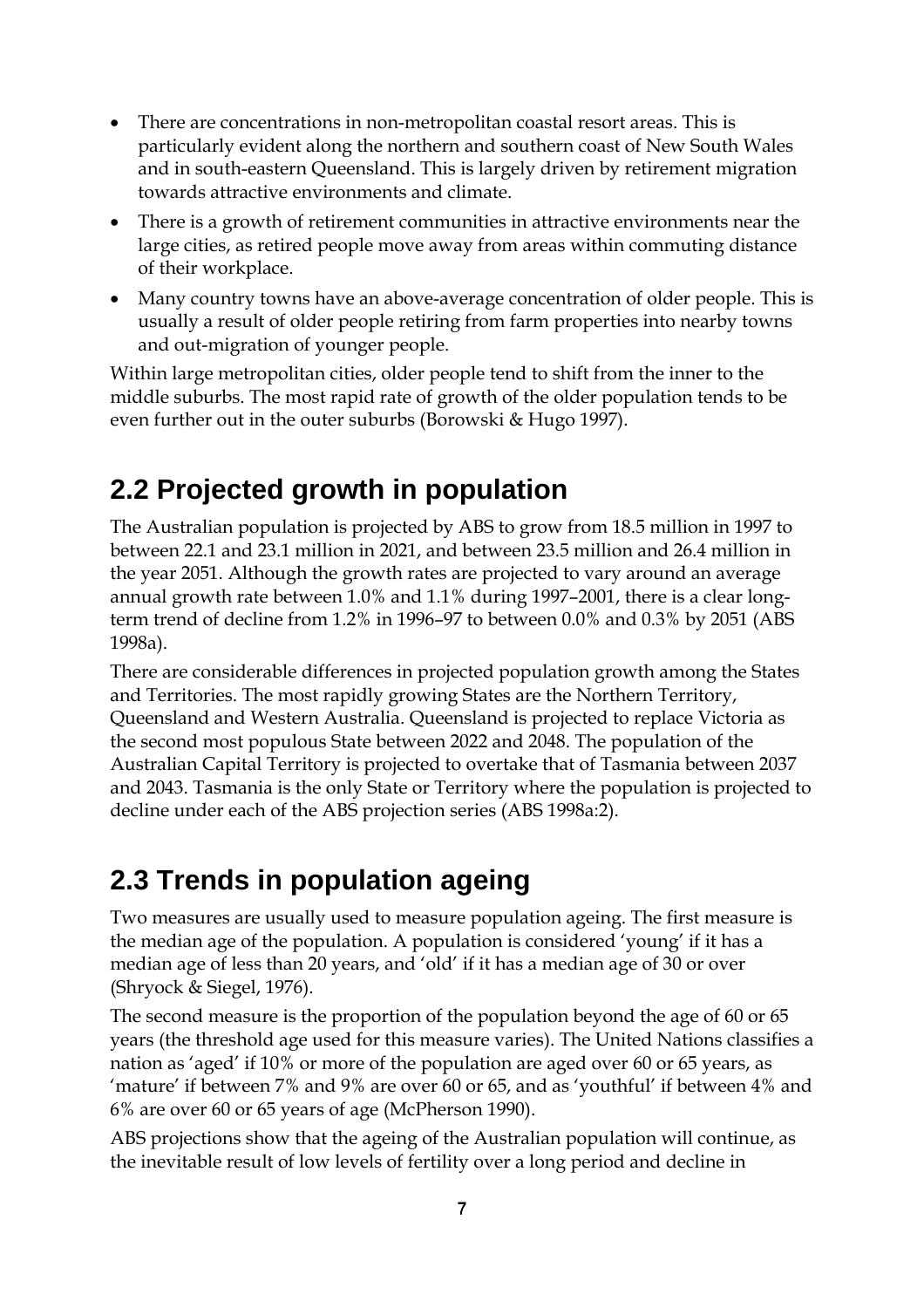mortality rates. Median age is projected to increase from 34.3 years in 1997 to between 40.1 and 41.1 years in 2021 and between 43.7 and 46.2 years in 2051 (Table 1).

|      |          | <b>Median Age (years)</b> |          |          | Proportion pop aged 65+ (%) |          | Proportion pop aged under 15 (%) |          |          |  |  |
|------|----------|---------------------------|----------|----------|-----------------------------|----------|----------------------------------|----------|----------|--|--|
|      | Series 1 | Series 2                  | Series 3 | Series 1 | Series 2                    | Series 3 | Series 1                         | Series 2 | Series 3 |  |  |
| 1997 | 34.3     | 34.3                      | 34.3     | 12.1     | 12.1                        | 12.1     | 21.2                             | 21.2     | 21.2     |  |  |
| 1998 | 34.6     | 34.6                      | 34.6     | 12.2     | 12.2                        | 12.2     | 20.9                             | 20.9     | 20.9     |  |  |
| 1999 | 34.9     | 34.9                      | 35.0     | 12.2     | 12.2                        | 12.2     | 20.7                             | 20.7     | 20.7     |  |  |
| 2000 | 35.2     | 35.2                      | 35.2     | 12.3     | 12.3                        | 12.3     | 20.5                             | 20.5     | 20.5     |  |  |
| 2001 | 35.4     | 35.5                      | 35.5     | 12.3     | 12.4                        | 12.4     | 20.3                             | 20.3     | 20.2     |  |  |
| 2006 | 36.7     | 36.8                      | 37.0     | 12.9     | 12.9                        | 13.0     | 19.3                             | 19.3     | 18.9     |  |  |
| 2011 | 38.1     | 38.3                      | 38.6     | 13.9     | 14.0                        | 14.2     | 18.4                             | 18.3     | 17.4     |  |  |
| 2016 | 39.2     | 39.4                      | 40.0     | 15.8     | 16.0                        | 16.2     | 17.7                             | 17.6     | 16.5     |  |  |
| 2021 | 40.1     | 40.4                      | 41.1     | 17.6     | 17.9                        | 18.2     | 17.3                             | 17.1     | 16.0     |  |  |
| 2026 | 41.1     | 41.3                      | 42.2     | 19.4     | 19.8                        | 20.3     | 17.0                             | 16.8     | 15.7     |  |  |
| 2031 | 41.9     | 42.2                      | 43.3     | 20.8     | 21.3                        | 21.9     | 16.7                             | 16.5     | 15.4     |  |  |
| 2036 | 42.6     | 42.9                      | 44.3     | 21.9     | 22.4                        | 23.3     | 16.3                             | 16.2     | 15.0     |  |  |
| 2041 | 43.1     | 43.5                      | 45.2     | 22.8     | 23.3                        | 24.3     | 16.1                             | 15.9     | 14.6     |  |  |
| 2046 | 43.5     | 43.9                      | 45.8     | 23.2     | 23.7                        | 24.9     | 15.9                             | 15.7     | 14.3     |  |  |
| 2051 | 43.7     | 44.1                      | 46.2     | 23.7     | 24.2                        | 25.6     | 15.8                             | 15.6     | 14.1     |  |  |

**Table 1: Projected changes in median age, proportion of population aged under 15 years and aged 65 years or over, Australia, 1997–2051(a)**

(a) The three ABS projection series reported in this table differ in terms of the assumptions about future fertility and migration on which they are based.

*Source:* ABS 1998a: Table 4.6.

Changes in overseas migration would have little effect on the median age of the Australian population. With net overseas migration of 70,000 per year by 1999, the median age in 2051 would be between 44 and 46 years. With no net gain of overseas migration, the median age in 2051 would be between 47 and 49 years (ABS 1998a:8).

The ageing of the Australian population is largely attributable to the projected decline in the population aged 0–14 years and the rapid increase in the population aged 65 years and over, both in terms of numbers and as a proportion of the total population.

The proportion of people aged 0–14 years was 21.2% in 1997 and is projected to be between 16.0% and 17.3% in 2021 and between 14.1% and 15.8% by 2051 (ABS 1998a).

The proportion of people aged 65 years and over will increase rapidly from 12% (2.2 million people) in 1997 to 18% (4.0 million people) in 2021 and between 24% (6.0 million people) and 26% (6.3 million people) in 2051 (Table 1).

The proportion of people aged 85 years and over is projected to increase considerably, from 1.2% (216,100 people) in 1997 to between 4.4% (1.1 million people) and 4.8% (1.2 million people) in 2051 (Table 1).

There are several important features of population ageing in Australia: the projected ageing of the aged population itself; the rapid pace of ageing of the working-age population; and the fluctuation in the size of some significant age cohorts.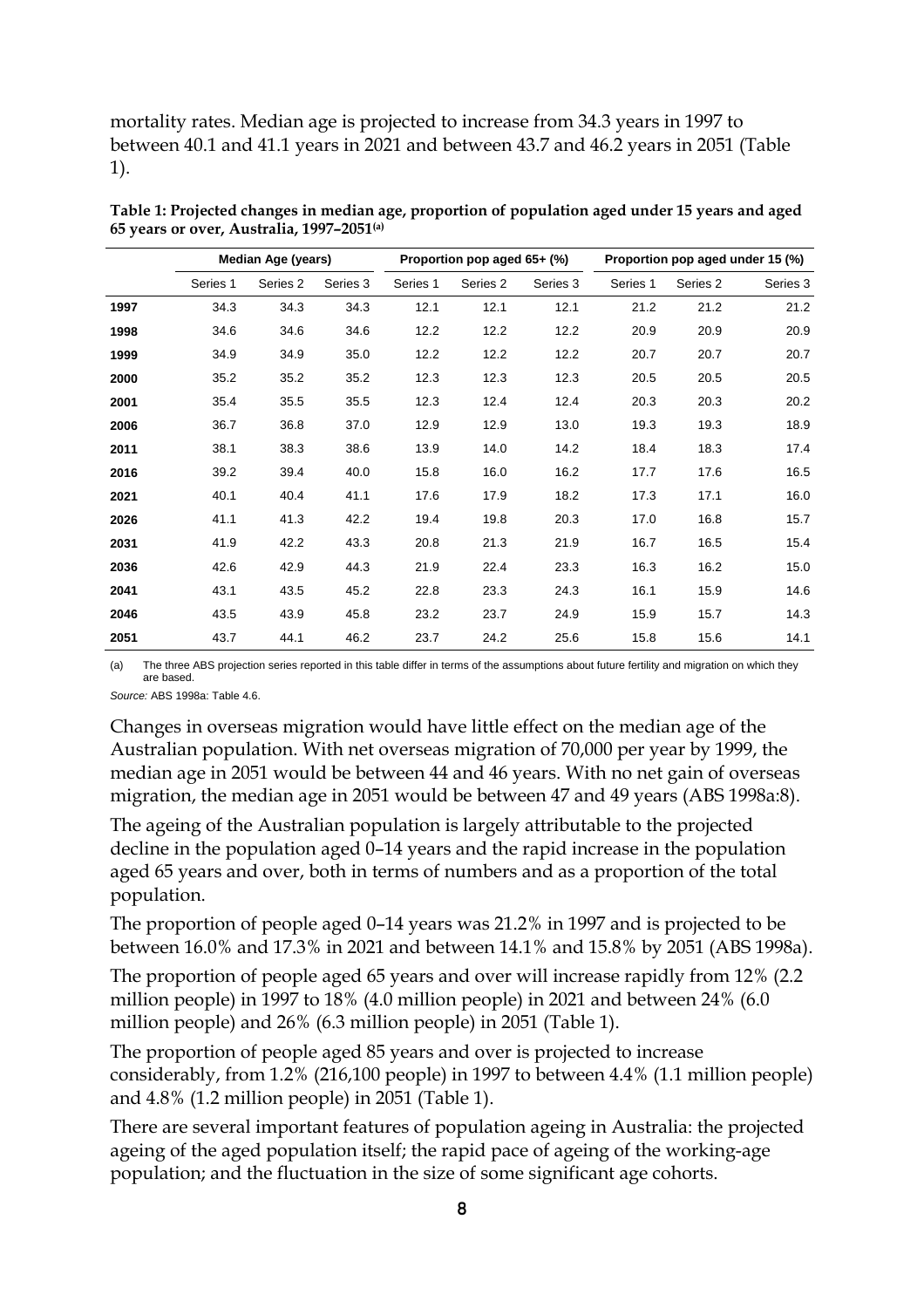Table 2 shows that in the 1980s the highest growth rates were in the age groups 75–84 years and 85 years plus. This rapid growth partly reflected the large numbers of people born during the post-First World War period who were moving into the oldest age groups, post-war immigrants who arrived in Australia in the 1950s as young adults and the increased survival of older Australians (Borowski & Hugo 1997).

| Age                | 1981-86      | 1986-91      | 1991-96      | 1996-2001    | 2001-06      | 2006-11      | $2011 - 21^{(c)}$ | $2021 - 31^{(c)}$ | $2031 - 41^{(c)}$ | $2041 - 51^{(c)}$ |
|--------------------|--------------|--------------|--------------|--------------|--------------|--------------|-------------------|-------------------|-------------------|-------------------|
| 45-49              | 14.5         | 22.2         | $25.7^{(a)}$ | 5.1          | 8.4          | 0.9          | 1.3               | 1.7               | 2.7               | $-2.5$            |
| 50-54              | $-4.9^{(b)}$ | 14.9         | 19.8         | $26.9^{(a)}$ | 5.1          | 8.5          | 1.5               | $-2.1$            | 6.7               | $-0.7$            |
| 55-59              | 2.0          | $-3.9^{(b)}$ | 14.0         | 21.1         | $26.9^{(a)}$ | 5.3          | 9.7               | 1.6               | 2.0               | 3.0               |
| 60-64              | 17.3         | 2.4          | $-3.6^{(b)}$ | 13.5         | 21.3         | $26.9^{(a)}$ | 14.6              | 2.0               | $-1.7$            | 7.0               |
| 65-69              | 6.3          | 17.8         | 3.1          | $-2.8^{(b)}$ | 14.1         | 21.6         | 34.2              | 10.3              | 2.2               | 2.5               |
| 70-74              | 17.9         | 7.9          | 18.1         | 3.9          | $-1.8^{(b)}$ | 14.7         | $55.2^{(a)}$      | 15.8              | 3.0               | $-0.9$            |
| 75-79              | 24.5         | 18.5         | 10.1         | 20.7         | 5.1          | $-1.0^{(b)}$ | 41.4              | 36.2              | 11.8              | 3.6               |
| 80-84              | 20.1         | 24.2         | 22.9         | 12.9         | 22.2         | 6.2          | 16.4              | $59.1^{(a)}$      | 19.1              | 5.6               |
| $85+$              | 26.0         | 19.3         | 30.9         | 26.7         | 18.0         | 22.0         | 19.7              | 39.0              | 50.3              | 23.3              |
| <b>Total 45-64</b> | 6.6          | 9.3          | 15.2         | 15.9         | 14.0         | 9.0          | 6.4               | 0.8               | 2.4               | 1.6               |
| <b>Total 50-64</b> | 3.9          | 4.4          | 10.5         | 21.3         | 16.4         | 12.4         | 8.3               | 0.5               | 2.3               | 3.0               |
| Total 65+          | 15.6         | 16.0         | 12.9         | 8.3          | 9.5          | 13.1         | 36.2              | 25.6              | 12.8              | 5.8               |
| Total 70+          | 21.0         | 15.1         | 18.1         | 13.3         | 7.7          | 9.5          | 37.1              | 32.6              | 16.7              | 6.9               |
| Total 75+          | 23.5         | 20.3         | 18.1         | 19.6         | 13.2         | 6.9          | 27.4              | 43.5              | 24.0              | 10.3              |

**Table 2: Estimated and projected percentage changes in selected population age groups, Australia, 1981–2051** 

*Notes:*

(a) This shift mainly reflects the passage of the larger cohort of the post-World War Two baby-boom generation.

(b) This shift mainly reflects the passage of the people born in the low fertility years of the 1930s.

(c) 10-year period has been applied.

*Source:* Calculated on the basis of ABS estimated resident populations and population projections Series II; ABS 1998a.

| Table 3: Estimated and projected population ('000) in selected age groups, Australia, 1981-2051 |  |  |  |  |
|-------------------------------------------------------------------------------------------------|--|--|--|--|
|                                                                                                 |  |  |  |  |

| Age                | 1981   | 1986          | 1991          | 1996           | 2001           | 2006           | 2011                 | $2021^{(c)}$   | $2031^{(c)}$  | $2041^{(c)}$ | $2051^{(c)}$ |
|--------------------|--------|---------------|---------------|----------------|----------------|----------------|----------------------|----------------|---------------|--------------|--------------|
| 45-49              | 735.7  | 842.3         | 1029.1        | $1293.9^{(a)}$ | 1360.5         | 1475.3         | 1488.4               | 1507.5         | 1532.7        | 1574.8       | 1535.2       |
| 50-54              | 774.6  | $736.9^{(b)}$ | 846.9         | 1014.9         | $1287.5^{(a)}$ | 1353.7         | 1468.8               | 1491.5         | 1459.7        | 1557.2       | 1546.7       |
| 55-59              | 740.6  | 755.5         | $726.0^{(b)}$ | 827.4          | 1002.1         | $1271.3^{(a)}$ | 1338.6               | 1468.7         | 1492.3        | 1521.4       | 1566.6       |
| 60-64              | 613.1  | 719.4         | 736.9         | $710.5^{(b)}$  | 806.4          | 978.3          | $1241.9^{(a)}$       | 1423.4         | 1452.1        | 1427.1       | 1527.1       |
| 65-69              | 536.2  | 570.2         | 671.4         | 692.2          | $673.0^{(b)}$  | 768.1          | 934.1                | 1253.9         | 1383.4        | 1414.0       | 1449.9       |
| 70-74              | 401.5  | 473.2         | 510.8         | 603.1          | 626.5          | $615.2^{(b)}$  | 705.5                | $1094.6^{(a)}$ | 1267.4        | 1305.4       | 1293.0       |
| 75-79              | 260.6  | 324.4         | 384.5         | 423.4          | 510.9          | 536.9          | 531.7 <sup>(b)</sup> | 751.8          | 1024.0        | 1145.2       | 1186.6       |
| 80-84              | 154.1  | 185.0         | 229.8         | 282.5          | 318.7          | 389.4          | 413.4                | 481.1          | $765.5^{(a)}$ | 912.0        | 962.9        |
| $85 +$             | 102.6  | 129.3         | 154.2         | 201.9          | 255.6          | 301.7          | 368.1                | 440.5          | 612.2         | 920.4        | 1134.8       |
| <b>Total 45-64</b> | 2864.0 | 3054.1        | 3338.9        | 3846.8         | 4456.5         | 5078.6         | 5537.7               | 5891.1         | 5936.8        | 6080.5       | 6175.6       |
| <b>Total 50-64</b> | 2128.3 | 2211.8        | 2309.8        | 2552.8         | 3096.0         | 3603.3         | 4049.3               | 4383.6         | 4404.1        | 4505.7       | 4640.4       |
| Total 65+          | 1455.0 | 1682.1        | 1950.7        | 2203.1         | 2384.7         | 2611.3         | 2952.8               | 4021.9         | 5052.5        | 5697.0       | 6027.2       |
| Total 70+          | 918.8  | 1112.0        | 1279.3        | 1510.9         | 1711.7         | 1843.2         | 2018.7               | 2768.0         | 3669.1        | 4283.0       | 4577.3       |
| Total 75+          | 517.3  | 638.8         | 768.6         | 907.7          | 1085.2         | 1228.0         | 1313.2               | 1673.4         | 2401.7        | 2977.6       | 3284.3       |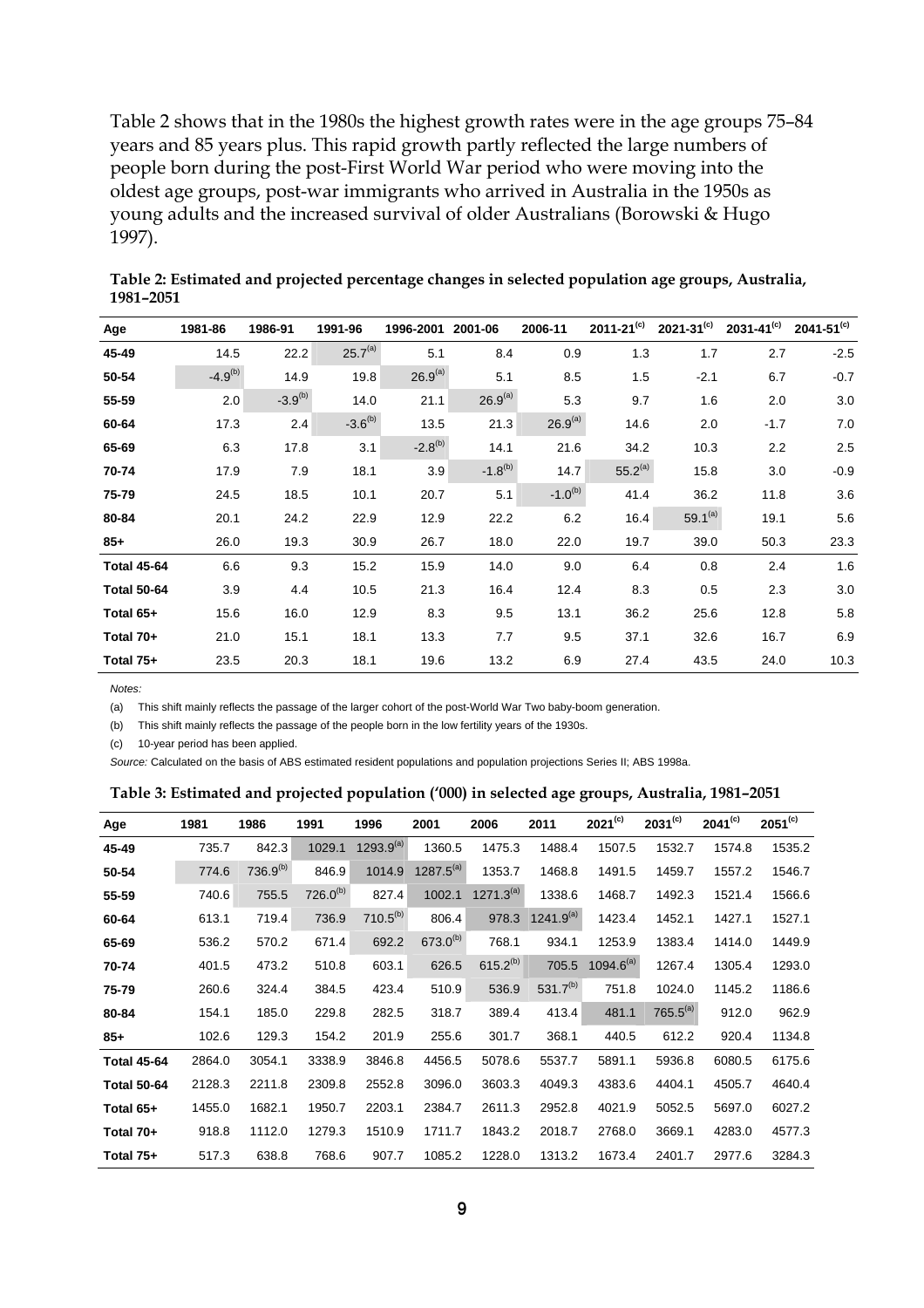#### *Notes:*

(a) This shift mainly reflects the passage of the larger cohort of the post-World War Two baby-boom generation.

(b) This shift mainly reflects the passage of the people born in the low fertility years of the 1930s.

(c) 10-year period has been applied.

Source: Calculated on the basis of ABS estimated resident populations and population projections Series II; ABS 1998a.

During the 1980s the growth rates of the working-age population aged 50–54 and 55– 59 years were low or negative, reflecting the passage of people born in the low fertility years of the 1930s into older age groups (Tables 2 & 3).

The population projections show that the working-age population in Australia (aged 15–64 years) will also be ageing in the coming decades. During the next two decades the working-age population is projected to account for a higher proportion of the total population than at any time since World War Two (Young 1990; ABS 1998a). The greatest growth among the working-age population will be in the population aged 45–64 years, from 4.0 million in 1997 to between 6.1 million and 6.5 million in 2051. The number of people aged 45–64 years will be higher than the number aged 65 years and over throughout the projection period, although the difference in number will reduce steadily over the period (ABS 1998a; Tables 2 & 3; Figure 1).



Between 1997 and 2006, the population aged 50–64 years is projected to increase at a markedly higher rate than the population aged 65 years and over. Thereafter, the population aged 65 years and over will grow faster (Table 2; Figure 2). This shift mainly reflects the passage of the post-World War Two baby-boom generation. This generation is progressively moving up the age pyramid causing rapid growth in the number of older people (Tables 2 and 3; Figure 2).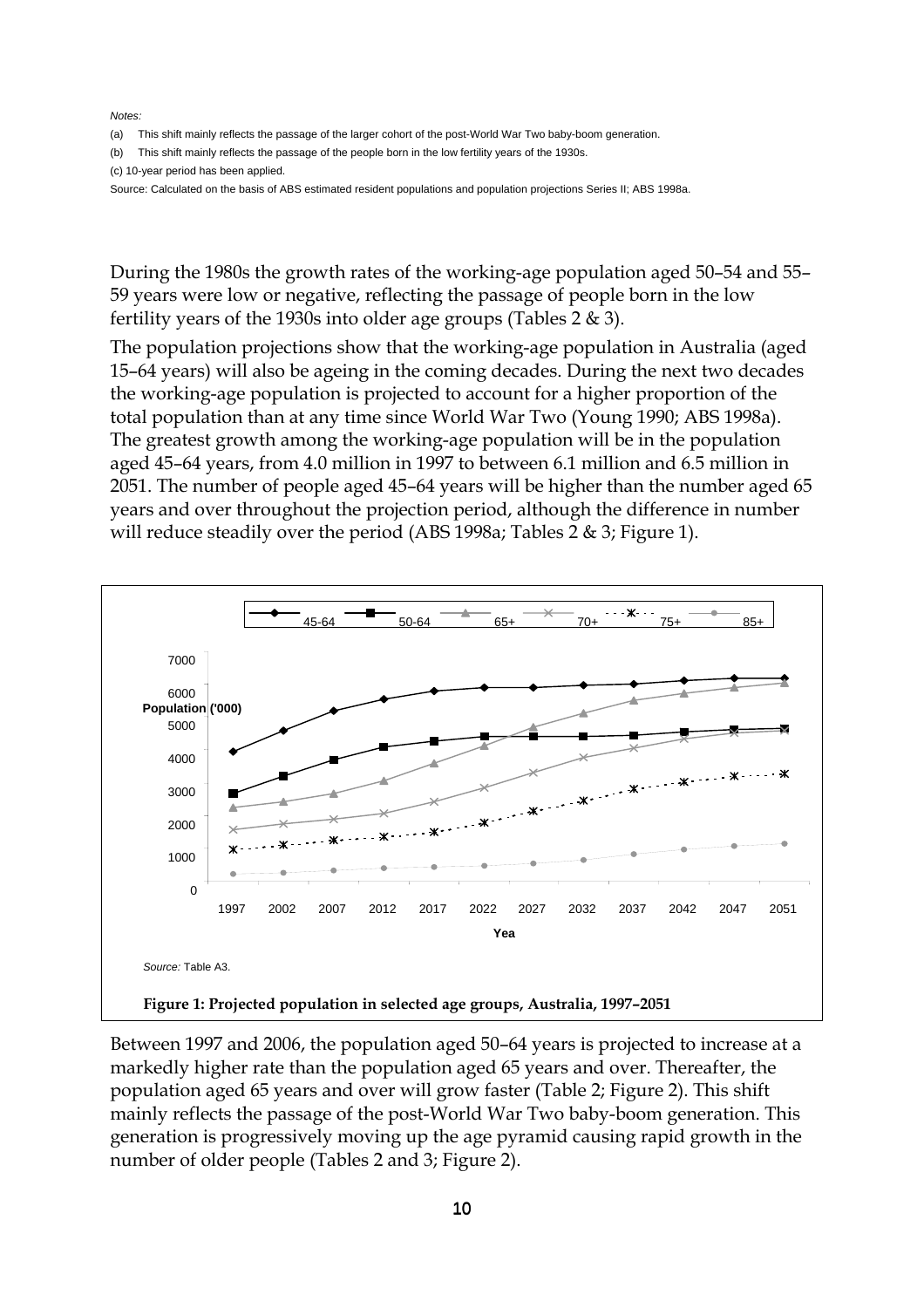The growth of the population aged 65 years and over is projected to reach record rates (ie, to increase by 36.2% between 2011 and 2021) as the peak of the post-World War Two baby boom generation reaches retirement age (Tables 2 and 3; Figure 2).

The ageing of the aged population is very significant because of its size. Between 1997 and 2051, the number of people aged 75 years and over is projected to increase by around 3.5 times, and 5.3 times for people aged 85 and over (Table A3).

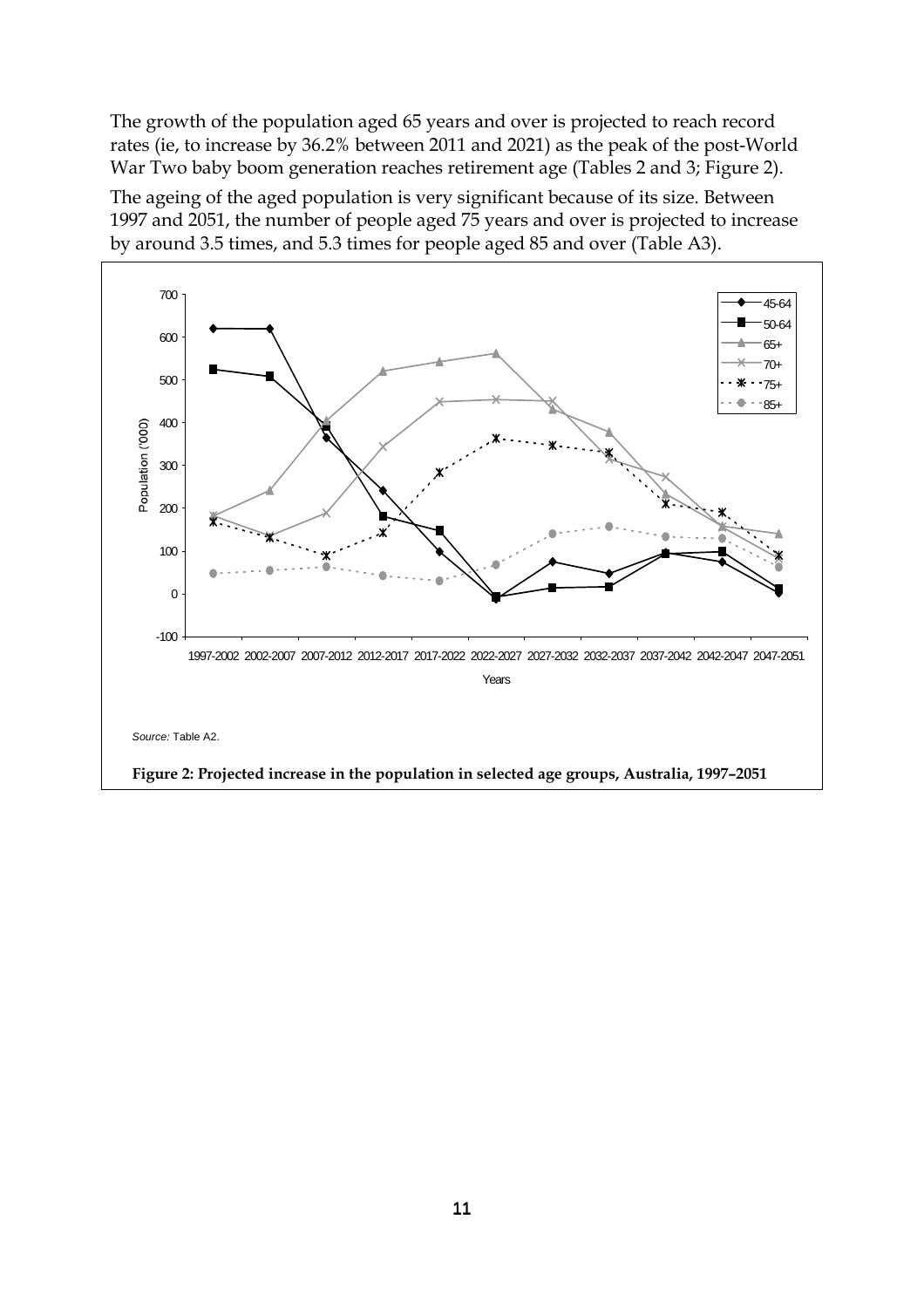# **3 Population ageing, morbidity and disability**

### **3.1 Mortality, morbidity and disability**

Changes in mortality and morbidity can influence the prevalence of disability. Morbidity is defined as the level and type of sickness within a population. Morbidity indicators are commonly expressed in terms of the incidence and/or prevalence of specific diseases and other health-related events (e.g. injuries). Morbidity is an important predictor of disability. In conjunction with other factors (such as socioeconomic status) it can help predict or explain the prevalence and demographic pattern of disability in a community (Chamie 1995; Pol & Thomas 1992; United Nations 1988). Nevertheless, the relationships among mortality, morbidity and disability are complex.

The rapid decline in mortality and the increase in life expectancy in this century have chiefly been a result of the substitution of degenerative causes of death, such as heart disease and cancer, for deaths that were previously caused by infectious and parasitic diseases. This shift in disease pattern has been referred to as the epidemiological transition (Olshansky & Ault 1986).

Olshansky and Ault (1986) suggested that the United States has entered a new stage in the epidemiological transition—the era of delayed degenerative diseases. The general characteristics of the new stage include:

- The rapid decline in death rates and thus relatively rapid improvement in survival are concentrated mainly in advanced age groups;
- The age distribution of deaths from degenerative causes is shifted progressively toward older ages.

This new stage of epidemiological transition is likely to have great impact on population ageing—increasing the size and proportion of the population in advanced age groups, and the health and vitality of older people (Olshansky & Ault 1986).

There is no dispute about the increase in size and proportion of the older population; the main debate focuses on the impact of greater longevity on trends in morbidity and disability. There is no clear resolution on this issue and contradictory evidence is presented in the international literature regarding recent and projected change in levels and patterns of morbidity and disability. There are two schools of opinion on this issue, separated by differences in approach to measurement and underlying assumptions used.

Some authors suggest that improvements in health and medical care have delayed the onset of illness and resulted in a compression of morbidity into a short age range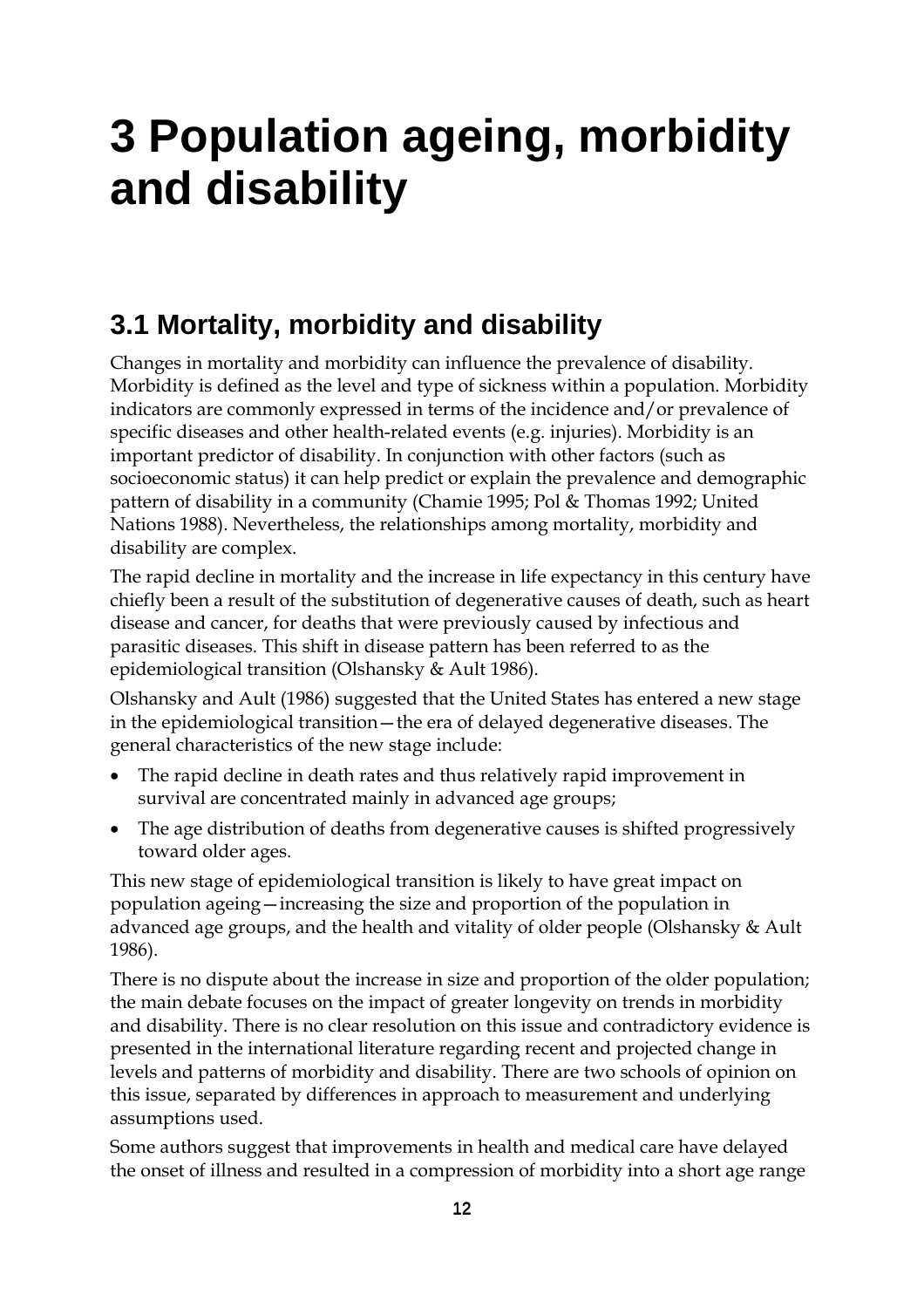closer to the biological limit of life. The prevalence of disability could decrease as morbidity is compressed into the shorter span between the increasing age at onset of disability and the 'fixed' occurrence of death (e.g. Fries 1980, 1989).

In contrast, it is argued that the 'compression of morbidity is not near at hand' and that decline in mortality and increased longevity have resulted in more survivors who are frail and suffer from chronic conditions; thus an increase in disability is observed. The longer life span has prolonged the period of life during which people perform their daily activities less efficiently as a result of increased exposure to nonfatal debilitating conditions such as arthritis (e.g. Verbrugge 1984, 1989; Hugo 1998).

Nevertheless, international studies generally suggest that increase in disability prevalence began in the late 1960s and 1970s when mortality rates at older ages began to decline significantly, but that these increases were confined to the less severe end of the disability spectrum. There is no evidence of expansion of morbidity based on measures of prevalence of more severe disability. Recently emerging evidence from Europe and North America suggests that disability prevalence rates among older people may be starting to decline and we may actually be starting to see compression of morbidity in low mortality populations (Mathers 1998).

In Australia, the number of people reporting long-term health conditions increased from 6.2 million (45% of the total population) in the 1977–78 National Health Survey to 11.2 million (66% of the total population) in the 1989–90 survey and 13.5 million (75% of the total population) in the 1995 survey (ABS 1979, 1991, 1996; AIHW 1998a). Although there are some differences in the way conditions were identified and classified in the three surveys, it is clear that reported long-term morbidity in Australia has increased over the past two decades.

In the meantime, the Australian population experienced a decline in mortality and an increase in life expectancy (Table 4). However, the gain in life expectancy at birth in the 1980s mainly came from reduction of mortality in the 50–69 age group for males and in the age groups of 50–69 and 70 and over for females (Jain 1992). Mathers (1995) suggested that in Australia the extension of life expectancy has been accompanied by an increase in years lived with disability, although this is usually 'mild or moderate' disability; years lived with severe disability do not appear to have increased.

Comparative analysis of the three ABS disability surveys (1981, 1988, 1993) suggested that the age standardised prevalence rates of severe or profound 'handicap', as defined by the ABS, remained fairly steady between 1981 and 1993, while rates for disability increased and rates for less severe handicap varied (Wen et al. 1995). Preliminary estimates from the 1998 ABS disability survey indicate an increase in the proportions of people with a disability and specific restrictions (handicap), including severe or profound restrictions (ABS 1999). Further analysis will appear in the final report on this topic.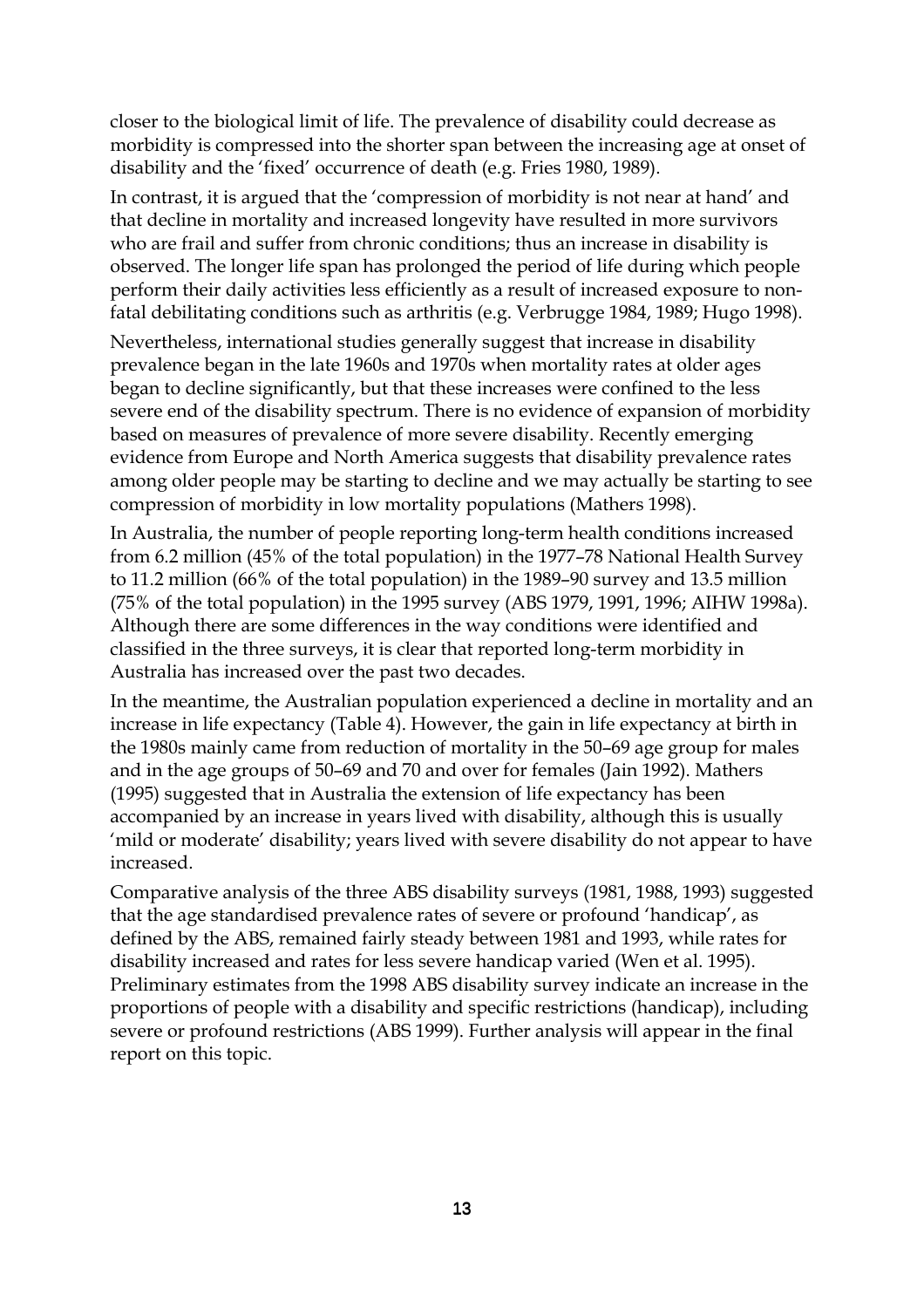|                                    | <b>Units</b>  | 1986  | 1987  | 1988  | 1989  | 1990  | 1991  | 1992  | 1993  | 1994  | 1995  | 1996  |
|------------------------------------|---------------|-------|-------|-------|-------|-------|-------|-------|-------|-------|-------|-------|
| <b>Life Expectancy</b>             |               |       |       |       |       |       |       |       |       |       |       |       |
| Male life expectancy at birth      | vears         | 72.8  | 73.0  | 73.1  | 73.3  | 73.9  | 74.4  | 74.5  | 75.0  | 75.0  | 75.0  | 75.2  |
| Female life expectancy at birth    | vears         | 79.1  | 79.5  | 79.5  | 79.6  | 80.1  | 80.4  | 80.4  | 80.9  | 80.9  | 80.8  | 81.1  |
| Male life expectancy at 65 years   | vears         | 14.6  | 14.7  | 14.8  | 14.7  | 15.2  | 15.4  | 15.7  | 15.7  | 15.7  | 15.7  | 15.8  |
| Female life expectancy at 65 years | vears         | 18.5  | 18.6  | 18.7  | 18.7  | 19.0  | 19.1  | 19.2  | 19.5  | 19.7  | 19.5  | 19.6  |
|                                    |               |       |       |       |       |       |       |       |       |       |       |       |
| <b>Mortality</b>                   |               |       |       |       |       |       |       |       |       |       |       |       |
| Total number of deaths             | $000^{\circ}$ | 115.0 | 117.3 | 119.9 | 124.2 | 120.1 | 119.1 | 123.7 | 121.6 | 126.7 | 125.1 | 128.7 |
| Crude death rate                   |               |       |       |       |       |       |       |       |       |       |       |       |
| (per 1,000 population)             | no.           | 7.2   | 7.2   | 7.2   | 7.4   | 7.0   | 6.9   | 7.1   | 6.9   | 7.1   | 6.9   | 7.0   |
| Age standardised death rate        |               |       |       |       |       |       |       |       |       |       |       |       |
| (per 1,000 population)             | no.           | 7.6   | 7.6   | 7.5   | 7.6   | 7.2   | 6.9   | 6.9   | 6.6   | 6.7   | 6.5   | 6.4   |
| Infant mortality rate              |               |       |       |       |       |       |       |       |       |       |       |       |
| (per 1,000 live births)            | no.           | 8.8   | 8.7   | 8.7   | 8.0   | 8.2   | 7.1   | 7.0   | 6.1   | 5.9   | 5.7   | 5.8   |
| Perinatal mortality rate           |               |       |       |       |       |       |       |       |       |       |       |       |
| (per 1,000 live births and fetal   |               |       |       |       |       |       |       |       |       |       |       |       |
| Deaths combined)                   | no.           | 11.5  | 10.6  | 10.7  | 9.9   | 10.3  | 9.6   | 9.4   | 8.2   | 8.0   | 8.1   | 8.5   |

#### **Table 4: Mortality and life expectancy, Australia, 1986-1996**

Reference periods: Data on health status are for the calendar year.

*Source:* Adapted from ABS 1998b: 48.

Possible factors contributing to the increase in reported disability and handicap prevalence levels, particularly at the less severe end of the spectrum, have been discussed (Otis & Howe 1991; Mathers 1991, 1996). Apart from the factors related to rising levels of long-term morbidity, other proposed explanations include changes in community perceptions of disability and handicap, and changes in strategies of medical prevention and intervention. Various factors affecting overall prevalence of disability in a population can be summarised as follows:

- Changes in population age structures;
- changes in incidence of specific types of condition and disability;
- changes in age at onset of specific conditions and disabilities;
- changes in the diagnosis of disabling conditions;
- changes in the prevention and treatment of specific diseases (effects differ depending on nature of diseases, i.e., chronic non-fatal disease or highly fatal diseases);
- changes in mortality and life expectancy of the general population and among people with particular diseases, conditions or disabilities;
- changes in perception and awareness of disability and health;
- changes in social attitudes and economic incentives concerning sickness and disability;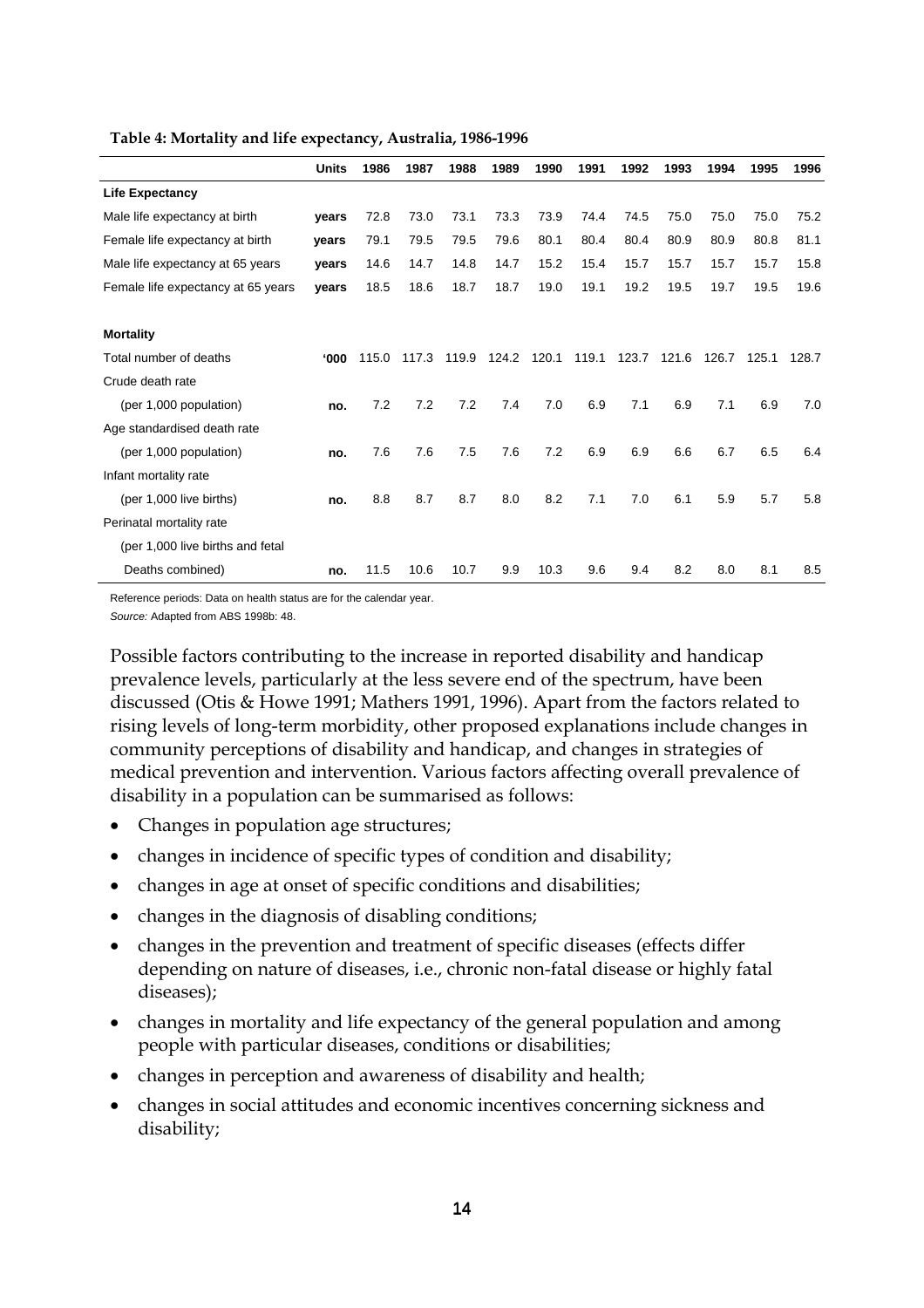- changes in personal behaviours and exposure to violence and environments that cause disease, injury or disability; and
- improvements in interviewing methods and survey design which may increase self-reported illness and disability.

There is little national data about the effects of trends in injury and its consequences on disability. However, mortality due to a number of significant external causes, such as transport and road injuries, has decreased in recent years (Abraham et al. 1995; Alessandri et al. 1996; Bordeaux & Harrison 1996). Between 1979 and 1994, the overall number of injury deaths among children aged under 15 years declined by 51.3% and the decline has been smaller for people aged over 15 years (Moller & Kreisfeld 1997).

The Australian Spinal Cord Injury Register has over 6,000 cases registered in its fourth year of operation, including about 4,000 cases carried over from a register that operated from 1986 to 1991. The age adjusted incidence rate of persisting cases (people discharged from six Australian spinal units with a neurological deficit such as tetraplegia and paraplegia) was 1.52 per 100,000 in 1997–1998, as compared with 1.32 per 100,000 in 1996–1997. The number of persisting cases in 1997–1998 was higher than the average yearly figure for the combined years 1988–1990, 1995–1996 and 1996–1997 (O'Connor & Cripps 1998).

Perinatal data on the incidence of congenital malformations may also shed light on factors affecting trends in disability prevalence. The reported overall incidence of congenital malformations was higher in the late 1980s and the 1990s than that in the early 1980s, though trend varied for different malformations (Abraham et al. 1995; Lancaster & Pedisich 1995; Lancaster et al. 1997; Hurst et al. 1999). The increase in the incidence of congenital malformations may partly reflect improved ascertainment due to new birth defect registers in some States and Territories (Abraham et al. 1995). Perinatal deaths due to congenital malformations declined from 35.9 per 10,000 births in 1973 to 15.6 per 10,000 births in 1996 (Hurst et al. 1999). Infant deaths because of congenital malformations also declined from 28.8 per 10,000 live births in 1980 to 14.8 per 10,000 live births in 1996 (Hurst et al. 1999) (also see Section 7.4).

For a person with a long-term or permanent disability, the duration of disability depends on age at onset of disability and longevity. A US study found that age at onset of disability1 has shifted to younger ages, and reported duration of disability has increased (Verbrugge 1989:340).

There has been no specific study conducted on changes in age at onset of disability in Australia. It may be useful to examine the trends in age at onset of disability using the ABS disability survey data. However, since the disability surveys are crosssectional rather than longitudinal, the analysis may be limited to generating some broad indicators. Stage 2 of the current project will examine this issue.

Looking at changes in age at onset of disability, it may be useful to examine not only changes relating to disability at aggregated levels—population with a disability in

 $\overline{a}$ 

<sup>1</sup> Disability was defined as reported limitations in activities (either major or secondary) due to a chronic condition (Verbrugge 1989:340).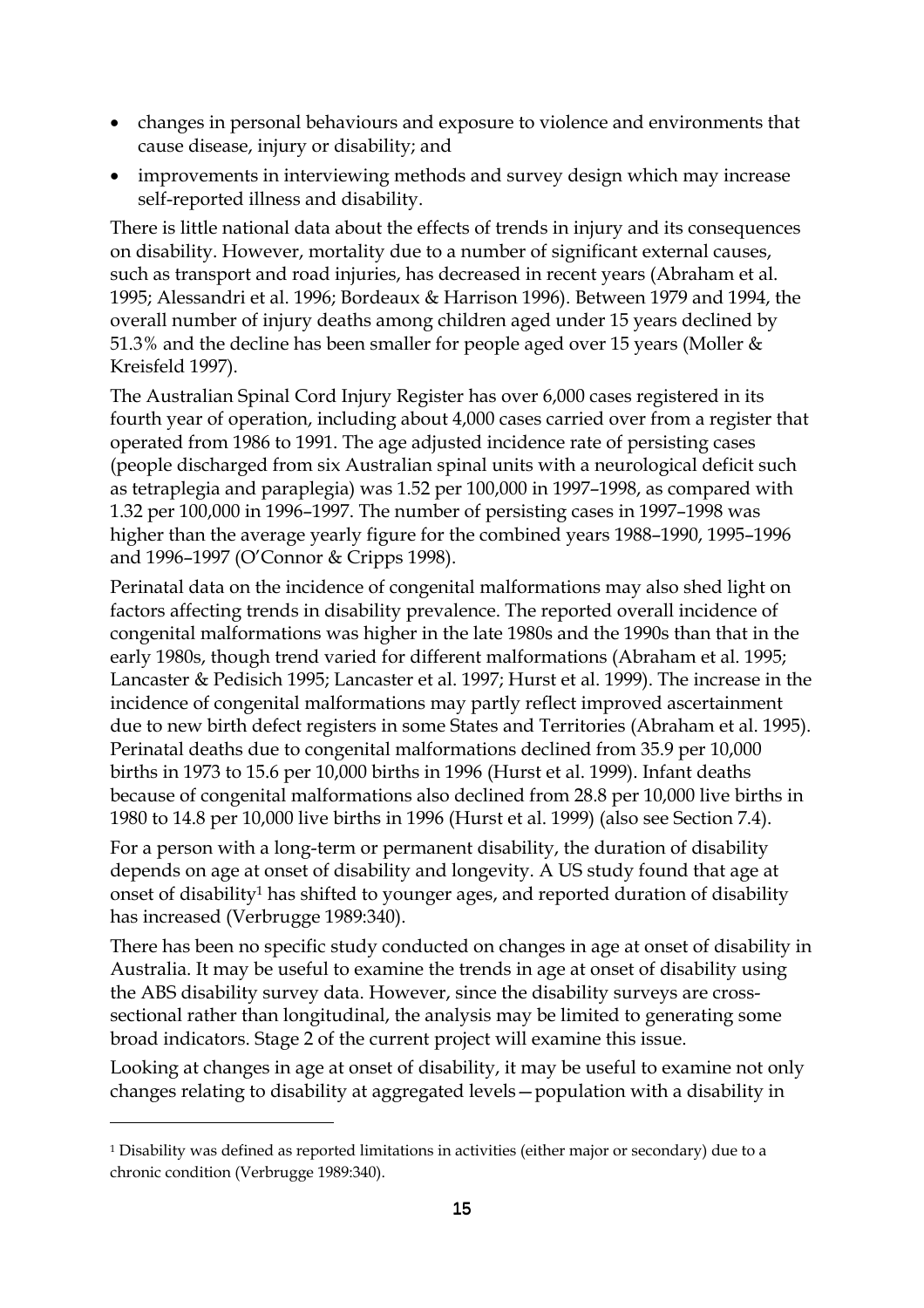general—but also changes relating to particular disability groups, such as intellectual or physical disability.

### **3.2 Population ageing and prevalence of people with a disability**

### **Changes in prevalence between 1981 and 1993**

A demographic decomposition study was carried out as part of a comparative analysis of the three consecutive ABS disability surveys (1981, 1988, 1993) to clarify two factors, population ageing and rising age specific prevalence rates—which underlies the trends in reported overall prevalence of disability and handicap (Wen et al. 1995).

The analysis demonstrated that the age-standardised prevalence rates of severe handicap were quite stable during the 1980s and early 1990s, remaining at a level of slightly over 4% for the population overall, about 2.5% for people aged 15 to 64 and around 17% to 18% for people aged 65 and over. In contrast, the rates of disability and overall handicap increased substantially between 1981 and 1988, although they levelled out between 1988 and 1993 (Wen et al. 1995).

The analysis showed that the influence of changing age specific prevalence rates was equal to or greater than that of the ageing of the population in the early 1980s. However, the influence of changing age specific prevalence rates diminished and actually fell below zero during the late 1980s and early 1990s. In contrast, the influence of the changing age structure was evident throughout the twelve year period. The influence of the ageing population was greater between 1988 and 1993, particularly affecting reported overall prevalence rates of severe handicap (Wen et al. 1995).

Decomposition analysis thus confirms that age structure is the dominant factor in changing reported prevalence rates of severe handicap. Between 1981 and 1993 increases in reported prevalence rates of severe handicap were largely accounted for by the ageing of the population rather than by changes in age specific prevalence rates (Wen et al. 1995).

### **Changes in prevalence between 1993 and 1998**

The summary of findings from the 1998 disability survey indicates an increase in the proportions of people with a disability and specific restrictions (equivalent to handicap in previous surveys), in particular severe or profound restrictions, between 1993 and 1998 (ABS 1999). A preliminary comparison of the four disability surveys (1981, 1988, 1993 and 1998) showed that the overall age-standardised rate of severe or profound core activity restrictions has increased from 4.0% in 1993 to 5.5% in 1998, while the rate was relatively stable between 1981 and 1993 (ABS 1999).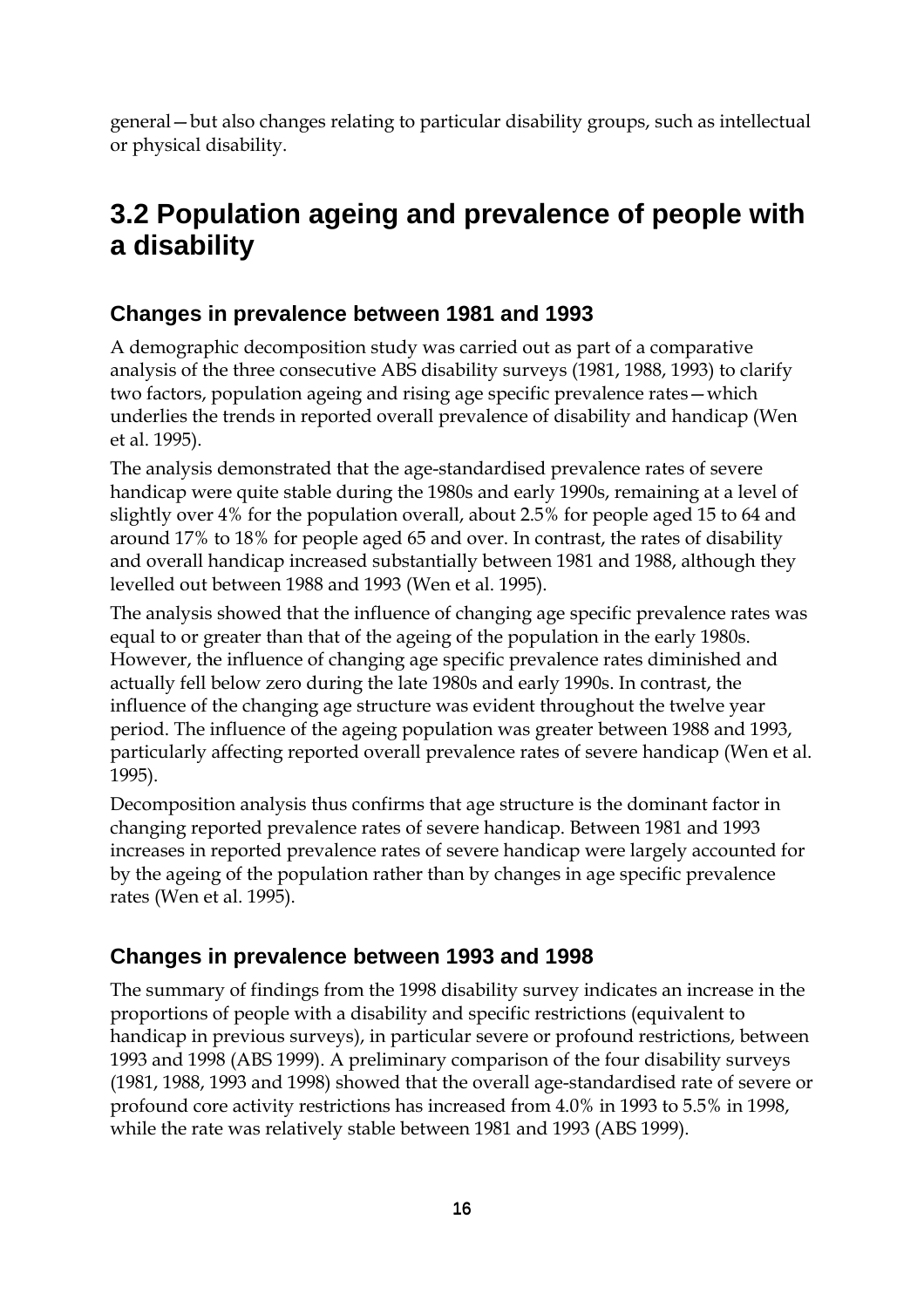In the comparison of the surveys, as far as possible, only screening questions common to all four surveys were used and prevalence rates were age standardised to the March 1998 population (ABS 1999). Nevertheless, there were a number of other changes in the 1998 survey design and interviewing methods (ABS 1993, 1999):

- The use of computer-assisted recording of responses allowed interviews to flow more smoothly, which may have affected the way people responded to survey questions.
- Need and difficulty questions for tasks within an activity were re-ordered, to improve interview flow; this may have affected results for the core activities which were used to identify severe or profound handicap.
- The SF12 health status instrument (which included questions on activity) was used before questions on activity restrictions were asked.
- The application of both the profound and severe core activity restriction categories to the cared accommodation component. In 1993 the severe handicap category of the 1981 and 1988 surveys was divided into profound handicap and severe handicap, but the category of 'severe handicap' was not applied to the establishment component (equivalent to the cared accommodation component in the 1998 survey).

It is difficult to control for these changes in a comparative analysis and to quantify their contribution to changes in estimated prevalence between 1993 and 1998.

It appears that the increase in age-adjusted rates of severe or profound restrictions may be mainly a result of improvements in survey method and thus an increased case identification, rather than an increasing underlying prevalence. However, further investigation and analysis are needed to understand the increase in the severe or profound rates of core activity restrictions between 1993 and 1998, and other patterns of change between the two surveys.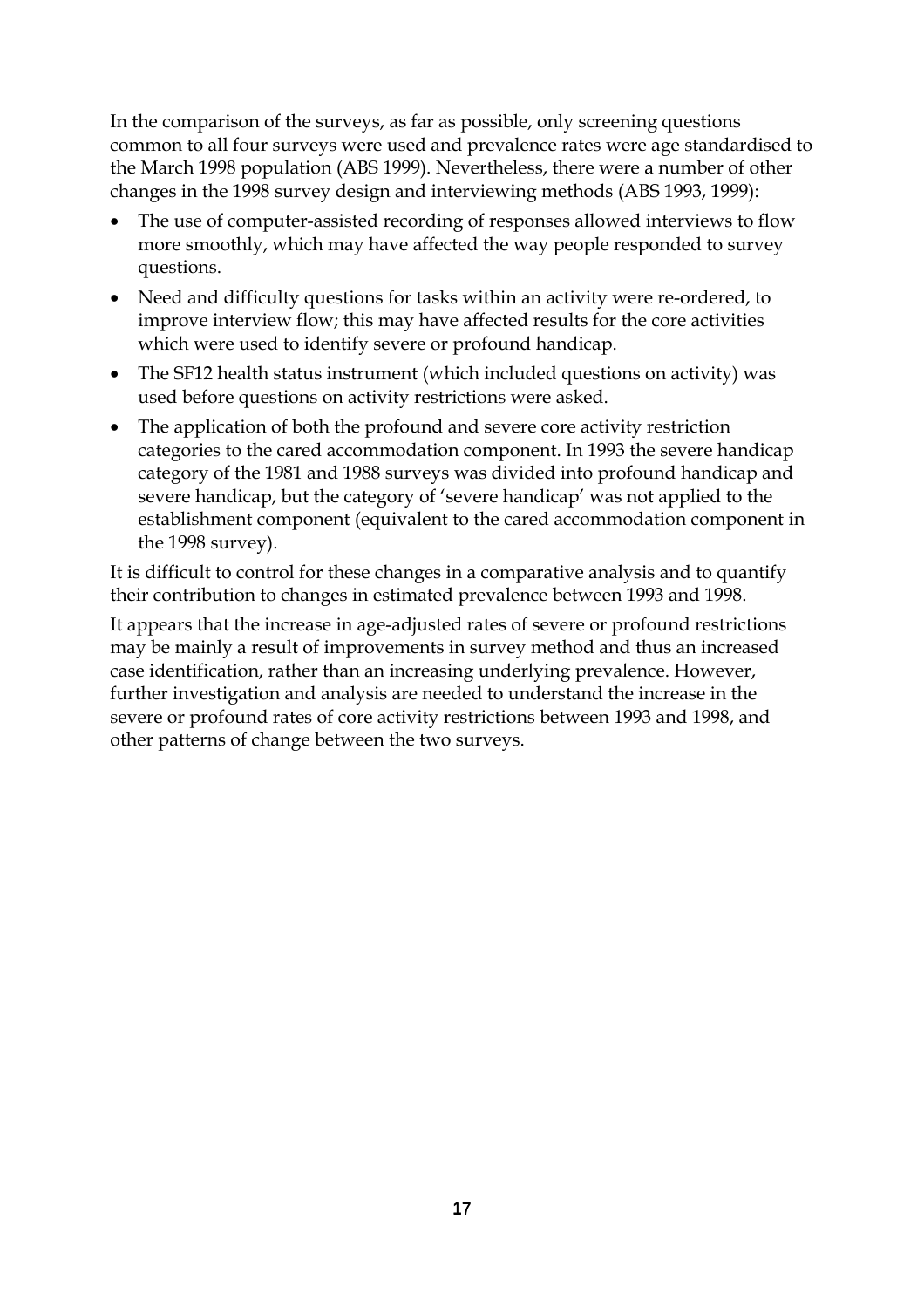# **4 Implications of population ageing**

The implications of population ageing for social expenditures have been the subject of ongoing discussion in Australia over the last two decades, particularly in the 1990s, with most focus on health and aged care costs.

Recently, there have been growing concerns about the extent to which existing disability support services can accommodate increasing number of older people with disability, about the cost implications for these services, and possible implications for other related services.

This section reviews studies that examine the implications of population ageing for government health and welfare expenditures in general, and aged care and disability in particular. Potential impacts of population ageing on demand for disability and aged care services are also discussed.

### **4.1 Impact on government health and welfare expenditures**

There are concerns that the accelerated ageing of the Australian population and the rapid growth in the 1980s and the early 1990s in government expenditure on older people may be not sustainable. Two major reports with a pessimistic view of the impact of ageing on social expenditures have attracted wide attention and provoked considerable debate. A report published by the Economic Planning and Advisory Council (EPAC) in 1994 focused on the long-term economic and social implications of population ageing in Australia (Clare & Tulpule 1994). Although the projections published in the report did not suggest that Australia would be unable to cope with the costs of an ageing population, the report produced some alarming conclusions:

- Welfare expenditure would rise from 6.9% of GDP in 1990 to 9.3% of projected GDP by 2051.
- Health expenditure would rise from 8.4% of GDP in 1990 to 11.1% of projected GDP in 2051. Such an increase would represent a massive shift in health resources from the young and working age to older people (health care expenditure on older people could increase from about 33% of total health care expenditure in 1990 to 50% by 2051).

In 1996, a report to the Commonwealth Government by the National Commission of Audit found that:

• A radical and lasting change to the age structure of Australia's population would occur over the next 50 years, with aged dependency ratios (the ratio of people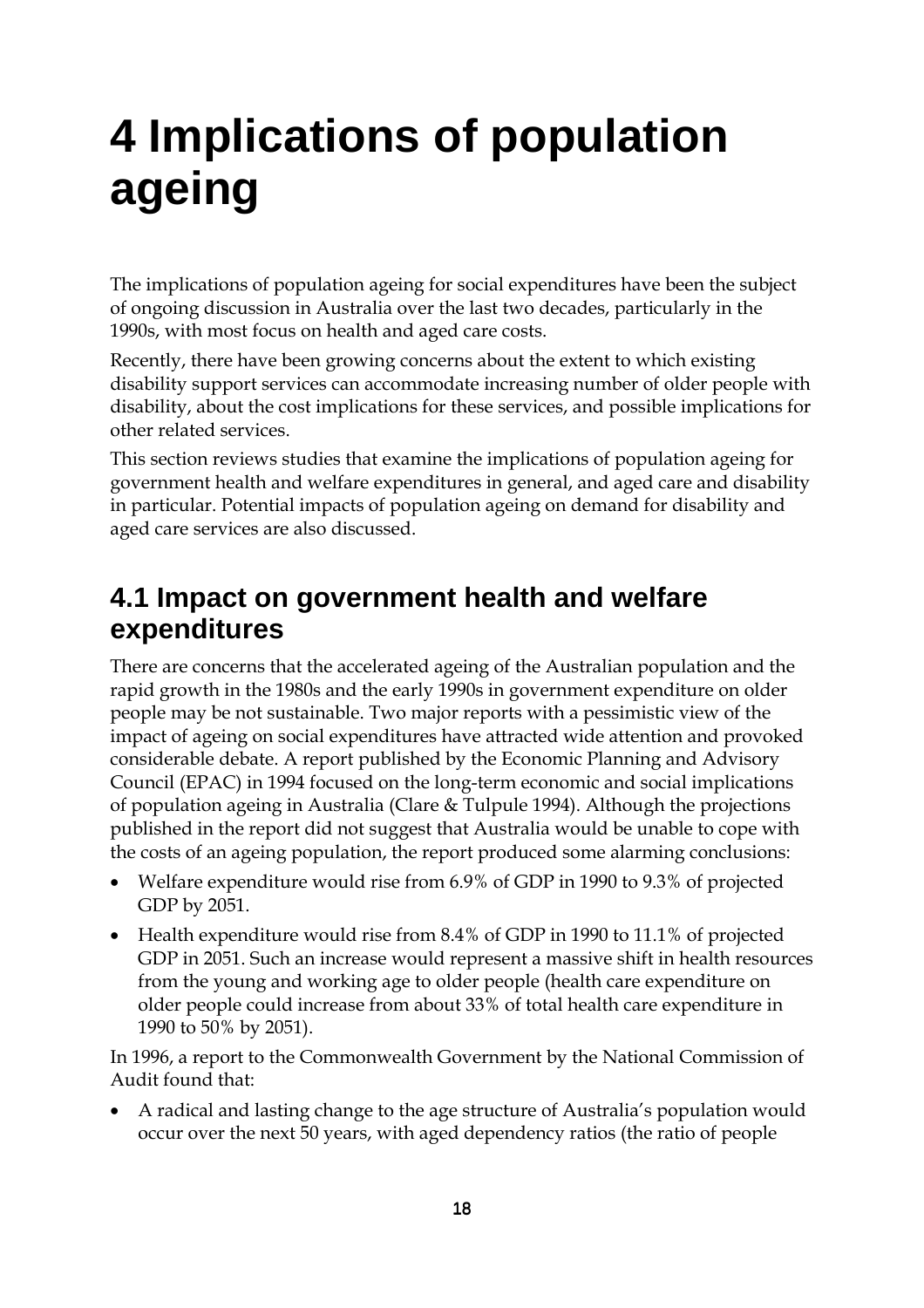aged 65 years and over to those aged 18–64 years) increasing dramatically from the current level of 19% to 39% by 2041;

• Health and aged care costs would increase from a current level of 8.4% of GDP to about 14.5% of GDP by 2030.

The report recommended that to address the emerging social and budgetary pressures of population ageing, urgent action is needed to 'moderate community expectations of government assistance, increase incentives for self reliance in older age and more equitably share the cost of age related services funded by the government' (National Commission of Audit 1996:121).

Although there is no disagreement that the Australian population is ageing, and that health and welfare expenditure per person is increasing, the two reports, particularly the later one, were questioned or criticised on their basic approaches and the assumptions behind their projections:

- The studies adopted a rather narrow approach to the whole issue by emphasising the budgetary consequences of ageing. The 'burden of ageing' view is narrow and the ageing of the population has consequences that are far beyond the confines of the government budget (Saunders 1996).
- The models used in the 1996 report assume a direct relationship between demand for services (as defined by number of aged people in a population) and the level of service provision—in reality the relationship is more complex (Gibson & Goss 1999). To conduct a credible projection of future demand for health services and health expenditure, a range of issues should be taken into account (Madden & Goss 1998).
- Analysis of the level and pace of population ageing have found no consistent relationship between demographic trends and levels of health expenditure as a proportion of GDP in Australia. The lack of correlation between the patterns of fluctuation of health expenditure as a proportion of GDP and demographic trends is also observed in other OECD countries. Factors other than population ageing are the major influences on the level of health outlays (Howe 1997).
- Projections are based on assumptions of a relatively high rate of growth in health expenditure per person and a relatively low rate of growth in GDP. These assumptions are questioned (Gibson & Goss 1999). The projected outcome of the National Commission of Audit is at odds with Australian experience over the past 20 years and with the contemporary experience of other OECD countries with much older populations (Howe 1997).
- Australia's relatively young population age structure gives scope for a shift in expenditure towards elderly people in the future. The current level of expenditure in Australia could accommodate a population as old as Sweden by making marginal shifts between health expenditures on younger and older age groups as the population ages (Howe 1997).
- It is believed that the Australian health system coped fairly well with rapid population ageing in the recent past; and that the controls put in place in health and welfare expenditure to contain costs have resulted in a manageable increase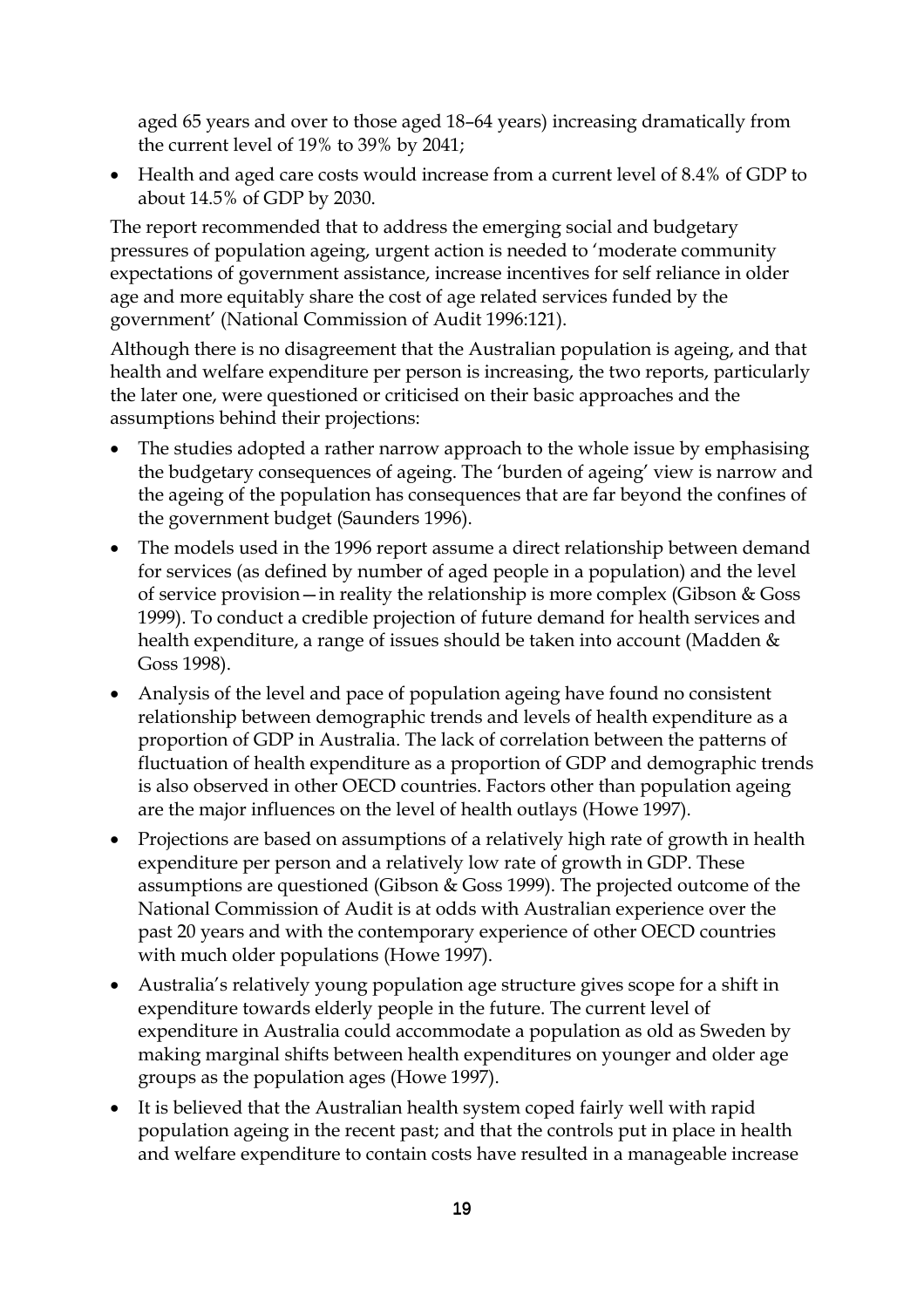in government expenditure; and that to provide a reasonably high quality of health services for future generations of older Australians is not beyond our national resources (Choi 1998; Gibson & Goss 1999; Goss 1998; Howe 1997).

Regarding the relationship between population ageing and costs of health care, it has also been questioned whether higher levels of health expenditure are associated with improved outcomes. Rather than speculating about the potentially increasing proportion of GDP that might be spent on health care for older people, an alternative approach might be to model the kinds of options that could optimise health status across the population within a given level of expenditure (Howe 1997).

### **4.2 Impact on government expenditures in aged care and disability services**

A number of reports contain research concerning the past or future trends in government expenditures on aged care and disability services.

A study of demographic influences on changes in social security spending over the past three decades (1965–1997) showed that expenditure on Age Pensions increased from 1.65% of GDP to 2.45% of GDP and expenditure on Disability Support Pensions increased from 0.32% of GDP to 0.99% of GDP. Disability Support Pension is the fastest growing payment group (Whiteford & Jackson 1998).

Population ageing has contributed substantially to the growth in numbers of Age Pensions, primarily for females. The highest incidence of receiving the Disability Support Pension (DSP) is in the age group 50–64 years, the upper end of the working age population. Prior to 1997, changes in age structure of the working age population had little impact on growth in the number of DSP recipients, since people aged 50–64 years as a proportion of the total working-age population (15–64 years) remained fairly constant at about 22% between 1971 and 1997. However, from 1997 on, the first of the baby boomers, born in 1945, have just passed age 50 and are entering the highest incidence age group (50-64). The increasing age of this baby-boomer cohort, reflecting in the ageing of the working-age population, will cause further growth of Disability Support Pension (Whiteford & Jackson 1998; Jackson 1999).

If the current growth rate in the number of new DSP recipients continues, the number would reach 140,000 per annum within a decade, and nearly 180,000 per annum by the year 2011 (Walsh 1997). The total number of recipients will increase from about 500,000 recipients in early 1996 to 935,000 by 2006. This trend reflects the combined effect of high grant rate for people aged 50 years and over and the bulge of the baby-boom population cohort, which is now entering the age groups with high grant rate (Walsh 1997).

Walsh and De Ravin (1995) discussed future trends in demand for long-term care and projected costs. They attempted to re-open the debate about funding and delivery of long-term care by suggesting that 'free' access to long-term care services in future will need to be limited either through increased personal financial contribution by care-recipients or by introducing optional or compulsory 'prefunding' (Walsh & De Ravin 1995:5).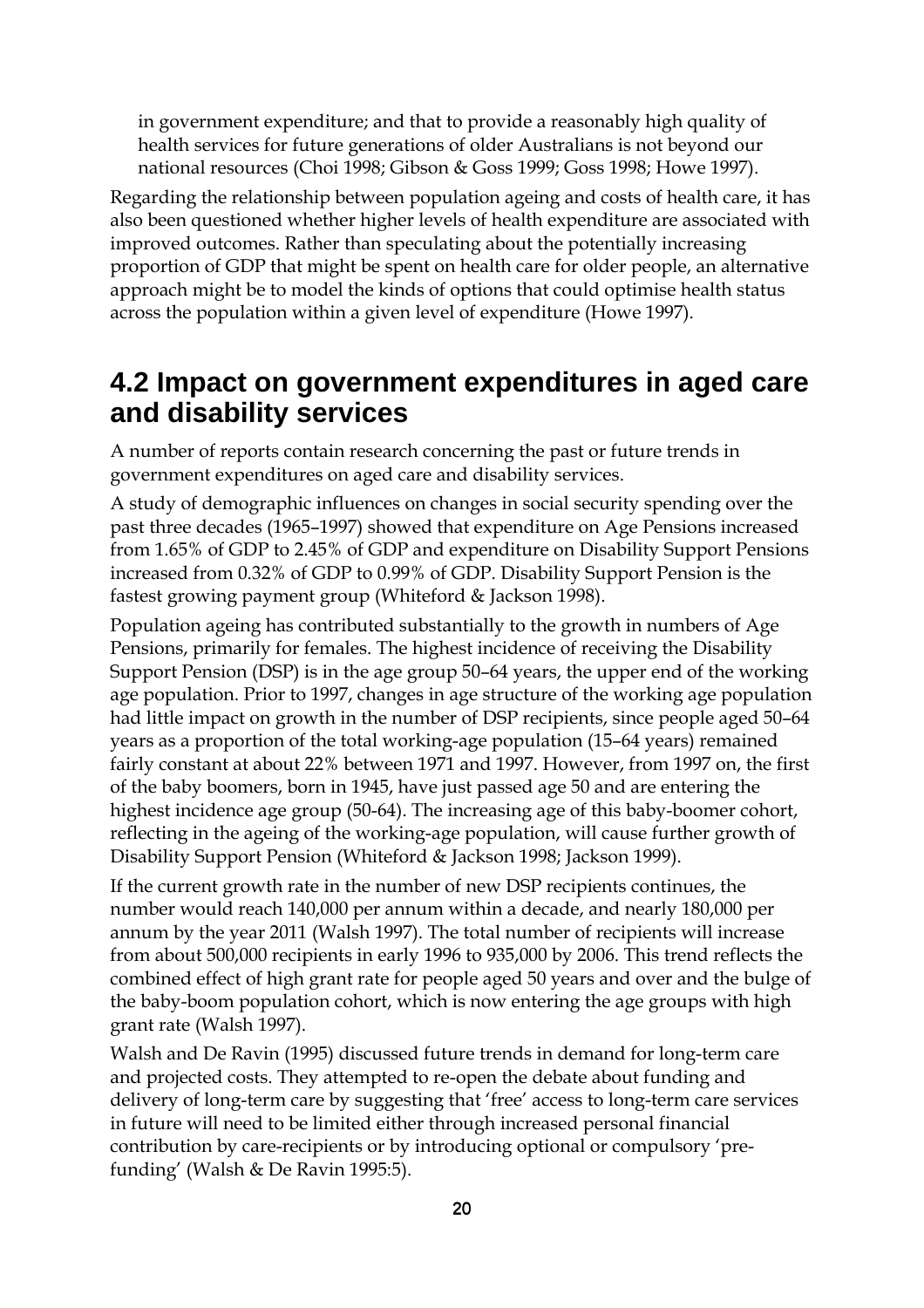Long-term care was defined as care provided to people with a severe or profound handicap (as defined in the ABS 1993 disability survey) of any age. The paper estimated that the total cost of long-term care currently accounted for about 0.75% (or \$3.0 billion) of Australian GDP and could well increase to 1% of GDP by the middle of next century. The current level of 0.75% of GDP could remain stable with the projected trends of population ageing only if:

- Residential care is successfully maintained in line with the target planning ratios;
- HACC utilisation is maintained at about 33% of people with profound or severe handicap in the community; and
- GDP per capita is maintained at 1% per annum in real terms (Walsh & Ravin 1995:50).

According to the paper the Australian private insurance industry already provided \$0.7 billion through accident compensation schemes to fund long-term care (although it is estimated that only about one-third of this amount is actually spent on long-term care). The paper stated that 'the Australian insurance industry believes government policy, taxation arrangements and legislation need to be changed to facilitate private sector involvement in the funding process, and hence ultimately assist the strains on consolidated revenue which will inevitably emerge next century' (Walsh & De Ravin 1995:51).

### **4.3 Impact on demand for disability support services**

The AIHW report on demand for disability support services in Australia estimated the projected growth in demand, based on the projected growth in the target group people with severe or profound handicap. The projections are based on the ABS population projections from 1995 to 2051 (AIHW 1997a).

The projected demographic trends, particularly population ageing, result in a substantial projected increase in the number of people with a profound or severe handicap between 1997 and 2003:

- The increase in the age group 5–64 years was estimated to be 9.9% (39,100 people).
- The growth in the working age population (age 15–64) with severe or profound handicap was estimated at 11.3% (37,200 people).
- Overall, the total number of Australians with a severe or profound handicap was projected to increase by 13.7% (109,200 people). The overall growth was mainly attributable to the rapid increase in the age groups of 45–64 years (19.5% or 32,600 people) and 65 years and over (17.3% or 70,200 people) (AIHW 1997a).

The high projected rates of increase in the number of people with a severe or profound handicap aged 45 years and over is likely to result in the ageing of the client population of disability support services. The high growth in the population aged 45–64 years will put particular pressure on disability services, either to provide services to increasingly older clients, or to make transitional arrangements between disability services and suitable aged care services (AIHW 1997a).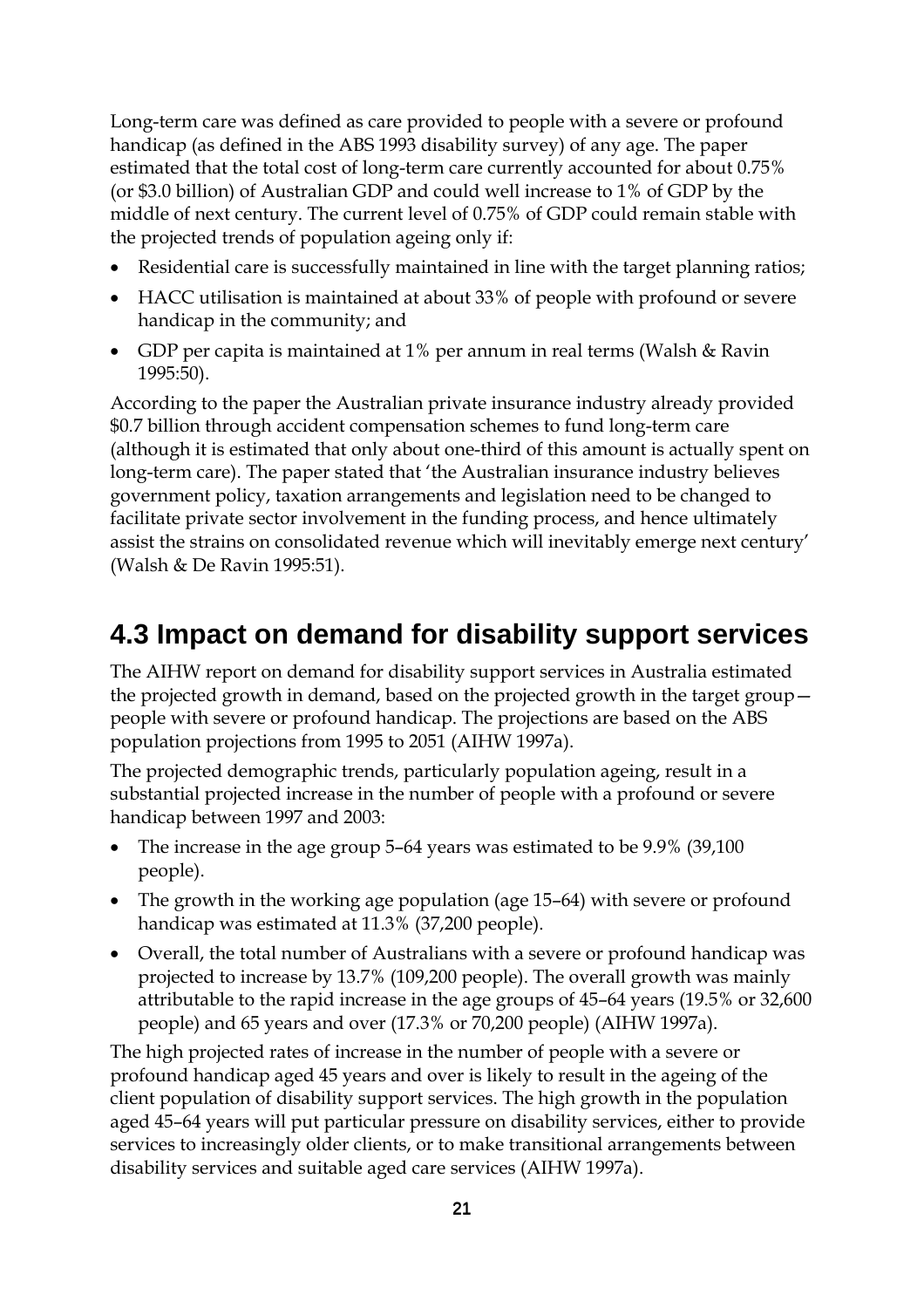The 1997 AIHW projections of numbers of people with a severe or profound handicap relied on the assumption that the age-sex-specific prevalence rates of severe or profound handicap would remain constant. The assumption is based on the results of a comparative analysis of data from the three ABS disability surveys (1981, 1988, 1993), which showed that age-standardised prevalence rates of severe or profound handicap remained fairly steady between 1981 and 1993 (AIHW 1997a; Wen et al. 1995). In stage 2 of the current project, this assumption will be reviewed by analysing the 1998 ABS disability survey data when the unit record file of the survey is available.

### **4.4 Impact on residential aged care services**

Under the policy directions of the Aged Care Reform Strategy, there has been a shift in the emphasis of care from residential towards home-based care in the aged care field since 1985 (Gibson et al. 1997; Gibson 1998). Over the past ten years, the overall level of residential care has declined from 99 to 92 beds per thousand persons aged 70 years and over. This reduction has occurred in during a time of rapid ageing of the aged population in Australia (Gibson 1998). Nevertheless, this shift is largely carried out in a way of a deinstitutionalisation of program structures rather than a deinstitutionalisation of people. This shift from residential to home based care is characterised by several important features (Gibson 1998):

- The level of institutionalisation has substantially declined as a result of natural attrition rather than discharge of individual clients. In other words, the deinstitutionalisation is largely due to non-admission rather than of discharge;
- Within the residential care sector, there is a shift from 'high intensity' nursing home beds towards 'lower intensity' hostel places;
- There is an expansion of home-based care not only in terms of the number and range of services but also the intensity of provision;
- An enhancement of respite care provisions has resulted in an emerging interface between home and residential care.

Gibson and Liu (1995) examined the impact of population ageing on future use and supply of residential aged care services. Their paper presented projections of hostel and nursing home use from 1993 to 2021, based on 1993 patterns of actual use, and compared them with projected levels of supply. The study found that there may be a general shortage of residential aged care from the turn of the century, including a likely shortage of nursing home type care for high-dependency aged people particularly in the period from 2006 and 2016 (Gibson & Liu 1995).

The study also pointed out that the use of the standard planning ratio—the number of beds or places available per thousand persons aged 70 and over—to describe the level of supply over time has significant shortcomings. The ratio was determined on the basis of 1983 data and is not sensitive to the changing internal age structure of population 70 and over, in particular the increasing proportion of the population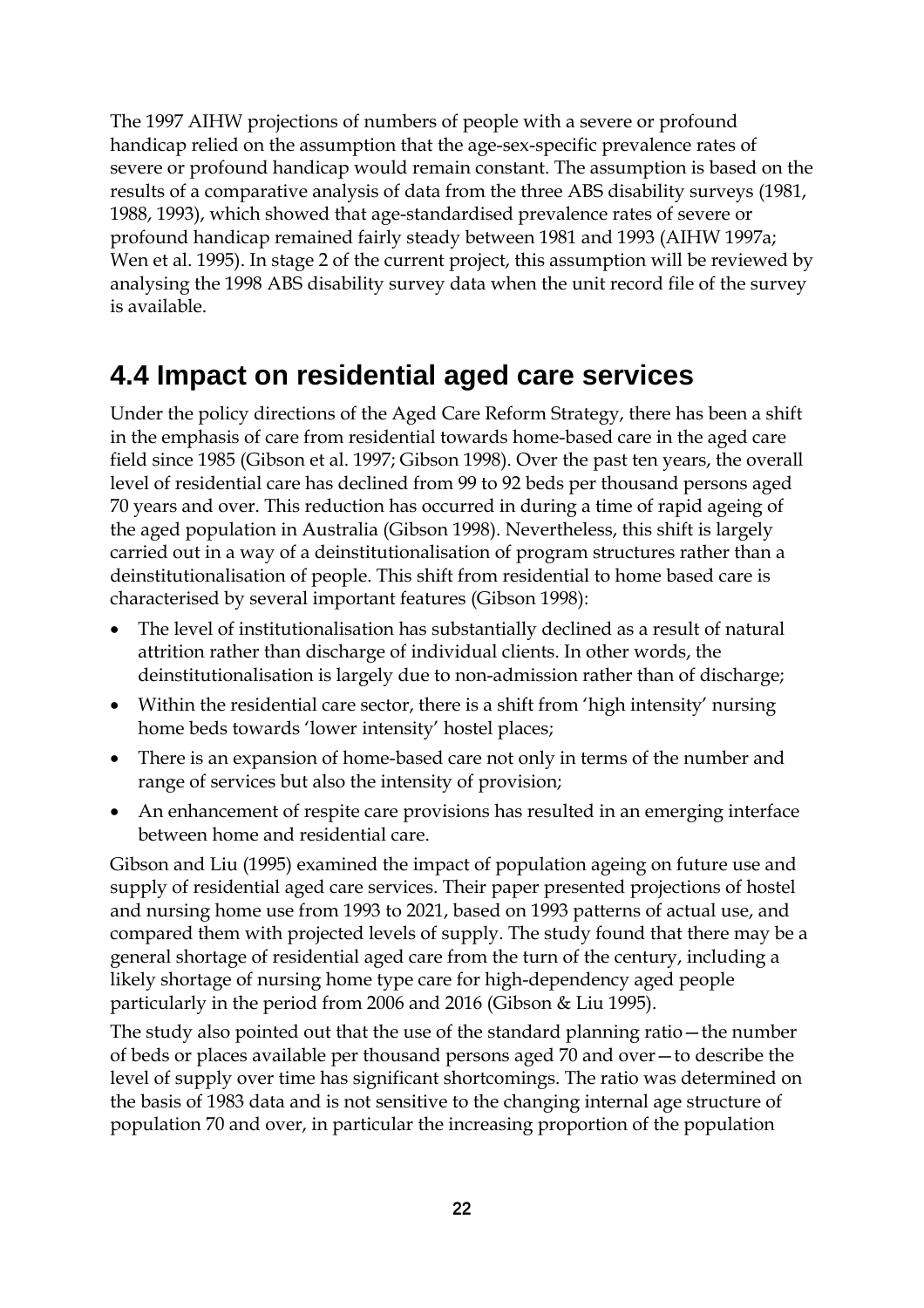aged 80 years and over2. People aged 80 years and over are at greater risk of admission to residential care (Gibson & Liu 1995).

Liu (1998) has used refined life table models to estimate the probability of the first nursing home admission over a lifetime and the probability of nursing home use in the remaining lifetime at particular ages. The analysis of 1994–1995 nursing home data indicated that a much larger number of older people than has often been recognised are at risk of nursing home admission at some point in their lives. The results suggested that the chance of entering a nursing home after turning age 65 is actually one in three, although only 3% of people aged 65 years and over were resident in a nursing home on any one day in 1994–1995 (Liu 1998). Nevertheless, the estimated probabilities do not necessarily represent 'need' or 'demand', but rather nursing home usage patterns, as constrained by levels of provision (Liu 1998).

The new residential aged care system introduced in October 1997 has merged nursing homes and hostels into a single residential care system. The analysis of statistical data on the new system shows a continuing trend to higher dependency levels among residents. At June 1998, almost half (48%) of residential aged care facility residents were aged 85 years and over, and nearly 60% of residents were in high-care categories (AIHW 1999a).

### **4.5 Issues concerning the age dependency ratio**

The age dependency ratio, commonly defined as the ratio of persons aged 65 years and over to the population of working age (15–64 years), has been widely used as a crude measure of the 'burden' of population ageing. In practice, the age groups used to define the ratio vary. For instance, a World Bank report defines the ratio as people over 60 years to people between 20 and 59 years, while the 1996 Australian National Commission of Audit report defines the ratio as people aged 65 years and over to those aged between 18 and 64 years (World Bank 1994; National Commission of Audit 1996).

The age dependency ratio must be used with great caution. It has been criticised as potentially misleading for purposes of planning and policy. Old age is not synonymous with economic dependency and the ratio ignores unpaid productive activities, unpaid volunteer work and unpaid care. A true economic dependency ratio must take into consideration differences in employment and other economic activity, by age and gender (Johnson 1996; Schulz et al 1991).

Some refinements of the dependency ratio have been suggested. For example, a total dependency ratio has been proposed to include children and people with a disability as components of dependent population (e.g. Schulz 1991; Borowski & Hugo 1997;

 $\overline{a}$ 

<sup>2</sup> The residential care policy aim of 40 nursing home beds per thousand persons aged 70 and over was first publicly announced in the report of the Nursing Homes and Hostels Review (Australia, Department of Community Services 1986: 25 and 44). The calculation and interpretations of the ratio were drawn from data collected and analysed by Rhys Hearn and Hearn (1986) and Howe and Preston (1985) which used mainly 1983 nursing home data (Gibson & Liu 1995:62).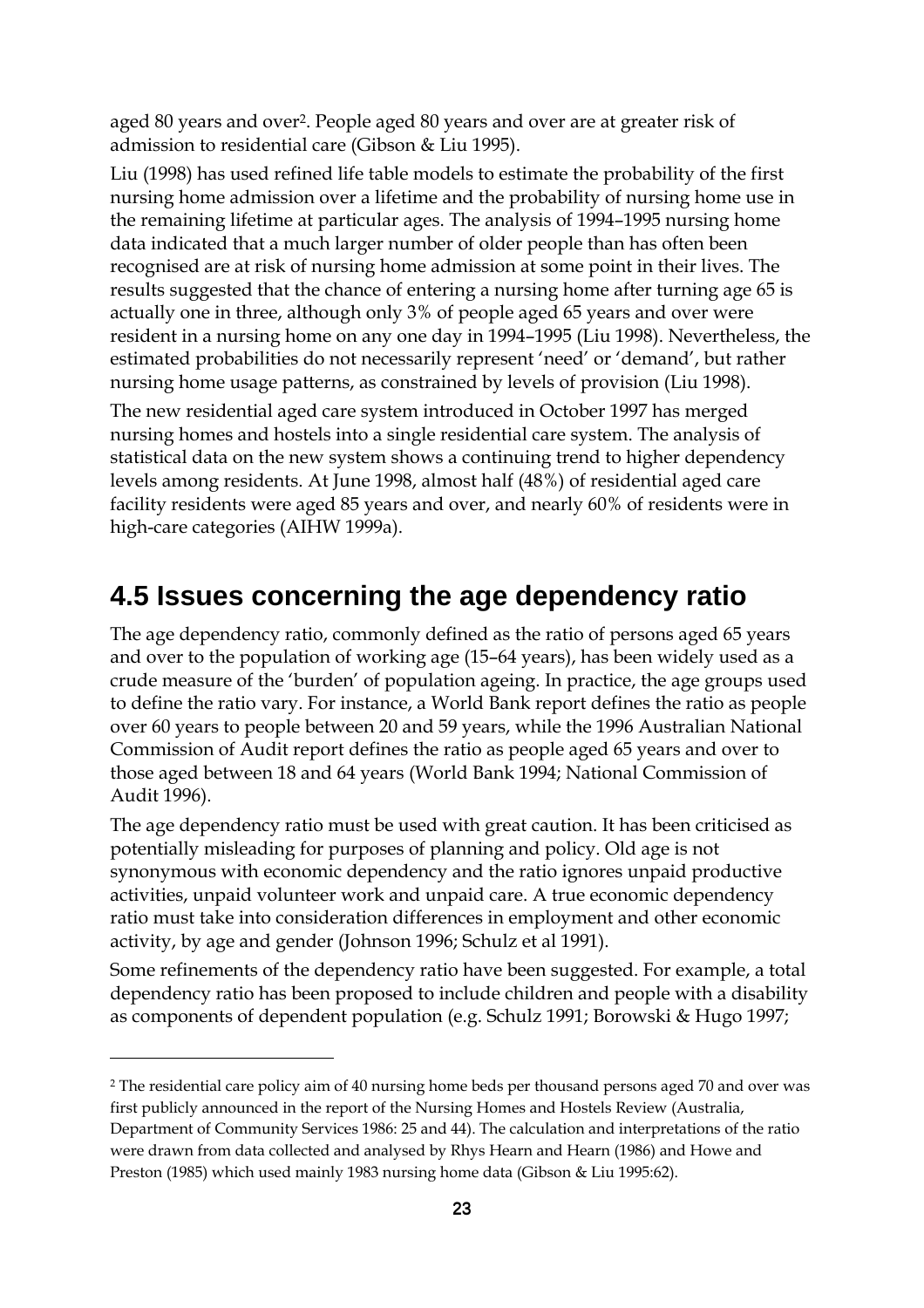Easterlin 1991). Another refinement—the labour force dependency ratio—is suggested, comparing the number of children, elderly persons and other people not in paid work with the number of paid workers able to provide financial support for them (e.g. Young 1994).

For disability and aged care service planning, the ageing of the working-age and older populations, and increases in the number of people with disability, particularly with severe or profound handicap, are major concerns. The dependency ratio and its modified versions cannot be used directly as measures for this analytical purpose.

It has been pointed out that the proportion of people aged 65 plus is a poor measure of the likely need for a long term aged care services. The vast majority of people aged 65 to 80 has no need for such services. The proportion of people aged 80 and over is a more useful indicator of demand with respect to population ageing, as it is among this group that service use is highest (Gibson & Goss 1998).

A 'severe and profound handicap' dependency ratio has been used to examine need for long term care in Australia. This is calculated as the ratio of number of people with severe or profound handicap to the number of people in the working-age population (Walsh 1995). However, that ratio uses the entire working-age population as the denominator. The working-age population may include unemployed people and people with a disability, or a severe or profound handicap. Again, the ratio focuses on economic concerns and there are other issues that need to be addressed.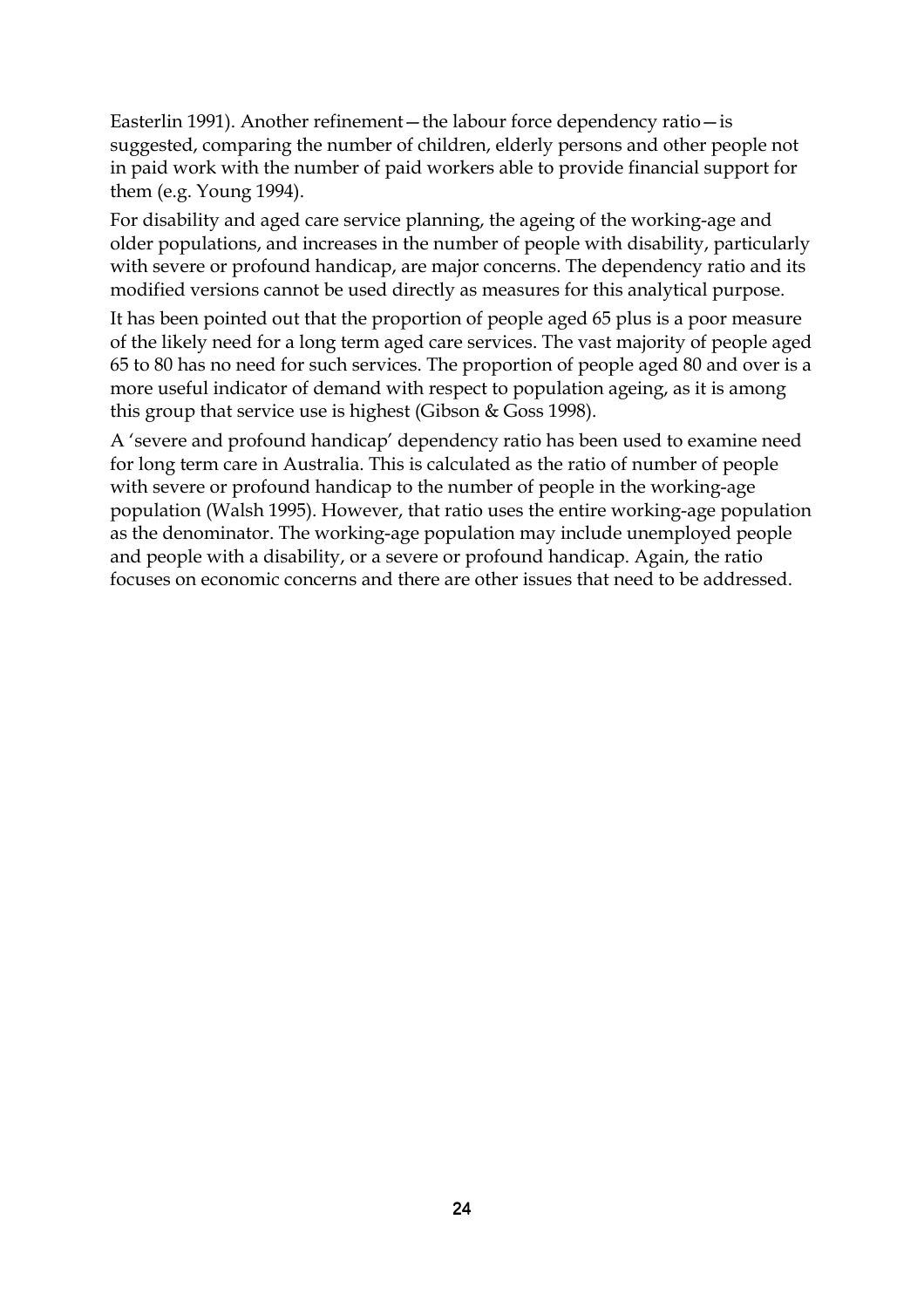# **5 Trends in informal care**

The importance and complexity of informal care is increasingly being recognised in a growing body of empirical and theoretical literature (e.g. Howe et al. 1997; Gibson et al. 1996; Madden et al. 1996; Sitsky 1994). Meanwhile, Australia's service system has been successful in providing services to complement informal care, to sustain the efforts and choices of carers. Of people living in a household in 1993, reporting handicap and receiving assistance, 91.9% received some assistance from family and friends and 39.8% received formal services, with 31.7% receiving both informal assistance and formal services (AIHW 1997a: reporting on the 1993 ABS disability survey).

The survey data also show that for 82% of people with profound or severe handicap, the main provider of assistance with self-care activities was an informal carer, usually resident in the same household. Home maintenance was the activity for which formal services were most likely to be the main source of assistance, but even in this area, only 14% of people used formal services as their main source of assistance (Madden et al. 1996).

According to the survey there were 152,300 non co-resident principal carers in 1993 and a majority of them (61%) were sons or daughters of the care recipient (Gibson et al. 1996).

Using the 1993 ABS survey figures for all carers, there were 17.5% of Australia's 6.5 million households involved in caregiving and, of those, 4.8% were involved in more intense, primary caregiving (Howe et al. 1997).

A study of data from the Victorian Carers' Program found that secondary carers (carers other than the principal carer) need to be taken into account to describe the full involvement of families in caring across the community. The identification of secondary carers demonstrates that principal carers carry out their roles within a more extensive network of family and social exchanges (Howe et al. 1997).

The monetary value of the contribution of informal care was estimated at about \$16.6 billion in 1995–1996. The estimate was based on the services 'provided by members of households for the consumption of others in the household or people in other households, without any form of monetary payment. These services included work done at home caring for people who are sick or with a disability, caring for other people's children, caring for one's own sick children and other welfare services' (AIHW 1997a:18; AIHW 1997b:11).

This section reviews the impact of demographic trends and other social and economic factors on informal care, particularly focusing on the combined effects of population ageing and trends in de-institutionalisation among people with a disability.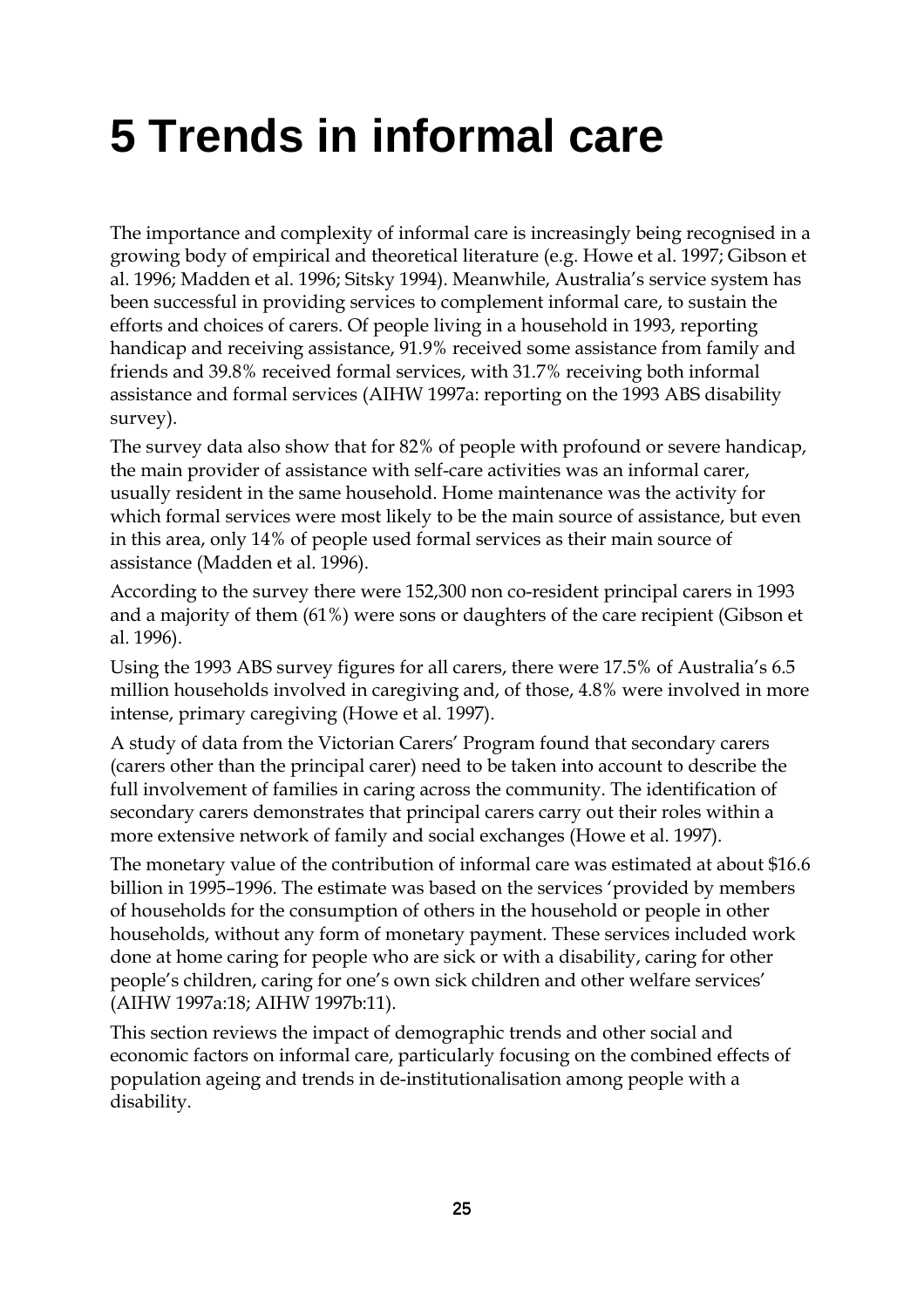### **5.1 Impact of population growth and population ageing on informal care**

On purely demographic grounds and without considering other factors, there are four primary impacts of population growth and population ageing on future availability of informal care, and some of them are countervailing. First, it appears that there will be an increase in the number of potential carers for older people in the next century, since the number of people in the age group 45-64 is projected to be substantially higher than that in the age group 65 and over, particularly in the next two decades (Table 3 and Figure 1). The 1998 ABS disability survey data show that 43.2% of primary carers were aged 45 to 64 years, as compared with 35.0% aged 15 to 44 years and 21.0% aged 65 years and over (ABS 1999).

Second, the life expectancies of males and females are increasing and the rate of increase is faster for males than for females. This implies that married couples may survive longer together and the proportion of people being cared by a spouse may increase. However, it is also possible that both husband and wife may require care simultaneously (McDonald 1997). Analysis of the ABS 1993 disability survey found that there were 82,900 spouse carers aged 65 years and over (Madden et al. 1996).

Third, population ageing will be particularly strong in the working age population during the next decade due to the ageing of baby-boom cohorts. This will result in an increase in the number of people with severe or profound handicap among people aged under 65 years. The increase of profound or severe handicap among both the working age population and the population aged 65 and over will further increase the need for carers.

Fourth, the ageing of carers, already an urgent current issue is likely to become more critical. Analysis of the 1993 ABS disability survey found that an estimated 7,700 coresident principal carers of people with severe or profound handicap were parents aged 65 years and over<sup>3</sup>. While population sampling survey estimates might be subject to high standard errors, it appears that about 65% of parents aged 65 and over had been caring for their children for 25 years or more, and 45% of them for 30 years or more. These findings highlight the urgent need to address the shortfall in longterm accommodation arrangements for the recipients of their care (Madden et al. 1996).

Ageing parents caring for their child with a severe or profound handicap appear to have a different history from people taking on the caring role as a spouse in later life. People who have been caring for a family member with a disability for 25 or 30 years experience special anxieties as they age. The recipients of their care are often those with an early onset disability, particularly intellectual disability. The ageing carers often find that the caring role is becoming more difficult and wish to see alternative arrangements put in place for the future care of the person involved (Madden et al. 1996).

 $\overline{a}$ 

<sup>3</sup> Co-resident principal carers included spouses, parents, sons/daughters and friends of the care recipients.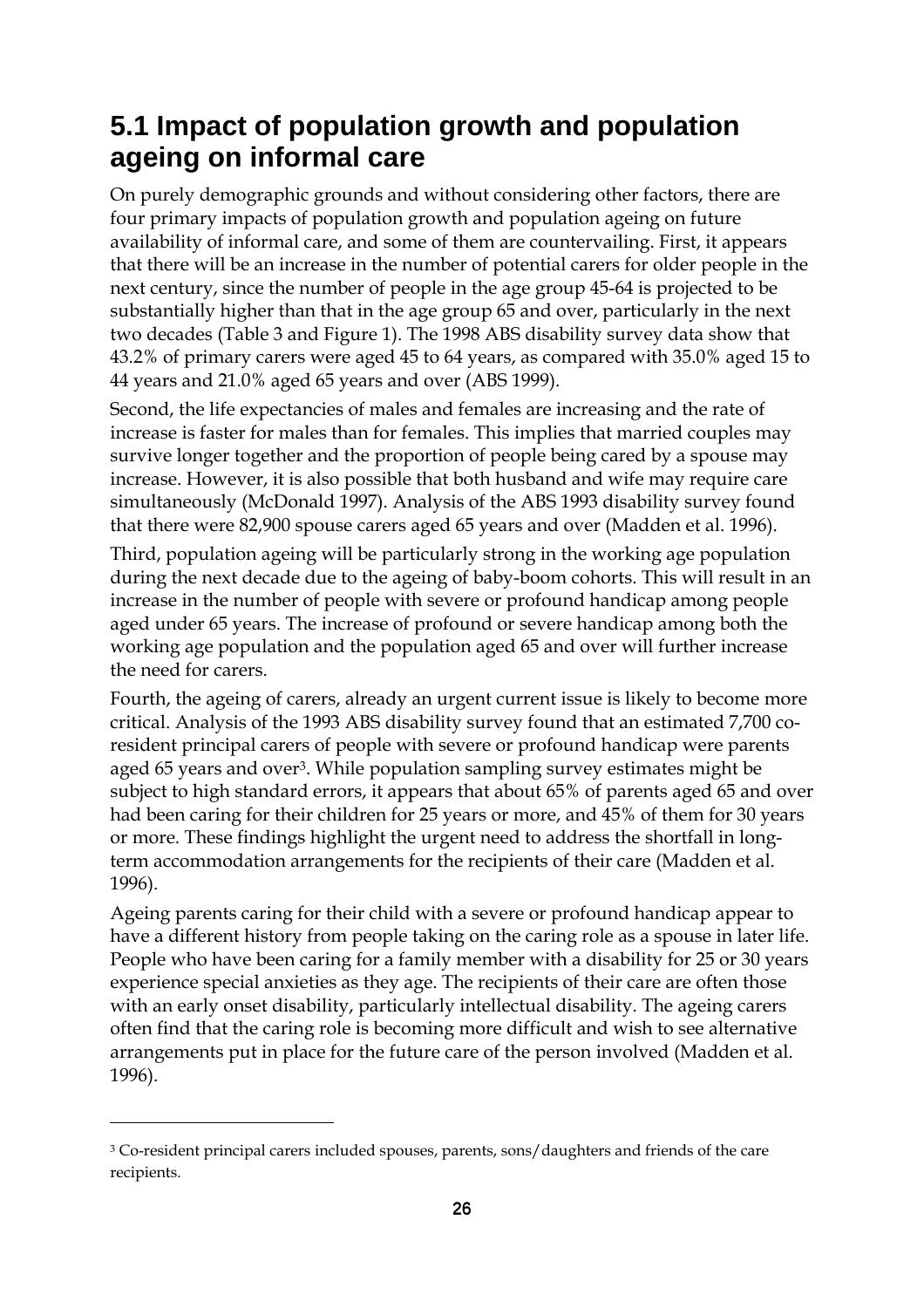Analysis of the ABS 1993 disability survey also found that about 38% of all coresident principal carers had a disability, and about 6% had a severe or profound handicap (Gibson et al. 1996).

## **5.2 Other factors affecting changes in informal care**

Population factors are not operating alone. Rather, they interact with other social and economic factors to affect the demand for services and informal care for people with a disability. Hence, it is necessary to review other social and economic changes, especially changes in patterns of family formation, living arrangements and labour force participation. Some of the changes could potentially diminish the pool of family carers and the commitment within families to provide care (Schofield & Bloch 1998; McDonald 1997).

Family formation patterns, and family support structures are now markedly different from those of the 1950s and 1960s (AIHW 1997b;ABS 1998; Caldwell 1999; Glezer 1993 cited in Clare & Tulpule 1994;). Declines in marriage rates and increases in divorce rates, as well as increasing in acceptance of remaining single, reduces the potential for spouse care. For males in particular, divorce may severely reduce the level of contact with their children and, where this occurs, there may also be a reduction in the level of contact between grandchildren and their paternal grandparents (McDonald 1997; Harrison et al. 1990, cited in McDonald 1997).

Changes in the geographic location of older people and the ageing of country town populations (see Section 2) also affect older people's informal assistance network. Many younger people are moving away from country towns. This reduces the potential informal care that older people can expect to receive. A survey of older people living in a country town found that less than one third of the respondents received any assistance from their children (Dempsey 1990:67).

Some of the main social trends in family formation, living arrangements and labour force participation in Australia can be summarised as follows:

### **Family formation**

 $\overline{a}$ 

- Average age at first marriage has been increasing, as has acceptance of remaining single. Between 1986 and 1996, median age at first marriage rose from 25.6 years to 27.6 years for males and from 23.5 years to 25.7 years for females. During the same period, marriage rate<sup>4</sup> declined from 47.6 per 1,000 unmarried males to 34.7 per 1,000 (Table 5).
- There has been a decline in fertility and an increase in the age of mothers at first birth. The total fertility rate per woman declined from 1.87 in 1987 to 1.80 in 1996. During the same period, the median age of mothers at first birth within registered marriages increased from 26.5 years to 28.7 years (Table 5).

<sup>4</sup> The number of registered marriages per 1,000 not married male aged 15 and over.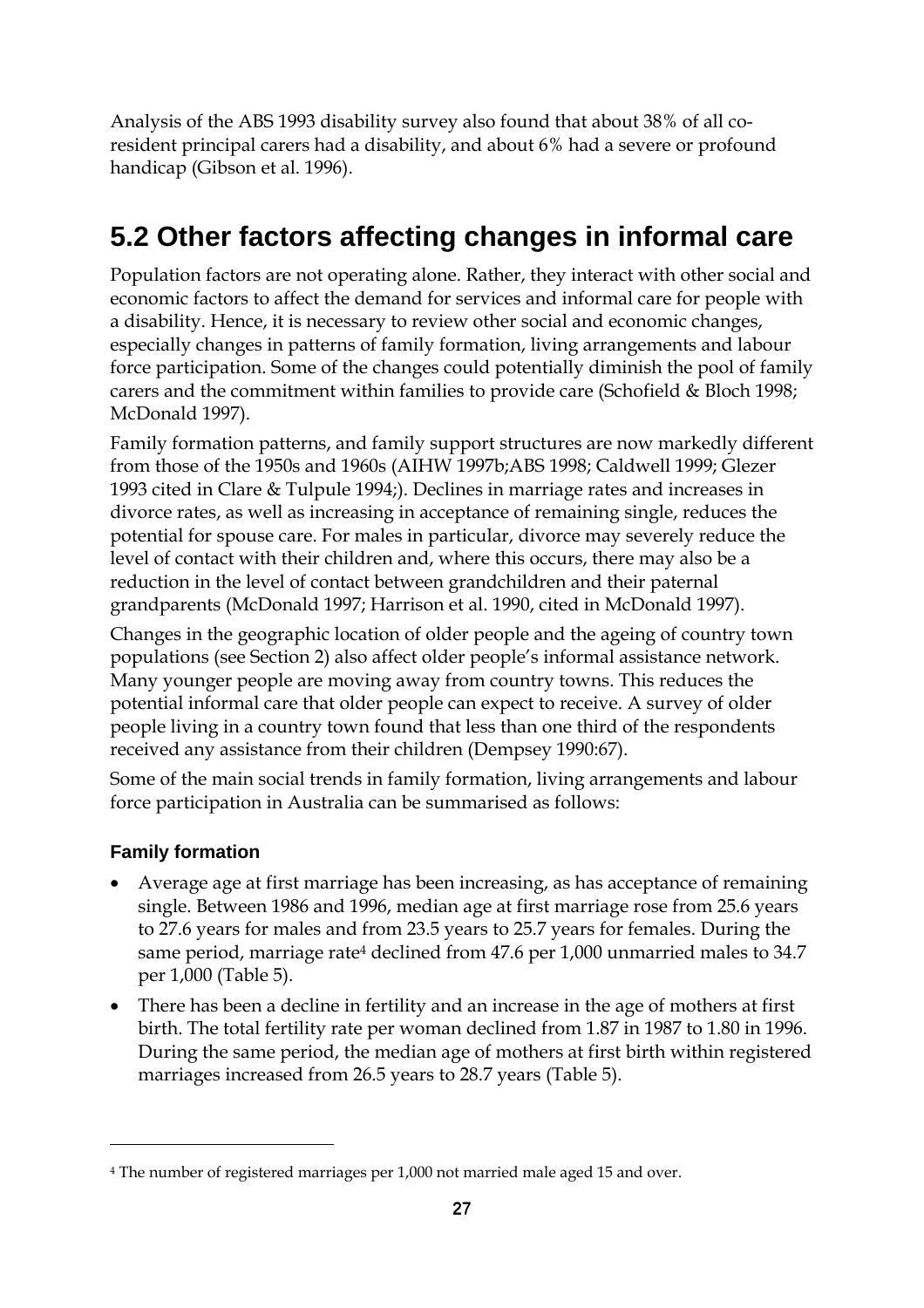- There has been a rise in births outside marriage. Of all births, births outside marriage accounted for 27.4% in 1996, an increase of 10.6 percentage points as compared with the rate of 16.8% in 1986 (Table 5).
- There has been an increase in marital dissolution, which stabilised in the 1980s but has increased slightly in the 1990s. The divorce rate increased from 10.7 per 1,000 married males in 1986 to 12.9 per 1,000 males in 1996 (Table 5).

| <b>Family Formation</b>              | Units | 1986 | 1987 | 1988 | 1989 | 1990 | 1991 | 1992 | 1993 | 1994 | 1995 | 1996 |
|--------------------------------------|-------|------|------|------|------|------|------|------|------|------|------|------|
| Marriage rate                        |       |      |      |      |      |      |      |      |      |      |      |      |
| (per 1,000 not married males)        | no.   | 47.6 | 45.8 | 45.5 | 44.6 | 43.5 | 41.7 | 41.1 | 39.8 | 38.2 | 36.7 | 34.7 |
| Median age of men at                 |       |      |      |      |      |      |      |      |      |      |      |      |
| First marriage                       | vears | 25.6 | 25.9 | 26.1 | 26.3 | 26.4 | 26.7 | 26.9 | 27.0 | 27.2 | 27.3 | 27.6 |
| Median age of women at               |       |      |      |      |      |      |      |      |      |      |      |      |
| First marriage                       | vears | 23.5 | 23.8 | 24.0 | 24.2 | 24.3 | 24.5 | 24.7 | 24.8 | 25.1 | 25.3 | 25.7 |
| Divorce rate                         |       |      |      |      |      |      |      |      |      |      |      |      |
| (per 1,000 married males)            | no.   | 10.7 | 10.6 | 10.8 | 10.8 | 10.9 | 11.6 | 11.5 | 12.1 | 12.0 | 12.3 | 12.9 |
| Total fertility rate (per woman)     | no.   | 1.87 | 1.85 | 1.84 | 1.84 | 1.90 | 1.85 | 1.89 | 1.87 | 1.85 | 1.82 | 1.80 |
| Median age of mothers at first birth |       |      |      |      |      |      |      |      |      |      |      |      |
| Within registered marriage           | vears | 26.5 | 26.8 | 27.1 | 27.3 | 27.6 | 27.8 | 28.0 | 28.3 | 28.5 | 28.6 | 28.7 |
| Births to mothers aged 35 and over   |       |      |      |      |      |      |      |      |      |      |      |      |
| (of all births)                      | %     | 7.9  | 8.5  | 9.0  | 9.6  | 10.0 | 10.7 | 11.4 | 11.9 | 12.9 | 13.7 | 14.6 |
| Births outside of marriage           |       |      |      |      |      |      |      |      |      |      |      |      |
| (of all births)                      | %     | 16.8 | 18.0 | 19.0 | 20.2 | 21.9 | 23.0 | 24.0 | 24.9 | 25.6 | 26.6 | 27.4 |

**Table 5: Australian social trends – family formation, 1986-1996** 

Reference periods: Data on family formation are for the calender year.

Source: Adapted from ABS 1998b: 26.

#### **Living arrangements and employment**

- The proportion of people living alone increased from 8.3% of people aged 15 and over in 1987 to 10.5% in 1997 (Table 6).
- The average family size became smaller, from 3.3 persons in 1987 to 3.1 persons in 1997 (Table 6).
- There has been an increase in one-parent families with dependents. This is particularly true for female one-parent families with dependents, which represented 7.0% of all families in 1988 and 9.1% in 1997 (Table 6).
- Single parents with dependents have become less likely to be employed. Of all single-parent families with dependents, the proportion employed dropped from 50.2% in 1989 to 46.5% in 1997 (Table 6).
- Female labour force participation rates have risen from 48.7% in 1987 to 53.9% in 1997 (ABS 1998b).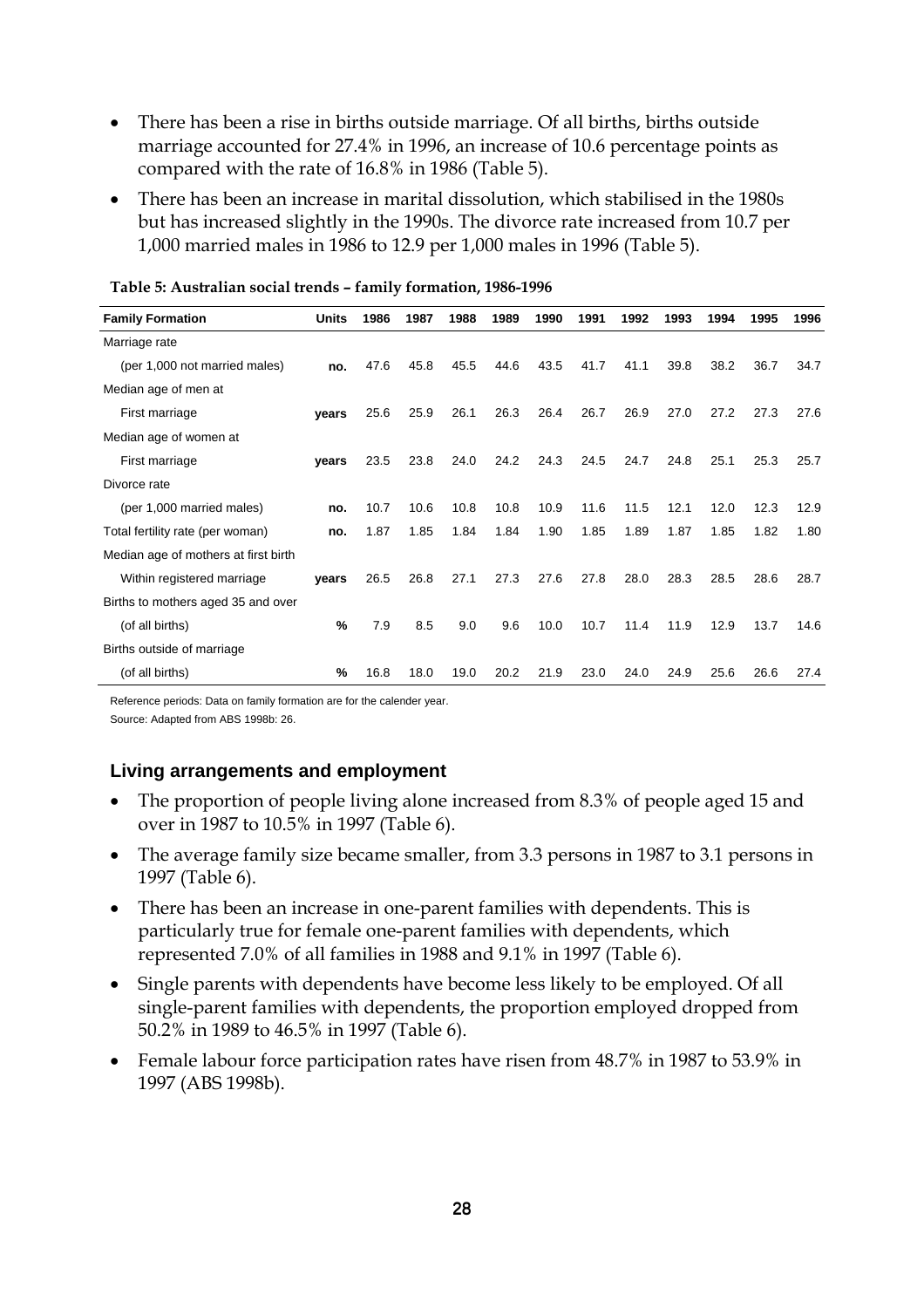| <b>Living Arrangements</b>             | <b>Units</b> | 1987 | 1988 | 1989 | 1990 | 1991 | 1992 | 1993 | 1994 | 1995 | 1996 | 1997 |
|----------------------------------------|--------------|------|------|------|------|------|------|------|------|------|------|------|
| Persons who live alone                 |              |      |      |      |      |      |      |      |      |      |      |      |
| (of persons aged 15 and over)          | $\%$         | 8.3  | 8.5  | 8.4  | 8.2  | 8.6  | 8.9  | 9.6  | 9.6  | 10.0 | 10.2 | 10.5 |
| Average family size (persons)          | no.          | 3.3  | 3.2  | 3.2  | 3.2  | 3.2  | 3.2  | 3.2  | 3.1  | 3.1  | 3.1  | 3.1  |
| Couple families with dependants        |              |      |      |      |      |      |      |      |      |      |      |      |
| (of all families)                      | $\%$         | 45.5 | 45.7 | 44.7 | 44.3 | 43.7 | 43.4 | 42.9 | 41.6 | 41.4 | 40.6 | 40.8 |
| One-parent families with a male        |              |      |      |      |      |      |      |      |      |      |      |      |
| Parent with dependants                 |              |      |      |      |      |      |      |      |      |      |      |      |
| (of all families)                      | %            | n.a. | 1.0  | 0.9  | 1.0  | 1.1  | 1.1  | 1.0  | 1.2  | 1.2  | 1.3  | 1.3  |
| One-parent families with a female      |              |      |      |      |      |      |      |      |      |      |      |      |
| Parent with dependants                 |              |      |      |      |      |      |      |      |      |      |      |      |
| (of all families)                      | %            | n.a. | 7.0  | 6.8  | 7.1  | 7.4  | 7.9  | 7.9  | 7.8  | 8.5  | 8.4  | 9.1  |
| Couple-only families (of all families) | %            | 30.4 | 30.7 | 31.5 | 31.2 | 31.3 | 31.1 | 32.1 | 33.3 | 33.6 | 34.1 | 33.6 |
| Couples with dependants, both          |              |      |      |      |      |      |      |      |      |      |      |      |
| Employed (of all couples with          |              |      |      |      |      |      |      |      |      |      |      |      |
| Dependants)                            | %            | 50.2 | 50.9 | 53.8 | 55.9 | 53.4 | 53.3 | 52.5 | 52.8 | 57.7 | 55.7 | 56.3 |
| One-parent families with dependants,   |              |      |      |      |      |      |      |      |      |      |      |      |
| Parent employed (of all one parent     |              |      |      |      |      |      |      |      |      |      |      |      |
| Families with dependants)              | %            | n.a. | n.a. | 50.2 | 49.0 | 47.0 | 45.7 | 45.3 | 45.9 | 46.9 | 46.8 | 46.5 |

#### **Table 6: Australian social trends – living arrangements, 1987-1997**

Reference periods: Data on living arrangements are at June.

Source: Adapted from ABS 1998b: 26.

 $\overline{a}$ 

### **5.3 Trends in community living among people with a disability**

A comparative analysis of three consecutive ABS disability surveys (1981, 1988, 1993) showed that de-institutionalisation (i.e. a reduction in the number of people living in institutions) has been occurring among people with a disability who need ongoing support. Between 1981 and 1993 the number of people aged 5–64 years with a severe or profound handicap living in households rose from 244,100 to 349,100, while the number living in establishments<sup>5</sup> fell from 27,000 to 19,200. The trend is even more marked for people aged under 30 years—in 1981 there were, on average, 15.9 people aged under 30 years with a severe or profound handicap living in establishments for every 100 living in households, whereas by 1993 this ratio had dropped to 3.1 for every 100 living in households (AIHW 1997; Wen & Madden 1998a).

There has been a large increase in the numbers and proportions of people with severe or profound handicap aged under 65 years living with their relatives. There has also been a small but growing number living alone, or with non-relatives, many

<sup>5</sup> Establishments are defined by the ABS disability survey as general hospitals, psychiatric hospitals, nursing homes, hostels, retirement villages and other 'homes' (ABS 1993).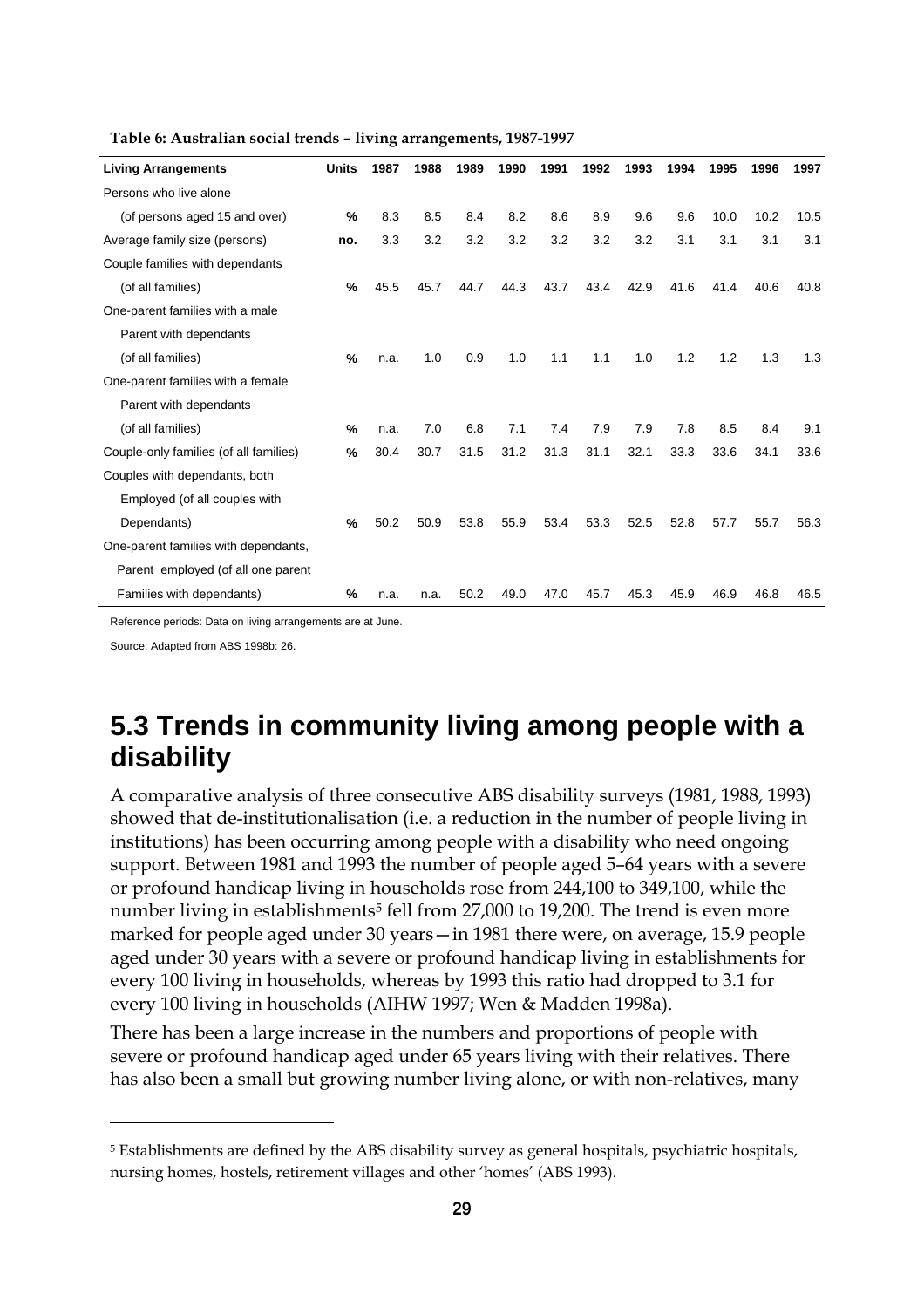of whom may be living in supported arrangements in the community (Wen  $\&$ Madden 1998a).

Between 1981 and 1993 nearly 40% of the increase in the number of people with severe or profound handicap aged under 65 years living in the community was associated with population growth (Wen & Madden 1998b).

It is likely that trends in de-institutionalisation (in terms of decreasing numbers living in institutions) are due largely to potential new service users remaining in community based living arrangements, rather than any radical change in living arrangement for the current 'institutionalised' population. The results of the analysis also indicate the possibility that individual de-institutionalisation efforts may be focussed on younger people (Wen & Madden 1998a).

# **5.4 Impact of caring role on informal carers**

Although patterns of family formation and living arrangements are changing, there is strong evidence of continuing mutual support among family members, in various patterns and relationships (AIHW 1997a:18). Nevertheless, there will be pressure and new challenges for both informal care and community-based services from the combined effects of ongoing trends in de-institutionalisation and population ageing.

The ageing of growing numbers of people with disability who live with families places a greater strain on the traditional informal family support network. These people are at high risk of early entry to institutional support care. People with an early onset disability, such as intellectual disability, are now more likely to outlive their parents. When parents die, siblings may not be readily able to maintain the state of 'supported independence' (Bigby 1994, 1996; Buys & Rushworth 1997).

Informal carers can help only to the extent that they are functional and available. A wide variety of personal and social reasons may prevent family members from providing direct care and assistance (Buys & Rushworth 1997).

Increased labour force participation by women may affect the availability of family carers. The 1993 ABS disability survey data showed that most (67%) principal carers of all ages were women (ABS 1995:23). The labour force participation of females in the main caring ages has increased markedly. In 1992 65% of females aged 45–54 years were in the labour force compared with to 37% in 1966. However, of females aged 45–54 years in 1992, only just over a third were in full-time paid employment (McDonald 1997). The increase in women's labour force participation may partly reflect the inability of many households to sustain an adequate standard of living without two incomes (Clare & Tulpule 1994).

Carers of people with a disability reported lower levels of labour force participation and income than the general population. Analysis of the ABS 1993 disability survey data shows:

• Of the estimated 383,100 co-resident principal carers, 33,000 people gave up work to take on a caring role (mainly women and mainly people aged 30 and over).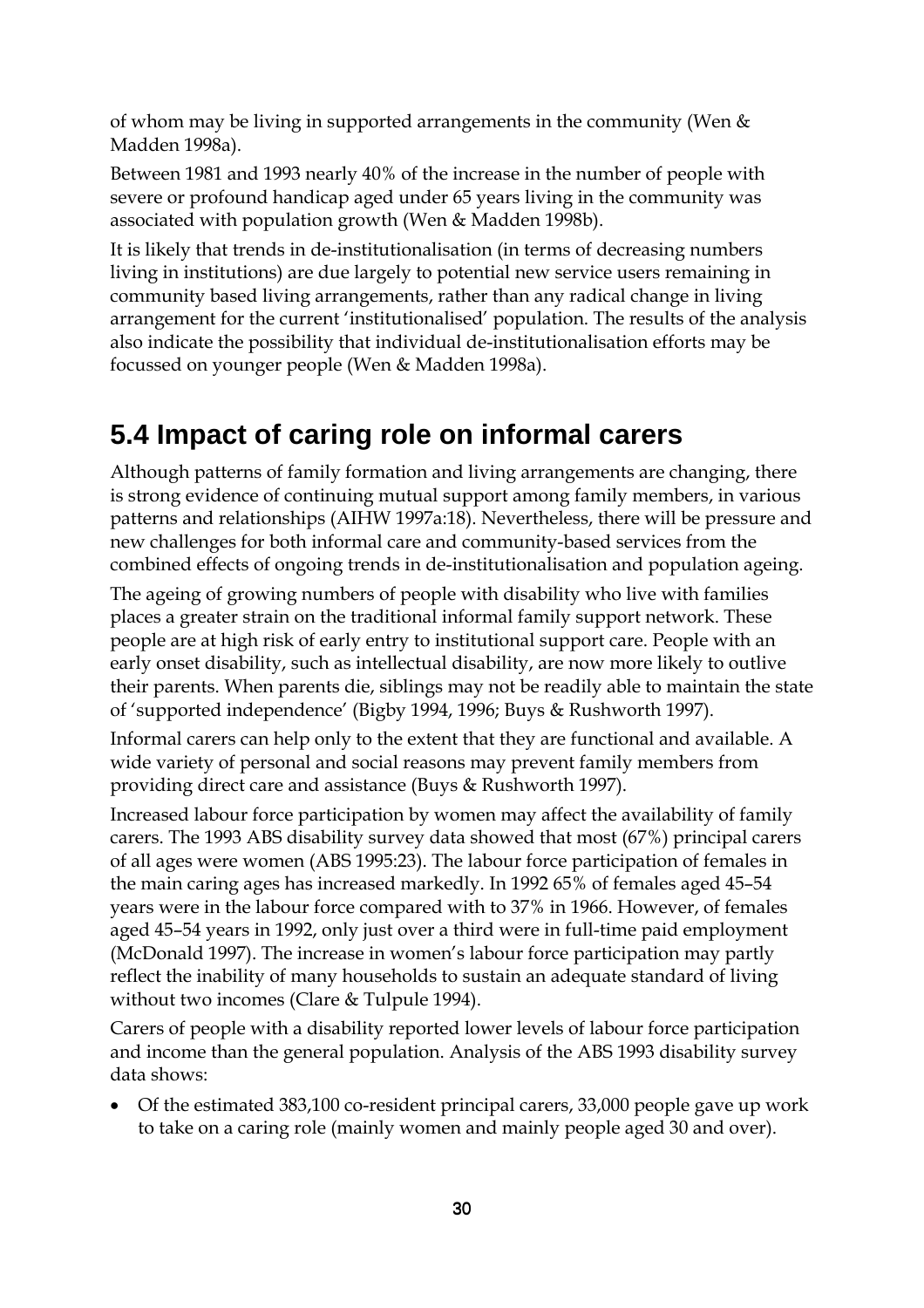• 61,700 reported reduced income, 80,800 reported extra expenses and over 100,000 reported difficulty in meeting living expenses (Madden et al. 1996).

In 1993, 52 % of all principal carers had a personal weekly income of less than \$200; 14% of principal carers were recipients of the age pension which was under \$200 per week at the time (ABS 1995:32).

The 1993 ABS survey data also indicated a range of other effects on principal carers:

- 98,300 had frequently interrupted sleep which interfered with normal daily activities—73.5 % of these people were female;
- 13,800 people were not able to go out during the day, and 50,500 were not able to go out at night — again, approximately 70% of people affected were female;
- 84,400 people could not take holidays;
- 116,200 felt weary and lacked energy; this figure included an estimated 1,200 people aged under 20 years old;
- 128,000 people felt 'worried, depressed and/or angry', including 1,700 people aged less than 20 years.

The main effects varied with the age and sex of the carers. Overall, these effects fell most heavily on women aged 30 and over, consistent with their predominance as principal carers (Madden et al. 1996:63).

Nevertheless, there is evidence of many positive aspects of caring. The 1993 ABS disability survey showed that 110,800 co-resident principal carers stated that their caring role had brought them closer to the care recipient, as compared with 88,200 who reported that there was a strain placed on the relationship (Madden et al. 1996: 64–65). About two-thirds principal carers reported that their caring role had not affected their friendships with others, or there had been only a minor change (ABS 1995:35).

A study of data from the Victorian Carers Program found that most carers acknowledged the satisfaction, reassurance and increased confidence they gained through caregiving. Most carers also denied negative feelings about their care recipients and about the impacts of caregiving on their lives in terms of lost opportunities, social contacts and control. Some carers also acquired new skills and made new friends or broaden their interests (Schofield et al. 1998: 34).

# **5.5 Support needs for carers**

The above section shows that the caring role can be physically, mentally, emotionally and economically demanding. The combined effects of trends in deinstitutionalisation and population ageing further emphasise the importance of community-based programs to support carers and help maintain the stability of community living and caring arrangements.

According to the 1993 disability survey, just over half of principal carers did not receive any help with the caring role from family, friends or formal services (ABS 1995:39). Support resources play a significant role in reducing the perceived stress of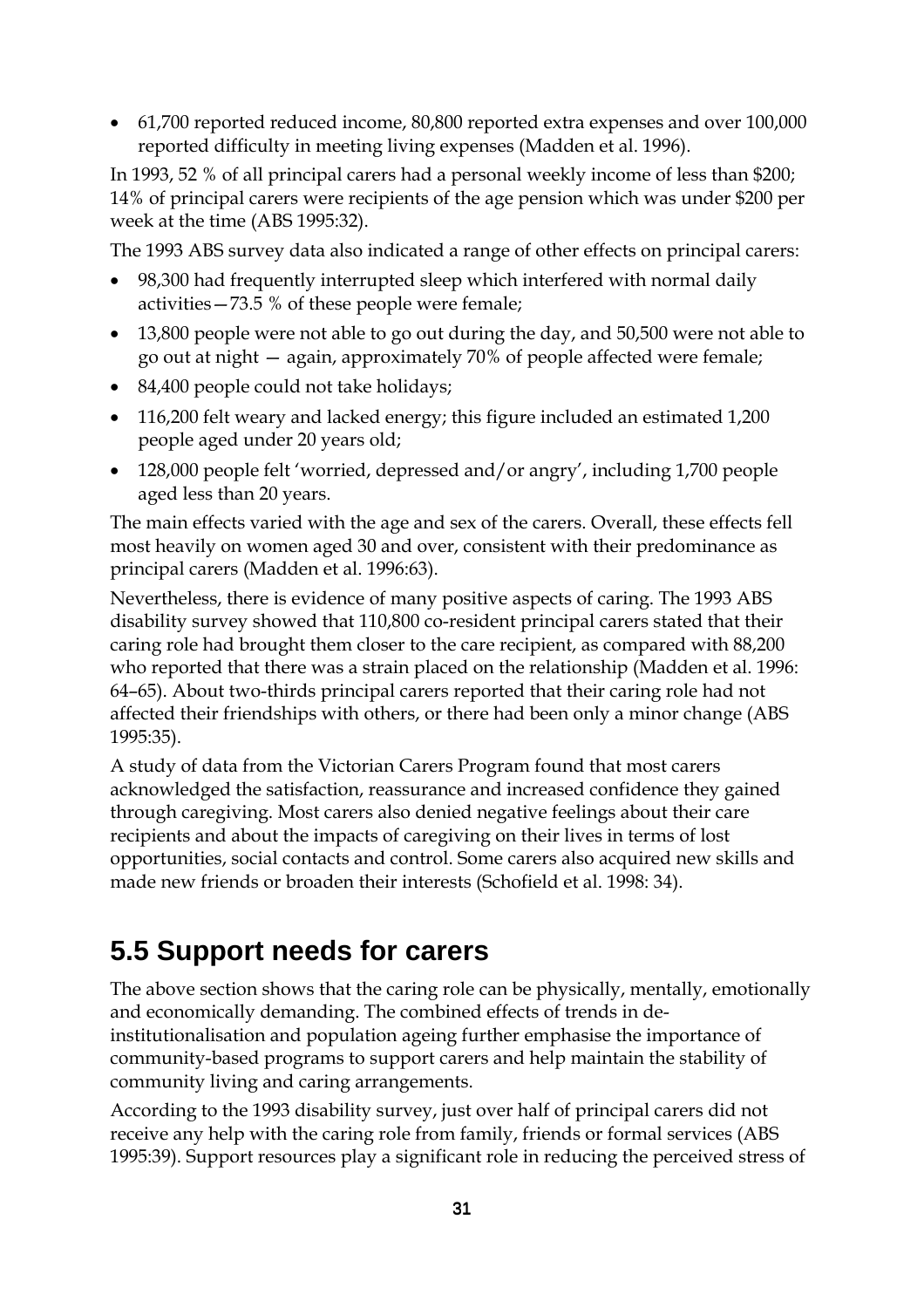caregiving, particularly among ageing carers. High unmet support needs of ageing parent carers are associated with a preference for residential placement for their adult or ageing child (Heller & Factor 1993).

Assisting ageing people with an early onset disability and their families to plan for the transition from parental to non-parental care will be an important issue for service planning and provision. Parents' reluctance to relinquish care or make concrete plans for the transition and their pivotal role in the support networks of adults with disabilities who remain at home suggest that the transition from parental care to non-parental care may be a time of crisis (Bigby 1994, 1996).

There are needs for both support programs to assist families caring for ageing people with disability living at home and the development of residential options for those needing placements when families can no longer provide care in the home.

It has been suggested that carers should receive a separate assessment of their own needs. The assessment should consider the carer's relationship with the person with life-long disability and the assistance the carer needs for his/her caring role. The impact of caring on the carer and the supports needed to maintain quality of life and wellbeing of both the carer and care recipient should also be taken into account (Gething et al. 1999).

More flexible working arrangements in the future are likely to assist carers in a caring role. In 1996, more than 43% of females were working on a part-time basis, while in 1970s only one-third of women did so (Jackson 1998).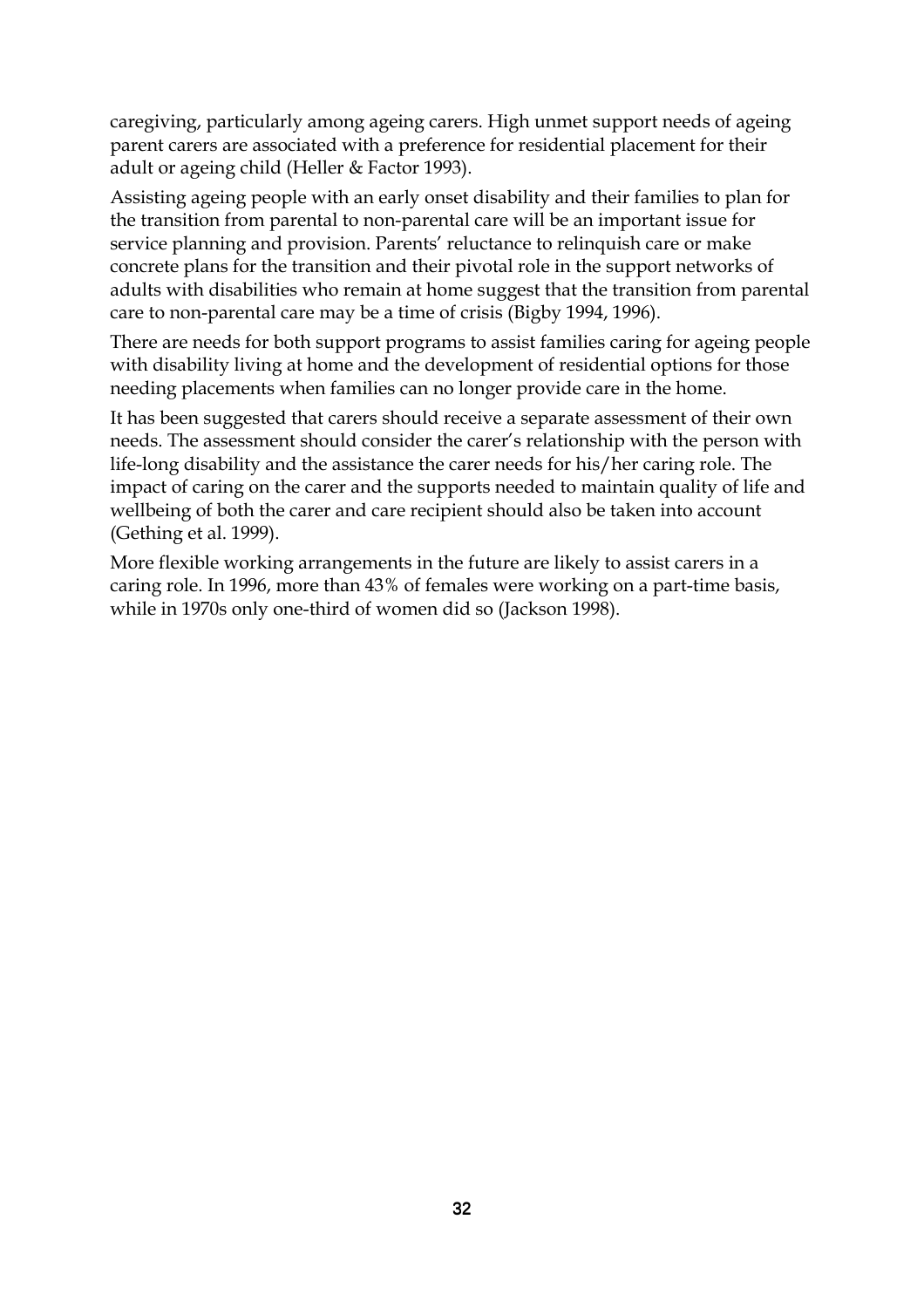# **6 Ageing clients of disability and aged care services and their service usage pattern**

# **6.1 Disability services**

 $\overline{a}$ 

While there are studies on trends in population ageing in Australia, few studies have analysed ageing trends in populations with disability. Stage 2 of this project will examine the changes in age structure of people with a disability and the potential impact of these changes on disability service planning. This section reviews trends in ageing of clients of disability and aged care services.

Many disability support services are provided or funded by Australian governments under the Commonwealth/State Disability Agreement (CSDA), with State governments taking responsibility for accommodation support and other services, and the Commonwealth government responsible for employment support services. The CSDA Minimum Data Set showed that about 14.9% (or 9,614) of CSDA service recipients on a snapshot day in 1997 were aged 50 years or over, 9.2% (or 5,940 people) were aged 55 years and over and 5.8% (or 3,762 people) were aged 60 years and over (Table  $7$ )<sup>6</sup>.

Of service recipients aged 45–64 years, 68.2% reported their primary disability type as intellectual and 12.0% as physical. Among those recipients aged 65 years and over, 37.3% reported intellectual and 29% reported vision as their primary disability type (Table 8).

Information about the living arrangements of service recipients showed that the proportion of recipients living alone increased with age: 8.1% of those aged under 45, 12.7% of those aged 45–64, and 20.1% of those aged 65 and over. The proportion of recipients living with their families declined from 45.8% for those aged under 45 years to less than 25% for those aged 45–64 years and 65 years or more (Table 9).

Preliminary analysis of the Victorian component of the 1998 CSDA MDS found that of all service attendances on the snapshot day, 13% were for people aged 60 years or over. The proportion of older service recipients was greatest for community access services, with 60% of recipients of Independent Living Training Services being aged 60 years and over. It should be noted that 69% of all recipients of this service

<sup>6</sup> The data on service recipients are counts of services provided, on one day, by providers who receive at least some CSDA funding. They are not counts of service recipients since a recipient may have received a service from more than one provider on the day and thus may be counted more than once (Black & Maples 1998: 8).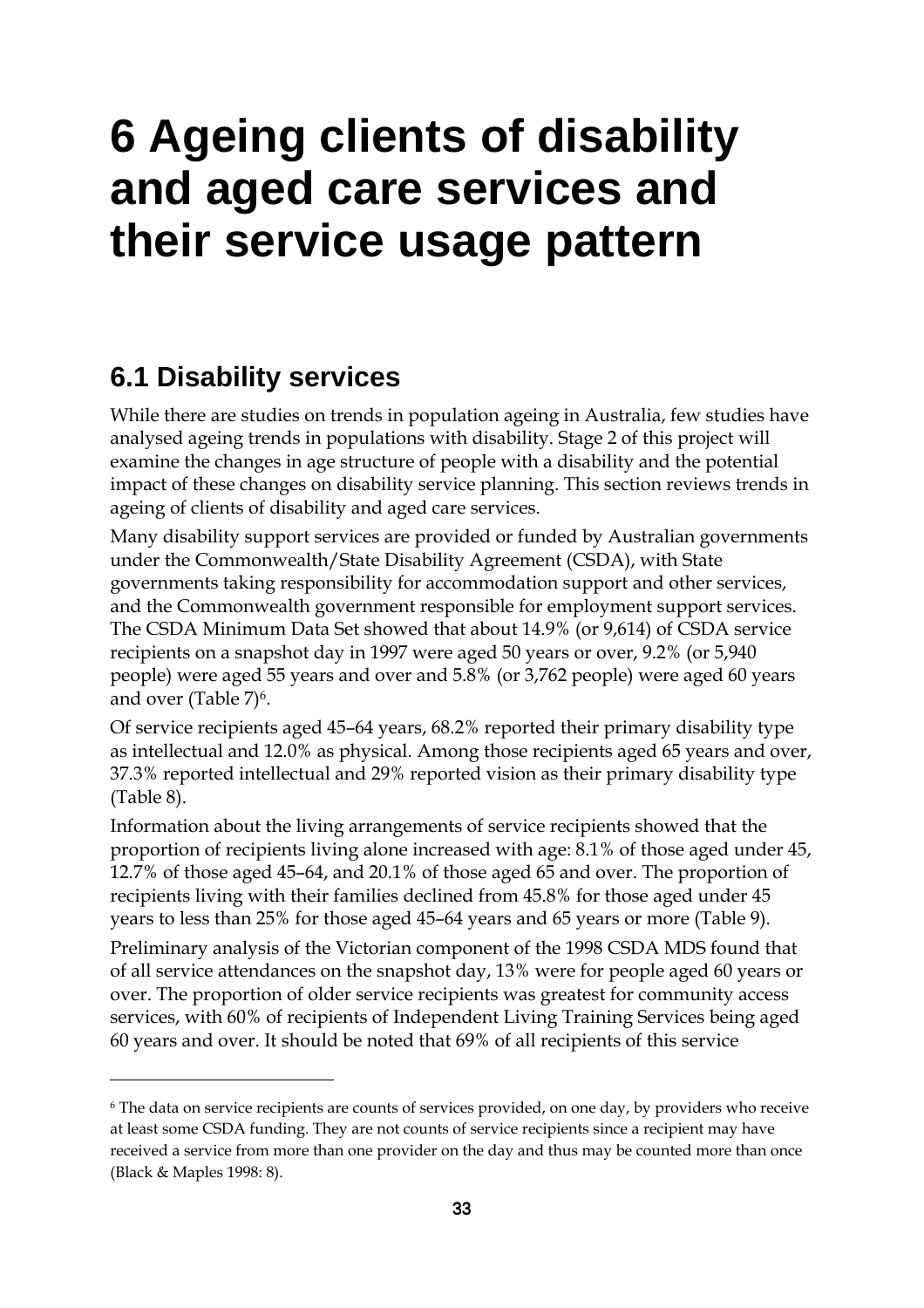category attended specialist agencies catering for people with disabilities associated with ageing, such as arthritis, visual and hearing impairments (Stevenson 1999).

|                        | <45 years | 45-64 years | 65+ years | <b>Total</b> | Total 50+ | Total 55+ | Total 60+ | <b>Total</b> |
|------------------------|-----------|-------------|-----------|--------------|-----------|-----------|-----------|--------------|
| <b>Disability Type</b> | %         | $\%$        | %         | %            | %         | %         | %         | number       |
| Developmental          | 98.2      | 0.6         | 0.3       | 100.0        | 0.6       | 0.3       | 0.3       | 1,174        |
| Intellectual           | 78.2      | 19.2        | 2.2       | 100.0        | 12.9      | 7.0       | 3.9       | 43,378       |
| Learning               | 96.4      | 3.4         | 0.2       | 100.0        | 2.4       | 1.0       | 0.2       | 411          |
| Autism                 | 97.1      | 2.5         | 0.0       | 100.0        | 1.0       | 0.4       | 0.1       | 1,330        |
| Physical               | 74.9      | 19.1        | $5.5\,$   | 100.0        | 17.7      | 12.2      | 8.1       | 7,718        |
| ABI                    | 68.0      | 28.0        | 3.1       | 100.0        | 20.5      | 12.2      | 6.4       | 1,935        |
| Deafblind              | 75.0      | 10.3        | 12.8      | 100.0        | 19.9      | 16.7      | 13.5      | 156          |
| Vision                 | 37.6      | 16.5        | 45.3      | 100.0        | 57.0      | 51.8      | 48.5      | 1,619        |
| Hearing                | 73.4      | 13.8        | 12.5      | 100.0        | 22.9      | 19.6      | 14.6      | 608          |
| Speech                 | 93.6      | 4.4         | 1.6       | 100.0        | 2.8       | 2.4       | 1.6       | 250          |
| Psychiatric            | 72.0      | 24.4        | 3.0       | 100.0        | 17.3      | 10.1      | 5.6       | 3,782        |
| Neurological           | 64.7      | 27.1        | 6.7       | 100.0        | 24.4      | 16.7      | 10.2      | 1,756        |
| Not Stated             | 59.7      | 14.9        | 8.6       | 100.0        | 18.7      | 14.3      | 11.7      | 315          |
| Total                  | 76.5      | 19.0        | 3.9       | 100.0        | 14.9      | 9.2       | 5.8       | 64,432       |

**Table 7: Recipients of CSDA-funded services, primary disability type by age, 1997** 

Source: AIHW analysis of the 1997 CSDA MDS collection. For detailed background information see Black and Maples 1998.

| Table 8: Distribution of primary disability type of recipients of CSDA-funded services, by age, |  |
|-------------------------------------------------------------------------------------------------|--|
| 1997                                                                                            |  |

|                        | <45 years     |       | 45-64 years    |       | 65+ years     |       |              |
|------------------------|---------------|-------|----------------|-------|---------------|-------|--------------|
| <b>Disability Type</b> | <b>Number</b> | %     | <b>Number</b>  | %     | <b>Number</b> | %     | <b>Total</b> |
| Developmental          | 1,153         | 2.3   | $\overline{7}$ | 0.1   | 3             | 0.1   | 1,174        |
| Intellectual           | 33,927        | 68.8  | 8,339          | 68.2  | 941           | 37.3  | 43,378       |
| Learning               | 396           | 0.8   | 14             | 0.1   | 1             | 0.0   | 411          |
| Autism                 | 1,292         | 2.6   | 33             | 0.3   | $\mathbf 0$   | 0.0   | 1,330        |
| Physical               | 5,781         | 11.7  | 1,472          | 12.0  | 427           | 16.9  | 7,718        |
| ABI                    | 1,316         | 2.7   | 541            | 4.4   | 60            | 2.4   | 1,935        |
| Deafblind              | 117           | 0.2   | 16             | 0.1   | 20            | 0.8   | 156          |
| Vision                 | 609           | 1.2   | 267            | 2.2   | 734           | 29.1  | 1,619        |
| Hearing                | 446           | 0.9   | 84             | 0.7   | 76            | 3.0   | 608          |
| Speech                 | 234           | 0.5   | 11             | 0.1   | 4             | 0.2   | 250          |
| Psychiatric            | 2,723         | 5.5   | 923            | 7.5   | 112           | 4.4   | 3,782        |
| Neurological           | 1,137         | 2.3   | 476            | 3.9   | 118           | 4.7   | 1,756        |
| Not Stated             | 188           | 0.4   | 47             | 0.4   | 27            | 1.1   | 315          |
| Total                  | 49,319        | 100.0 | 12,230         | 100.0 | 2,523         | 100.0 | 64,432       |

Source: AIHW analysis of the 1997 CSDA MDS collection. For detailed background information see Black and Maples, 1998.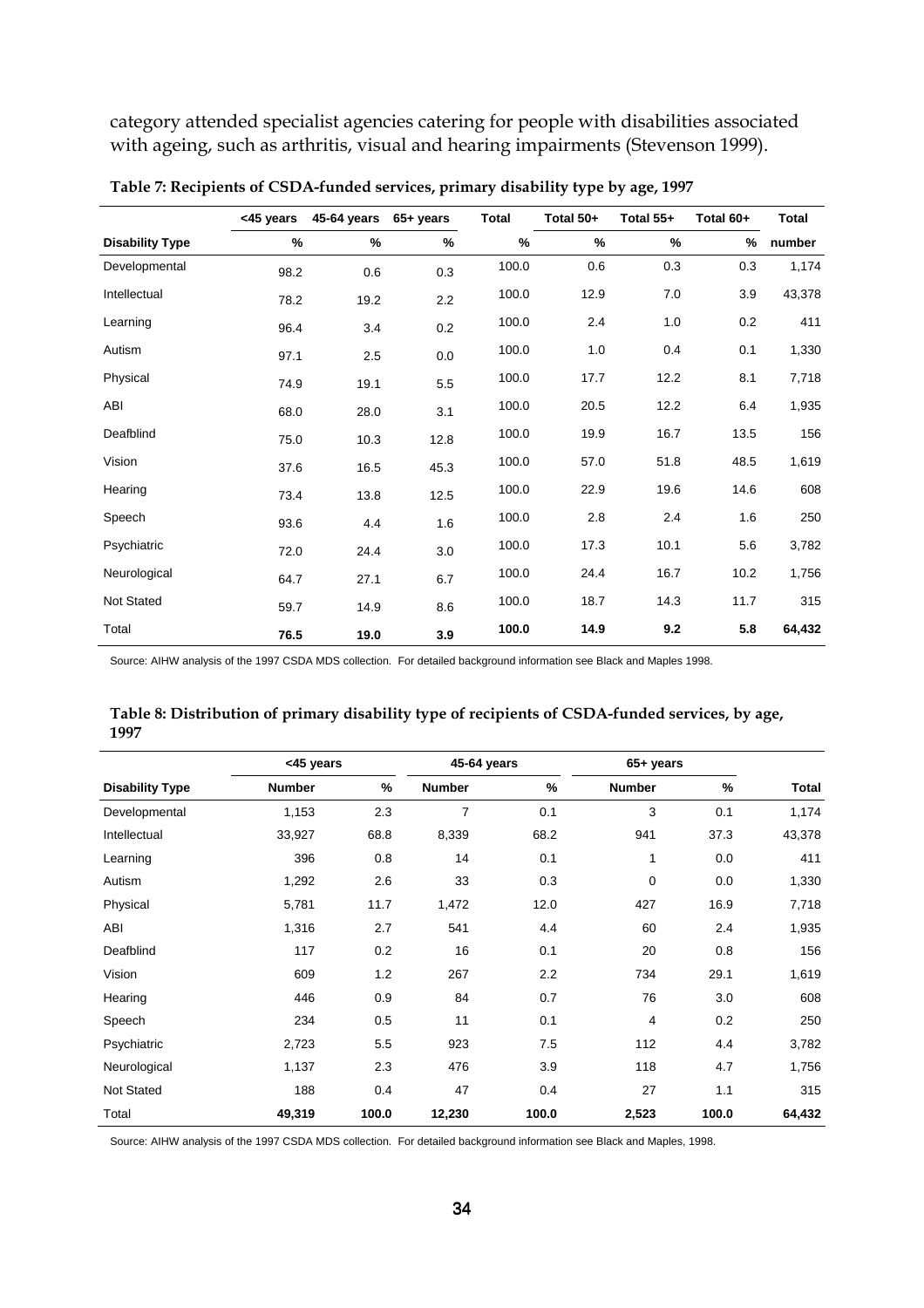|                            | <45 years     |       | 45-64 years   |               | $65+$ years   |       |  |
|----------------------------|---------------|-------|---------------|---------------|---------------|-------|--|
| <b>Living Arrangement</b>  | <b>Number</b> | $\%$  | <b>Number</b> | $\frac{9}{6}$ | <b>Number</b> | %     |  |
| Lives alone                | 3,978         | 8.1   | 1,549         | 12.7          | 508           | 20.1  |  |
| With family                | 22,585        | 45.8  | 2,692         | 22.0          | 588           | 23.3  |  |
| Disability community accom | 14,233        | 28.9  | 4,293         | 35.1          | 541           | 21.4  |  |
| Other community accom      | 1,526         | 3.1   | 559           | 4.6           | 69            | 2.7   |  |
| Nursing home               | 175           | 0.4   | 214           | 1.7           | 90            | 3.6   |  |
| Hospital                   | 218           | 0.4   | 79            | 0.6           | 5             | 0.2   |  |
| Other institution          | 5,880         | 11.9  | 2,699         | 22.1          | 664           | 26.3  |  |
| No usual residence         | 39            | 0.1   | 3             | 0.0           | 1             | 0.0   |  |
| Not known                  | 556           | 1.1   | 107           | 0.9           | 43            | 1.7   |  |
| Not stated                 | 129           | 0.3   | 35            | 0.3           | 14            | 0.6   |  |
| Total                      | 49,319        | 100.0 | 12,230        | 100.0         | 2523          | 100.0 |  |

**Table 9: Recipients of CSDA-funded services, living arrangements by age, 1997** 

Source: AIHW analysis of the 1987 CSDA MDS collection. For detailed background information see Black and Maples 1998.

Western Australia Disability Services Commission Reports have identified major changes occurring in the age profile of people registered with the Commission (that is, people who have a developmental disability or autism). In 1988, people aged 55 years or over represented 2.6% of total client numbers. This had risen to 5.0% by 1995 and was projected to rise to 7.4% by 2001. In 1988, people aged 35 to 45 years represented 30% of the total and this figure was projected to rise to 45% by 2001 (Gatter 1996:15).

There are people with early onset disability who are unknown to disability service providers and administrators or, although known, may not have been in receipt of services for a long period. These people may need and request services as they begin to age. For instance, a preliminary analysis of new case referrals and re-referrals to Irrabeena (Western Australia) of persons aged 45 or older indicated a 40% increase in numbers of this age group between 1985-87 and 1988-1990. The percentage of new cases and re-referrals accepted (active clients) also increased from 60% to 71% (Re 1991:29).

### **6.2 Aged care services**

The average age of Home and Community Care (HACC) clients increased slightly from 71.2 years in 1990 to 72.4 years in 1997 and the median age increased from 76.0 years to 77.0 years. During the same period, the proportion of HACC clients aged 80 years and over increased from 36.9% to 42.1%, while the proportion of clients aged 65–79 years decreased from 42.3% to 38.2%. There were also slight declines in the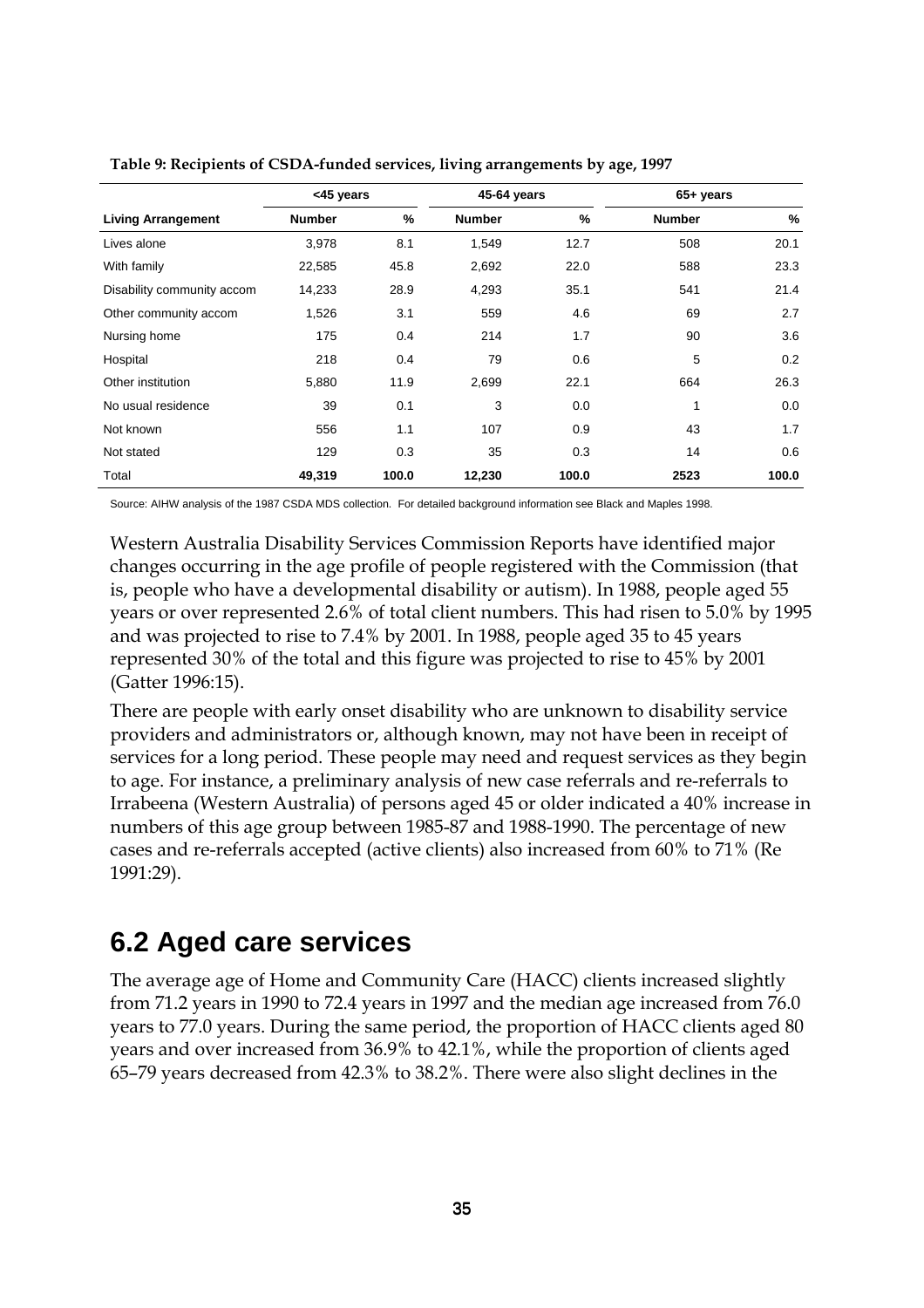proportion of clients aged 15–64 years (from 17.7% to 17.4%) and 0–14 years (from 3.1% to 2.3%) (Department of Health and Aged Care 1998:62)7.

Analysis of the national data collected between 1993 and 1994 showed that, of clients of aged care services in either hostels or nursing homes, less than 6% aged under 65 years. However, among clients of home-based services of HACC and Community Options Projects (COP), about 19% and 26%, respectively, were aged under 65 years (Jenkins 1996:55).

Of the four service types (nursing homes, hostels, HACC and COP), nursing homes had the lowest proportion of clients who had lived alone prior to admission (33%), and hostels had the highest proportion (56%). Like hostel clients, a large proportion of HACC clients lived alone (52%). The living arrangements of clients of aged care services were considered to be affected by the confounding impacts of lifestyle factors and care needs (Jenkins 1996). According to the analysis, about 58% of HACC clients had a carer who was defined as a friend or relative who was providing informal assistance with tasks of daily living, or who was monitoring the person's well-being on a reliable and sustained basis. There were 72% of Community Option Projects clients who had a carer (Jenkins 1996:13).

HACC services can supplement informal care of people living at home, and may help to maintain the caring relationship for as long as possible. This projected increase in demand for HACC services is related to the ageing of both people with a disability and their carers (Gatter 1996).

It was observed in some cases that HACC services were easier to get if they were requested for the carer, and not the care recipient, even though both people in the relationship might equally benefit from the services (Gatter 1996:41).

 $\overline{a}$ 

<sup>7</sup> The statistics were derived from the HACC Service User Characteristics Survey data, so that the estimated proportions are subject to sampling errors.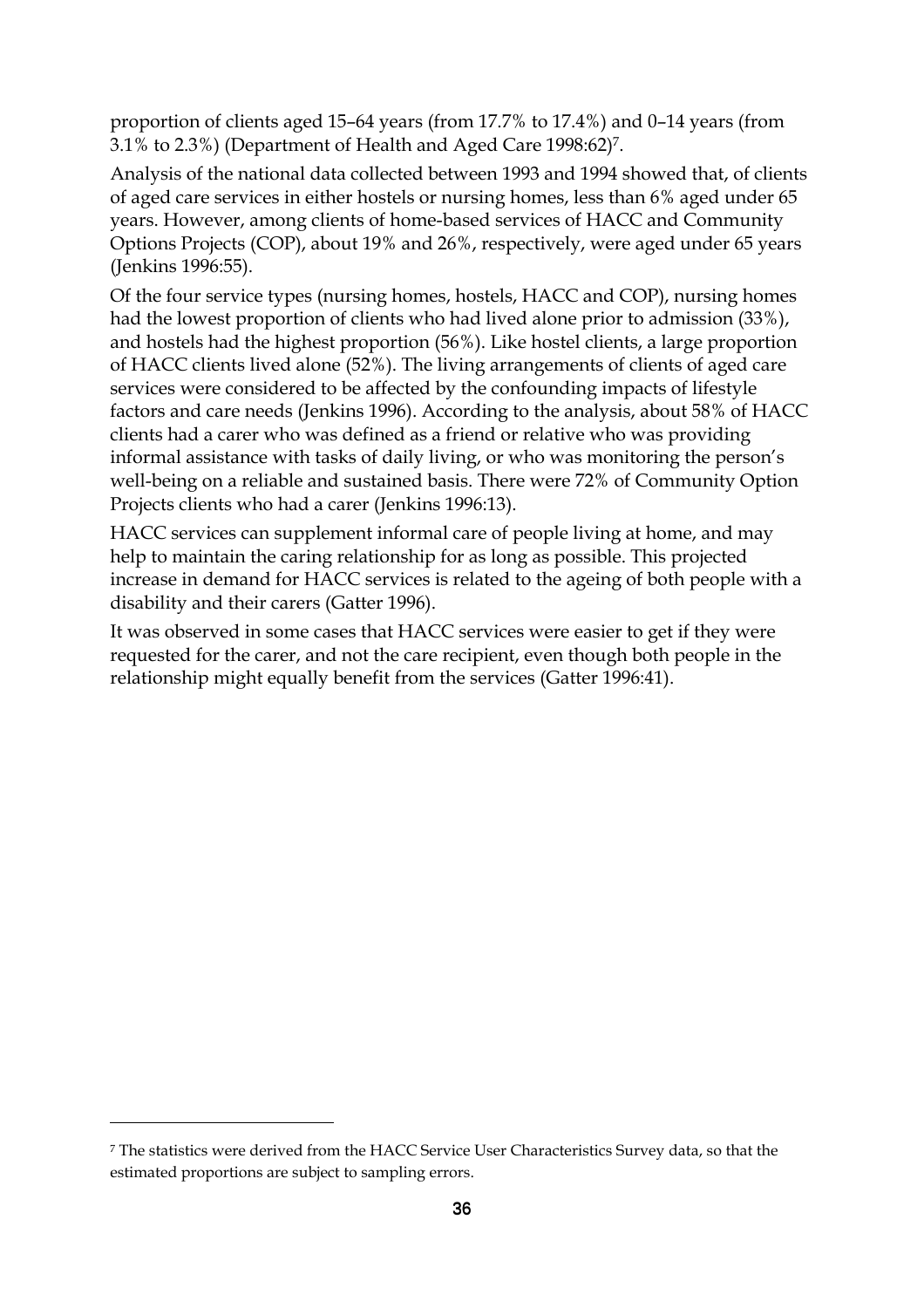# **7 Individual ageing of people with an early onset of disability**

This section focuses on individual ageing of people with a disability and reviews the literature on several important issues:

- How does the nature and timing of individual ageing differ between the population at large and people with an early onset of disability?
- What are the differences in mortality and life expectancy between the population in general and people with an early onset disability?
- What, if any, is the main difference between the ageing population in general and ageing people with an early onset disability in terms of age-related health conditions, including major illnesses and diseases?
- What are trends in prevalence of congenital malformations relating to early onset disability?

# **7.1 Early start of individual ageing**

Theories of biological ageing can be divided into three broad categories: genetic, nongenetic, and physiological. Genetic theories are based on the belief that genetic factors are associated with particular congenital disorders that affect the rate of ageing in certain individuals. These genetically based congenital disorders include progeria such as Cockayne's syndrome (premature ageing in very young children), Werner's syndrome (which refers to the onset of ageing in late adolescent years) and the premature ageing of persons with Down syndrome (Aiken 1989; Bullock 1992; Cristofalo 1988 and Perlmutter & Hall 1985, cited in Suttie 1995:11).

Non-genetic theories generally state that ageing occurs as a result of changes to cells rather than as part of genetic development. A common conception is that body parts simply wear out over time.

Physiological theories of ageing mainly relate to illness and disease in particular body organs and systems.

While the three broad categories of theories view the ageing process from different perspectives, it is generally agreed that biological ageing is characterised as increased risks of death with age, an increase in incidence of disease and progressive deterioration of the body, and changes in the ability of the body to adapt to environmental variations (Suttie 1995:12).

It has been suggested that to identify the onset of ageing three factors relating to life change should be assessed in addition to chronological age (Janicki et al. 1985:291). These factors are: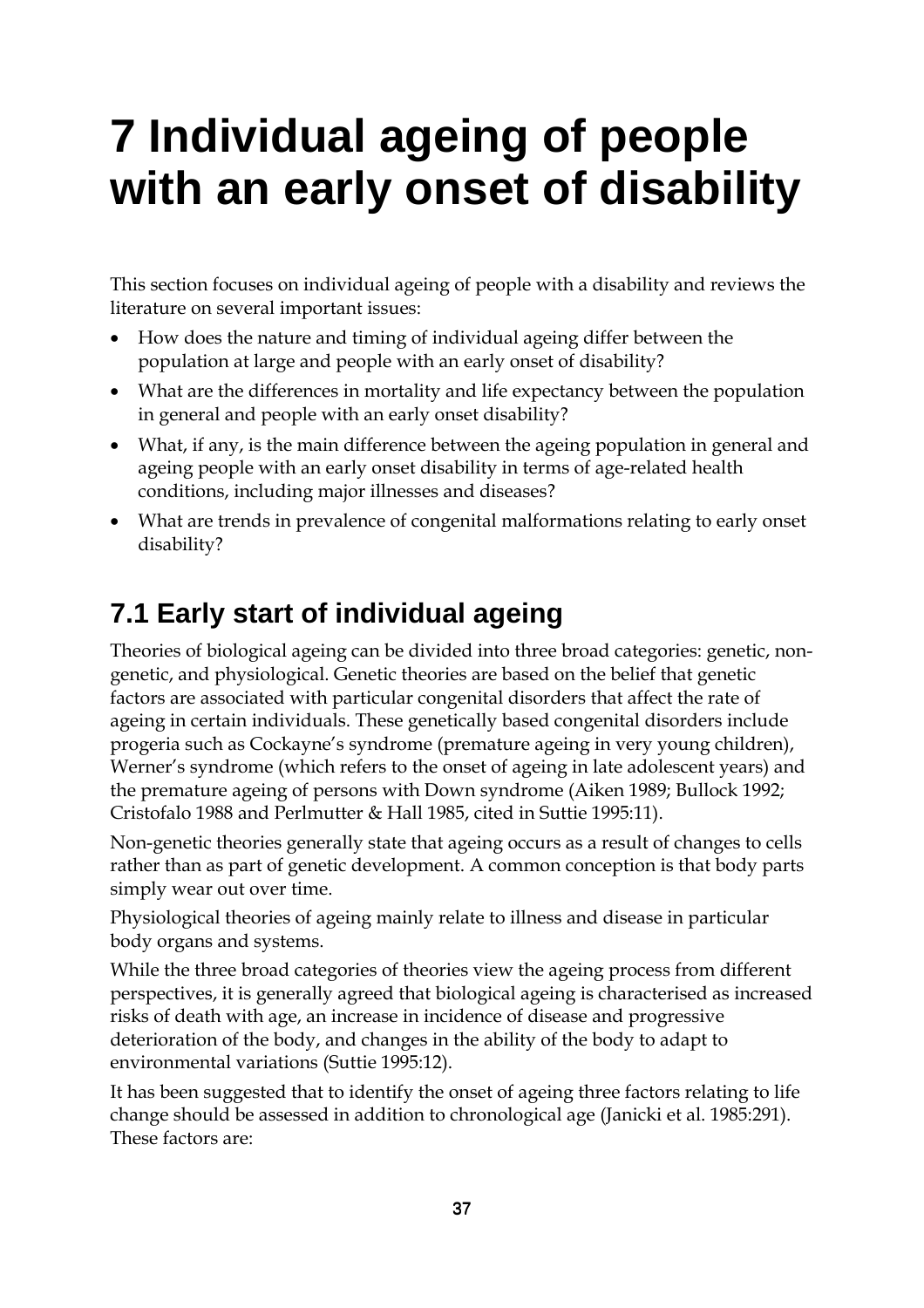- Increasing physical frailty and decreasing physical reserves attributable to chronological age rather than trauma or illness;
- Diminishing levels of functional skills, particularly in areas of self-care, personal hygiene and other basic activities of daily living attributable to chronological age rather than to trauma or illness; and
- For less mentally impaired individuals, the self-perception of ageing and desire to seek age-appropriate or normative roles and activities.

A number of US studies have suggested that the beginning of ageing for people with a developmental disability occurs during the individual's mid to late 40s or early to mid 50s. The criteria used to define 'ageing' status in these studies often include chronological age, clinical observations of changing functional status and the individuals' own expectations of changes in normative aged-related activities (Dickerson et al. 1979; Segal 1977; Seltzer et al. 1982; Thomae & Fryers 1982, cited in Janicki et al. 1985).

There is empirical evidence indicating that people with intellectual disability resulting from certain conditions do age earlier. Signs of premature ageing have consistently been reported in people with Down syndrome and intellectual disability resulting from other chromosomal causes (eg, Janicki et al. 1985; Suttie 1995; Williams & Chad 1998). For people with intellectual disability associated with certain chromosomal disorders or conditions such as Down syndrome, ageing may begin in their 30s, 40s or 50s (Bigby 1998; Janicki et al. 1985).

There is considerable documentation of earlier onset and higher incidence of Alzheimer's disease in people with Down syndrome (e.g. Bigby 1998; Gatter 1996). There are also suggestions that people with severe physical disabilities such as spinal cord injury and brain injury begin ageing earlier than the general population, and that a range of health conditions worsen with increased duration of disability (Fethney 1998; Gething & Fethney 1998; Menter et al. 1993 cited in Gething et al. 1999; Crewe 1990).

A review of published research indicates that a very significant number of people with spinal cord injury do begin to experience various problems as they age. Fatigue is the single most common problem, followed by a number of other physical problems such as bones that break easily and skin that breaks down more readily than normal. These developments are considered to be more related to duration of disability than to chronological age. People who were injured in their teens often begin to experience problems in their 30s and 40s, much earlier than their peers without disabilities (Trieschmann 1987, cited in Crewe 1990).

Significant proportions of ageing people with polio have been found to experience a range of changes in functioning, such as unaccustomed fatigue, breathing problems, weakness in previously unaffected muscles and pain. These changes are called 'postpolio syndrome' and the most common explanation is that there has been premature ageing caused by over-work in the motor neurones that survived the polio virus (Trieschmann 1987, cited in Crewe 1990). The decrease in energy and strength that results from these changes requires these people to reprioritise and even drastically reduce their activities (Crewe 1990).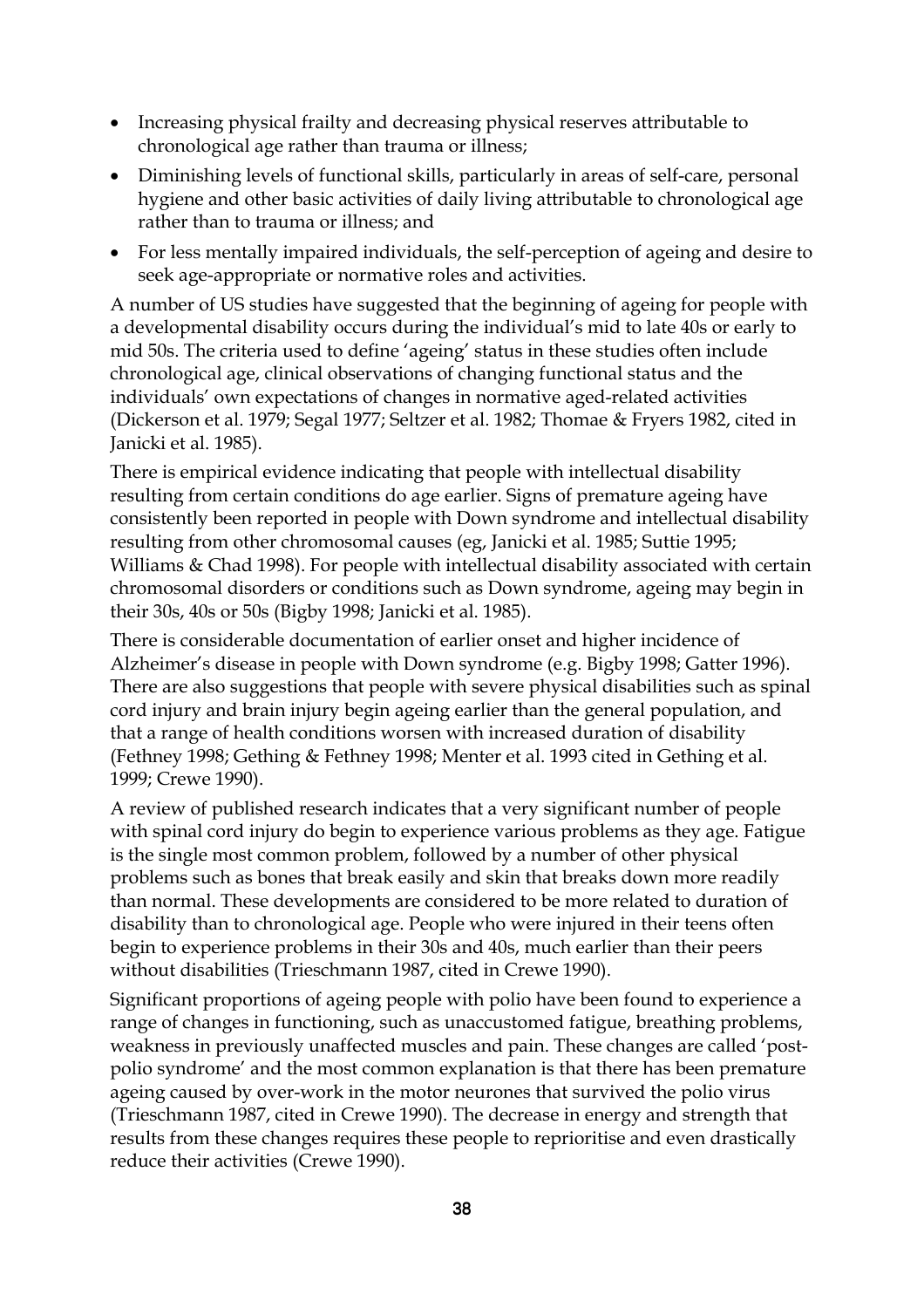A recent Australian survey of adults with cerebral palsy, known to agencies, reported that a majority of respondents considered that their physical condition was deteriorating, although cerebral palsy is not considered a progressive disorder. The survey results echoed findings of similar studies conducted in the US and UK, that individuals with cerebral palsy experience negative changes in walking, digestion, bowel and bladder control, respiration, communication and swallowing. Depression, frustration, fatigue and anger were common among the people surveyed. In some cases, depression and anxiety about ageing resulted in reduced social contact and affected independence and social interaction (Balandin & Morgan 1997).

Studies in the US and Canada showed that adults or ageing people with developmental or intellectual disability who had been living in long-term residential care had a lower level of functional ability and a higher rate of age-related decline than those living in community (Anderson 1989; Badry et al. 1989).

### **7.2 Decline in mortality and increase in life expectancy**

International studies show that the mortality rate for people with an intellectual disability is greater than for the general population, especially for people living in institutions (Haveman et al. 1989; Haveman & Maaskant 1989). There is evidence to show that survival into older age is now a reality for people with an intellectual disability, including some people with more severe disabilities (Eyman & Borthwick-Duffy 1994). Nevertheless, there are still large numbers of non-ambulatory individuals with severe or profound mental retardation whose life expectancies are very limited.

Until the 1950s, most studies showed that the majority of children with Down syndrome died before the age of 10 years, while in later studies at least half of them survived beyond the age of 30 years (Haveman & Maaskant 1989). A more recent birth cohort study of life expectancy for adults with Down syndrome was based on 1,610 affected individuals identified from over 1.5 million consecutive live births in British Columbia from 1908 to 1981. The study predicted that about 44.4% and 13.6% of live-born infants with Down syndrome would survive to age 60 and 68 years, respectively, as compared with 86.4% and 78.4% of the general population (Baird  $\&$ Sadovnick 1988).

A 1990 UK study of trends in incidence and survival in Down syndrome also found that the number of young adults with Downs syndrome was increasing, partly due to improvements in survival for those with congenital heart disease and decline in deaths from infection, and partly because of an increase of incidence in the 1960s (McGrother & Marshall 1990).

Studies conducted in the US in the 1980s found that although the proportion of persons with mental retardation who live into old age was still lower than that for the population in general, the growth rate of this age group was higher than for other age groups with developmental disabilities (Anderson 1989:289).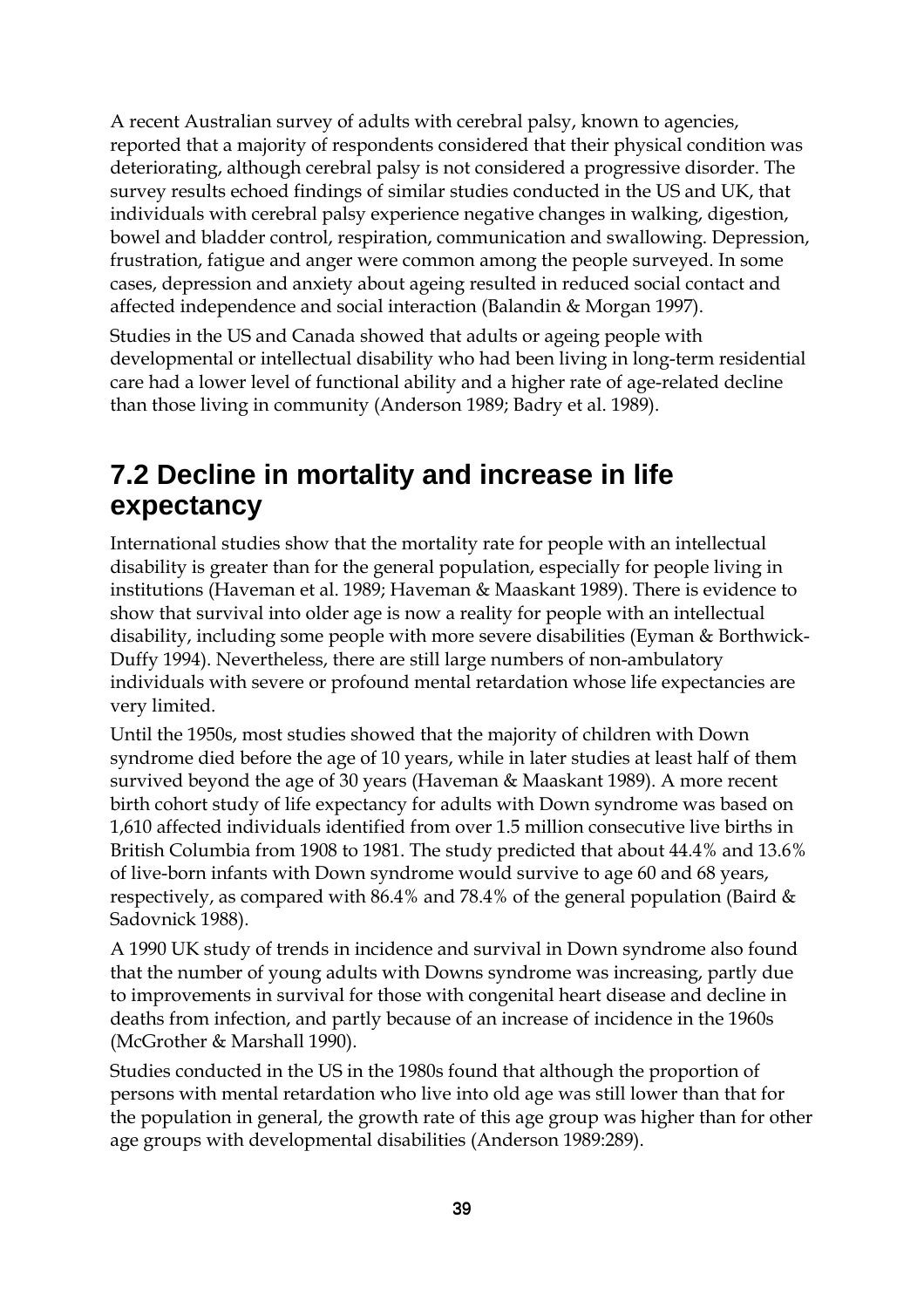With the exception of people with Down syndrome and certain other genetic conditions, and people with more severe disabilities, life expectancy and mortality rates for people with mental retardation in the US are approaching those for the general population (Carter & Jancar 1983; Janicki 1986). A large proportion of adults with developmental disabilities now in their middle years are expected to survive into old ages (Walz et al. 1986, cited in Anderson 1989:290).

These changes are due to a number of factors, among which developments in medical technology, improvements in health care and social service programs and trends in community living are particularly important.

Over one-third of infants born with Down syndrome have congenital heart defects that are now repairable as a result of advances in medical technology. This may imply a potential further increase in the number of ageing clients with intellectual disability. However, some people with Down syndrome who have benefited from early surgical treatment have not yet reached old age, so effects over time have not been fully documented (Suttie 1995).

## **7.3 Health conditions and major illnesses and diseases related to ageing: relationship to disability**

Among ageing people with an early onset disability, those with Down syndrome are more likely to have hearing and vision impairments, hypothyroidism, musculoskeletal problems and congenital heart disease. The prevalence of dementia of the Alzheimer type is particularly high in people with Down syndrome. It has been reported that nueropathological features of Alzheimer's disease are presented in all post-mortems of people with Down syndrome over 40 years of age, while clinical features may only be noted in a smaller percent prior to death (Barcikowska et al. 1989 cited in Suttie 1995:53).

With the exception of people with Down syndrome, studies so far have found little evidence indicating significant differences between ageing people with an intellectual disability and the general ageing population in the incidence of major illnesses and diseases (eg, heart disease, arthritis and higher blood pressure) attributable to individual biological ageing (Suttie 1995).

However, international studies found that dementia occurred at much higher rate among adult and older people with intellectual disability (not related to Down syndrome) than it did among the general population (Cooper 1997)

A study of adults with intellectual disability aged 20–50 years in Sydney showed that they have increased cardiovascular risk factors, more chronic diseases, and experience increased morbidity and mortality compared with the general population. They find it difficult to access health services because of problems with communication and mobility and low income (Beange et al. 1995).

Among the people reporting intellectual disability as their primary disabling condition in the 1993 ABS disability survey, 44% also reported associated physical impairments or disabilities and more than a quarter also reported speech problems.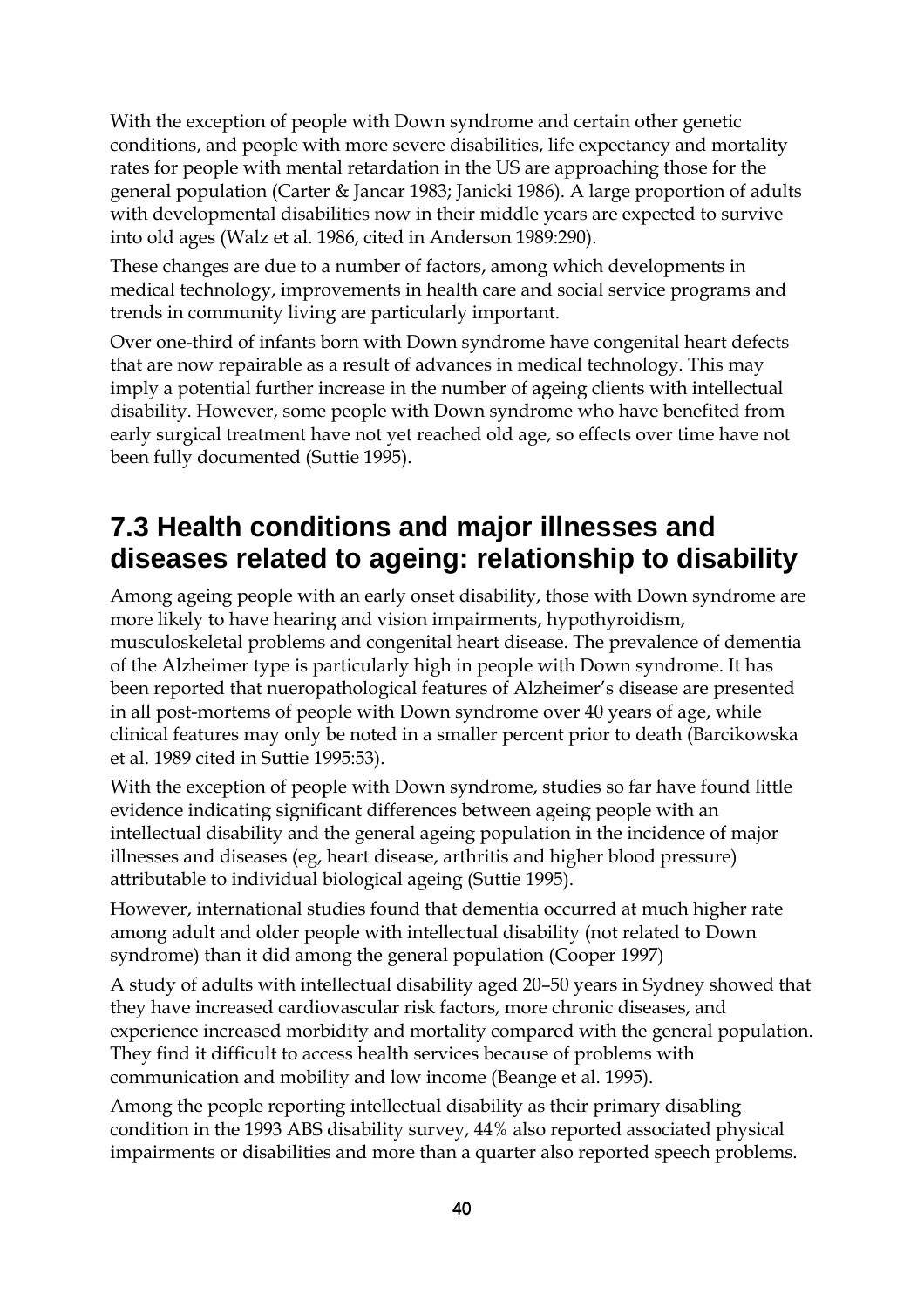A high proportion (22%) of people reported associated psychiatric disabilities (Wen 1997).

A number of factors need to be considered when interpreting study findings (Suttie 1995). Firstly, there is a possibility of under-reporting of diseases and illness among people with intellectual disability because of their poor communication skills or possible insensitivity to pain and illnesses (Anderson 1993).

Secondly, some assessment tools used in medical diagnosis have limitations. Improved assessment tools may lead to an increase in the detection of medical conditions and diseases.

Thirdly, for many types of illness and disease, comparisons between ageing people with intellectual disability and the general ageing population are not available.

Finally, studies have found considerable variations in factors affecting health status. For instance, people with intellectual disability may be exposed to additional risk factors such as non-mobility. Long-term institutional placement may affect health status through poor self-care. Additional complicating medical conditions could also affect health conditions (Eyman & Borthwick-Duffy1994; Suttie 1995). Hence, further study is needed to properly understand differences in health status between people ageing with intellectual disability and the general ageing population.

It has also been pointed out that the variations of the health and functional status of older population cannot be explained simply using the dichotomy of acute or lethal and chronic degenerative diseases. Nor can these variations necessarily be explained using the simple distinction between 'age-dependent' diseases (i.e. those diseases viewed as arising as a result of ageing processes) and 'age-related' diseases (diseases do not increase at an exponential or nearly exponential rate with age). Because this distinction may reflet more about our current level of knowledge of disease mechanisms than about disease processes. It is particularly difficult to apply this distinction to chronic and degenerative diseases. For instance, Alzheimer's disease, a disease process usually characterised as 'age dependent', appears to have genetic determinants and may be treatable and preventable (Manton 1990).

## **7.4 Trends in incidence and prevalence of congenital malformations**

A review of epidemiological studies found that Down syndrome is the most common genetic cause of severe intellectual disability (IQ <50). Chromosomal etiologies (the majority of which are Down syndrome) were estimated to account for 20% to 40%8 of all cases of severe intellectual disability (Alberman, 1978; McGrother & Marshall 1990; McLaren & Bryson 1987). Therefore, changes in incidence and the prevalence of these conditions have direct implications for services.

 $\overline{a}$ 

<sup>8</sup> The higher estimates tend to come from studies that included non-survivors from the relevant populations (McLaren & Bryson 1987).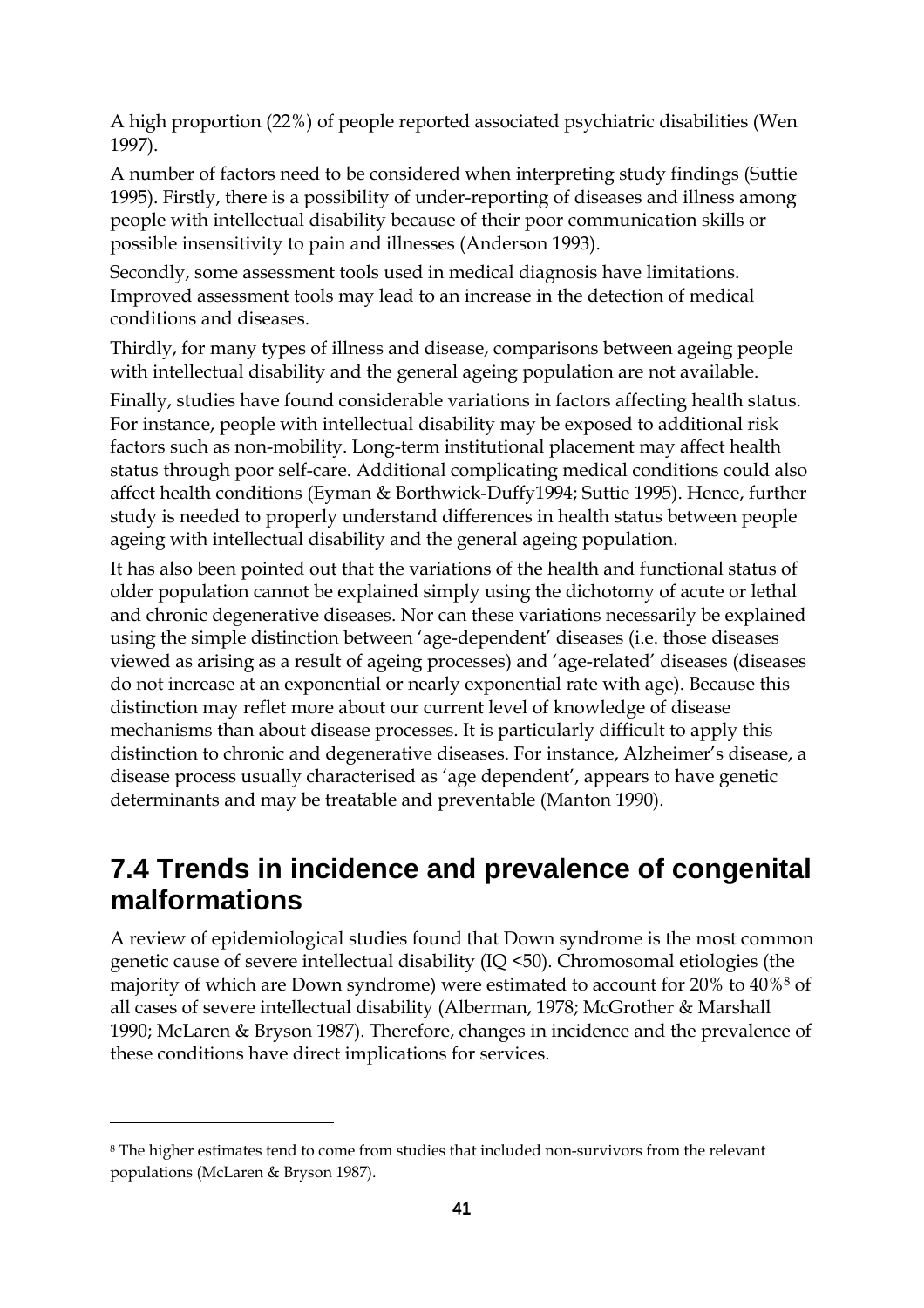A study that looks at present estimates and future projections of the UK population with Down syndrome estimated an overall prevalence rate of 6.7 per 10,000, or 30,000 affected individuals. Results, based on a study population of over 7 million, gave no indication of a sizable reduction in the future Down syndrome population. Recent reductions in prevalence among the youngest age groups are likely to be explained by changes in the maternal age distribution for general population births together with a reduction in numbers of all births (Steele & Stratford 1995).

Prenatal diagnosis is another important factor affecting the incidence and prevalence of Down syndrome and other congenital malformations that may resulted in early onset of disability. In 1992, Australian rates of several important congenital malformations, including Down syndrome and spina bifida, ranked in the top half of rates for developed countries (de Looper & Bhatia 1998: 35).

In Australia, incidence rates for Down syndrome in births remained relatively stable at around 12.8 per 10,000 births during the period 1987 to 1996, ranging between a high of 14.0 per 10,000 births in 1993 and a low of 11.9 per 10,000 births in 1987. The number of babies with Down syndrome surviving beyond neonatal period (within 28 days of birth) increased from 249 in 1987 to 304 in 1990 and dropped to 246 in 1996. The reported number of induced abortions performed after prenatal diagnosis of trisomy 21 increased substantially during this period, reaching a peak of 130 in 1994. In the years 1987–1996, induced abortions accounted for 21.1% of all recorded notifications of Down syndrome, increasing from under 15% in 1987 to over 20% in the 1990s (Hurst et al. 1999:82).

Incidence of Spina bifida in Australia declined gradually from 7.1 per 10,000 births in 1987 to 3.0 per 10,000 births in 1994, increased to 3.5 in 1995, and then dropped again to 3.0 in 1996. Among 1,279 infants with spina bifida and known whom outcome is, 22.0% were stillborn and 19.8% of those born alive died during the neonatal period (Hurst et al. 1999:38).

The 1998 ABS disability survey, unlike previous surveys, enables information on disabling condition to be related to responses to the survey screening questions (a series of questions abut specific impairments, activity limitations or restrictions). This additional information may allow us to analyse the associations between a disability and a particular impairment or disease. However, the difficulties of attributing disability to particular impairments and diseases using cross-sectional survey data must be appreciated when interpreting the data. Also, the time between onset of illness and development of disability may vary depending on the nature of the diseases and other factors (Campbell et al. 1994).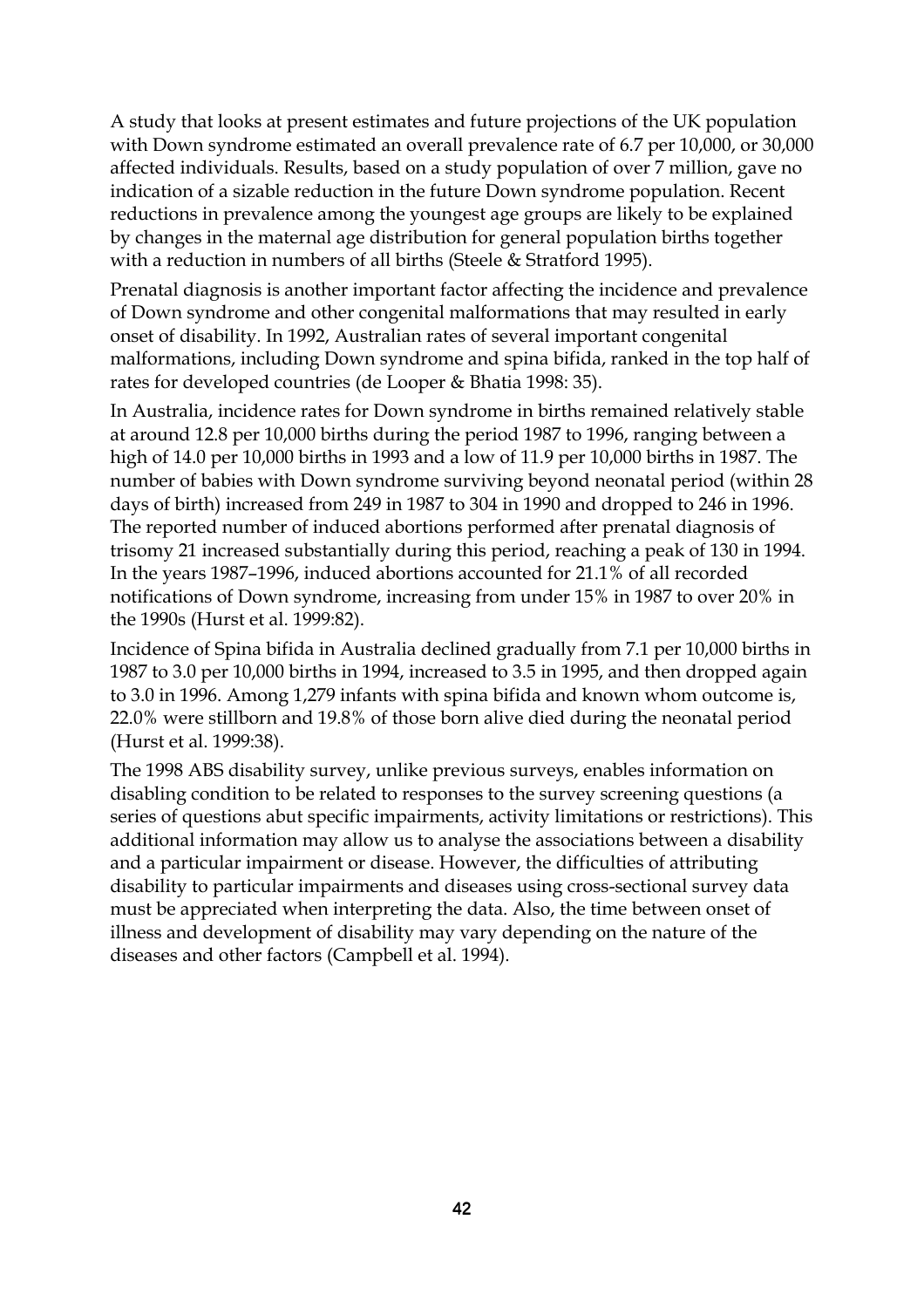# **8 Needs of ageing people with a disability**

Assessing needs—both those common to all ageing people and those unique to people ageing with disability is crucial for service planning in order to identify service target groups, develop new services and modify current services.

# **8.1 Needs common to the general ageing population**

Most people, at least until very late in their life, do not experience losses of functional ability that seriously change or affect their social, physical or cognitive behaviour (McPherson 1990). However, people with a disability may have experience losses of functional ability at different stages of their life, depending on the nature and time of onset of their specific disabilities. There are variations among older people in the rate and degree of change their biological and psychological systems undergo.

Nevertheless, the range of life circumstances and personality characteristics of older people with a disability is similar to the range found in the general community (Ashman & Suttie 1995). There are needs common to all older people, which are related to their biological, psychological and social ageing. Older people generally have a greater requirement for health, social, psychological and various other support services, including accommodation, recreation and leisure, mobility, finance, advocacy and family support. Some of the typical needs results from biological, psychological and social ageing outlined below.

#### **Biological ageing**

Assistance as a result of biological ageing may be required in the following areas (Janicki et al. 1985; Suttie 1995:16–17):

- Signs of ageing—assistance with grooming and personal care such as podiatry, hairdressing and skin care.
- Sensory deficits (e.g. vision, hearing)—access to regular assessments, medical services, augmentative devices (e.g. glasses, hearing aids), adapted environments (e.g. placement of furnishings) and large print materials.
- Fitness, muscle tone and strength—need for continued opportunities for exercise and recreation, and rehabilitation services.
- Mobility—ambulatory aids (e.g. sticks, wheel chairs), assistance with learning to use aids, adapted environments (e.g. handrails, ramps and bathroom grip rails), safety monitors, transportation and rehabilitation services.
- Diet—adequate diet and nutrition assistance, Meals-on-Wheels or access to nutrition sites.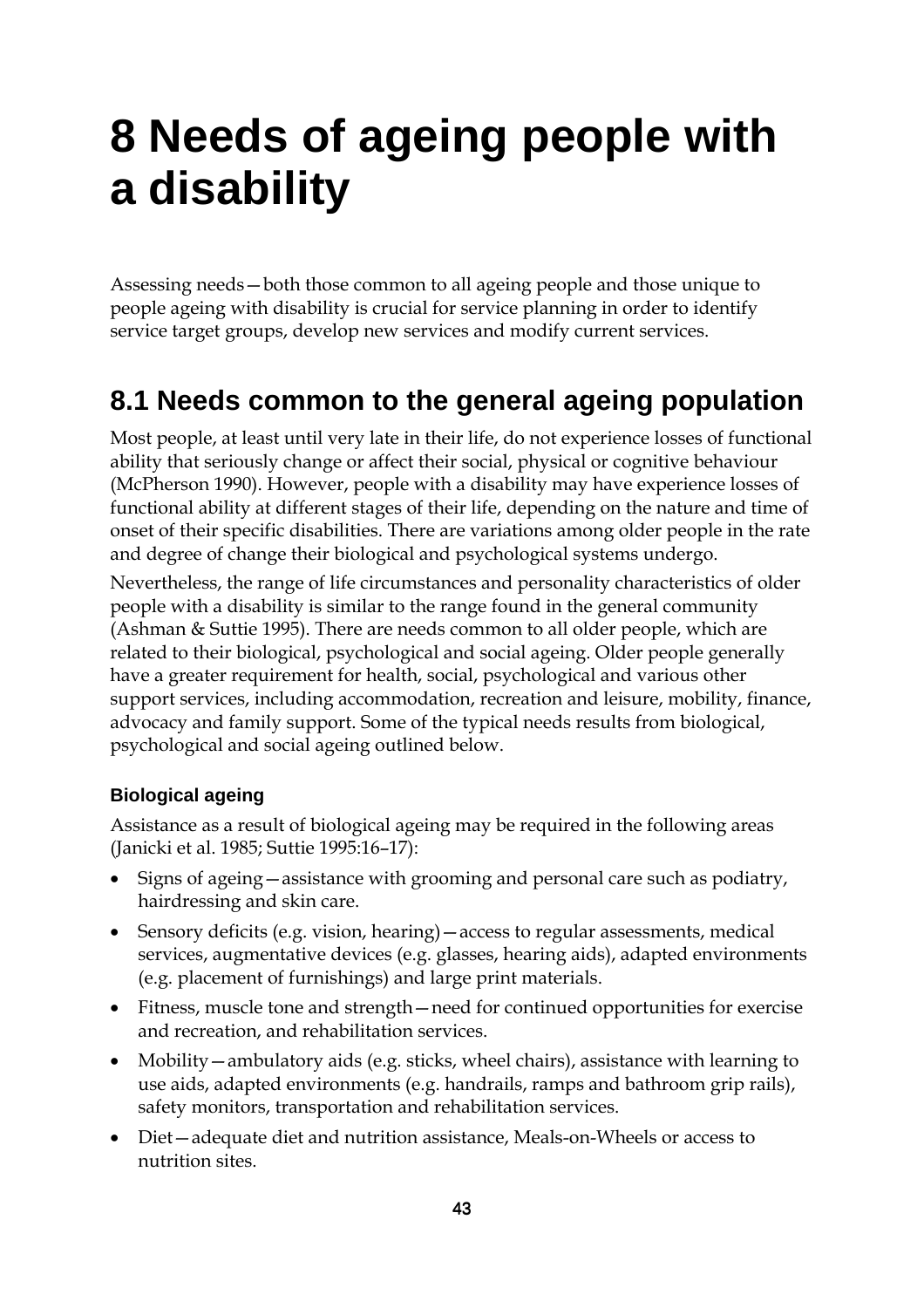- Physical illness and disease—access to health care and monitoring services, medical assistance including dental services, education about the signs of impending illness and disease.
- Dementia—medical services, increasing levels of supervision and support to carers.
- Other mental disorders (e.g. depression)—access to health care and monitoring services, awareness of causes of stress and stress-reduction strategies.

#### **Psychological ageing**

Needs for assistance as a result of psychological ageing may include (Suttie 1995:33– 34):

- Personality development (e.g. people's personalities become deficient as they age) opportunities for reminiscence and life review.
- Motivation (e.g. decline due to lack of stimulation, the value put on the perceived usefulness of the task)— stimulation in personally valued experiences, a variety of activity options, and opportunities for new experiences.
- Changes in cognition and intelligence—need for continued practice to maintain/learn skills and interest areas.
- Personal control and choice—opportunities to have input into decisions affecting the individual and a range of options.

#### **Social ageing**

Needs for assistance as a result of social ageing may arise in the following areas (Suttie 1995:23–24):

- Transition from work to retirement (changes in financial status, social roles, social network)—pre-retirement planning/advice, opportunities for part-time or voluntary work, assistance in leisure time preparation.
- Social network and role changes—opportunities for social contacts and intergeneration contacts, continuing links with the community and valued role at home and in the community.
- Social effects of biological ageing (e.g. increased loss of social contacts due to mobility, health problems and sensory losses)—transportation and mobility assistance to maintain community contact and support in facilitating contacts.

# **8.2 Special characteristics of older people with an early onset disability**

The above section reviewed some typical common needs of an ageing population. People with an early onset disability may age more rapidly and thus have higher support needs at an earlier age than older people generally (see Section 7). For people with an early onset disability support needs vary depending on the nature of the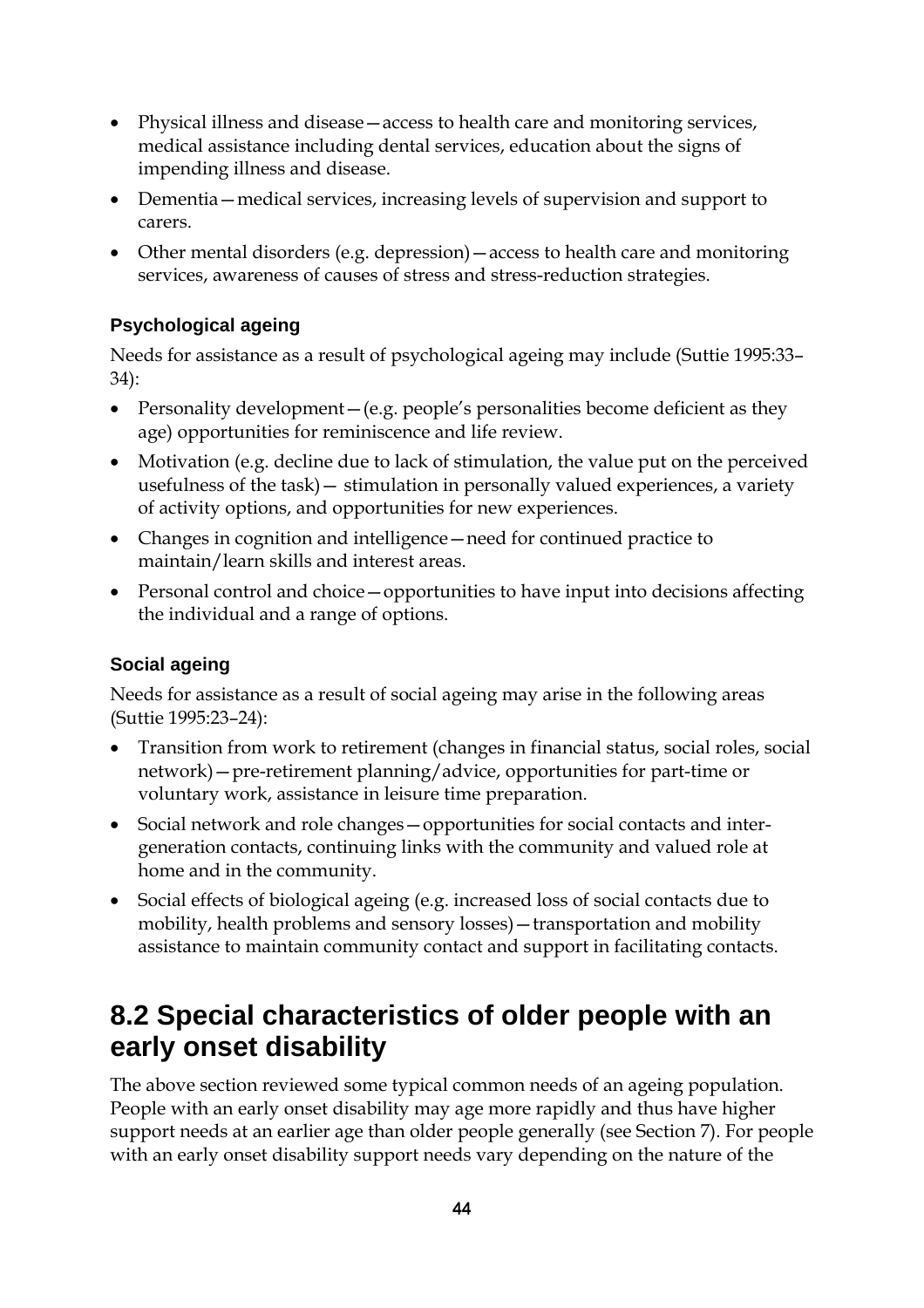disability and stage of the ageing process. For example, an older person who has been blind since birth or early childhood will have needs that are quite different to one who have an intellectual disability. Therefore, only limited comparisons can be made between people ageing with an early onset disability and people who acquire disability as they age.

Differences in the support needs of people with a lifelong disability and people with a late onset disability are less apparent among people requiring nursing home care than among people whose support needs can be met by community-based services (Gatter 1996). This may be partly a result of the targeting of residential care to those with highest support needs.

In many respects, differences between the people living in institutions and people living in the community do not relate specifically to health care needs, but rather concern factors such as independent living skills (Anderson 1989) and—probably more importantly—the availability of informal carers.

Some important differences between ageing people with lifelong disability and older people with late onset disability are identified in the literature (e.g. Anderson 1989; Ashman & Suttie 1995; Bigby 1992; Gatter 1996; Suttie 1995). Special characteristics of ageing people with an early onset disability may include:

- They are more likely to have low levels of functional ability, which is often the main reason they require care, particularly residential care.
- They are less likely to use community services and facilities or participate in community activities without assistance.
- They are more likely to have had limited education, particularly those with intellectual or learning disability.
- Most people have never been married and hence have no spouse or children. It is these family members who provide most informal support to older people with a late onset disability.
- They are more likely to live in residential care and less likely to live alone or live with their families.
- They have poor social networks outside the family or their place of residence.
- Those relying on informal support from aged parents or carers are at risk of losing their support.
- They may be particularly disadvantaged due to their poor communication skills. Many have difficulty expressing their needs or may require assistance to identify their needs.
- They have low participation rates in both formal and informal day activities and leisure programs, partly due to factors such as lack of skills and poor informal support networks, partly because few opportunities or choices are available.
- The effects of long-term placement in residential care (including some group homes) may have reduced their capacity to engage in community activities.
- They are more likely to have participated in supported employment. For those who have been in supported employment, this may have not only provided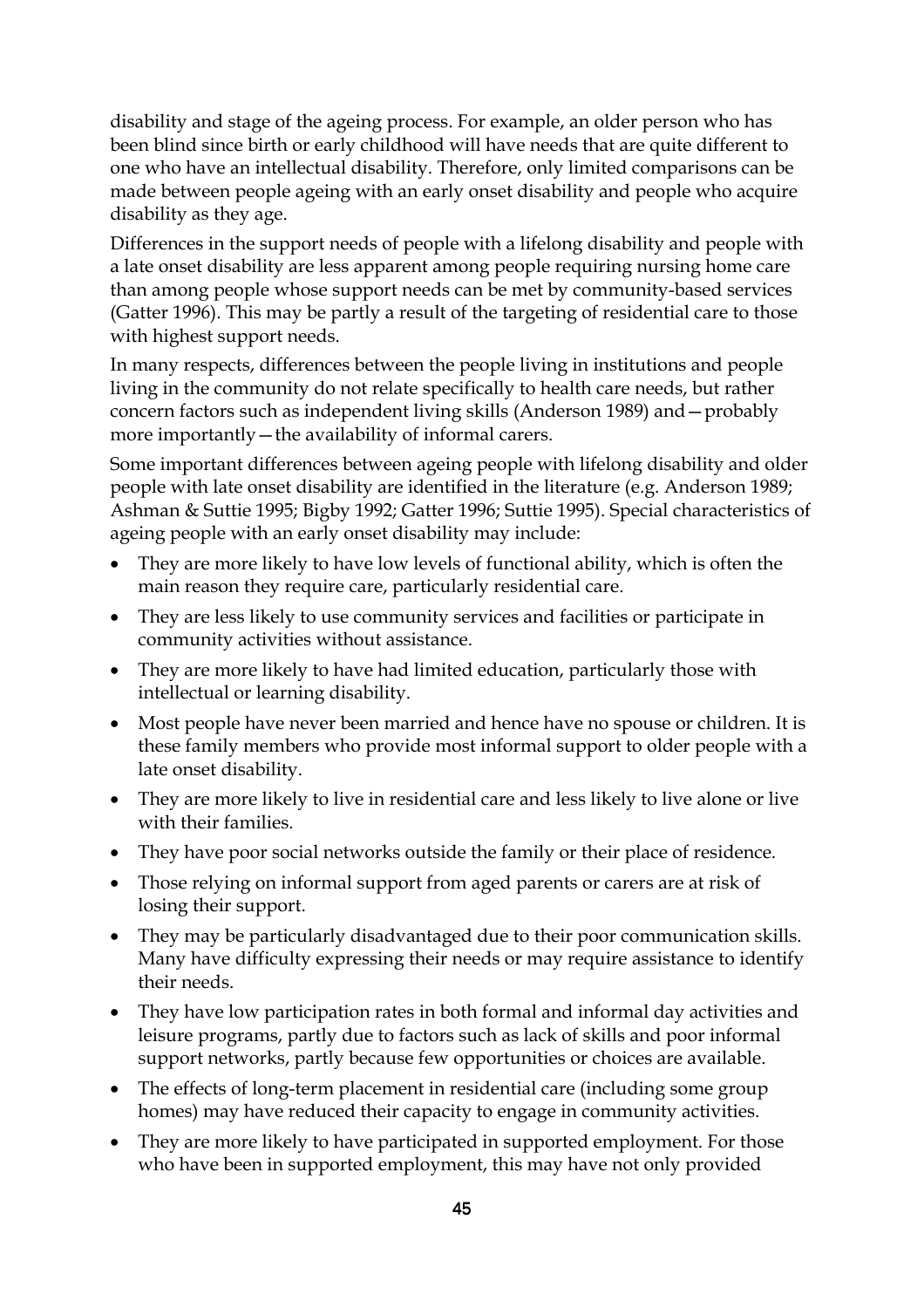occupation throughout their adult life, but also been the main source of their life long social relationships.

- They are more likely to be dependent on pensions and not have any retirement income.
- They are much less likely to be home owners.

Thus, while most older people share common problems, people with lifelong disability are likely to have some additional characteristics.

# **8.3 Special needs of older people with an early onset disability**

Although their physical support needs may be very similar in some respects to those of the general ageing population, people with an early onset disability, in particular intellectual disability, often have psychological and social needs that require a different range of responses. The nature of services required by older people with an early onset disability also differs from those required by their younger counterparts. The literature indicates that the special needs of older people with an early onset disability are as follows (e.g. Gething et al. 1999; Gatter 1996; Bigby 1992):

- They have a high need for formal support services, particularly accommodation support services since they often do not have good informal support networks and have poor independent living skills.
- They have a high need for age appropriate day activity and leisure programs. Separate specialist activity programs may be required in addition to, or instead of, community based services designed for older people generally.
- Appropriate activity services may be required for people with an early onset disability who have previously worked in either supported employment or open employment.
- They have a high need for assistance in choosing, locating, negotiating access and travelling to community based programs and may also require short term or ongoing assistance in order to participate in chosen activities.
- They have a high need for assistance in expanding their social networks beyond their families and parents' peer group.
- They may need special assistance in personal financial planning.
- The impact of disability changes throughout the lifespan and needs for support tend to increase with ageing. Therefore, reassessment of needs should be available to ageing people with a lifelong disability and they should be involved in initiating reassessments as required.
- The extra costs incurred by people with lifelong disability can mean that they face old age with few financial resources.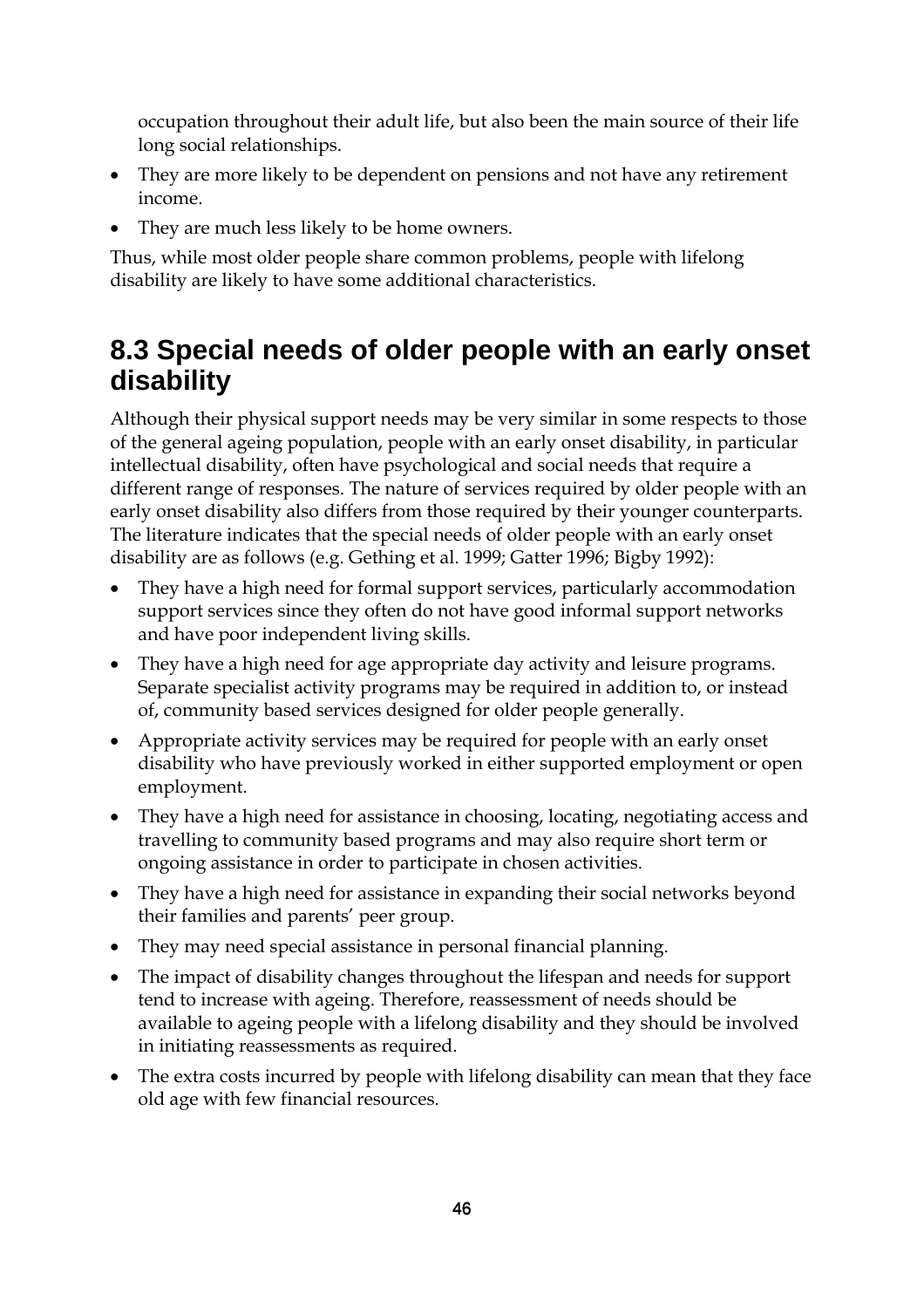# **8.4 Factors contributing to restricted access to services**

Apart from the special characteristics and needs of ageing people with an early onset disability reviewed in earlier sections, there are other factors that prevent these people from adequately accessing supports and services (eg. Williams & Chad 1998). These factors can be summarised as follows:

- Many people with lifelong disability heavily rely on others to provide adequate and appropriate support. This can indirectly cause unintentional exclusion from community based services and activities.
- Individuals with inappropriate or intrusive behaviours are not welcomed in general community based services and activities.
- Ageing people with lifelong disability are often perceived as being incompatible with present client groups.
- Some services are not designed to provide a five-day structured program and full time access is not an option.
- The location of services may make them inaccessible to some people with lifelong disability.
- Personal financial constraints may limit access to services.
- The resources required to meet the emerging needs of older people with an early onset disability are diverse and complex.
- People ageing with disability may be excluded from specific services by restrictive program restrictions/requirements due to limited funding sources.
- Some people have difficulty in accessing appropriate services because of the regional division of administrative responsibilities.
- There is a lack of trained staff aide to support older adults with intellectual disability.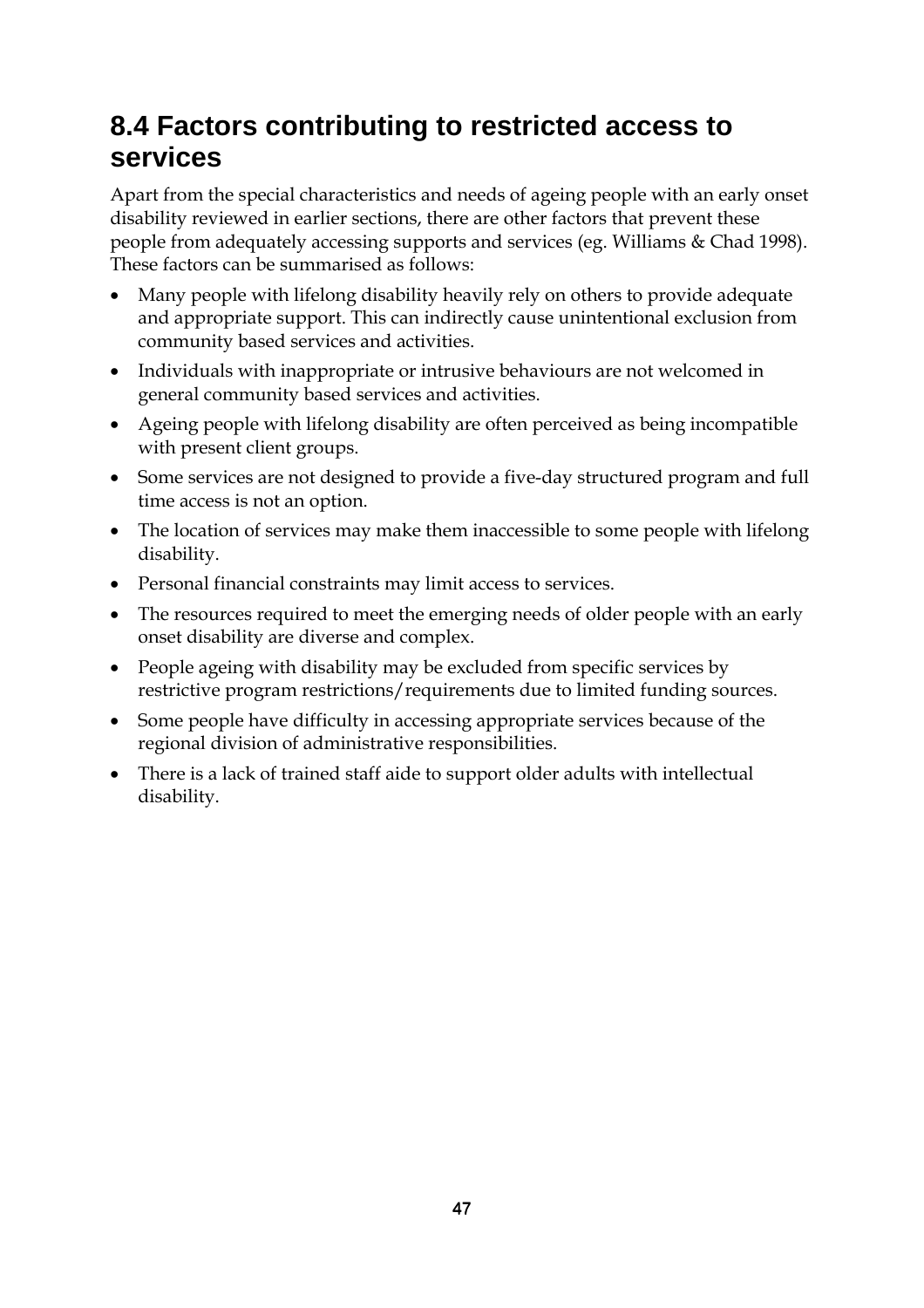# **9 Existing problems and emerging services needs**

### **9.1 General issues concerning the needs for appropriate services**

A large number of reports and special studies have indicated that the existing Australian service models and boundaries between different programs cannot accommodate the emerging needs of people with a disability who are ageing. In Australia, disability and age-related service organisations currently appear to be providing services to two distinct populations, with little crossover or linkage (Buys & Rushworth 1997). Older adults with an early onset disability are falling between disability services and generic aged care services. They may be perceived as 'old' and unsuitable by disability services but quite 'young' and/or unsuitable by the aged care services that focus on the needs of the frail aged (Bigby 1998).

It is important to recognise that functional abilities, not age, should be the factor in determining the suitability of services and supports (Williams 1999). Thus, it is important to develop effective collaboration and cooperation between services within the disability service system and between the disability system and aged care and other generic service systems to meet the needs of older people with an early onset disability. However, the complexities surrounding service provision, particularly in relation to the interface between the aged care system and the disability services system, have resulted in difficulties in service planning and provision (e.g. Gatter 1996; Williams & Chad 1998; Bigby 1999).

It appears to be widely agreed that one of the principal goals of a service program for ageing people with a disability is to maintain people in the community accommodation option of their choice for as long as possible and to minimise premature admission to nursing homes (e.g. Gatter 1996; Williams & Chad 1998).

It has been suggested that, where appropriate, generic services should be seen as the first option of services for older people with an early onset disability, especially for people with moderate or mild intellectual disability (Bigby 1992). This option is to meet the needs common to ageing people generally, corresponding to their biological, psychological and social ageing. Nevertheless, in recognising the special needs of older people with an early onset disability, specialist services may be necessary to assist people in accessing generic services or to ensure that they provide more sensitive or appropriate services.

Since older people with an early onset disability are not a homogeneous group, service provision must be flexible to meet individual needs and circumstances and to accommodate individual differences in life experience, the ageing process,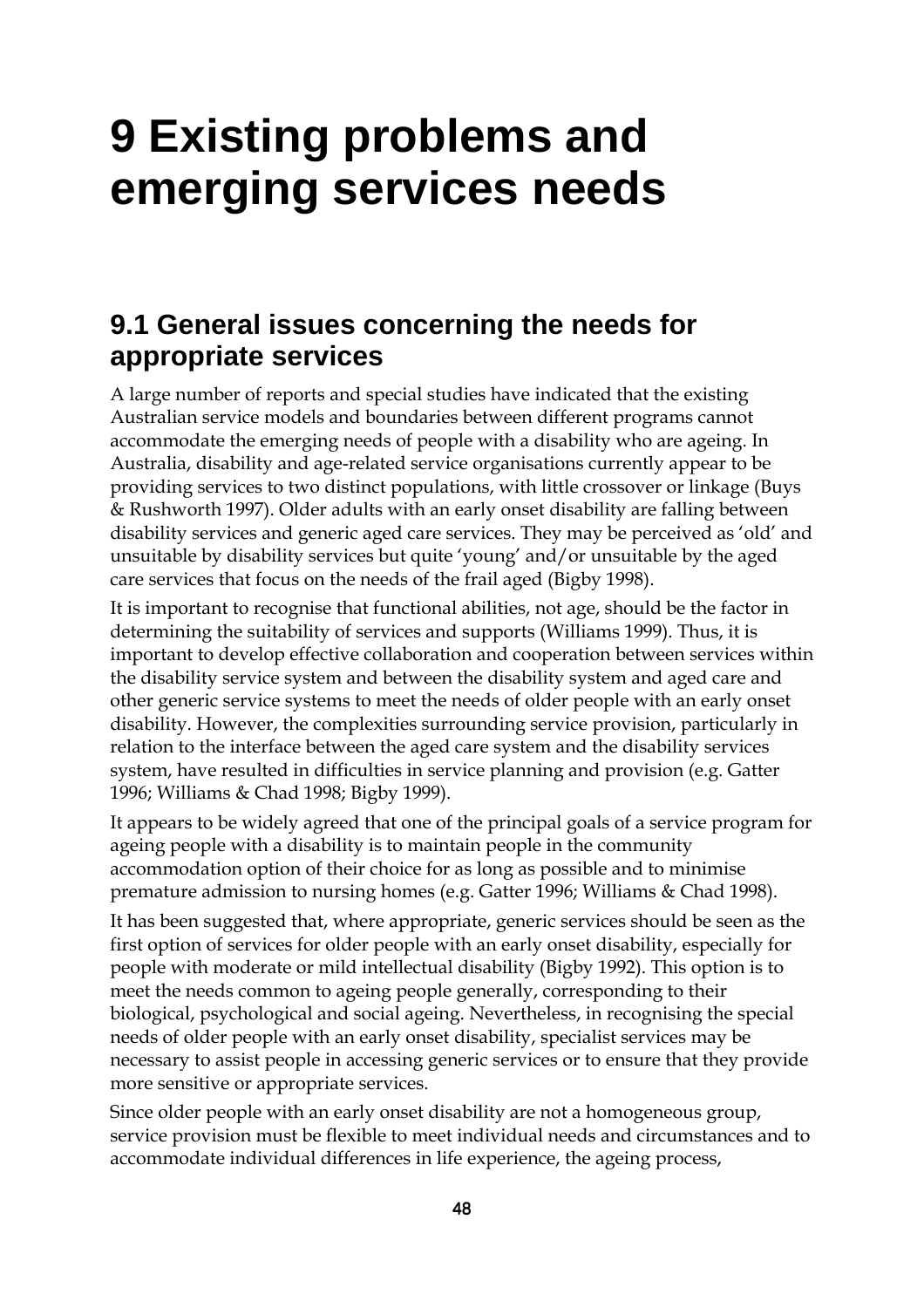independent skill levels, health status and particular interests and choices (Bigby 1992).

The existing problems of meeting the emerging needs of ageing clients with disability are, to a large extent, related to the structures of service programs and the models of service delivery in use. For example, some ageing clients may not necessarily need new or additional services, but rather changes in the method of service delivery. People ageing with an early onset disability may need the same services but at an earlier age then the general ageing population. Day services may need to be restructured from full day to part day activities, or to find more flexible ways to provide opportunities for socialisation (e.g. Janicki et al. 1985; Gatter 1996; Ruggi 1998).

Even though some service agencies have been providing services to older adults with intellectual disabilities living in community, further information is needed to assess whether these services are appropriate and adequate to meet the needs of those people (Buys & Rushworth 1997).

In developing services that meet the needs of older people with an early onset disability it is necessary to consider:

- The decreased functional abilities and increased frailty of the target population.
- The decline in the development and retention of skills.
- The reduced appropriateness of some components of existing services suitable for younger people with disabilities (e.g. Janicki et al. 1985; Bigby 1992;).

A number of reports have raised the issue of defining a target group for the purpose of developing and planning services in response to the emerging needs of people with a disability who are ageing (e.g. Gatter 1996; Re 1991; Ruggi 1998). It is necessary to develop an integrated service planning approach focusing on the needs of specific population target groups rather than the requirements of the existing funding programs. Broadening the planning process beyond a focus on program funding would enable greater collaboration across different programs and encourage joint planning efforts (NSW Health Services Research Group 1997).

The New South Wales Ageing and Disability Department and Health Department have jointly developed the Community Care Assessment Framework (New South Wales Ageing and Disability Department). This framework assists in establishing a collaborative inter-agency process for comprehensive assessment of people who need complex, multiple or high levels of support. The framework applies a clientbased approach taking in to account a person's overall needs. This new initiative has the potential to assist in resolving the issues arising for older people a with an early onset disability whose needs cannot be met due to current program boundaries (see Section 10.1).

There is evidence that the number of workers with disabilities approaching retirement is growing. The issues surrounding the transition from work to retirement for people with disability are being examined in a study commissioned by the Commonwealth government. The study is to investigate the nature and extent of retirement issues for people with disability in Commonwealth-funded employment services and identify strategies that may facilitate the transition from work to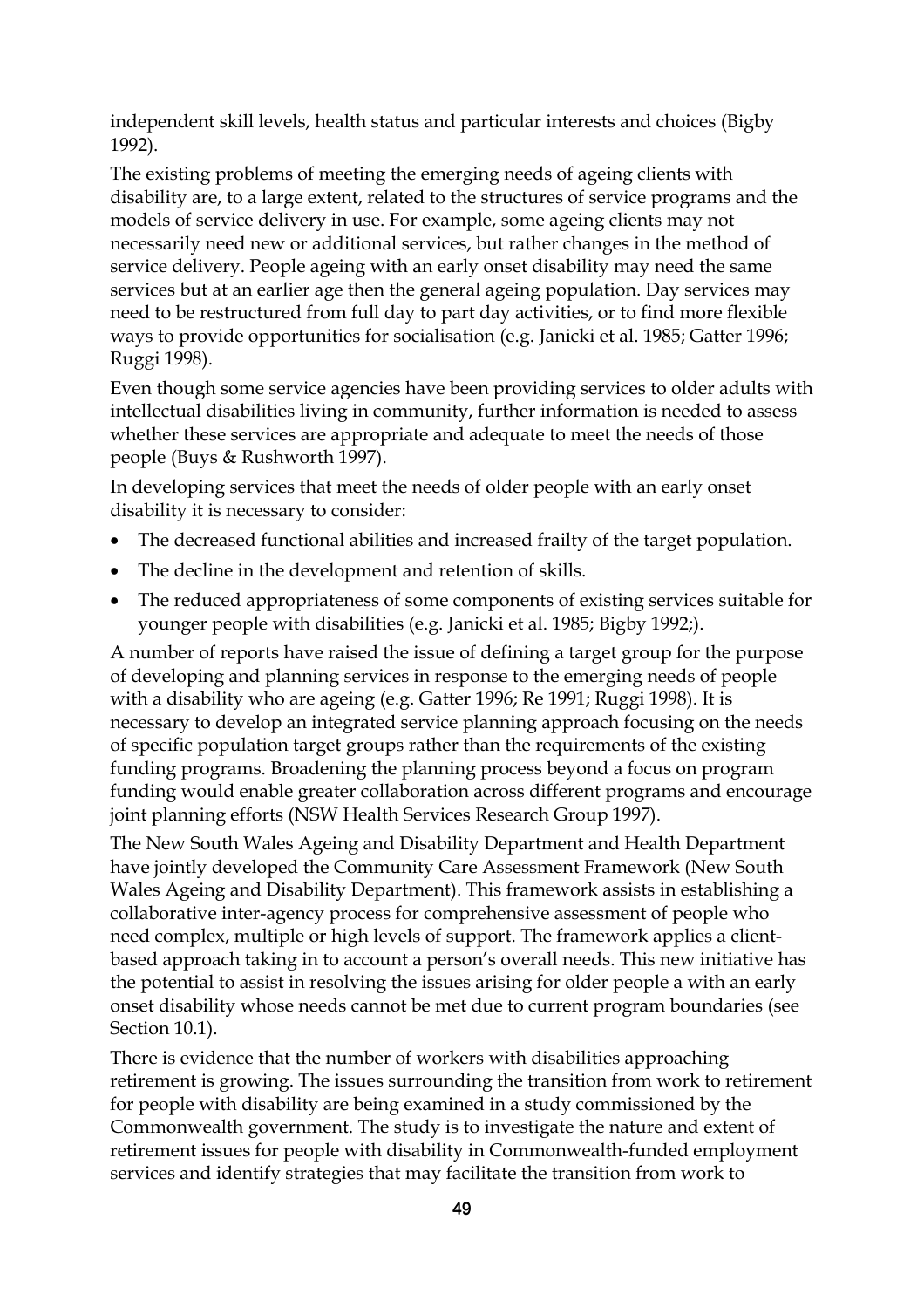retirement for this group of people (Commonwealth Department of Family and Community Services 1999).

The study will examine both mainstream and specialist options for retirement support services, and identify client needs and best practice models. The study will particularly consider:

who makes the retirement decision?

 $\overline{a}$ 

- if there is a tool to evaluate retirement suitability, how is it to be used and by whom?
- what are the best mainstream and specialist service options?
- Commonwealth and State government boundary difficulties (Williams 1999).

There are particular issues related to the interface between services for older people with psychiatric disability and aged care services. A current scoping study on older people and mental health aims to explore possibilities for further improvement of health care services to meet the needs of older Australians with mental disorders and their carers (AIHW 1998b; AIHW 1999b). A report on the second stage of the study concluded that it is very difficult to obtain data on the target group from current national data collections. Therefore, it is difficult to draw conclusions about the adequacy and appropriateness of services for older people with mental health problems. However, the report identified the national hospital morbidity database and the Aged Care Assessment Team (ACAT) data set as the most promising potential sources of data to gain information about service target group (AIHW 1999b).

Caring is a matter of mutuality and partnership between governments, community and informal carers (McDonald 1997). Currently there is an absence of clear policy regarding the intersection of formal and informal support systems, so that decisions and rules become ad hoc, local and inconsistent, and often result from informal negotiations between older people and formal and informal providers of support (McDonald 1997).

### **9.2 Service gaps and needs for new services**

There are currently no specialist services providing day activity or leisure services for older people with an intellectual disability, although special services that focus on assisting and supporting people with an intellectual disability to access generic community services or day activities are being developed in some areas (Bigby 1992).

A survey was conducted among 162 community-based organisations that assist older adults or people with intellectual disability in Brisbane, Queensland, regarding the types of programs offered to older adults with intellectual disability<sup>9</sup>. The results showed that only 36% of the organisations had provided assistance to at least one older adult with intellectual disability in the past 12 months. Agencies assisting

<sup>9</sup> For the purpose of the study, older adults with an intellectual disability were defined as persons with an intellectual disability over the age of 60 years (Buys & Rushworth 1997).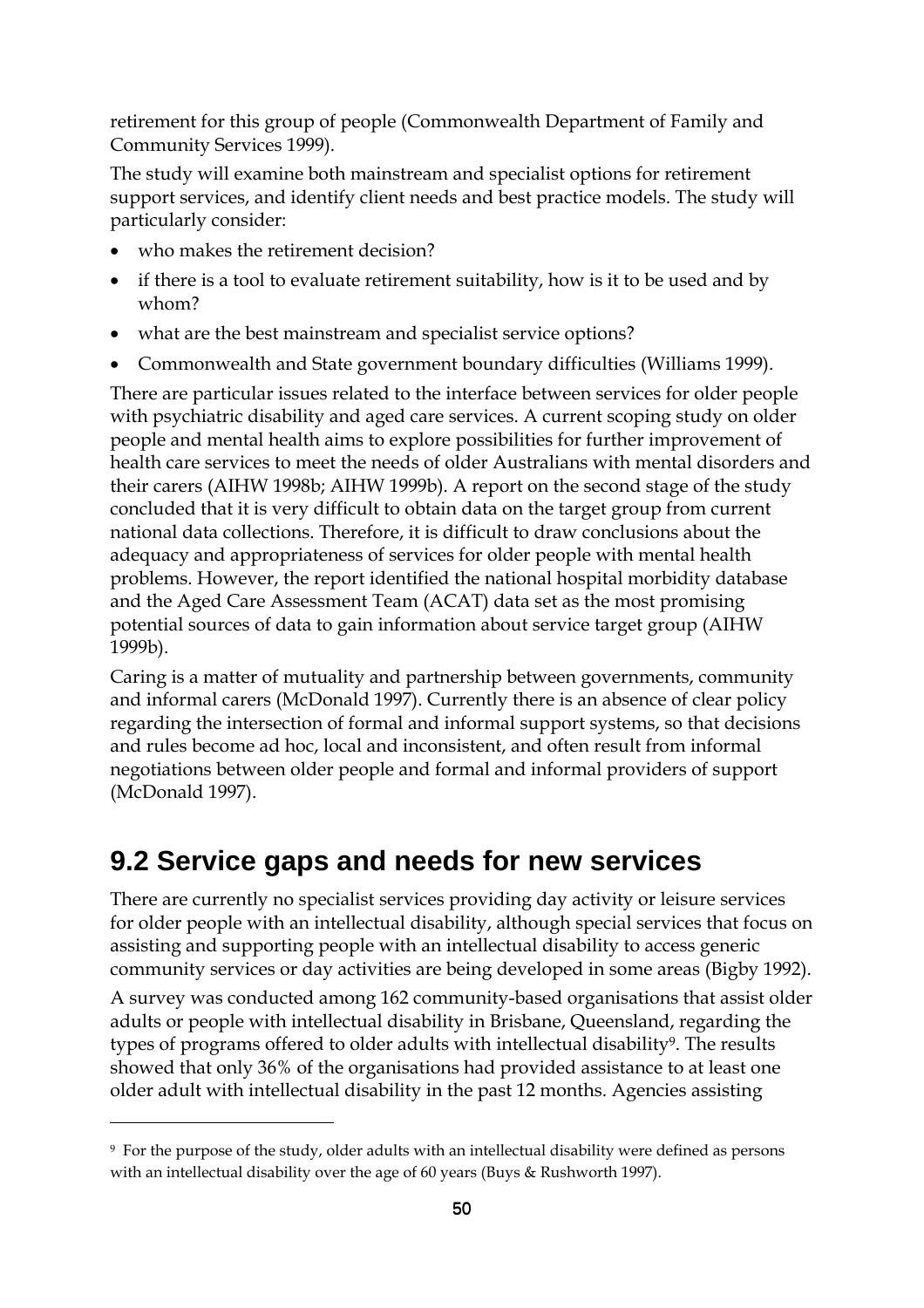people with disabilities were more likely to have provided services to this group than organisations assisting the general older population. None of the agencies surveyed reported that they provided specialised programs or services to older adults with intellectual disabilities (Buys & Rushworth 1997).

A study on services for older people with an intellectual disability in Victoria found that older people with intellectual disability living in the community were less likely to be registered with Intellectual Disability Services than their younger counterparts. Those who were registered had a low level of contact with regional services and attended few registered residential or non-residential services (Bigby 1992). Further investigations would be needed to examine whether this is a general pattern across the jurisdictions. This pattern may not indicate a lower need or demand for services among older people with intellectual disability. Rather, it could reflect that their special needs cannot be accommodated within the existing service framework.

A recent survey of adults with cerebral palsy in Australia reported that, although many respondents noted increased depression, fatigue, frustration, anxiety and anger as they aged, only 16% had seen a psychologist in the past year and 11% had seen a rehabilitation specialist. Some respondents also commented that generic services are difficult to access. Hence, ageing people with cerebral palsy may benefit from more accessible specialist counselling services (Balandin & Morgan 1997).

Because of the relatively low numbers and wide dispersal of older people with an early onset disability living in the community, it may not generally be feasible to establish separate programs just for this client group. However, separate programs may be viable and necessary where and when concentrations of older people occur (Bigby 1992). It may be necessary to 'cluster' groups of older clients with early onset disability (ideally based on similarities of need) in order to achieve economies of scale (Ruggi 1998).

Studies that report on service structures and patterns of service use and provision in the United States may provide lessons and insights for Australia. One such study reported that there were three service sectors in Massachusetts that were used by older people with intellectual disability (Seltzer 1988: 181):

- an age-integrated mental retardation service sector, which consists of programs that were developed for younger adults but also caters for some elderly clients;
- an age-specialised sector for elderly people with mental retardation, which consists of services designed exclusively or primarily for elderly persons; and
- a generic ageing service sector, which consists of programs for older people generally, but also serves some older people with mental retardation.

The study found that nearly 62% of the services used by elderly people (aged 55 and older) with mental retardation were age-integrated mental retardation services, 33.9% were generic ageing services, and only 4.8% were age-specialised mental retardation services (Seltzer 1988).

Analysis of different usage patterns across the three sectors indicated that if the services used by older clients with mental retardation were grouped into broad program types, the age-integrated services sector contained the highest proportion of support services. The generic ageing service sector contained the highest proportion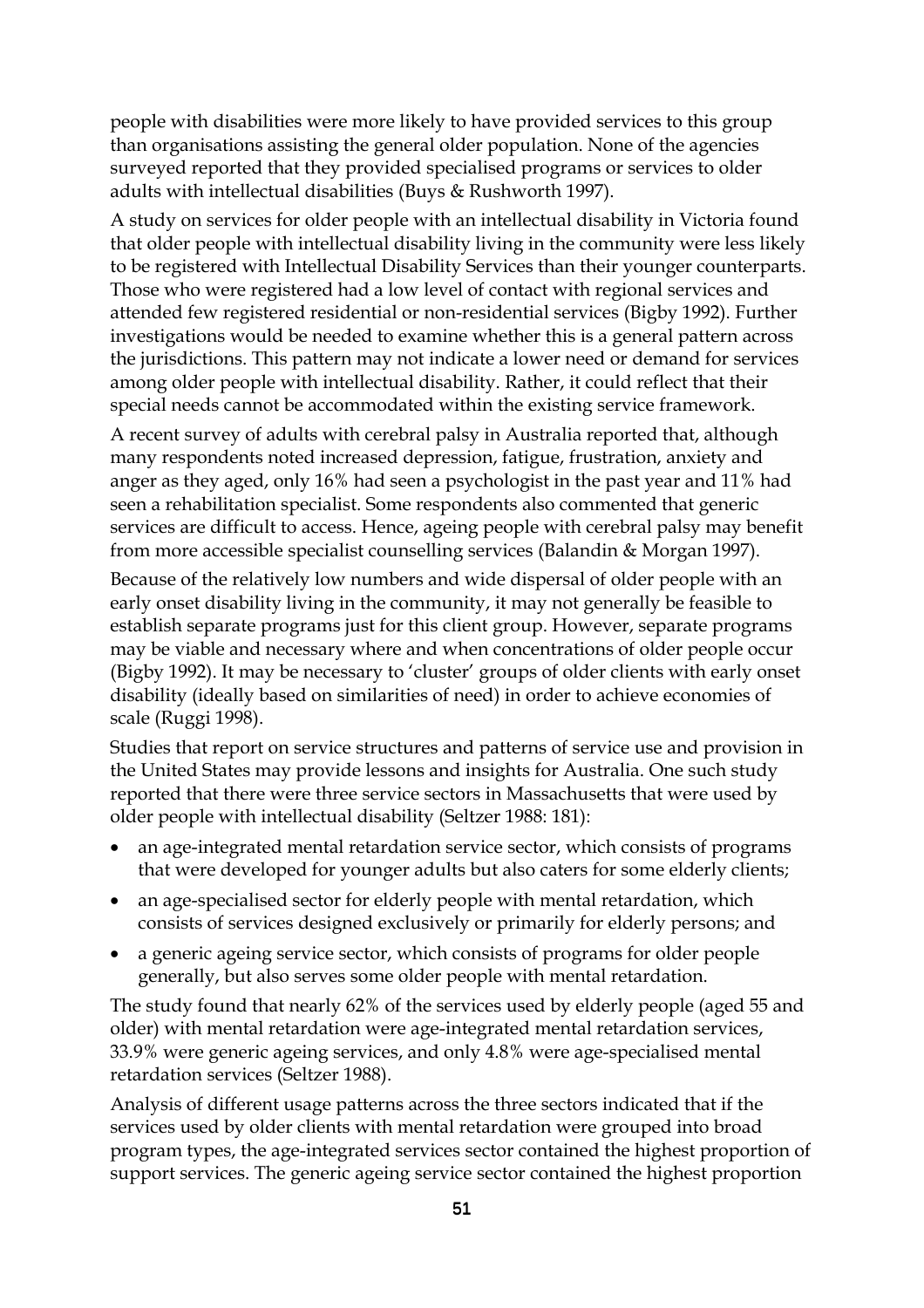of residential programs, and the age-specialised sector contained the highest proportion of day programs (Seltzer 1988).

This usage pattern can be explained by a number of factors. Firstly, the ageintegrated sector is the most fully elaborated sector of the three and is better equipped to provide support services, such as respite care and therapeutic services, to older people with mental retardation. Secondly, residential services were dominant in the generic ageing sector with its focus on nursing home care. Finally, the emphasis on day programs in the age-specialised service sector reflected the service responses of this sector to the retirement needs of elderly people with mental retardation (Seltzer 1988).

On the basis of responses from a client survey, the study also identified 66 strengths of age-integrated services as against 65 weaknesses; 84 strengths of generic ageing programs as against 45 weakness. The greatest number (94) of strengths were identified for programs in the age-specialised mental retardation sector, while 66 weaknesses were also pointed out (Seltzer 1988).

Some Australian studies have compiled these strengths and weaknesses in table form (see Table 10) and proposed that the Massachusetts service structure may be adapted as an integrated framework for service delivery to people with a disability who are ageing (Queensland Department of Family Services and Aboriginal and Islander Affairs 1994; Parsons 1993; Gatter 1996).

It is important to note that although 62% of the people with mental retardation used generic ageing services, many of them also used services provided within the disability system (either age-integrated or age-specialised). The 5% of people who used age-specialised mental retardation services was considered low, especially in light of the respondents' reviews of the strengths of these services. However, as suggested by the author, it is possible that the age-specialised mental retardation services will evolve rapidly, given the expected increase in the size of the potential population and the favourable attitudes of clients toward these services (Seltzer 1988).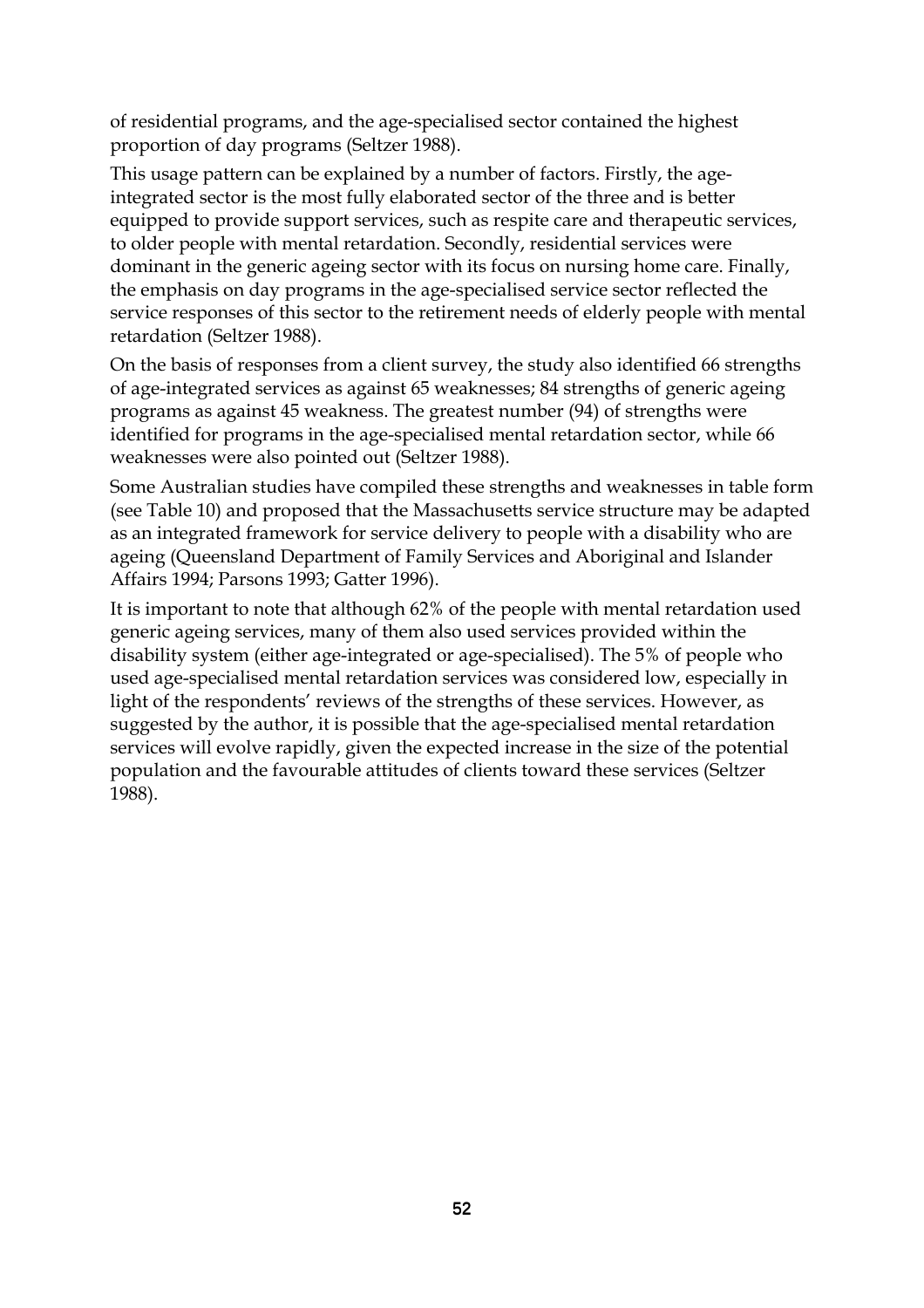| Table 10: A proposed integrated framework for service delivery to people with a disability who are |  |
|----------------------------------------------------------------------------------------------------|--|
| ageing                                                                                             |  |

|                                      |                                            | <b>Strengths</b>       |                                           |           | Weaknesses                              |  |  |
|--------------------------------------|--------------------------------------------|------------------------|-------------------------------------------|-----------|-----------------------------------------|--|--|
|                                      | <b>Age Integrated Disability Services</b>  | $\bullet$              | Situations and programs that              | $\bullet$ | Programs not always are appropriate     |  |  |
| eg:                                  |                                            |                        | stimulate and challenge, and              |           | and age related peer groups not         |  |  |
| $\bullet$                            | Group homes with residents whose           |                        | encourage clients to continue             |           | always available                        |  |  |
| ages vary widely;                    |                                            |                        | developing                                | $\bullet$ | Activities often too intense and        |  |  |
| $\bullet$                            | Supported employment programs;             | $\bullet$              | Higher quality of social experiences      |           | difficult, and not sensitive to clients |  |  |
| ٠                                    | Alternatives to work programs with         |                        | than in other settings and larger         |           | health needs                            |  |  |
|                                      | Participants whose ages vary widely;       | variety of peer groups |                                           | $\bullet$ | Generally designed to meet group,       |  |  |
| $\bullet$                            | Leisure / recreation programs with         | $\bullet$              | Appropriate for people who do not         |           | not individual needs                    |  |  |
|                                      | Participants whose ages vary widely.       |                        | See themselves as "old"                   | $\bullet$ | Absence of retirement option and        |  |  |
|                                      |                                            | $\bullet$              | Age is not a central issue in             |           | people have little opportunity to       |  |  |
|                                      |                                            |                        | normalisation                             |           | disengage from social activities        |  |  |
|                                      | <b>Age Specialised Disability Services</b> | $\bullet$              | Potential to facilitate retirement option | $\bullet$ | Potential to isolate, stigmatise and    |  |  |
| eg:                                  |                                            |                        | and less pressure on skill                |           | segregate clients because of age and    |  |  |
| $\bullet$                            | Post retirement leisure programs for       |                        | development                               |           | disability                              |  |  |
|                                      | people with a disability who are           | $\bullet$              | Potential to be more flexible and         | $\bullet$ | Clients may be separated from past      |  |  |
|                                      | ageing;                                    |                        | individualised                            |           | friends and service settings            |  |  |
| $\bullet$                            | Group homes specially designed to          | $\bullet$              | Designed to meet participants ages        | $\bullet$ | Expectation of client may be lower      |  |  |
|                                      | accommodate the needs of people            |                        | and levels of ability concurrently        |           | than realistic                          |  |  |
|                                      | with a disability who are ageing;          | $\bullet$              | Able to foster relationships between      | $\bullet$ | Programs may be less stimulating        |  |  |
| ٠                                    | Respite programs designed to meet          |                        | clients of similar ages, encourage        |           | with fewer options                      |  |  |
|                                      | the needs of an aged carer caring for      |                        | development of friendships                |           |                                         |  |  |
|                                      | an ageing person with a disability who     | $\bullet$              | Staff trained and experienced in both     |           |                                         |  |  |
|                                      | has retired.                               |                        | age and disability fields                 |           |                                         |  |  |
|                                      | <b>Generic Aged Services</b>               | $\bullet$              | Age appropriate situations and            | $\bullet$ | Some staff and non disabled clients     |  |  |
| eg:                                  |                                            |                        | services                                  |           | not receptive                           |  |  |
| ٠                                    | <b>HACC Day Care Centres;</b>              | $\bullet$              | Generally flexible and community          | ٠         | Staff lack specialist expertise         |  |  |
| $\bullet$                            | Meals on Wheels;                           |                        | integrated                                | ٠         | Services not always appropriate         |  |  |
|                                      | Senior Cits Centres;                       |                        | Normalising and beneficial to             |           |                                         |  |  |
| $\bullet$                            | Home Help Services.                        |                        | relationships with age peers              |           |                                         |  |  |
|                                      | Generic Aged Services "topped up"          | $\bullet$              | As for above, plus                        | $\bullet$ | Some staff and non disabled clients     |  |  |
|                                      | with specialist Disability Services        | $\bullet$              | Allows for development of specialist      |           | may still not be receptive              |  |  |
| resources, services (eg training and |                                            |                        | expertise in staff                        |           | People with a disability may feel       |  |  |
| consultancy advice) and funds        |                                            | $\bullet$              | Allows for generic service to be          |           | isolated from the rest of the service.  |  |  |
| A new concept.                       |                                            |                        | modified                                  |           |                                         |  |  |
|                                      |                                            | $\bullet$              | People with a disability who are          |           |                                         |  |  |
|                                      |                                            |                        | ageing do not have to compete with        |           |                                         |  |  |
|                                      |                                            |                        | mainstream demands for places             |           |                                         |  |  |

Source: Seltzer,1988; Gatter, 1996; Queensland Department of Family Services and Aboriginal and Islander Affairs 1994.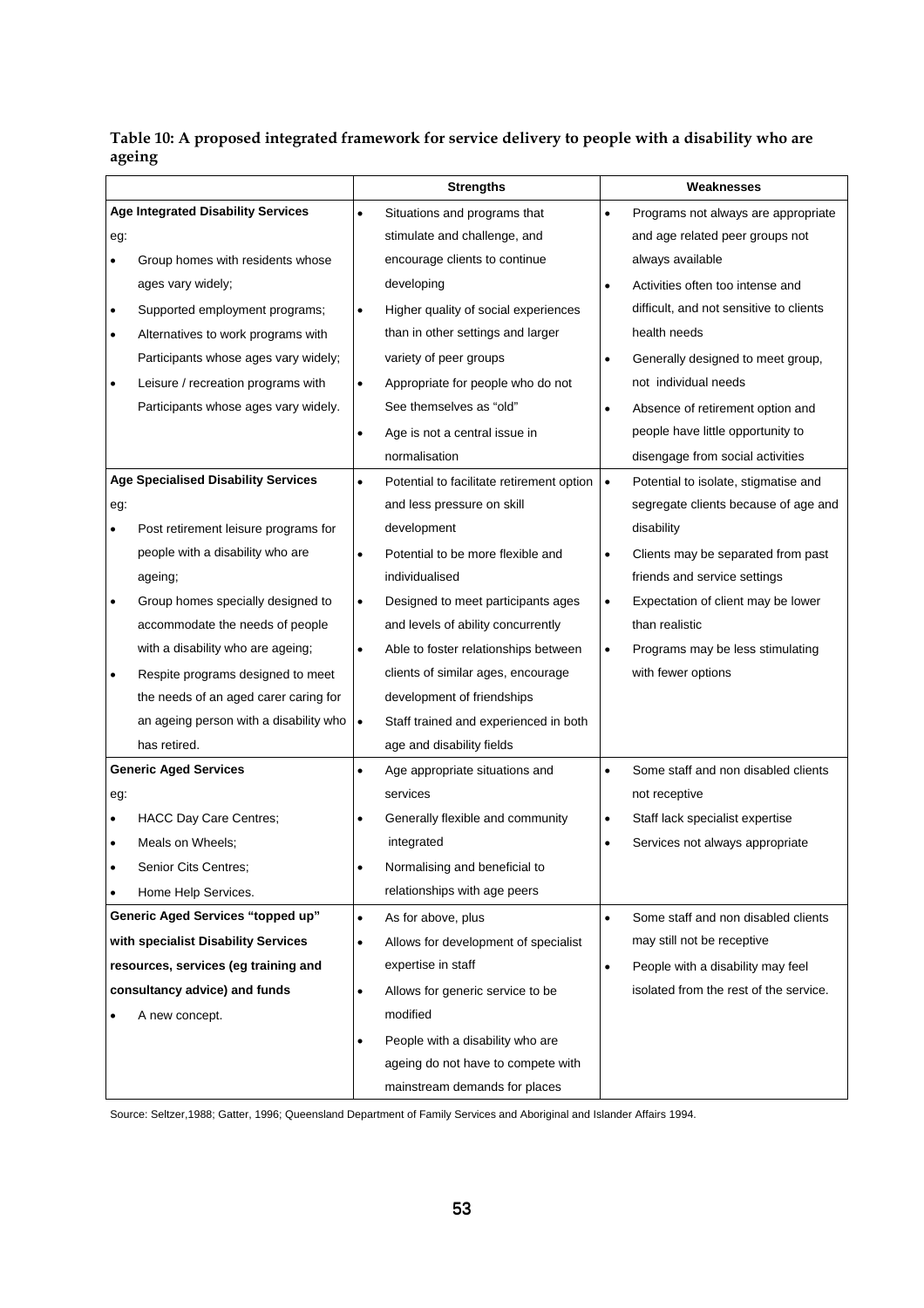## **9.3 Needs for service responses in some key service areas**

Modification in some key service areas may be required in response to the emerging needs of people ageing with disability. Service areas include accommodation and housing supports, day activities, advocacy, family support and case management relating to accessing multiple services.

#### **Accommodation support services**

Many people ageing with a disability want to remain living home, but the question is will the support there to enable them to do so? A study of the needs of members in Paraplegic and Quadriplegic Association of New South Wales aged 50 and over showed that 60% of them reported that their support needs had changed over the last five years (Williams 1999). The report also found that respondents had great difficulty in identifying appropriate accommodation options with which they have no experience. Hence, 24% of respondents preferred nursing home accommodation simply because that was the one they were familiar with and thought would provide adequate support. The respondents also indicated that share housing accommodation was not a preferred option, though supported housing, where privacy was maintained was seen as desirable (Williams 1999).

At present, group home residents with an early onset disability are expected to be away from their home during week days, either at work or at day or recreational programs. Current funding for group homes usually does not allow for a staff member to be on duty during the day. This will create an increasingly untenable situation in those homes which have an ageing resident (Gatter 1996).

The demand for accommodation support services by ageing parents for their adult sons and daughters with disabilities is expected to increase. Demand for respite services can also be expected to increase, especially from those families who have chosen to continue to care for their ageing relatives with a disability in the family home. The capacity of services to respond to more frequent crisis needs should be enhanced (Gatter 1996).

The use of flexible program times, part-time placements and 'phasing down' of attendance hours for day programs has a direct impact on the clients' accommodation situation. Elderly parents or family carers require respite from caring for their dependant adult with a disability (Ruggi 1998).

It was suggested that accommodation services may be supplemented by the provision of day activity and leisure programs either through assisting residential staff to develop a program or facilitating direct provision by specialist services (Bigby 1992).

Age-specific group homes (or cluster homes) for older people with a disability have been suggested for consideration in future service planning. If 'ageing in place' is a policy priority, then choice of people for new group homes and assessment of new residents for existing group homes should consider not only social compatibility but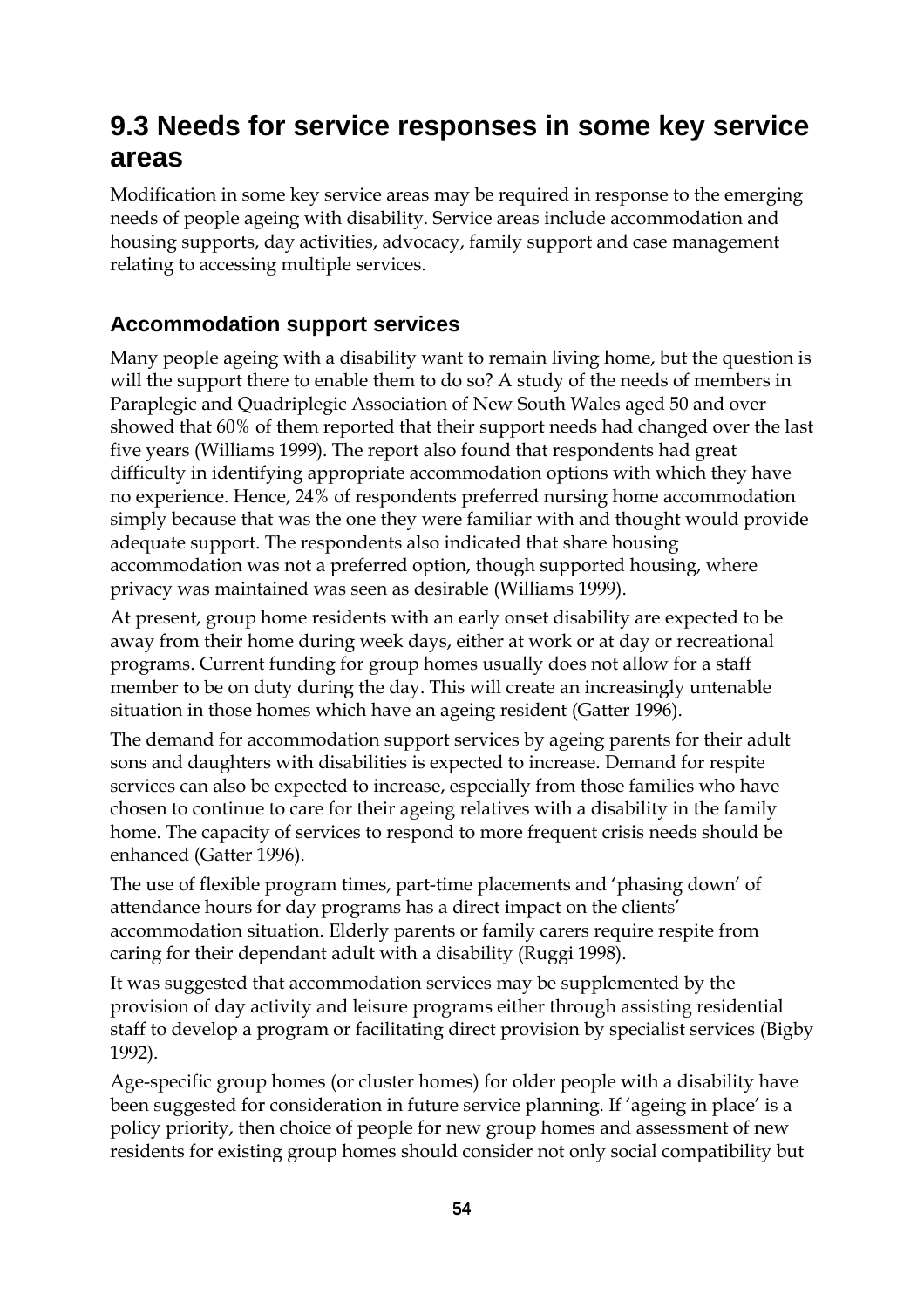also age compatibility. The future costs of supporting group home residents could then be significantly reduced, because by next decade, a majority of group homes will require staff to be on duty during the day due to an increasing number of ageing residents in group homes (Gatter 1996).

The design of group homes is aiming at meeting the accommodation needs of people participating in outside activities during the working week. However, the ageing trends in people with a disability may have implications for future housing design and existing accommodation may need to be modified. As ageing people with a disability become frailer, they need to spend more time at home and engage in more home based activities. This means more space may be required for low level indoor recreation and craft activities, and more consideration may need to be given to the design of gardens and outdoor living areas (Gatter 1996).

### **Age appropriate day activity and leisure service programs**

Although it is generally agreed that there is a high need for participation in generic activity or leisure programs by ageing people with an early onset disability, this group has a low participation rate in both formal and informal day programs.

Programs for older people should have a reduced emphasis on formal vocational training and skill acquisition and more emphasis on retention of skills and the constructive use of leisure. Activities arranged should be age appropriate though this should not necessarily preclude age integrated activities (Bigby 1992).

The main areas that should be developed or emphasised to improve day activity programs for this target group are summarised as:

- Flexible arrangement;
- Individualised planning for participants;
- Recognition of the need for: skill maintenance and development, social interaction, maintaining friendships, fostering or maintaining informal support and advocacy networks, enjoyable and stimulating activities and participation in valued social roles;
- Skill development of staff in service networks; and
- The development of a policy framework for disability services that recognises and incorporates the above principles (e.g. Bigby 1992; Ruggi 1998).

# **9.4 Differences and similarities of the current disability and aged care service systems**

In order to be able to proceed with an analysis of needs, it is useful briefly to summarise some of the common features of the aged care and disability service systems, and some of the differences.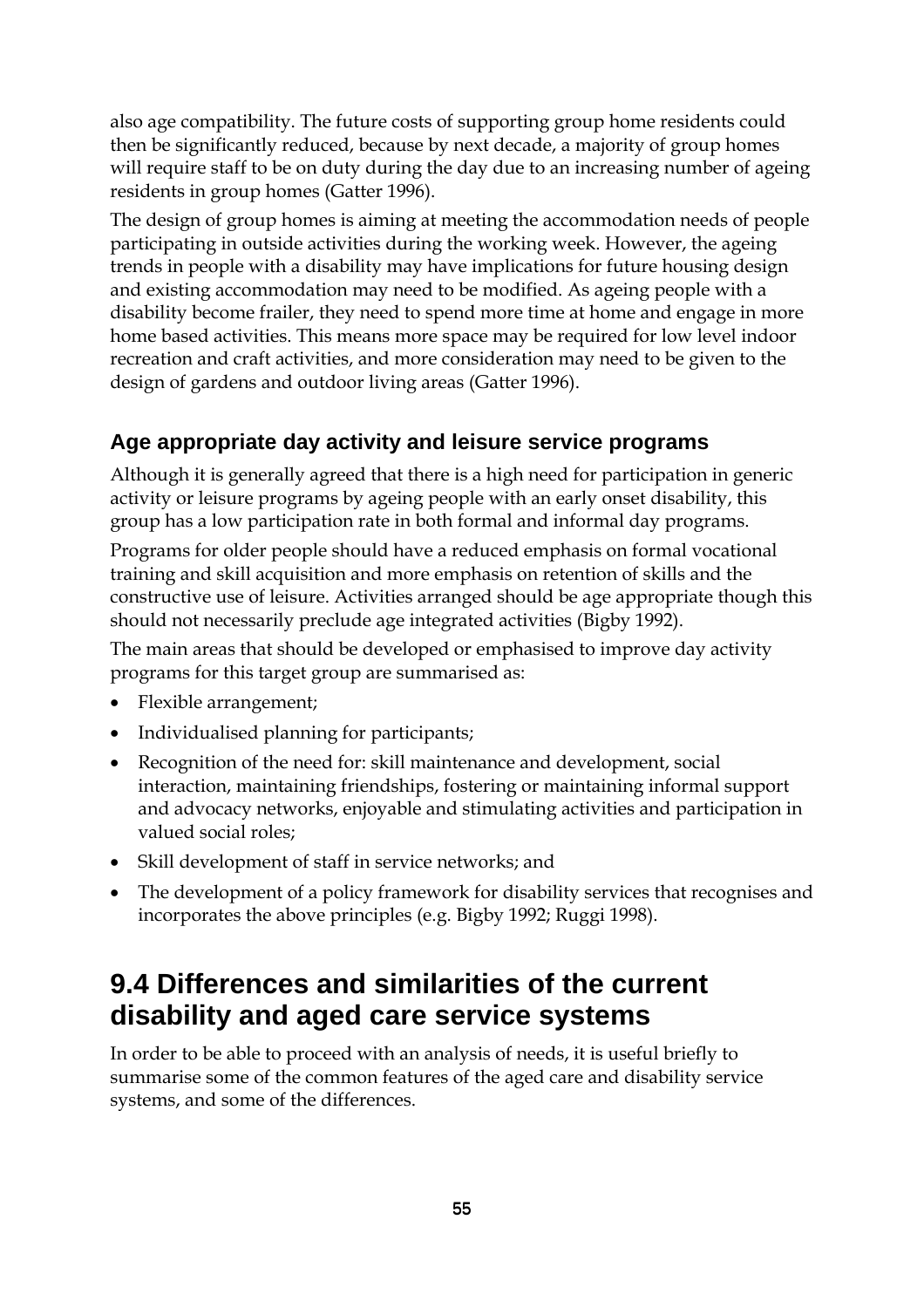A recent review of the development of aged care and disability services reported that both service systems have adopted similar service philosophies, policy directions and service delivery mechanisms (Bigby 1999):

- Both aged care and disability services have undergone substantial changes in strategic direction and have followed similar broad policy directions, moving away from institutionalisation and emphasising home or community based care and services.
- Similar services have been developing in the two service systems, moving towards the concept of managed care for people with more complex needs and emphasising tailored care packages to meet individual needs.
- Both systems have recognised the importance of informal carers and family support and have developed services to support informal caring roles.
- Both systems are moving away from submission-based models of funding towards more pro-active needs based planning models. More active funding management techniques are being used in the two systems, such as unit cost funding.

Some similarities of the two systems also highlight limitations in existing service provision. One such similarity is limited resources. Resource limitation may motivate administrators of disability services to encourage their ageing clients to access or transfer to aged care services. Likewise, administrators in aged care services may resist such access or transfer without a transfer of resources (Bigby 1999).

Both systems place an emphasis on 'supported independence' and reliance on informal carers. Ageing people with an early onset disability are less likely to have co-resident informal carers, or may be reliant on the care of ageing parents. The needs for supported accommodation may occur at earlier ages for ageing people with an early onset disability, not because of their own ageing but because of the loss of their informal support network (e.g. the death of their parents).

The limitations of the aged care service system in meeting the needs of older people with an early onset disability are largely associated with the differences between the aged care and disability service sectors (Bigby 1999):

- The aged care system has some services that may be used by older people with lifelong disability. For example, programs targeted at frail elderly people who have dementia may also be appropriate for younger people with an early onset of dementia. However, because of the focus of the aged care system on the health needs of frail older people, it is unlikely to address the wider range of needs of most old people with early onset disability who are relatively young.
- The existing types of residential aged care facilities cannot meet the needs of ageing people with an early onset disability who are much younger and perhaps much more physically able than most frail elderly people. Large congregate care arrangements are much less acceptable in the disability service sector than in the aged care sector.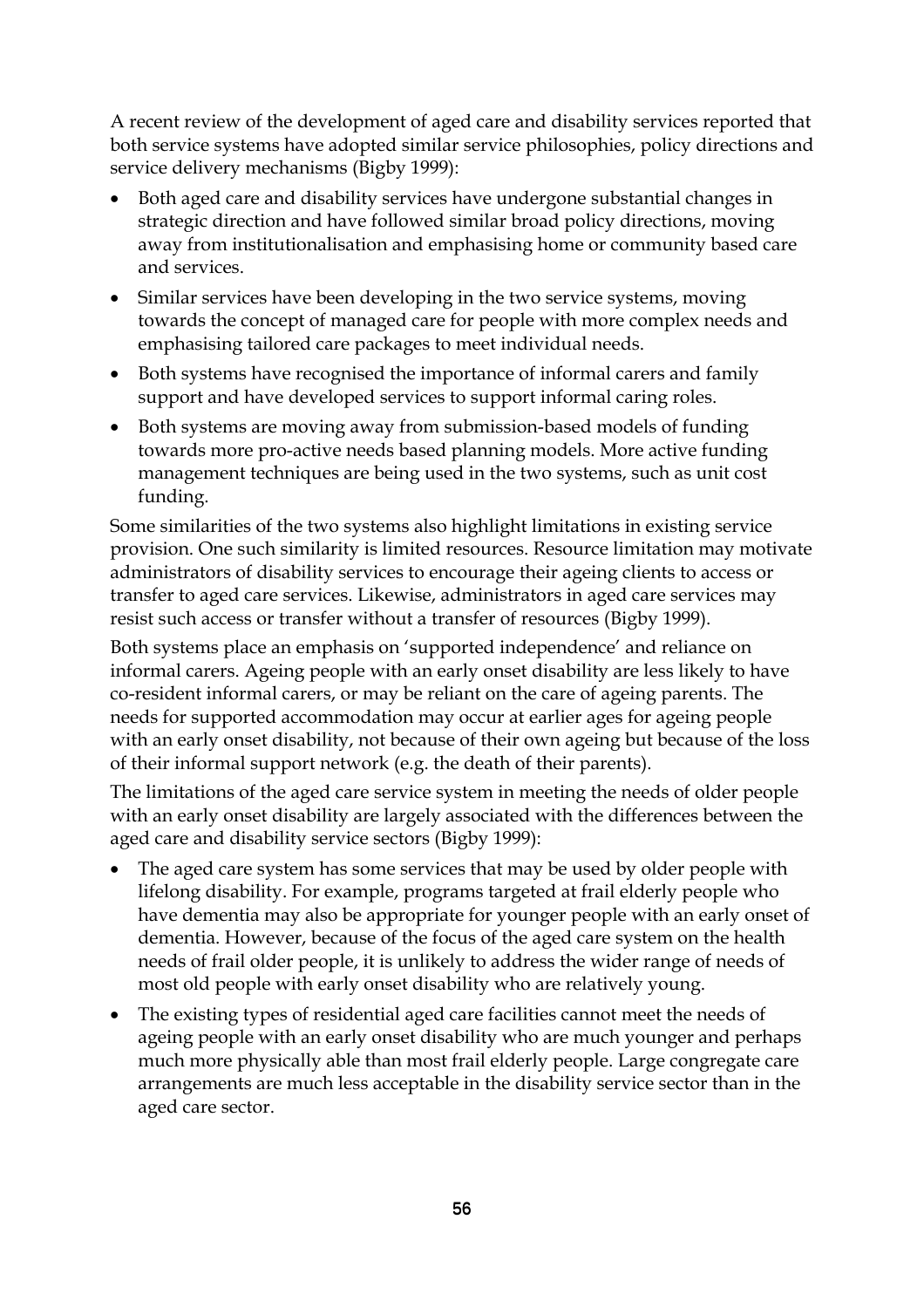- HACC services mainly target people living in the community. It is much less clear whether these services may be accessed by people with disability living in supported accommodation.
- The more intensive in-home support services developed by the HACC program for older people rely on both a co-resident carer and securing affordable housing. For ageing people with an early onset disability this could be difficult when their parents die and their estate is divided among family members.
- Although various day and leisure activities exist for older people in the general community, few programs offer the structure, supervision or continuity required by many people with an early onset of disability.
- There is a lack of effective mechanisms in the services to package the existing retirement activities in the aged care system into coherent programs suited to ageing people with a lifelong disabilities.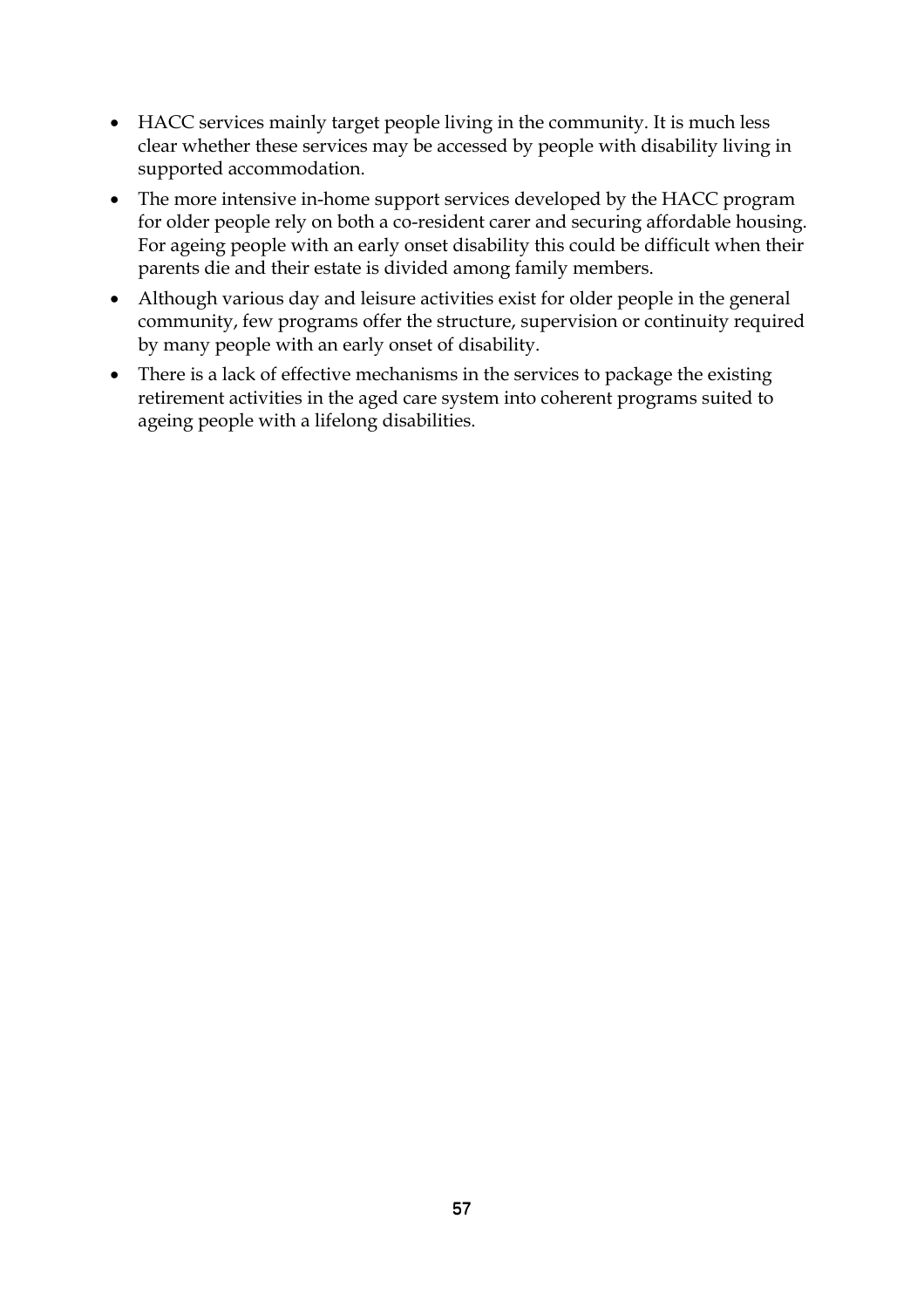# **10 Emerging planning and service models**

# **10.1 New South Wales**

In New South Wales, the Ageing and Disability Department (ADD) is currently implementing a new approach to service planning and future resource allocation which is based on population groups rather than funding programs. The model currently considers two separate population groups: older people with disabilities and their carers, and younger people with disabilities and their carers. The Population Group Planning (PGP) model assists in allocating resources on the basis of service supply and demand data. The model has been designed so that data from other government departments and organisations can be included (NSW Health Service Research Group 1997; Response from ADD 1999).

Another initiative in New South Wales is the Community Care Assessment Framework that has been developed jointly by ADD and NSW Health Department. The framework is currently being implemented by all HACC services in New South Wales. The same framework or a complementary model will be introduced for the Disability Services Program at a later stage (Response from ADD 1999).

The framework aims to establish a collaborative inter-agency process for comprehensive assessment of people who need complex, multiple or high levels of support. This is to ensure that people with complex needs undergo a single comprehensive assessment with a qualified assessor to reduce time wasting, duplication and overly intrusive assessments. The framework considers individual service needs through a streamlined assessment process, to produce a clear individual care plan and improved coordination between the health, Home and Community Care (HACC), disability and aged care sectors. A central component of the framework is CIARR (Client Information and Referral Record) which is a tool for recording client information and, with the permission of the client, making referrals to other service providers (Gething et al. 1999).

Because this framework is a client-based approach that takes in to account a person's total needs, it may assist in resolving the issues arising for older people a with disability whose needs cannot be met due to current program boundaries (Response from ADD 1999; Gething et al. 1999).

# **10.2 Victoria**

In Victoria, a number of projects related to the issues of ageing and disability are being planned and/or carried out: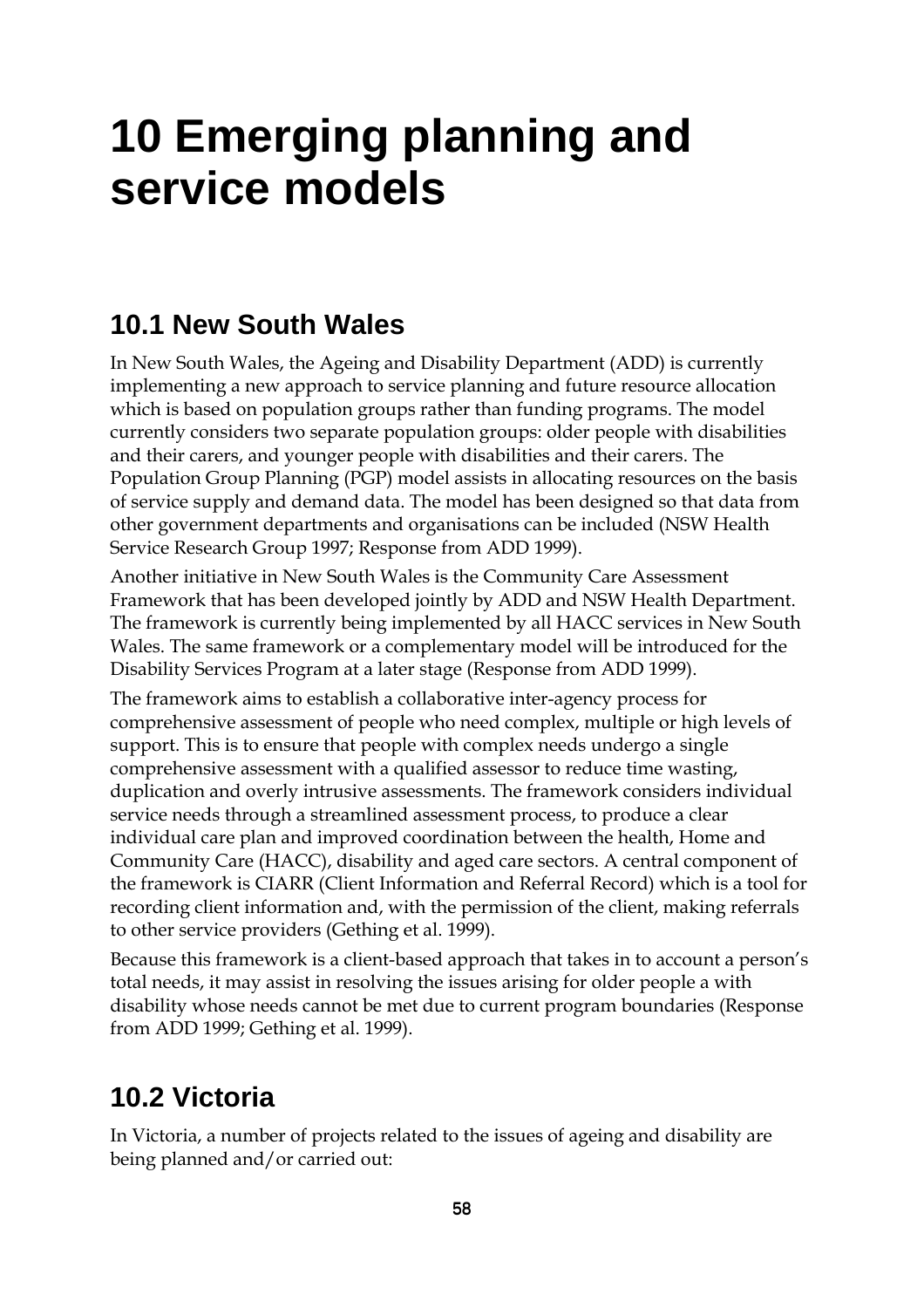- 'Day services for ageing clients' In response to one of the Department of Human Services' primary goals—to 'improve and maintain high quality services and facilities for clients', growth funds have been allocated under the 1998–1999 Victorian State Budget to promote the development of new day service options for older people with disabilities. The project was initiated to develop a set of guiding principles to be applied to these funds.
- 'Accommodation options for older people' This project is currently being developed to map out the range of accommodation options available to people with a disability who are ageing.
- 'Scoping and mapping the needs of people with high medical/clinical needs' This project is currently being conducted to gather information on special needs of clients with high medical and/or clinical needs. One of the components of this project relates to older clients with high medical/clinical needs.
- Women as carer project (need more information).

# **10.3 Western Australia**

In December 1998 the Disability Services Commission (DSC) held a one-day conference on disability and ageing. The DSC initiated this conference in recognition of the need to plan for the projected significant increase in the number of people with a disability who are ageing.

The Disability and Ageing Conference provided an opportunity to profile some of the work that is being undertaken by service providers across the disability and aged care sectors and to explore the potential for other partnerships across these two sectors Examples of initiatives that are currently being undertaken are contained in the Conference Proceedings which are now available and can be accessed through the DSC's Homepage (www.dsc.wa.gov.au).

The DSC plans to continue providing opportunities for the two sectors to get together and has also undertaken to develop a Disability and Ageing Plan that will provide a mechanism to strategically address the range of issues confronting people with disabilities who are ageing and their families and carers.

In July 1998 the Disability Services Commission outsourced a 12 bed hostel to the management and operation of an aged care provider, Baptist Homes. This was in response to the fact that the intellectually disabled residents of the hostel were mostly over the age of 55, were becoming increasingly frail, and had their health needs that were becoming more dominant than their needs associated with their intellectual handicap. The people concerned had lived together in the hostel for many years.

Transferring management of the hostel to Baptist Homes enabled these residents to 'age in place' and secured entry to the disability field in WA for a recognised provider of high quality aged care services.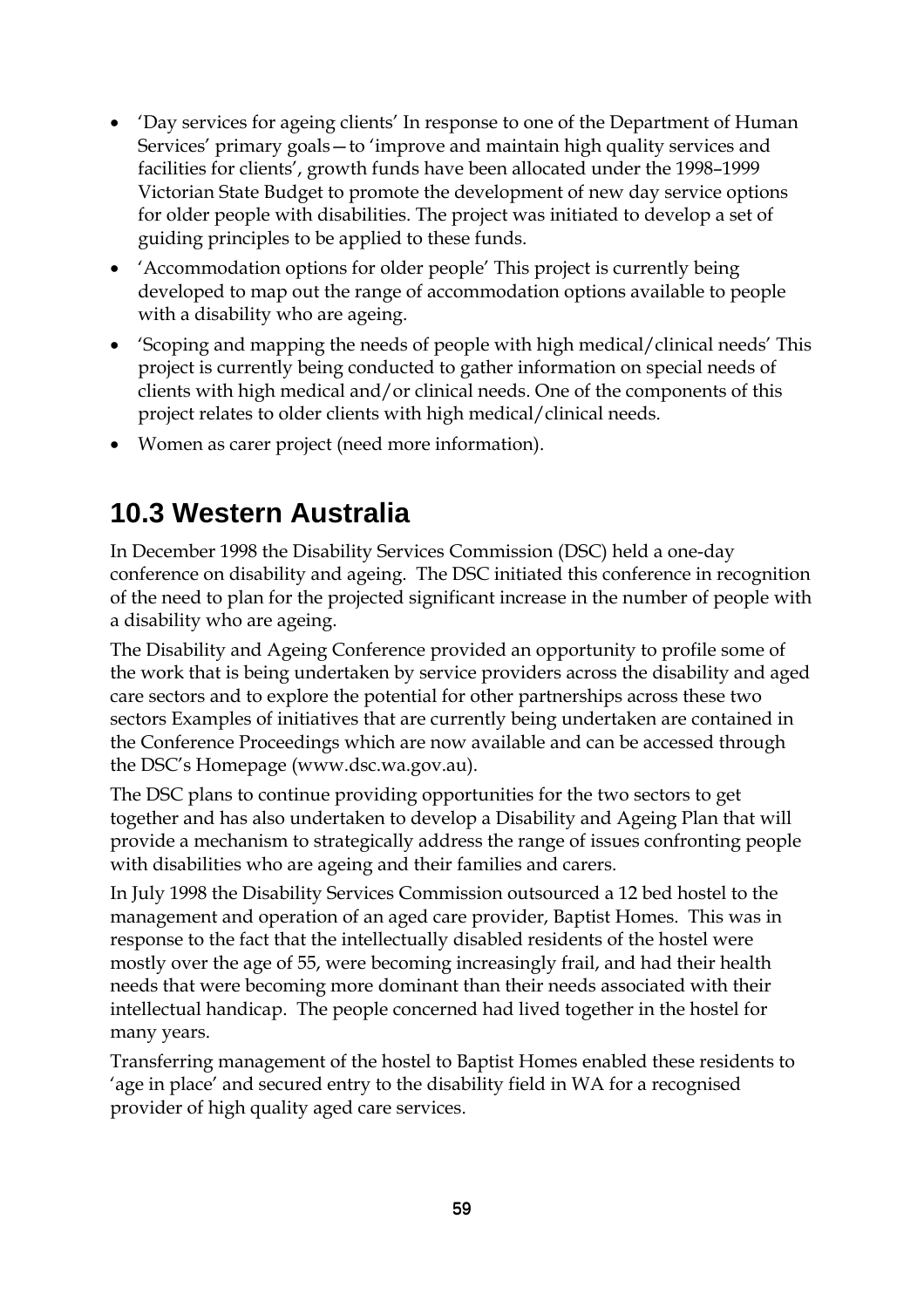# **10.4 South Australia**

In SA, the Intellectual Disability Services Council (IDSC) Accommodation Services is currently proposing the development of specialised aged care services to meet the needs of people with intellectual disability who are ageing (Response from Richard Bruggemann, 1999).

Aiming to assist people with intellectual disability in understanding the ageing process, and to assist generic aged care service providers in meeting the needs of people with intellectual disability, IDSC Aged Care Services will be set up. The services are expected to meet the ongoing needs of people with intellectual disability and to provide specialist support to other agencies assisting people with intellectual disability (Response from Richard Bruggemann, 1999).

# **10.5 Tasmania**

It has been reported that in Tasmania there are community based day activity services designed specifically for ageing people with a disability (Gatter 1996: 19).

Because the number of people in Tasmania is relatively small, there is the opportunity to implement 'boutique' services. Because of the limited number of specialised services available, people are tending to access generic services. This may require staff in generic services to perform functions for which they are not qualified, such as administer medication. Therefore, it is vital that ongoing training and accreditation of staff be an important priority (Williams 1999:5).

# **10.6 Australian Capital Territory**

The ACT government is promoting a partnership approach to service provision. It is working to put in place a framework for joint planning involving local offices of Health and Aged Care and Family and Community Services. This involves agreed protocols, regular meetings, joint projects and integrated planning (Williams 1999:7).

The ACT Health and Community Care Department is currently testing a model under which one provider is contracted to deliver a range of in-home support services such as home help, personal care, food services and respite where a client needs a mix of these services. Although there is no formal evaluation yet, informal feedback indicates this approach is more consumer centred, helps to improve referral and transfer processes between services, and encourages creative and flexible arrangements (Williams 1999:7).

The ACT has negotiated a bilateral agreement with the Commonwealth to improve the interface between State funded day support services and Commonwealth funded employment and training services. The purpose is to assist people needing a flexible combination of these services and to avoid problems that may arise when people move between services funded by different sources (Williams 1999:7).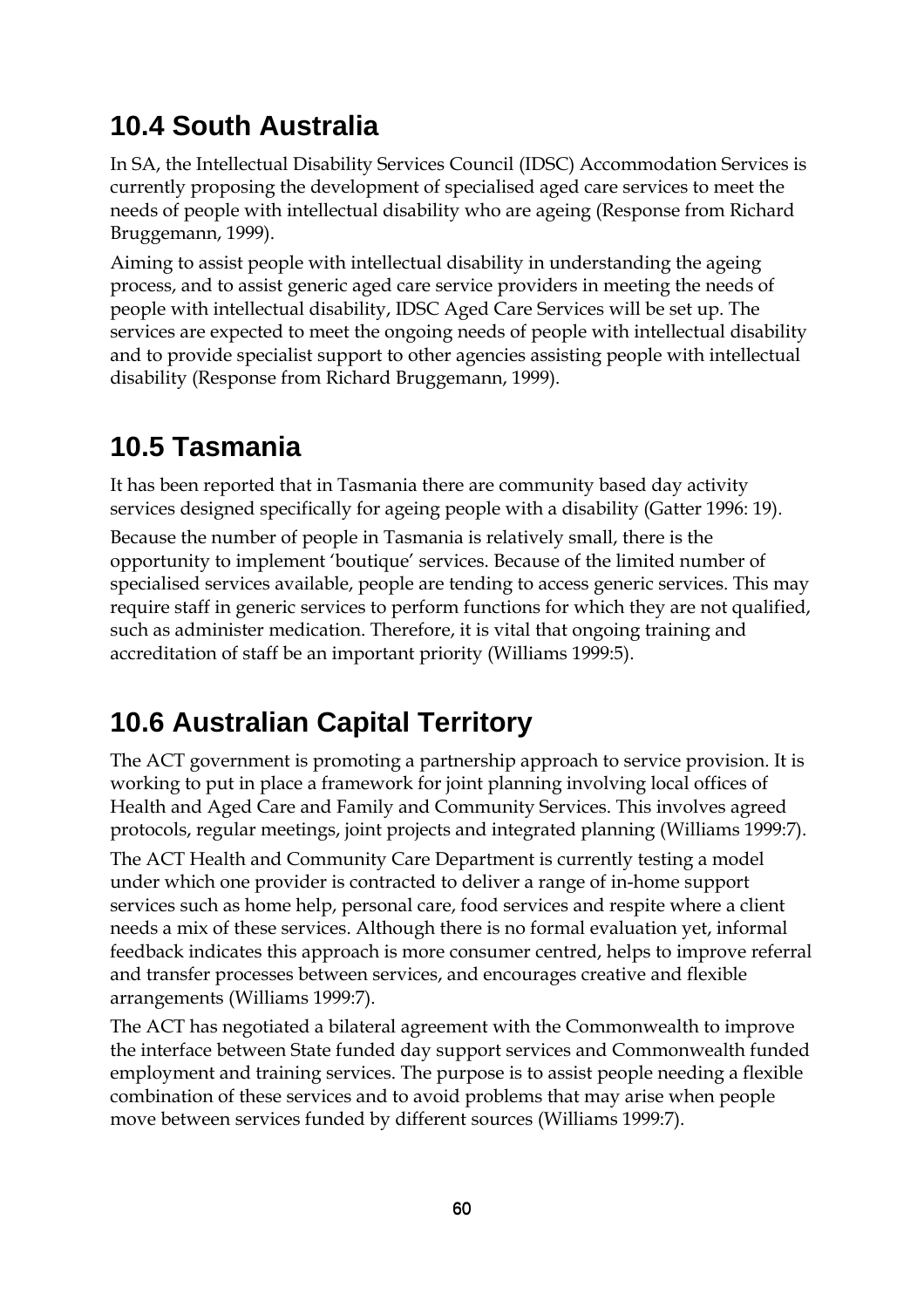#### **Comment on the draft literature review**

The draft literature review is now published as a working paper for further comment. The final project report will contain a final literature review, representing a further evolution from the draft review. Any comment on this draft review are welcome and should be forwarded by the end of 1999 to:

Ros Madden Head, Disability Services Unit Australian Institute of Health and Welfare Canberra ACT 2601 Phone: (02) 6244 1189 E-mail: ros.madden@aihw.gov.au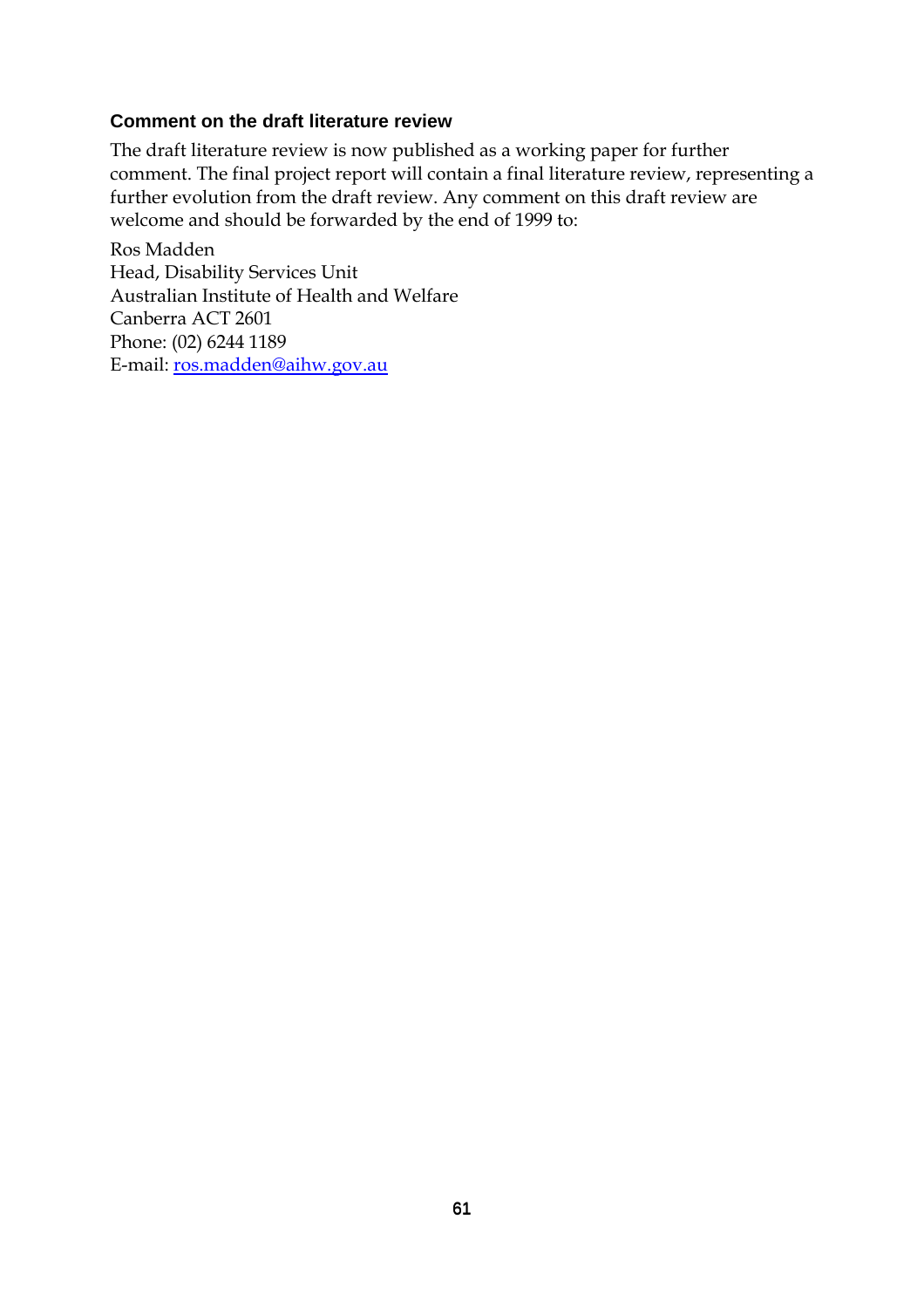# **References**

Abraham B, d'Espaignet E & Stevenson C 1995. Australian health trends 1995. Canberra: AIHW.

Aiken L 1989. Later Life 3rd Edition. Hillsdale, New Jersey: Lawrence Erlbaum Associates.

Alberman E 1978. Main causes of major mental handicap: prevalence and epidemiology. In Major mental handicap: methods and costs of prevention (CIBA Foundation Symposium 59) Elsevier, Amsterdam, 3-16.

Alessandri LM, Leonard H, Blum LM & Bower C 1996. Disability counts: a profile of disability in Western Australia. Perth: Disability Services Commission.

Anderson D 1989. Health care needs and residential settings: a national survey and policy perspectives. Australia and New Zealand Journal of Developmental Disabilities 15 (3&4): 289–300.

Anderson D 1993. Health issues. In E Sutton, A Factor, B Hawkins T Heller & G Selzer (eds.), Older adults with developmental disabilities: optimising choice and change. Baltimore, MD: Paul H Brookes Publishing Co, 29-48.

Ashman A & Suttie J 1995. Changing existing services for older people with an intellectual disability. Australia & New Zealand Journal of Developmental Disabilities 20 (3): 89-204

Australian Bureau of Statistics (ABS) 1979. Australian health survey 1977–1978.

Australian Bureau of Statistics (ABS) 1991. 1989–90 National health survey: summary of results Australia. Cat. No. 4364.0. Canberra: ABS.

Australia Bureau of Statistics (ABS) 1993. Disability, ageing and carers: data reference package. Cat. No. 4432.0. Canberra: AGPS.

Australian Bureau of Statistics (ABS) 1995. Focus on families: caring in families support for persons who are older or have disabilities. Cat. No. 4423.0. Canberra: ABS.

Australian Bureau of Statistics (ABS) 1996. National health survey: first results 1995. Cat. No. 4392.0. Canberra: ABS.

Australian Bureau of Statistics (ABS) 1998a. Population projections: 1997 to 2051. Cat No. 3222.0. Canberra: ABS.

Australian Bureau of Statistics (ABS) 1998b. Australian social trends 1998. Cat. No. 4102.0. Canberra: ABS.

Australian Bureau of Statistics (ABS) 1999. Disability, Ageing and Carers: summary of findings. Cat. No. 4430.0 Canberra: ABS.

Australian Institute of Health and Welfare (AIHW) 1997a. Demand for disability support services in Australia: size, cost and growth. AIHW Cat. No. DIS 8. Canberra: AIHW.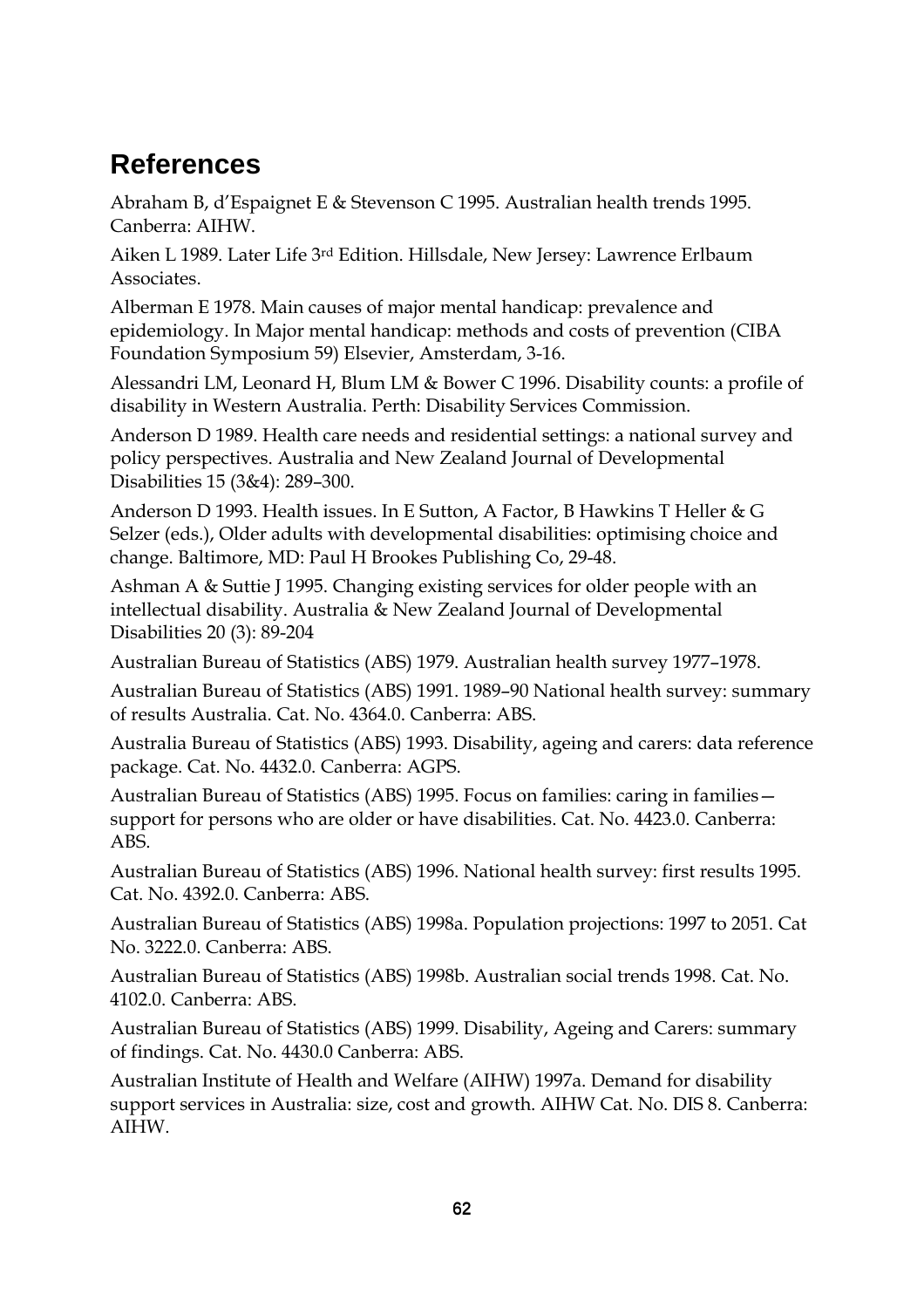Australian Institute of Health and Welfare (AIHW) 1997b. Australia's welfare 1997: services and assistance. Canberra: AIHW.

Australian Institute of Health and Welfare (AIHW) 1998a. Australia's Health 1998: the sixth biennial health report of the Australian Institute of Health and Welfare. Canberra: AIHW.

Australian Institute of Health and Welfare (AIHW) 1998b. Review of data sets for older people and mental health. Canberra: AIHW.

Australian Institute of Health and Welfare (AIHW) 1999a. Residential aged care facilities in Australia 1998: a statistical overview. AIHW Cat. No. AGE 14. Canberra: AIHW and DHFS (Aged Care Statistic Series).

Australian Institute of Health and Welfare (AIHW) 1999b. Older people and mental health: scoping study on mental health service delivery for older people. Canberra: AIHW.

Baird P & Sadovnick A 1988. Life expectancy in Down syndrome adults. The Lancet December 10: 1354–1356.

Badry D, Groeneweg G, Vrbancic M, McDonald L & Hornick J 1989. Service needs of community and institution-based older persons with a developmental handicap in Alberta, Canada. Australia and New Zealand Journal of Developmental Disabilities 15 (3&4): 257–266.

Balandin S & Morgan J 1997. Adults with cerebral palsy: what's happening? Journal of Intellectual & Developmental Disability 22 (2):109–124.

Barcikowska M, Silverman W, Zigman W, Koslowski P, Kujawa M, Rudelli R & Wisniewski H 1989. Alzheimer-type neuropathology and clinical symptoms of dementia in mentally retarded people without Downs syndrome. American Journal on Mental Retardation 93:551-557.

Beange H, McElduff A & Baker W 1995. Medical disorders of adults with mental retardation: a population study. American Journal on mental retardation, 99, 6:595- 604.

Bigby, C 1992. Services for older people with an intellectual disability. Community Services Victoria.

Bigby C 1994. A demographic analysis of older people with intellectual disability registered with community services Victoria. Australia and New Zealand Journal of Developmental Disabilities 19 (1): 1–10.

Bigby C 1996.Transferring responsibility: the nature and effectiveness of parental planning for the future of adults with intellectual disability who remain at home until mid-life. Journal of Intellectual and Developmental Disability 21 (4): 295-312.

Bigby C 1998. Late life for adults with intellectual disability: a time of opportunity and vulnerability. Interaction 11 (4): 27–34.

Bigby C 1999. Ageing with an intellectual disability: challenges and directions for individuals and service systems. In Ozanne E., Bigby C, Forbes S, Gleannan C, Gordon M & Fyffe C (eds). Reframing opportunities for people with an intellectual disability. Report to the Myer Foundation.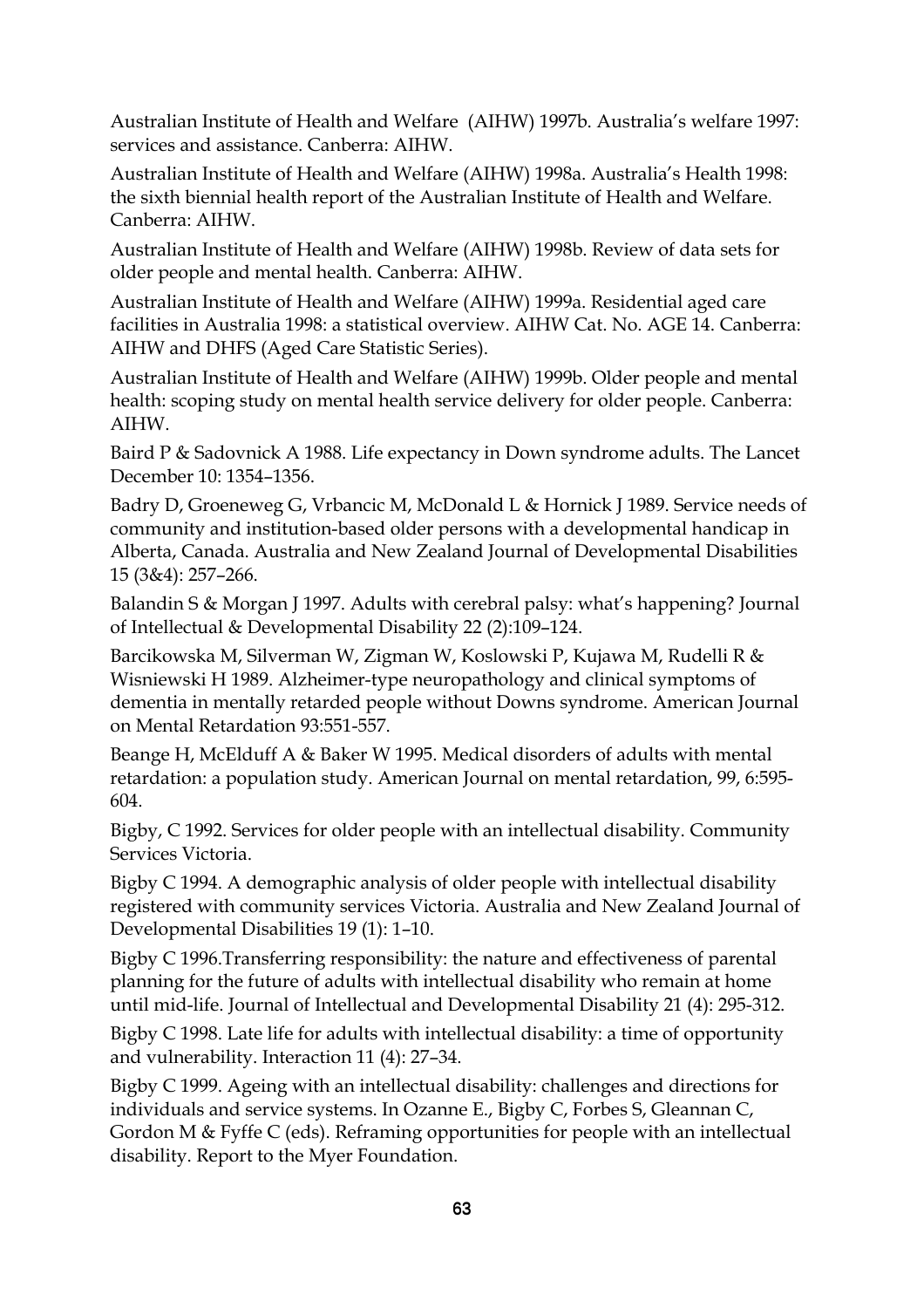Binstock R & George L 1990. Handbook of Ageing and the Social Sciences, Third Edition. San Diego: Academic Press.

Black K & Maple J 1998. Disability support services provided under the Commonwealth/State Disability Agreement: national data, 1997. AIHW Cat. No. DID 12. Canberra: AIHW.

Bordeaux S & Harrison J 1996. Injury mortality Australia, 1994. Australian Injury Prevention Bulletin 13.

Borowski A & Hugo G 1997. Demographic trends and policy implications. In Borowski A, Encel S & Ozanne E (eds). Ageing and social policy in Australia. United Kingdom: Cambridge University Press.

Borowski A, Encel S & Ozanne E 1997. Ageing and Social Policy in Australia. UK: Cambridge University Press.

Bullock L M 1992. Exceptionalities in Children and Youth. Boston: Allyn & Bacon.

Buys L & Rushworth J 1997. Community services available to older adults with intellectual disabilities. Journal of Intellectual & Developmental Disabilities 22 (1): 29–37.

Caldwell J 1999. Population ….explosion or implosion?. Address at the National Press Club, 17 March 1999, Canberra.

Campbell A, Busby W, Robertson M, Lum C, Langlois J & Morgan F 1994. Disease, impairment, disability and social handicap: a community based study of people aged 70 years and over. Disability and Rehabilitation 16 (2): 72–79.

Carter G  $\&$  Jancar J 1983. Mortality in the mentally handicapped: a fifty year survey at the Stoke Park group of hospitals (1930-1980). Journal of Mental Deficiency Research 27:143-156.

Centre for International Economics 1988. The relationship between immigration and economic performance, in Committee to Advise on Australia's Immigration Policies (CAAIP) Immigration: a commitment to Australia—consultants' reports, Canberra: AGPS.

Chamie M 1995. What does morbidity have to do with disability? Disability and Rehabilitation 17(7):323–337.

Choi C 1998. Government health and welfare expenditure on older Australians, Welfare Division Working Paper No. 20. Canberra: AIHW.

Clare R and Tulpule A 1994 Australia's ageing society, Economic Planning Advisory Council (EPAC) Background paper No. 37. Canberra: AGPS.

Cooper S 1997. Psychiatry of elderly compare to younger adults with intellectual disabilities. Journal of Applied Research in Intellectual Disabilities 10(4):303–311.

Crewe N 1990. Ageing and severe physical disability: patterns of change and implications for services. International Disability Studies 13:158–161.

Cristofalo V 1988. An overview of the theories of biological ageing. In J E Birren & V L Bengtson (eds). Emergent theories of ageing. New York: Springer, 118-127.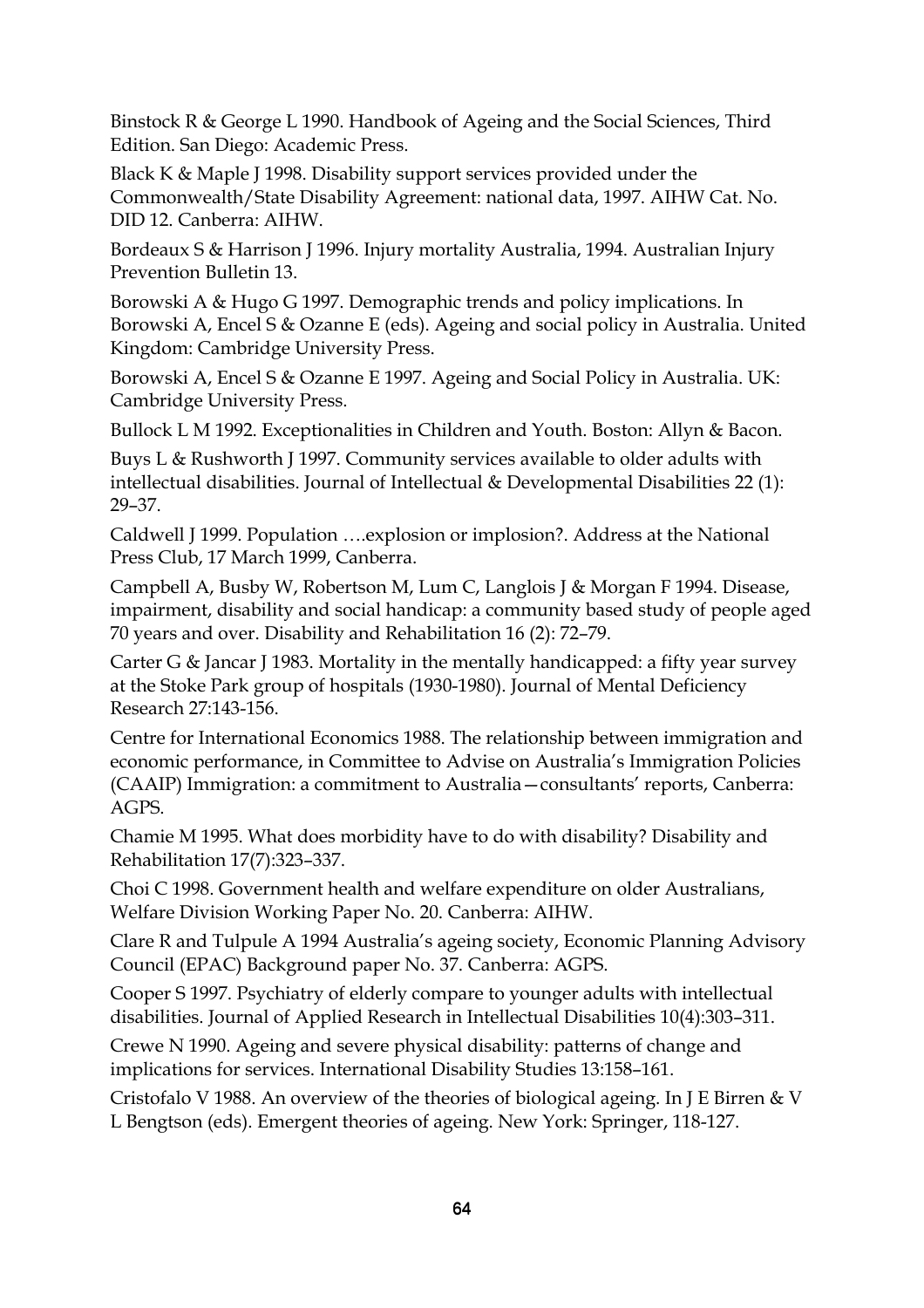Dempsey K 1990. Smalltown: a study of social cohesion and belonging, Melbourne: Oxford University Press.

De Looper M & Bhatia K 1998. International health—how Australia compares. AIHW Cat. No. PHE 8. Canberra: AIHW.

Department of Health and Aged Care 1998. Community care statistics: 1997–1998, Community Care Branch, Aged and Community Care Division. Canberra: Department of Health and Aged Care.

Department of Family and Community Services 1999. Transition from work to retirement study Flyers 1–3. Canberra: Department of Family and Community Services.

Dickerson M, Hamilton J, Huber R & Segal R 1979. The aged mentally retarded: the invisible client, a challenge to the community. In Sweeney D P & Wilson T Y (eds). Double jeopardy: the plight of ageing and aged developmentally disabled persons in Mid-America. Ann Arbor: University of Michigan, Institute for Study of Mental Retardation and Related Disabilities, 8-36.

Easterlin R 1991. The economic impact of prospective population changes in advanced industrial countries: an historical perspective. Journal of Gerontology: Social Sciences 46 (6): 299–309.

Eyman R & Borthwick-Duffy S 1994. Trends in mortality rates and predictors of mortality. In Seltzer M, Krauss M & Janicki M (eds). Life course perspectives on adulthood and old age. Washington: American Association on Mental Retardation, 93-108.

Fethney J 1998. Ageing with spinal cord injury and brain injury, paper presented at the We're Getting Older, Too: Ageing and Disability Forum, September, Nursing Research Centre for Adaptation in Health and Illness, the University of Sydney.

Fries J 1980. Ageing, natural death, and the compression of morbidity. The New England Journal of Medicine 303 (3):130–135.

Fries J 1989. The compression of morbidity: near or far? The Milbank Quarterly 67 (2):208–232.

Gatter B 1996. The service needs of people with a disability who are ageing. Report commissioned by Western Australia. Disability Services Commission.

Gething L & Fethney J 1998. Quality of life for people ageing with severe physical disability, Paper resented in the Symposium on the Psychology of Ageing, National Conference of the Australian Psychological Society, Melbourne, October, 1998. Published in the Australian Journal of Psychology, 1998 50: 86–87.

Gething L, Cahill L, Carey C, Fethney J, Jonas A & White T 1999. We're growing older, too: quality of life and the service provision issues for people with long standing disabilities who are ageing. The Community Disability and Ageing Program, Nursing Research Centre for Adaptation in Health and Illness, the University of Sydney.

Gibson, D 1998. Aged Care: Old policies, New problems. UK: Cambridge University Press.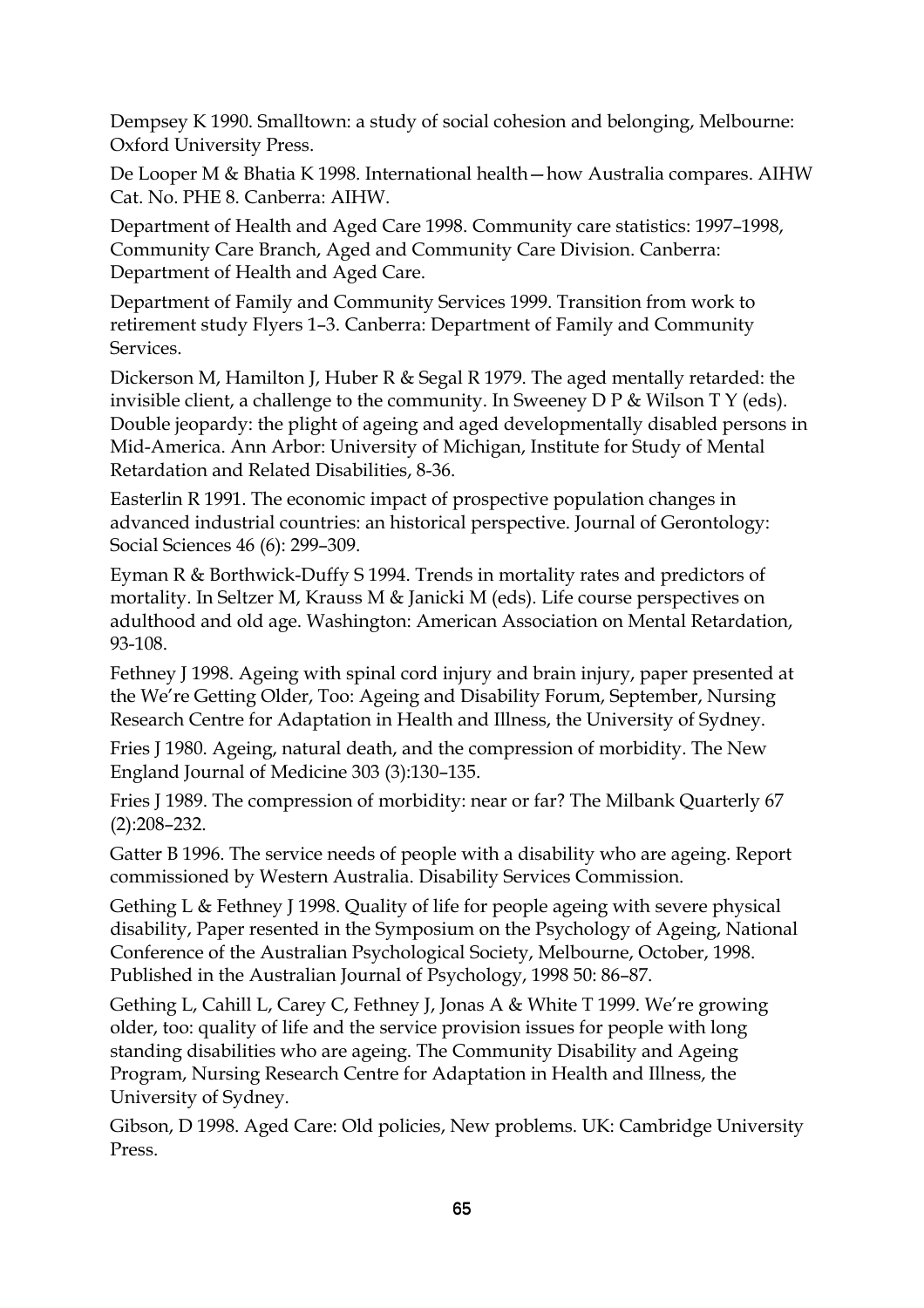Gibson D & Liu Z 1995. Planning ratios and population growth: will there be a shortfall in residential aged care by 2021? Australian Journal on Ageing, 14 (2):57–62.

Gibson D, Butkus E, Jenkins A, Mathur S & Liu Z 1996. The respite care needs of Australians: respite review supporting paper 1. Canberra: AIHW.

Gibson D, Mathur S & Racic L (eds) 1997. Older Australia at a glance. Canberra: AIHW & DHFS.

Gibson D & Goss J 1999. The coming crisis of Australian Aged care: fact or fiction Australian Journal of Ageing (forthcoming).

Glezer J 1992. Family values and pathways to family formation in Australia, paper presented at the 4th Australian Family Research Conference, February 1993, Sydney.

Goss J 1998. Funding and growth of health services expenditure in Australia in the last 20 years, paper presented at the Seminar on Future Funding of Health Care in Australia, Institute of Actuaries of Australia, 25 November 1998, Canberra.

Harrison M, Snider G & Merlo R 1990. Who pays for the children? Monograph No 9, Melbourne: Australian Institute of Family Studies.

Haveman M & Maaskant M 1989. Defining fragility of the elderly severely mentally handicapped according to mortality risk, morbidity, motor handicaps and social functioning. Journal of Mental Deficiency Research 33:389–397.

Haveman M, Maaskant M & Sturmans F 1989. Older Dutch residents of institutions, with and without Down syndrome: comparisons of mortality and morbidity trends and motor/social functioning. Australian and New Zealand Journal of Developmental Disabilities, 15:241–256.

Hayslip, JR B & Panek P 1989. Adult development and ageing. New York: Harper & Row, Publishers.

Heller T & Factor A 1993. Ageing family cargivers: support resources and changes in burden and placement desire. American Journal on Mental Retardation 98 (3):417– 426.

Howe A & Preston G 1985. A comparative analysis of nursing home patient populations in Australia. Occasional Paper in Gerontology No. 10. National Research Institute of Gerontology and Geriatric Medicine, University of Melbourne.

Howe A 1997. Health care costs of an ageing population: the case of Australia. Reviews in Clinical Gerontology 7:359-365.

Howe A, Schofield H & Herrman H 1997. Caregiving: a common or uncommon experience? Social Science Medicine 45 (7):1017–1029.

Hugo G 1998. Twelve major likely trends in Australia's future population, paper presented at the Ninth National Conference of the Australian Population Association, 29 September to 2 October 1998, Brisbane.

Hurst T, Shafir E, Day P & Lancaster P 1999. Congenital malformations Australia 1993 and 1994. Sydney: Australian Institute of Health and Welfare National Perinatal Statistics Unit (Birth Defects Series no.3).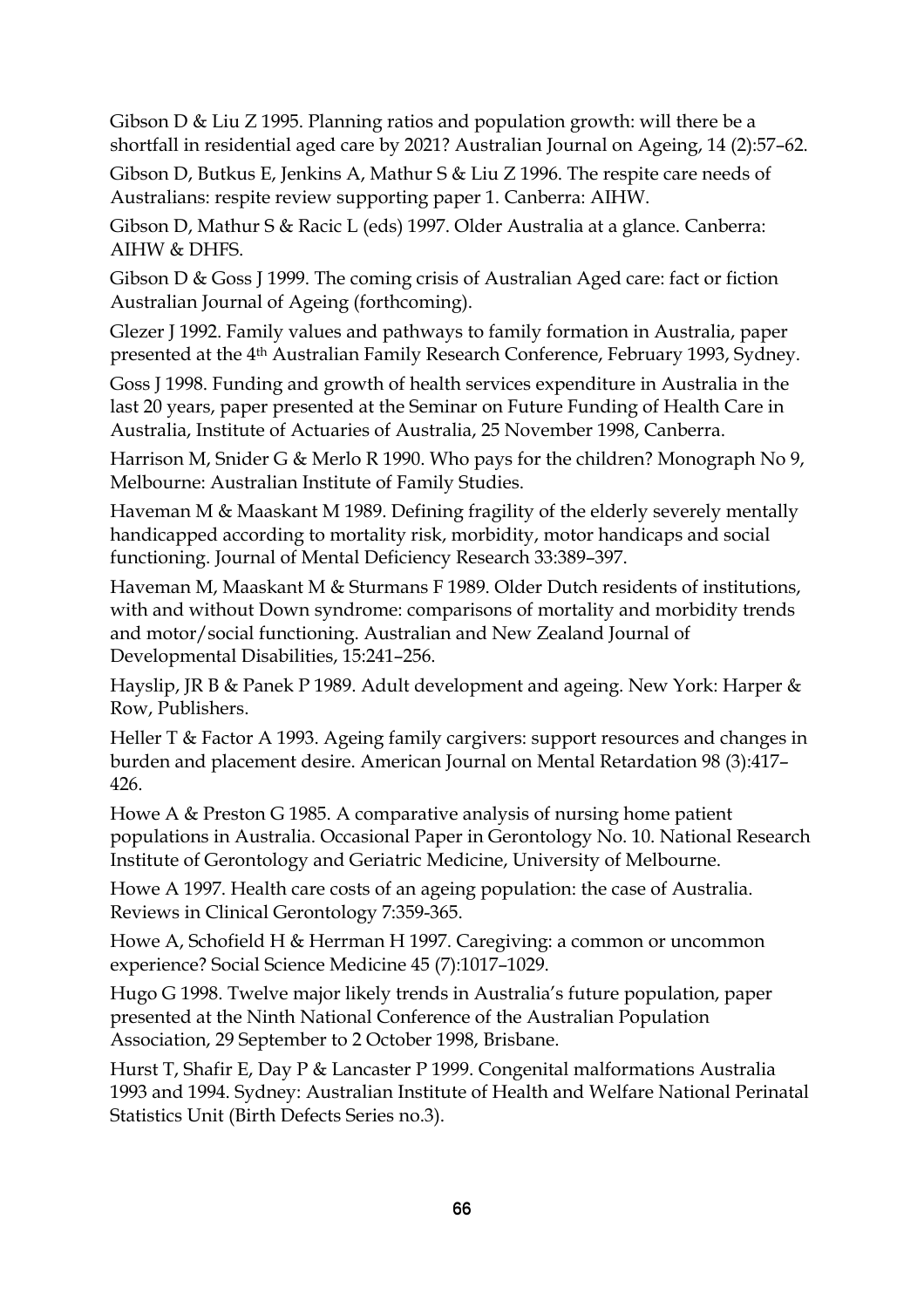Jackson N 1998. Demographic compression and its implications for family selfreliance, paper presented to the Australian Institute of Family Studies Conference, 25–27 November 1998, Melbourne.

Jackson N 1999. Understanding population ageing: a background paper for Department of Family and Community Services.

Jain S 1992. Recent trends in mortality in Australia: an analysis of the causes of death through the application of life table techniques. Journal of the Australian Population Association 9(1):1–23.

Janicki M 1986. Older mentally handicapped persons residing at home and institutions. British Journal of Mental Subnormality 32:30-36.

Janicki M, Otis J, Puccio P, Retting J &Jacobson J 1985. Service needs among older developmentally disabled persons. In Janicki M & Wisniewski H (eds). Ageing and developmental disabilities: issues and approaches. Baltimore: Paul H. Brookes Publishing Co, 289–304.

Jenkins A 1996. Client profiles for aged care services in Australia, Welfare Division Working Paper No. 11. Canberra: AIHW.

Johnson P 1996. The anatomy of the 'old age crisis'. In Lloyd-Sherlock P & Johnson P (eds). Ageing and social policy, London: STICERD, 5–18.

Lancaster P & Pedisich E 1995. Congenital malformations Australia 1981–1992. Sydney: AIHW National Perinatal Statistics Unit (Birth Defects Series no.1).

Lancaster P, Hurst T, Day P, Huang J & Shafir E 1997. Congenital malformations Australia 1993 and 1994. Sydney: AIHW National Perinatal Statistics Unit (Birth Defects Series no.2).

Liu Z 1998. The probability of nursing home use over a lifetime. Welfare Division Working Paper No. 16. Canberra: AIHW.

Madden Rc & Goss 1998. Health expenditure projections: look before you leap, paper presented at the Seminar on Future Funding of Health Care in Australia, Institute of Actuaries of Australia, 25 November 1998, Canberra.

Madden R, Wen X, Black K, Malam K & Mallise S 1996. The demand for disability support services in Australia: a study to inform the Commonwealth/State Disability Agreement evaluation. Canberra: AIHW.

Manton K 1990. Mortality and Morbidity. In Binstock R & George L (eds). Handbook of Ageing and the Social Sciences Sydney: Academic Press, INC, 64–90.

Mathers C 1991. Health expectancies in Australia 1981 and 1988. Canberra: Australian Government Publishing Service.

Mathers C 1995. Expectation of disability and handicap in Australia: paper presented at 3rd National Rehabilitation Conference, May 1995, Canberra: AIHW.

Mathers C 1996. Issues in the measurement of health status. Paper presented at ninth meeting of Network on Health Expectancy (REVES), Rome.

Mathers C 1998. International trends in health expectancies: do they provide evidence for expansion or compression of morbidity? Paper presented at Workshop to establish the current state of knowledge in relation to the hypothesis of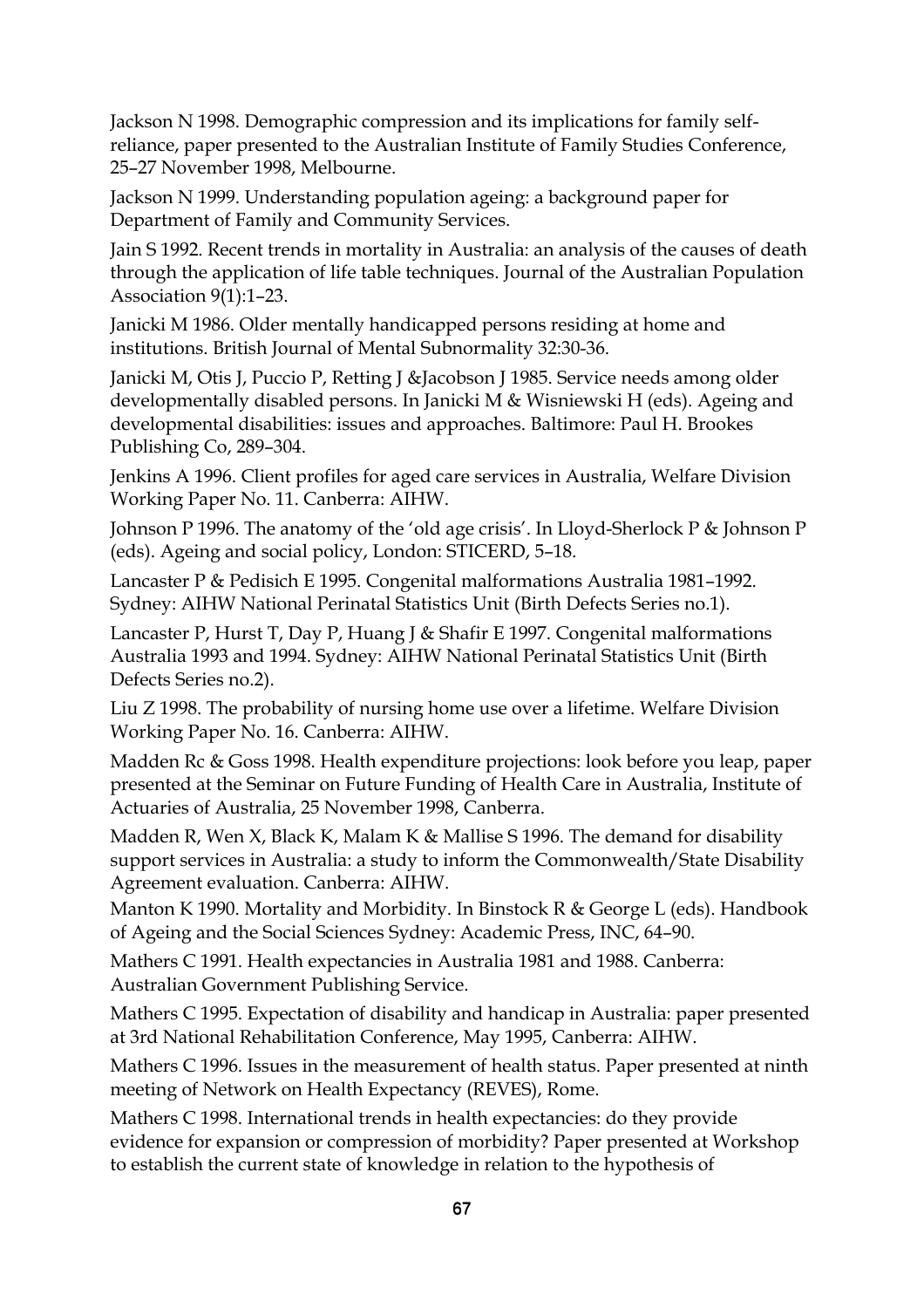'compression of morbidity'. Commonwealth Department of Health and Family Services, 28 July 1998, Canberra.

McDonald P 1997. Older people and their families: issues for policy. In Borowski A, Encel S & Ozanne E (eds). Ageing and social policy in Australia. United Kingdom: Cambridge University Press, 194–210.

McDonald P & Kippen R 1999. Population future for Australia: the policy alternatives, Vital Issues Seminar, Parliamentary library seminar series, 31 March 1999, Canberra.

McGrother CW & Marshall B 1990. Recent trends in incidence, morbidity and survival in Down syndrome. Journal of Mental Deficiency Research 34:49-57.

McLaren J & Bryson S 1987. Review of recent epidemiological studies of mental retardation: prevalence, associated disorders, and etiology. American Journal of Mental Retardation 92 (3):243–254.

McPherson B D 1990. Ageing as a Social Process: An Introduction to Individual and Population Ageing. Toronto: Butterworths.

Menter R, Whiteneck G, Charlifue, S, Gerharat K, Solnick S, Brooks C & Hughes L 1993. Impairment, disability, handicap and medical expenses of persons ageing with spinal cord injury. Paraplegia 29:613–619.

Moller J & Kreisfeld R 1997. Progress and current issues in child injury prevention, Australian Injury Prevention, Issue 15, February 1997, AIHW National Injury Surveillance Unit.

National Commission of Audit 1996. Report to the Commonwealth Government June 1996.Canberra: AGPS.

NSW Health Services Research Group 1997. Population planning for older people and people with disabilities: an issue paper. NSW Ageing and Disability Department.

NSW Ageing and Disability Department 1997. Population group planning: position paper, December 1997, NSW Ageing and Disability Department.

O'Connor P & Cripps R 1998. Spinal cord injury, Australia 1997–1998, Australian Injury Prevention, Issue 21, December 1998, AIHW National Injury Surveillance Unit.

Olshansky S & Ault A 1986. The fourth stage of the epidemiologic transition: the age of delayed degenerative diseases. The Milbank Quarterly 64 (3):355-391.

Otis N & Howe A 1991. Trends in reported disability in the Australian aged population: interpretation of preliminary ABS survey findings. Australian Health Review 14(4):380–393.

Parsons G 1993. The provision of services for aged/ageing people with intellectual disability. Brisbane, Queensland: Endeavour Foundation.

Perlmutter M & Hall E 1985. Adult development and ageing. New York: John Wiley & Sons.

Pol L & Thomas R 1992. The demography of health and health care. New York: Plenum Press.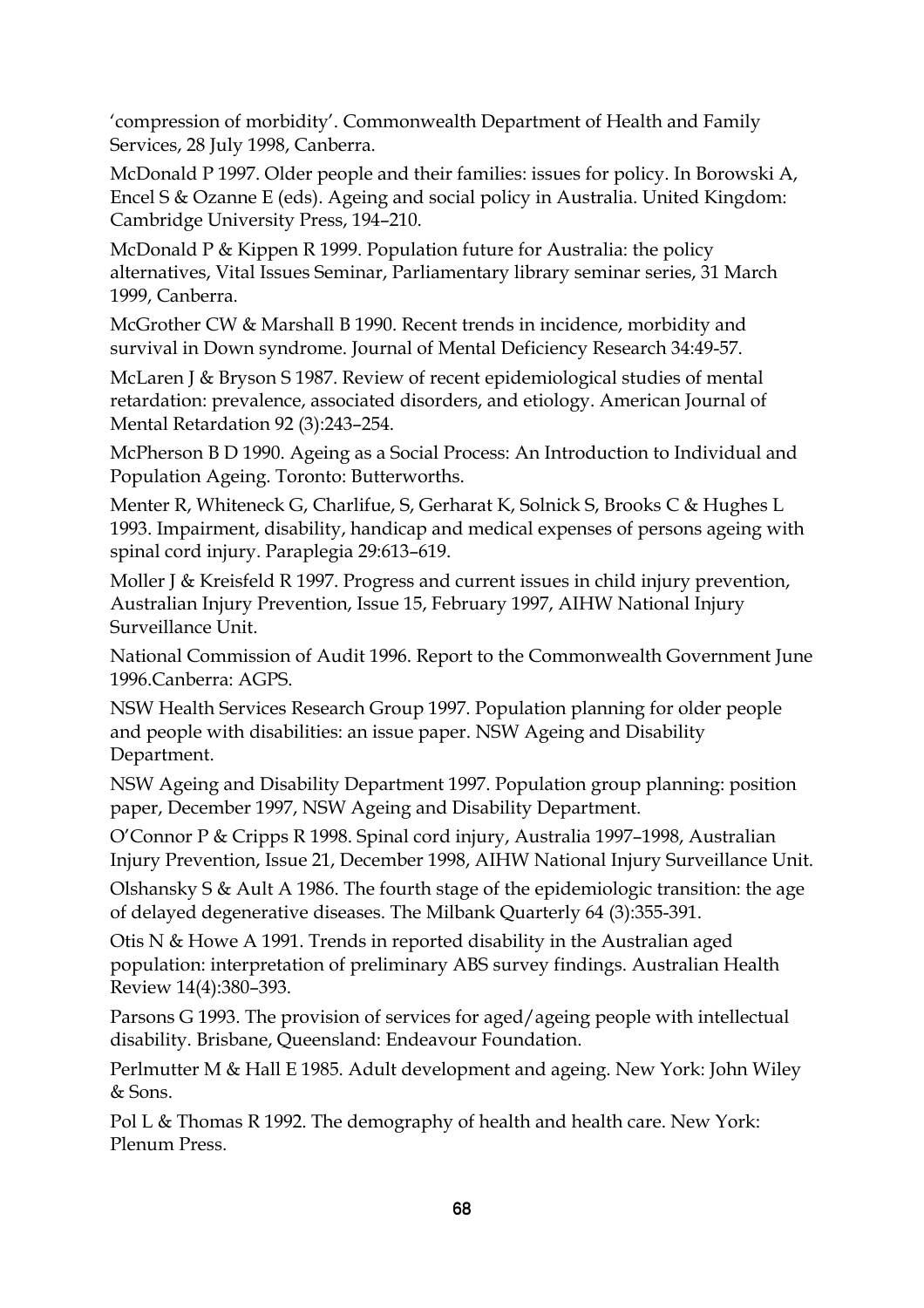Queensland Department of Family Services and Aboriginal and Islander Affairs 1994. Profile of ageing caregivers of people with an intellectual disability.

Re M 1991. Report to the steering committee on the needs of ageing people with an intellectual disability. Unpublished consultant report, Western Australia.

Rhys Hearn C & Hearn C J 1986. A study of patient dependency and nurse staffing in nursing homes for the elderly in three Australian States. Community Health Studies, Supplement X, 3:20–34.

Rowland D 1991. Ageing in Australia: population trends and social issues. Melbourne: Longman Cheshire.

Ruggi M 1998. Day services for ageing clients: summary and analysis of key research. Disability Services Branch, Victorian Department of Human Services.

Saunders P 1996. Dawning of a new age? The extent, causes and consequences of ageing in Australia, Social Policy Research Centre (SPRC) Discussion Paper No. 75 University of New South Wales.

Schofield H & Bloch S 1998. Disability and chronic illness: the role of the family carer. Medical Journal of Australia, 169:405–406.

Schofield H, Bloch S, Herrman H, Murphy B, Nankervis J & Singh B (eds) 1998. Family caregivers: disability, illness and ageing. Allen & Unwin in association with the Victorian Health Promotion Foundation.

Schulz J, Borowski A & Crown W 1991. Economics of population ageing. New York: Auburn House.

Segal R 1977. Trends in services for the aged mentally retarded. Mental Retardation, 15 (2):25-27.

Seltzer M 1988. Structure and patterns of services utilisation by elderly persons with mental retardation. Mental Retardation, 26 (4):181–185.

Seltzer M, Seltzer G. & Sherwood C 1982. Comparison of community adjustment of older vs. younger mentally retarded adults. American journal of Mental Deficiency, 87:9-13.

Shryock H & Siegel J 1976. The methods and materials of demography, New York: Academic Press.

Sitsky L 1994. Caregivers of the elderly and younger adults with disabilities: an annotated bibliography. Social Policy Research Centre Research Resource Series No. 11. University of New South Wales.

Steele J & Stratford B 1995.The United Kingdom population with Down syndrome: present and future projections. American Journal of Mental Retardation 99 (6): 664- 682.

Stevenson E 1999. Preliminary analysis with special regard to ageing clients-Victorian component of the 1998 CSDA Minimum Data set (draft analysis and commentary). Disability Services, Victorian Department of Human Serivces.

Summers J A 1986. Who are developmentally disabled adults? A closer look at the definition of developmental disabilities. In Summers J A (ed) The right to grow up: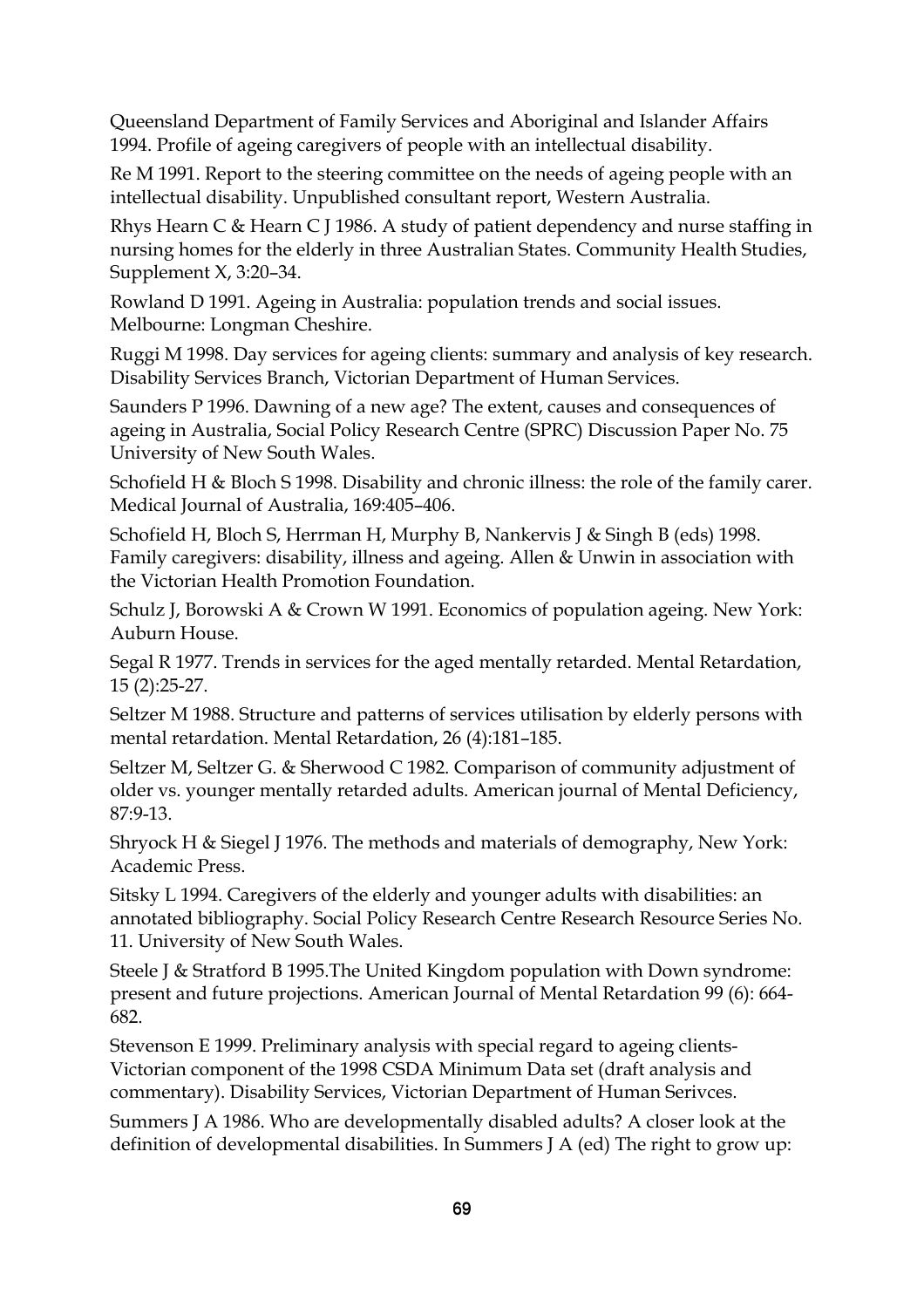an introduction to adults with developmental disabilities. Baltimore: Paul H Brookes Publishing.

Suttie J 1995. Ageing and People With and Without an Intellectual Disability. Unpublished PhD Thesis. University of Queensland.

Thomae I & Fryers T 1982. Ageing and mental handicap. Brussels, Belgium: International League of Societies for Persons with Mental Handicap.

Trieschmann RB 1987. Ageing with disability. New York: Demos.

United Nations 1988. United Nations disability statistics data base, 1975-1986: technical manual, statistics on special population groups, series Y, no. 3. Department of International Economic and Social Affairs, Statistical Office. New York: United Nations.

Verbrugge C 1984. 'Longer life but worsening health?' Trends in health and mortality of middle-aged and older persons. Milbank Quarterly 62:475–519.

Verbrugge L 1989. Recent, present, and future health of American adults. Annual Review of Public Health, 10:333-61.

WA Disability Services Commission 1998. People with disabilities who are ageing: background paper.

Walsh J & De Ravin 1995. Long Term Care—Disability and Ageing. Canberra: The Institute of Actuaries of Australia.

Walsh J 1997. Trends and characteristics of disability support pensioners. Paper presented at National Forum on Future Directions for Disability Policy, Department of Social Security, 24–25 July 1997, Canberra.

Walz T, Harper D & Wilson J 1986. The ageing developmentally disabled person: a review. The Gerontologist, 26:622-629.

Wen X, Madden R & Black K 1995. Population indicators of needs for disability services: an exploration. Welfare Division Working Paper No. 9. Canberra: AIHW.

Wen X 1997. The definition and prevalence of intellectual disability in Australia. AIHW Cat No. DIS 2. Canberra: AIHW.

Wen X & Madden R 1998a. Trends in community living among people with a disability. Paper presented at the Community Living Forum—Moving from large congregate care to setting s to community living: current research and practice, 17 April 1998, Sydney. Published in Intellectual Disability Australia 19 (4):10–14.

Wen X & Madden R 1998b. Trends in community living among people with a disability, Australia 1981–1993. Paper presented at the Ninth National Conference of the Australian Population Association, 29 September to 2 October 1998, Brisbane.

Wettenhall G 1995. Urban Australia: trends and prospects, Research report no.2, Australian Urban and Regional Development Review, Department of Housing and Regional Development.

Whiteford P & Jackson N 1998. Demographic influences on social and security spending, paper presented at the Ninth National Conference of the Australian Population Association, 29 September to 2 October 1998, Brisbane.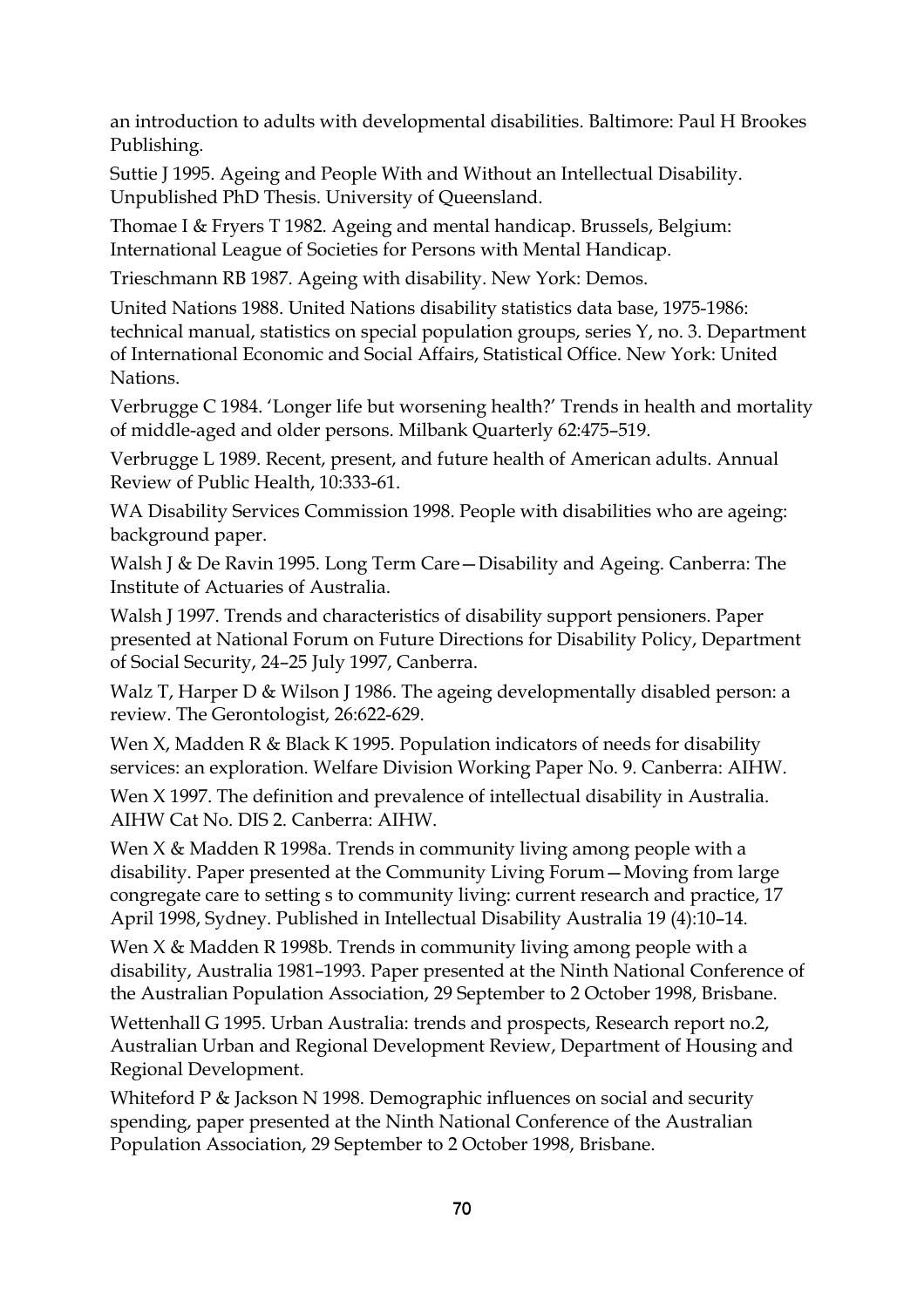Williams E & Chad R 1998. Promoting the fundamental principle of ageing in place for older adults with intellectual disability, paper presented at the 1998 ACROD Conference, 25 November 1998, Canberra.

Williams R 1999. Linkages and lifestyles—new approaches to supporting people with disabilities who are ageing. Report of the workshop jointly organised by ACROD and the Commonwealth Department of Family and Community Services, 9 March 1999, Canberra.

World Bank 1994. Averting the old age crisis. New York: Oxford University Press.

Young C 1990. Australia's ageing population—policy options. Canberra: AGPS.

Young C 1994. The future population and the future labour force. People and Place, 2(4):15–21.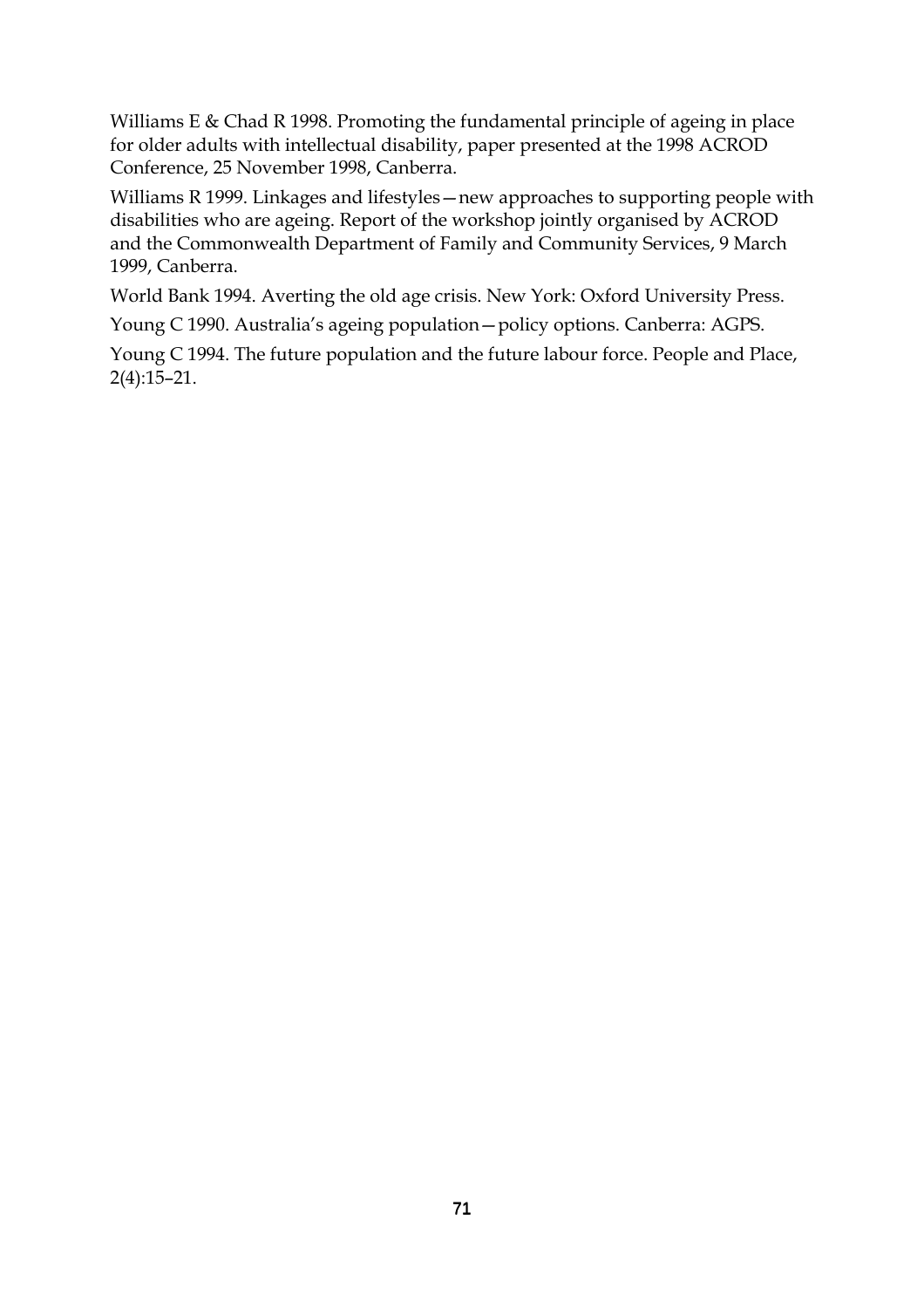## **Appendix**

## **Appendix Tables**

## **Table A1: Projected percentage increase in selected population age groups, Australia**

| Age                | 1997-2002    | 2002-07      | 2007-12      | 2012-17      | 2017-22      | 2022-27      | 2027-32      | 2032-37 | 2037-42 | 2042-47 | 2047-51 |
|--------------------|--------------|--------------|--------------|--------------|--------------|--------------|--------------|---------|---------|---------|---------|
| 45-49              | 7.4          | 8.0          | $-1.9$       | 4.1          | $-3.2$       | $-0.3$       | 4.1          | 2.0     | 0.1     | $-1.5$  | $-0.7$  |
| 50-54              | 17.2         | 7.5          | 8.1          | $-1.8$       | 4.2          | $-3.1$       | $-0.2$       | 4.2     | 2.1     | 0.2     | $-1.4$  |
| 55-59              | $26.6^{(a)}$ | 17.4         | 7.6          | 8.2          | $-1.7$       | 4.2          | $-3.0$       | $-0.2$  | 4.2     | 2.1     | 0.6     |
| 60-64              | 14.9         | $26.9^{(a)}$ | 17.4         | 7.7          | 8.3          | $-1.6$       | 4.4          | $-2.9$  | 0.0     | 4.3     | 1.6     |
| 65-69              | $-0.2$       | 15.5         | $27.2^{(a)}$ | 17.5         | 7.9          | 8.5          | $-1.4$       | 4.6     | $-2.8$  | 0.2     | 4.1     |
| 70-74              | 2.4          | 0.7          | 15.9         | $27.5^{(a)}$ | 17.7         | 8.3          | 8.8          | $-1.2$  | 5.0     | $-2.6$  | $-0.6$  |
| 75-79              | 16.0         | 3.6          | 1.6          | 16.5         | $28.3^{(a)}$ | 18.1         | 8.8          | 9.3     | $-0.8$  | 5.5     | $-0.7$  |
| 80-84              | 17.1         | 17.2         | 4.5          | 2.7          | 17.5         | $29.7^{(a)}$ | 18.8         | 9.8     | 10.2    | $-0.2$  | 3.9     |
| $85+$              | 21.6         | 20.4         | 19.7         | 11.0         | 7.0          | 14.9         | $27.0^{(a)}$ | 23.8    | 16.3    | 13.6    | 5.7     |
| <b>Total 45-64</b> | 15.6         | 13.5         | 7.0          | 4.3          | 1.7          | $-0.2$       | 1.3          | 0.8     | 1.6     | 1.2     | 0.0     |
| <b>Total 50-64</b> | 19.6         | 15.9         | 10.6         | 4.4          | 3.4          | $-0.2$       | 0.3          | 0.4     | 2.1     | 2.1     | 0.2     |
| Total 65+          | 8.0          | 9.9          | 15.1         | 16.9         | 15.1         | 13.6         | 9.2          | 7.4     | 4.2     | 2.7     | 2.4     |
| Total 70+          | 11.7         | 7.7          | 10.0         | 16.6         | 18.6         | 15.9         | 13.6         | 8.4     | 6.7     | 3.6     | 1.8     |
| Total 75+          | 17.6         | 11.7         | 7.1          | 10.7         | 19.1         | 20.6         | 16.3         | 13.3    | 7.5     | 6.3     | 2.8     |

*Note:* This shift mainly reflects the passage of the larger cohort of the post-World War Two baby-boom generation.

*Source:* Calculated on the basis of ABS population projections Series II; ABS 1998a.

| Age                | 1997-2002     | 2002-07       | 2007-12       | 2012-17       | 2017-22       | 2022-27       | 2027-32       | 2032-37 | 2037-42 | 2042-47 | 2047-51 |
|--------------------|---------------|---------------|---------------|---------------|---------------|---------------|---------------|---------|---------|---------|---------|
| 45-49              | 95.1          | 111.2         | $-27.9$       | 60.1          | $-48.7$       | $-4.6$        | 60.8          | 31.1    | 2.2     | $-23.7$ | $-10.4$ |
| 50-54              | 188.3         | 95.8          | 111.4         | $-26.5$       | 60.8          | $-47.3$       | $-3.6$        | 61.2    | 31.7    | 3.0     | $-22.2$ |
| 55-59              | $227.0^{(a)}$ | 187.4         | 96.1          | 111.2         | $-24.8$       | 61.6          | $-45.6$       | $-2.3$  | 61.6    | 32.5    | 9.1     |
| 60-64              | 108.0         | $223.6^{(a)}$ | 183.9         | 95.5          | 110.4         | $-22.4$       | 62.4          | $-43.1$ | $-0.4$  | 61.9    | 24.6    |
| 65-69              | $-1.2$        | 106.1         | $215.2^{(a)}$ | 176.5         | 93.9          | 108.1         | $-19.2$       | 63.1    | $-39.6$ | 2.3     | 57.8    |
| 70-74              | 14.7          | 4.6           | 99.8          | $200.5^{(a)}$ | 164.7         | 90.3          | 103.7         | $-14.8$ | 63.0    | $-34.4$ | $-7.6$  |
| 75-79              | 71.3          | 18.4          | 8.4           | 89.5          | $179.2^{(a)}$ | 147.4         | 84.8          | 97.0    | $-8.8$  | 62.5    | $-8.7$  |
| 80-84              | 49.1          | 58.1          | 17.7          | 11.1          | 74.2          | $147.9^{(a)}$ | 121.3         | 75.3    | 85.6    | $-1.6$  | 36.6    |
| $85+$              | 46.7          | 53.7          | 62.5          | 41.6          | 29.2          | 67.1          | $139.4^{(a)}$ | 156.4   | 132.4   | 128.4   | 61.4    |
| <b>Total 45-64</b> | 618.5         | 618.0         | 363.5         | 240.4         | 97.8          | $-12.8$       | 73.9          | 46.9    | 95.2    | 73.8    | 1.1     |
| <b>Total 50-64</b> | 523.4         | 506.8         | 391.4         | 180.3         | 146.4         | $-8.2$        | 13.2          | 15.8    | 93.0    | 97.4    | 11.5    |
| Total 65+          | 180.5         | 240.8         | 403.5         | 519.2         | 541.2         | 560.8         | 430.0         | 376.8   | 232.7   | 157.2   | 139.4   |
| Total 70+          | 181.8         | 134.8         | 188.3         | 342.7         | 447.4         | 452.7         | 449.2         | 313.8   | 272.3   | 154.9   | 81.7    |

**Table A2: Projected increase in the number of selected population age groups ('000), Australia, 1997-2051**